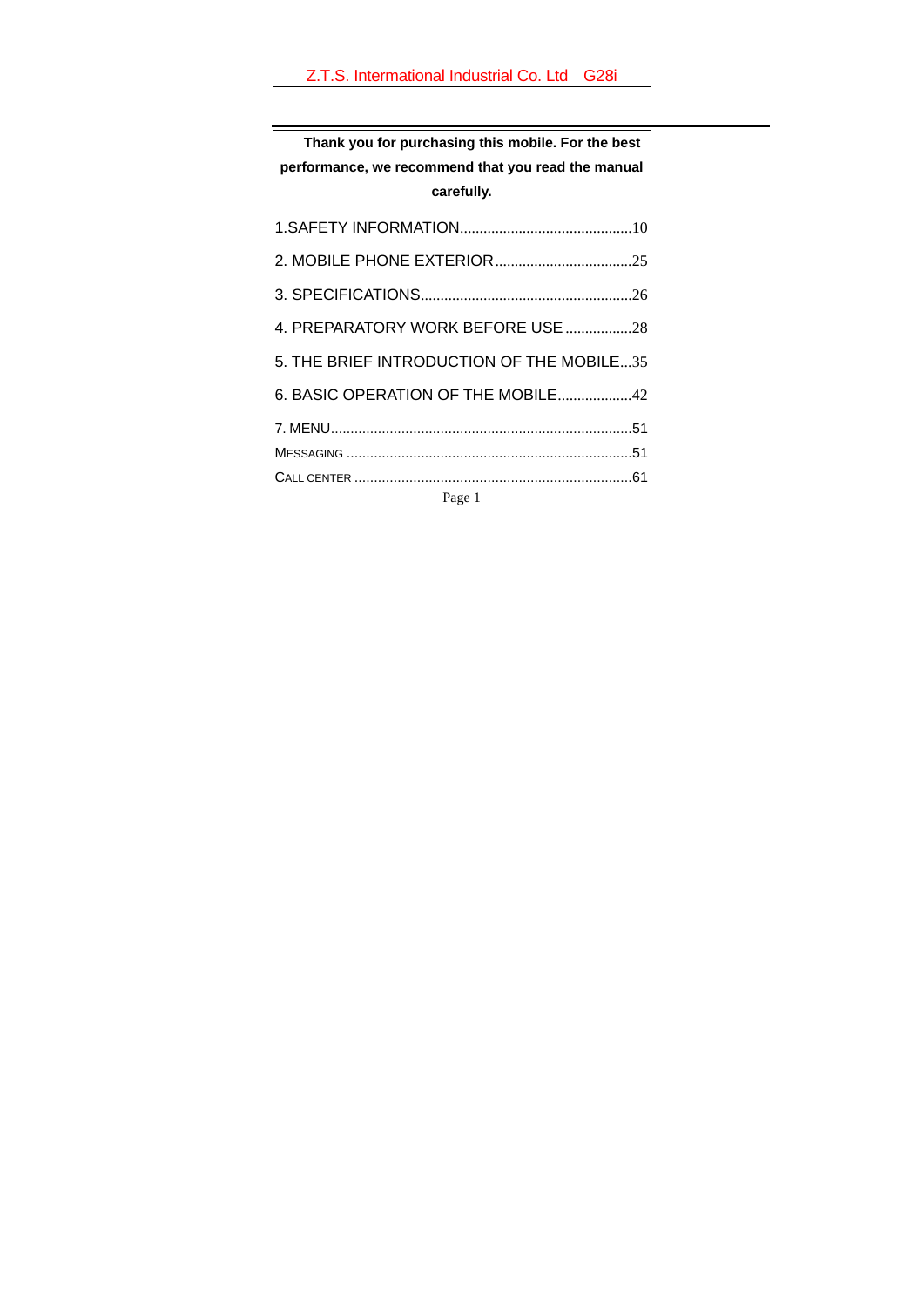| OPERATION INSTRUCTION FOR ENGLISH INPUT |
|-----------------------------------------|
|                                         |
|                                         |

Page  $2\,$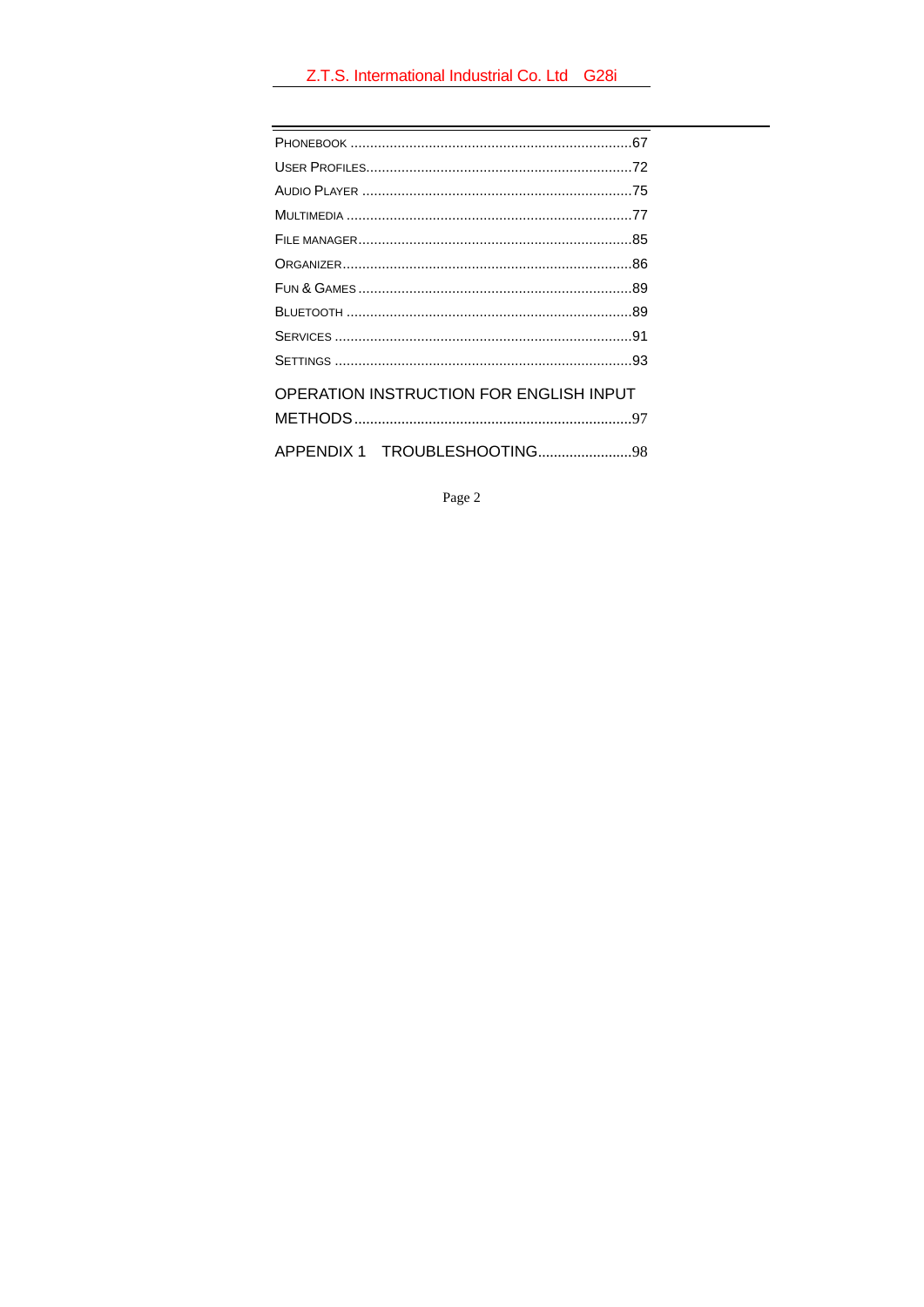| APPENDIX 2 TROUBLESHOOTING OF THE |  |  |  |
|-----------------------------------|--|--|--|
|                                   |  |  |  |
|                                   |  |  |  |
| APPENDIX 3 ABBREVIATIONS AND      |  |  |  |
|                                   |  |  |  |

**Statement**: Our company reserves the right, in customer's interest, to improve and alter its products without prior notice, and reserves the final right to the technical specification of its products. We are devoted to the production improvement and put forward the updating version time after time. The content of this manual may be slightly different in the actual function, size or design from your mobile. Please refer to your purchased mobile, and accept our apology for updating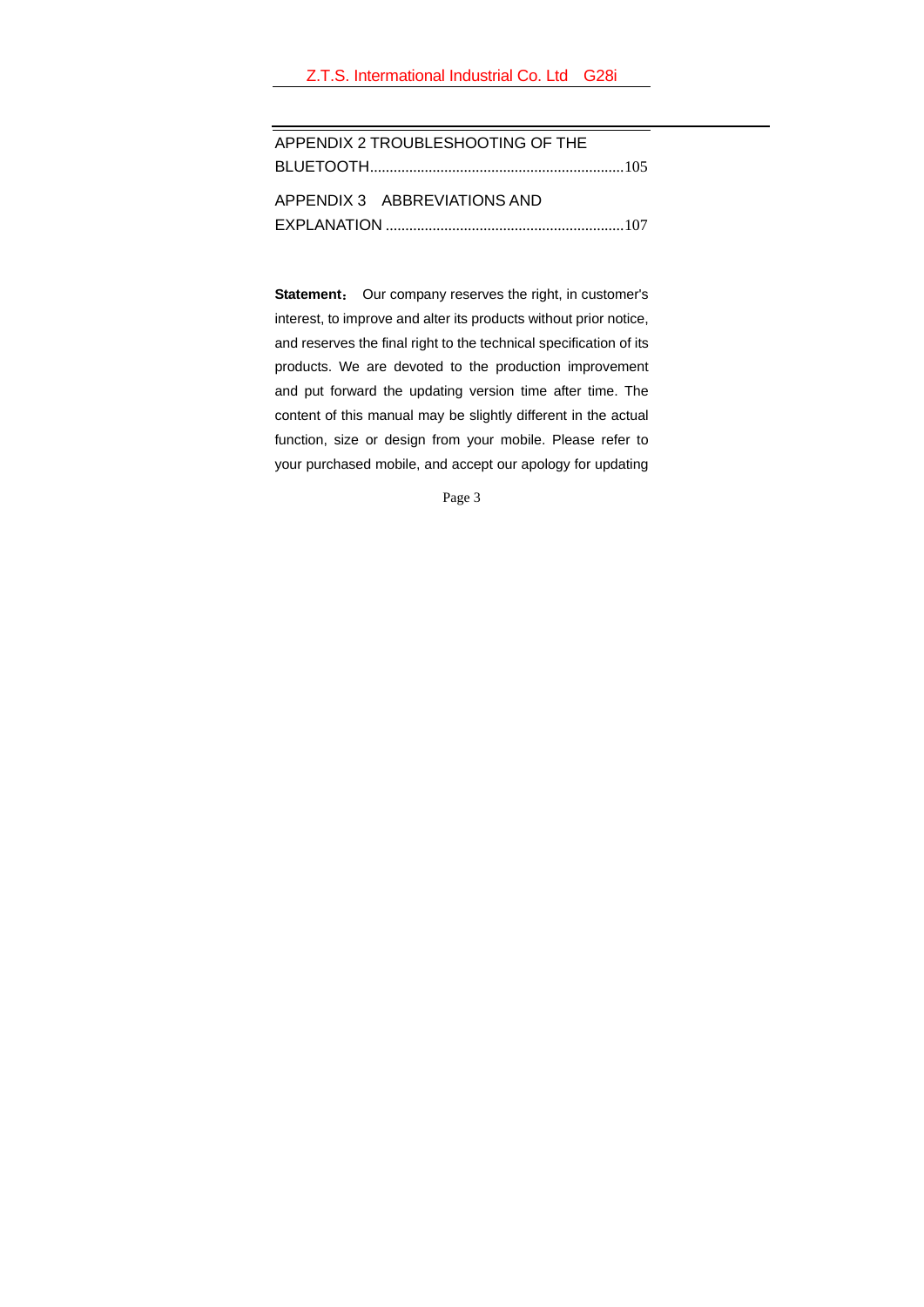without prior notice.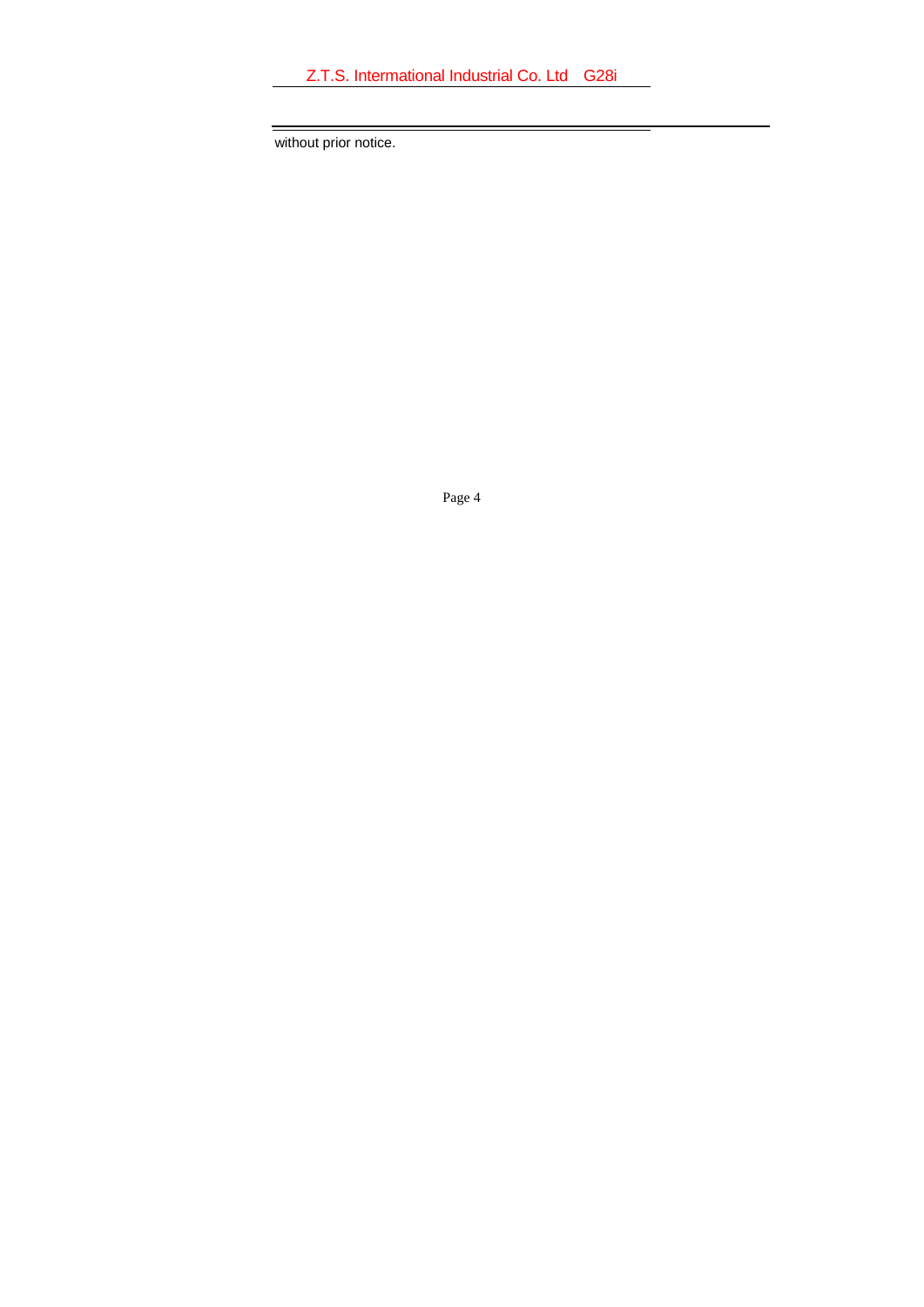# FCC WARNING

Warning: Changes or modifications to this unit not expressly approved by the party responsible for compliance could void the user's authority to operate the equipment.

# FCC STATEMENT

NOTE: This equipment has been tested and found to comply with the limits for a Class B digital device, pursuant to Part 15 of the FCC Rules. These limits are designed to provide reasonable protection against harmful interference in a residential installation. This equipment generates, uses and can radiate radio frequency energy and, if not installed and used in accordance with the instructions, may cause harmful interference to radio communications.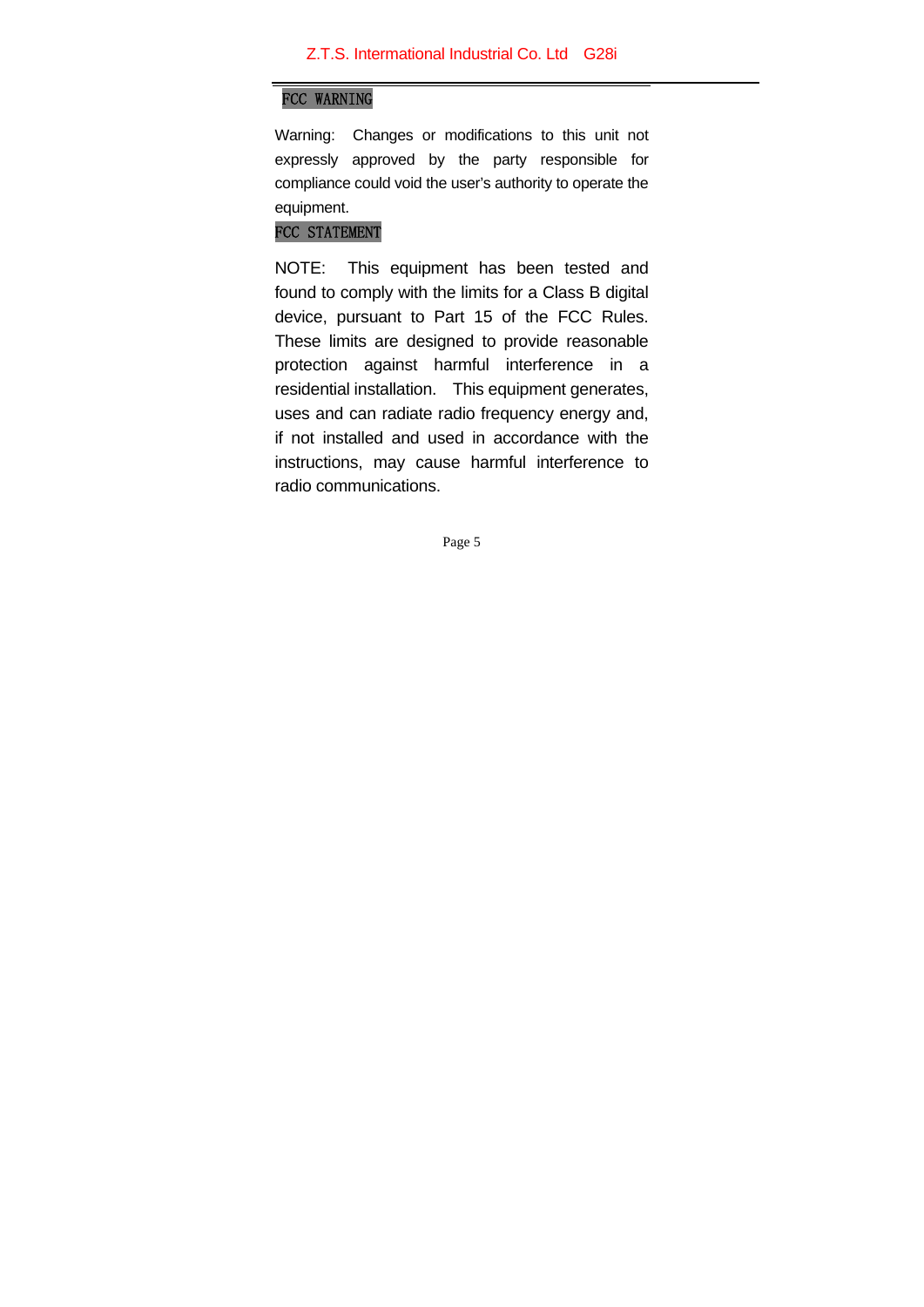However, there is no guarantee that interference will not occur in a particular installation. If this equipment does cause harmful interference to radio or television reception, which can be determined by turning the equipment off and on, the user is encouraged to try to correct the interference by one or more of the following measures:

 $\bullet$  Reorient or relocate the receiving antenna.

 $\bullet$  Increase the separation between the equipment and receiver.

 $\bullet$  Connect the equipment into an outlet on a circuit different from that to which the receiver is connected.

• Consult the dealer or an experienced radio/TV technician for help**.**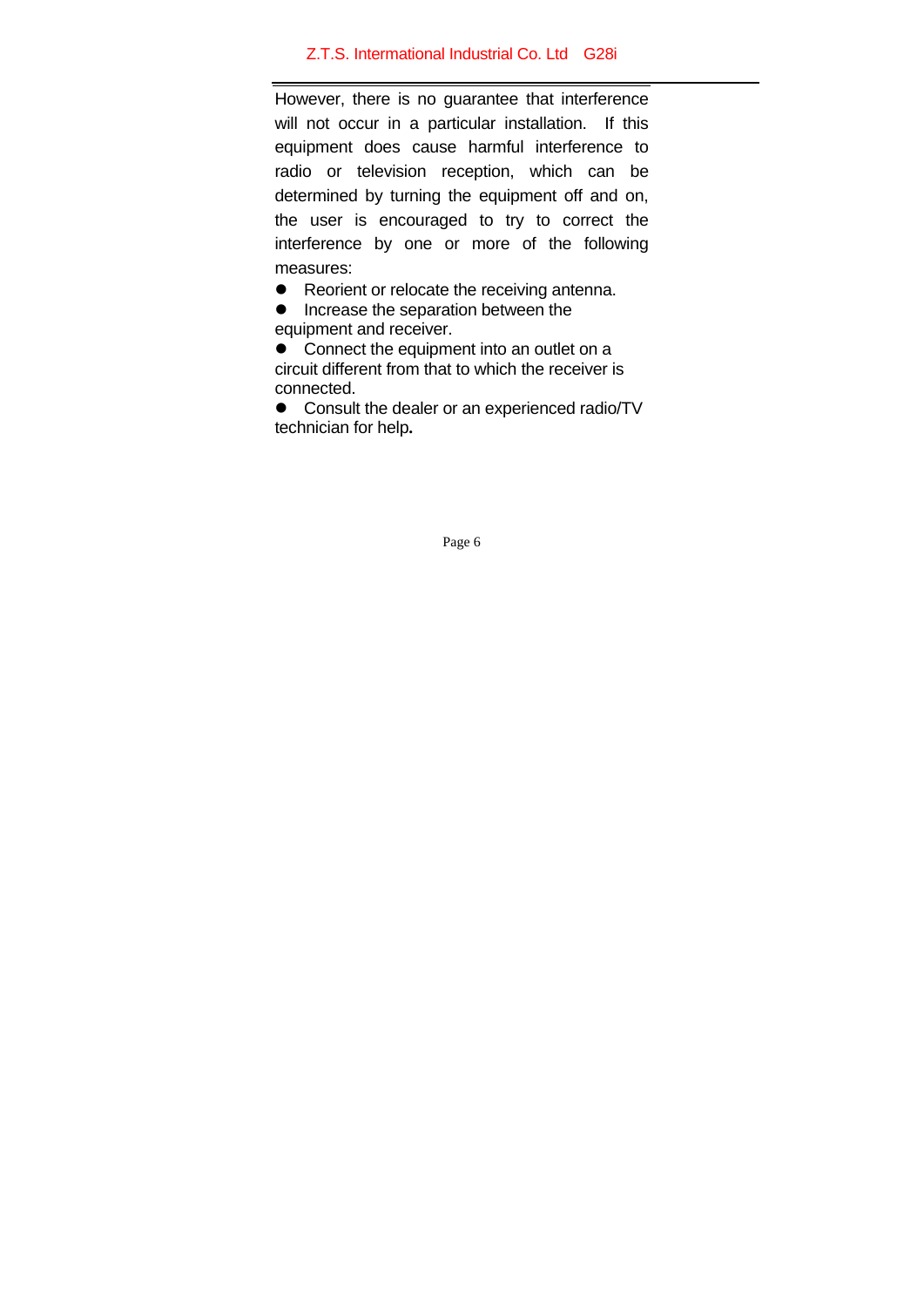This device complies with Part 15 of the FCC Rules. Operation is subject to the following two conditions:

- 1) this device may not cause harmful interference and
- 2) this device must accept any interference received, including interference that may cause undesired operation.

The following are the suggested text on SAR information

Specific Absorption Rate (SAR) information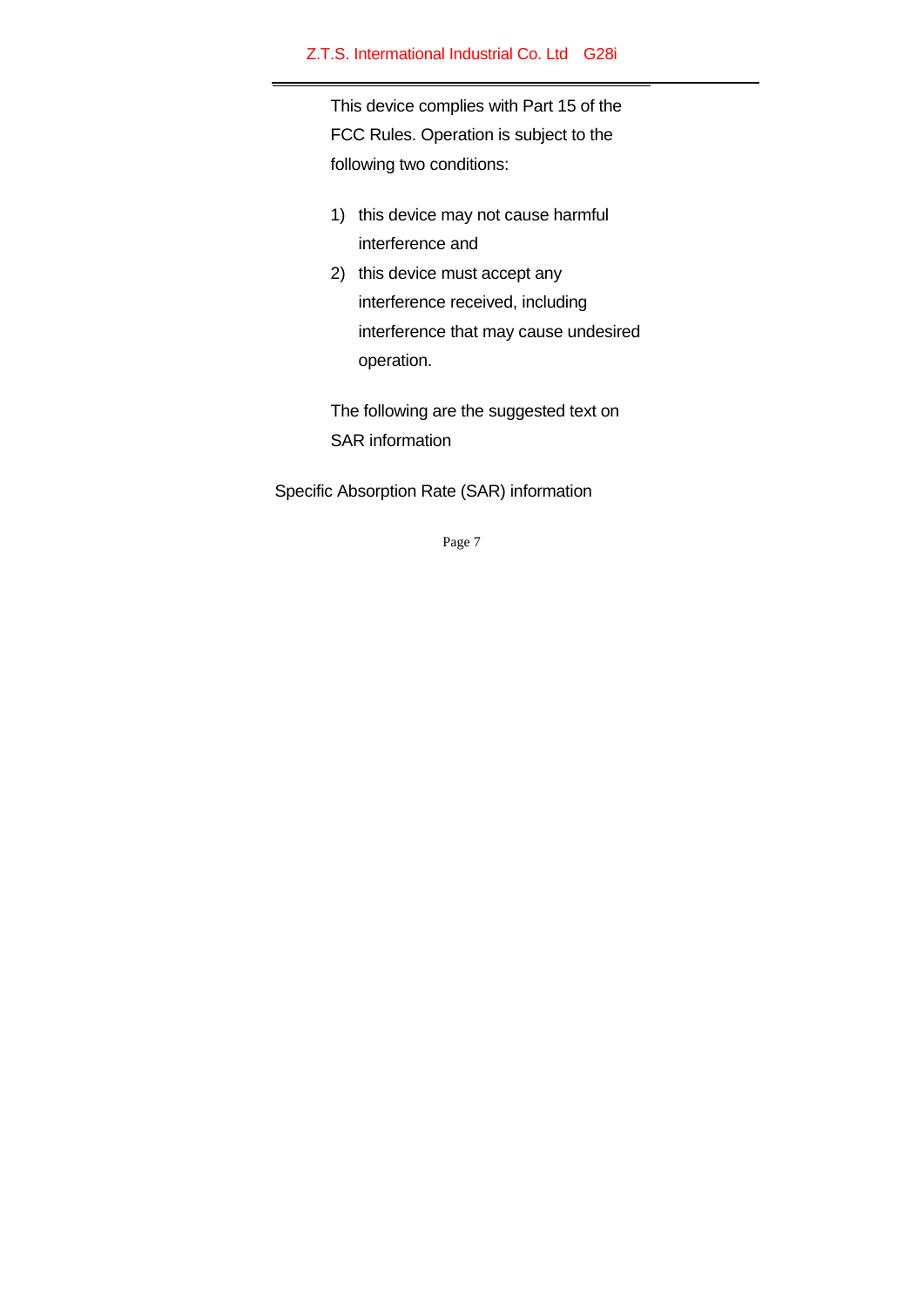The SAR limit of USA (FCC) is 1.6 W/kg averaged over one gram of tissue. This model (FCC ID: YROG28I) has also been tested against this SAR limited. The highest SAR value reported under this standard during product certification for use at the ear is 0.719 W/kg. There are no body worn configurations (e.g. belt-clips, holsters or similar accessories), then body SAR is not required.

**Shielded cables must be used with this unit to ensure compliance with the Class B FCC limits, and the shielded cables is marketed with the mobile phone, don't use others.**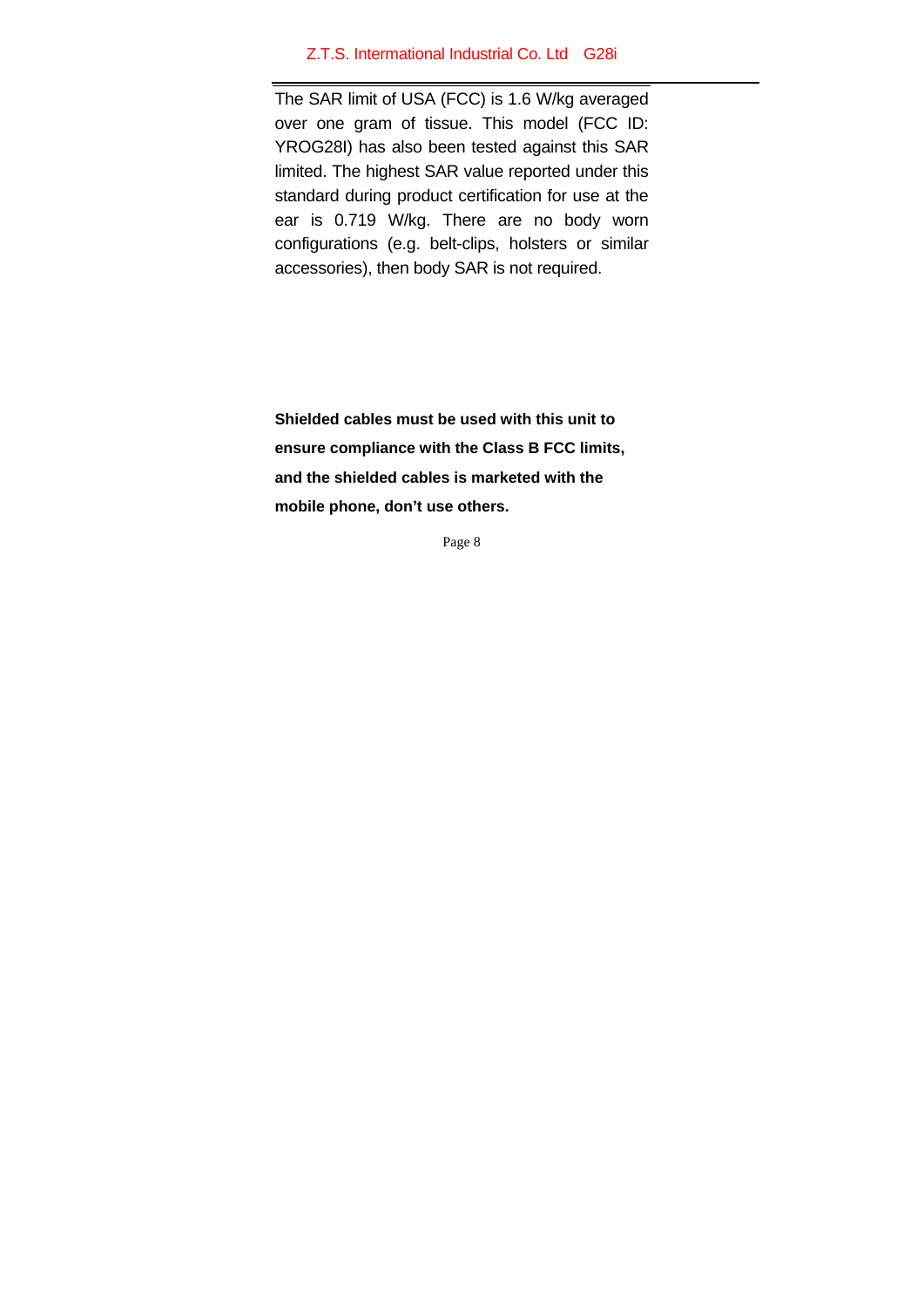Please note: This product may function **abnormally** if subjected to electrostatic or electromagnetic interference. Under such circumstances it may be necessary to restart the handset.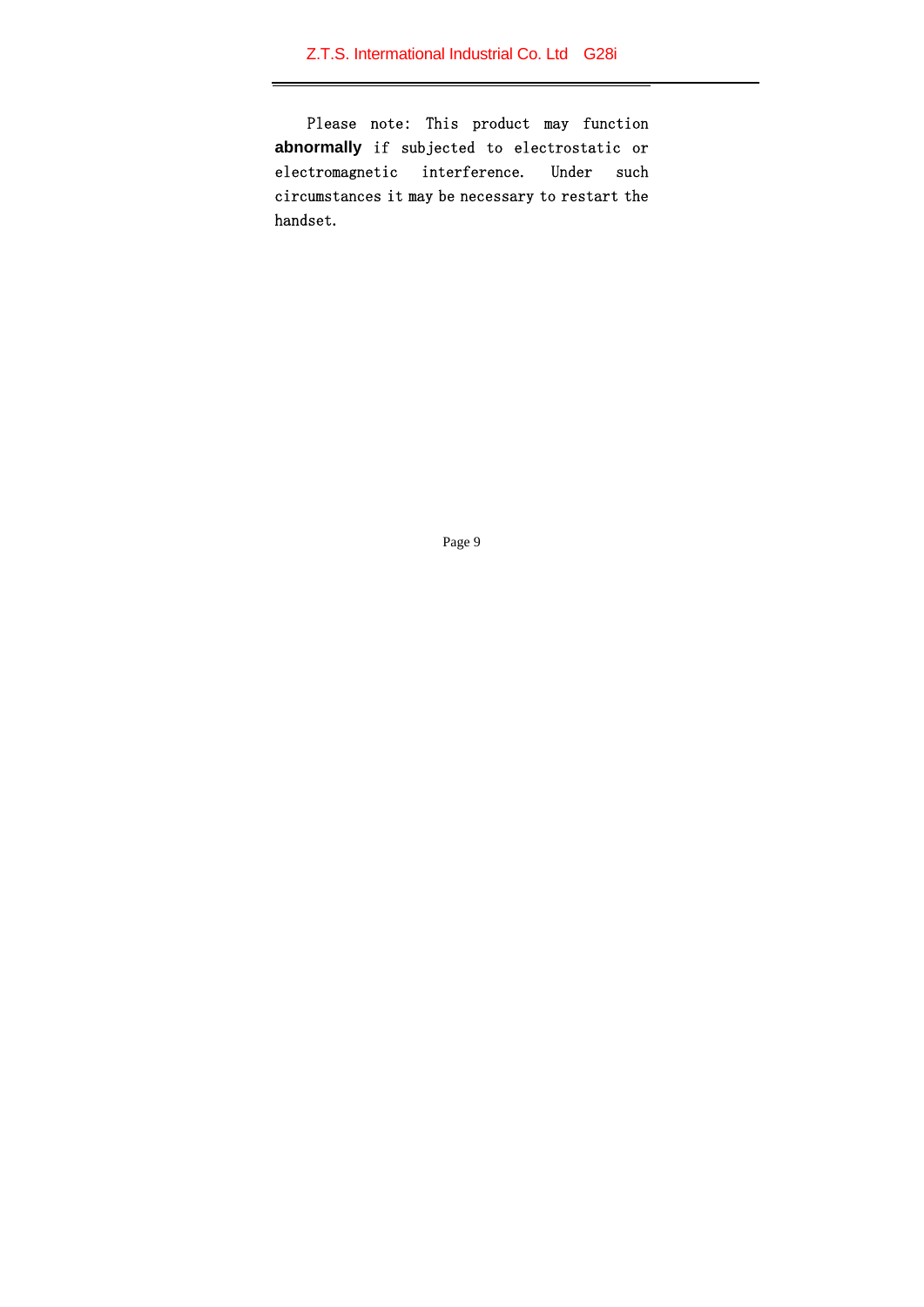#### **1.Safety Information**

Please read the precautions carefully before using to ensure the correct use of the phone against the dangers of body hurt, electronic shock, fire burning or phone damage. Please carefulness read following guidelines and abidance. Not following them may be dangerous or illegal.

## **Serious Safety Precautions**

## **Combustible and Explosive Area**

◆ Do not switch the phone on in the place where is combustible and explosive. For avoiding the explosion and fire, please don't install/Pop/charge the battery or use the phone in the dangerous places which include but not limited to:

> Chemical plant, area where contain the chemical substances or particulate (such as grain, dust, metal power, etc).

Gas station, oil storage.

Page 10 Fuel Storage (such as the cabin-body under the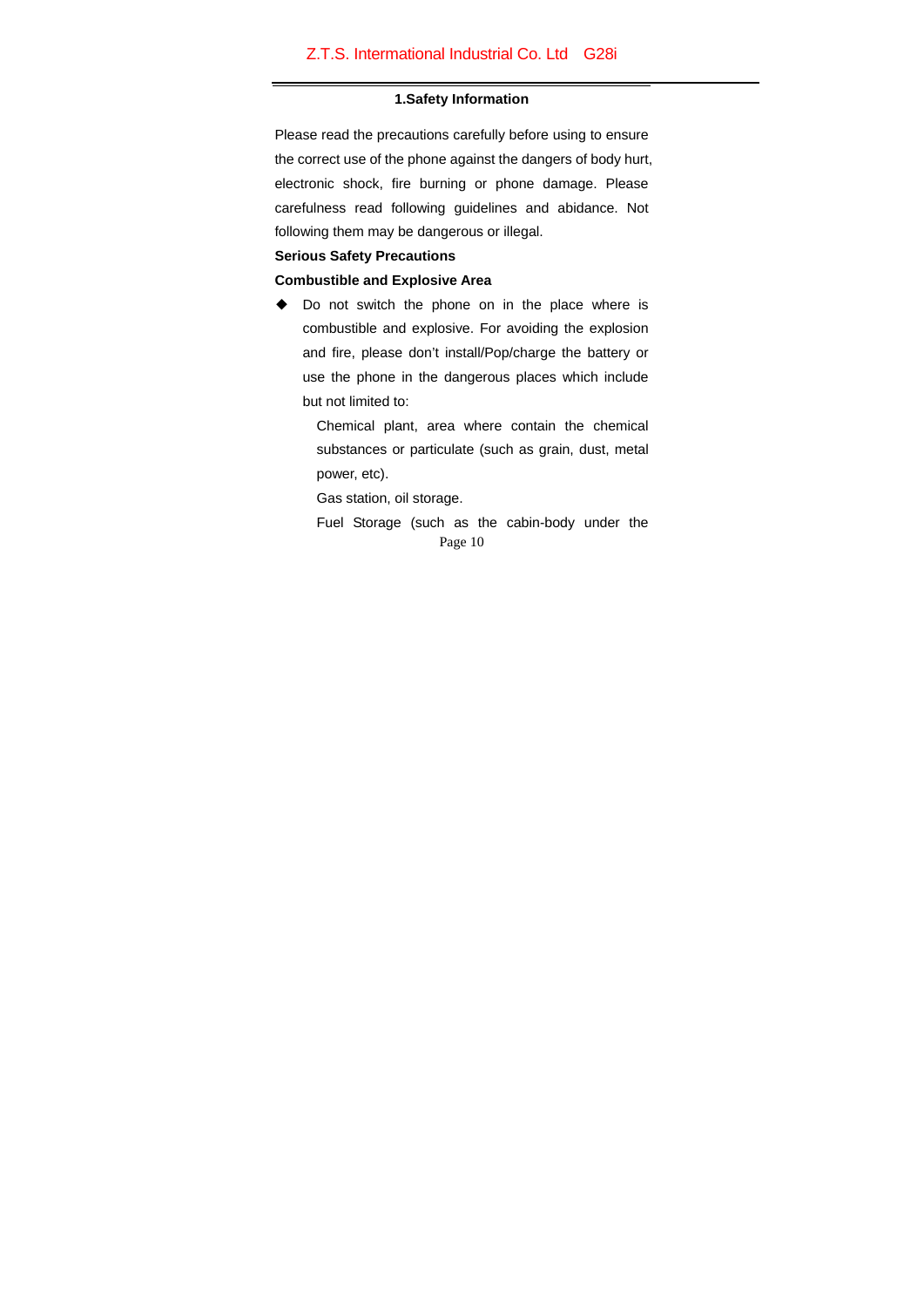#### deck).

The area where is marked with the explosion of danger.

The place where is the "Dual Wireless Electronic Equipment " forbids.

The auto energy switches off as recommended usually, etc.

### **Precautions against the use of phone**

- ◆ For preventing from thunder hurt or other, please don't use the phone when it is charging in thunder storm day.
- ◆ Do not dispose of batteries in high temperature (results the continuous quality heat), otherwise, there maybe afire or explosion.

**For avoiding firing or burning, Please don't Chage too long and make the charging phone far away from human body and other object flammable** 

◆ Please shut off the phone in the place of mobile phone forbids!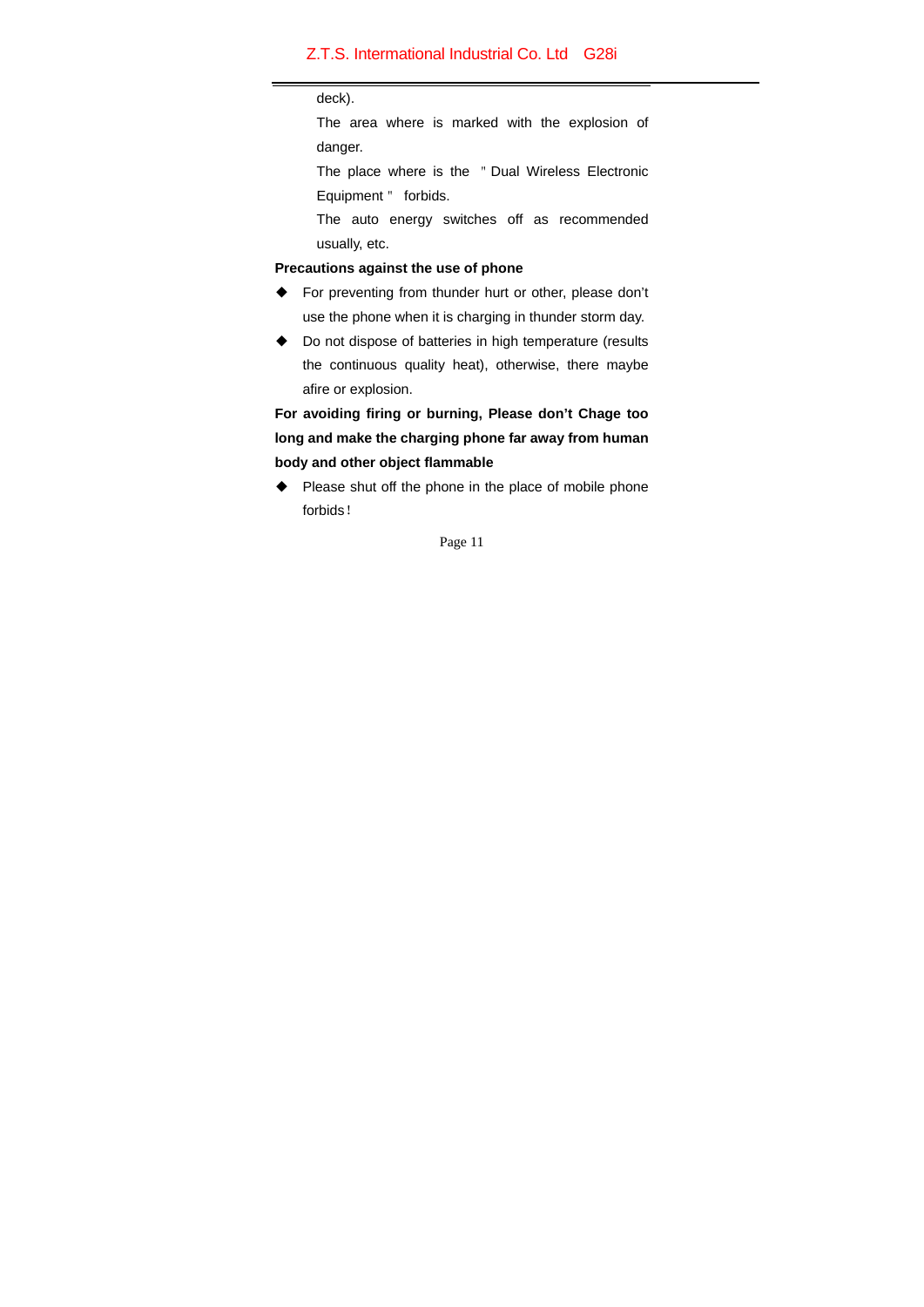- Please don't dispose the phone, battery and charger in the apparatus which has strong electromagnetism, such as the electromagnetism pan and microwave oven, otherwise, there may be circuit error, fire or explosion.
- Please don't fiercely impact, shake or throw the phone, battery and charger for fear of troubles or burning of the phone.

## **Precautions against the battery/charger**

- Don't disassemble or refit the phone and the accessories, or else, it may lead to the fire, explosion, only the authorized institution is permitted.
- ◆ Don't disassemble or refit the batteries, or else, it may lead to the liquid leakage, overheat, burst and burning of the batteries.
- ◆ Don't use any scathing charger, battery or fittings, the usage of the accessories and fittings produced by other factories will offend the guarantee articles, and only the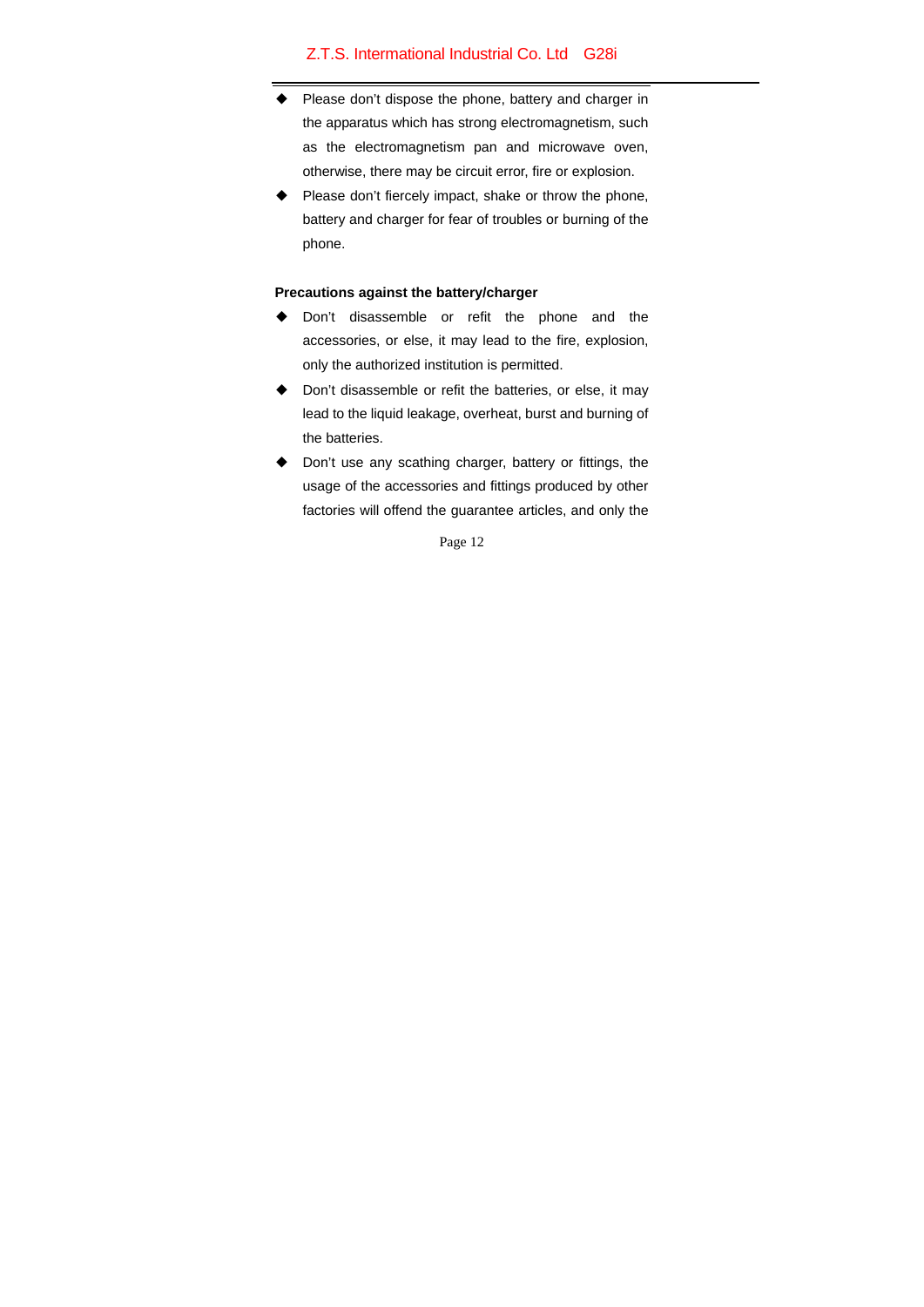authorized special designed charger, battery and fittings permitted, or else, we are from any compensation responsibility of the explosion or other dangers.

- Don't throw the batteries to fire, or else, it shall lead to the burning and burst of batteries. Forbids the battery and charger short circuit, or else, there may be the error, smoke and fire.
- ◆ Don't connect the battery pole with the conductor such as metals, key, and jewel, etc. or else, it shall lead to the body hurt of battery over heat (such as burning).
- ◆ Don't use the charge when the power line is damaged (exposure, or rupture) or the connector is loosen, or else, it shall lead to firing, charger short circuit and electric shock.
- Don't press the battery forcibly when it can't be installed properly, or else, it shall lead to the liquid leakage, overheat, burst and burning of the battery. Don't pop the battery when the phone works.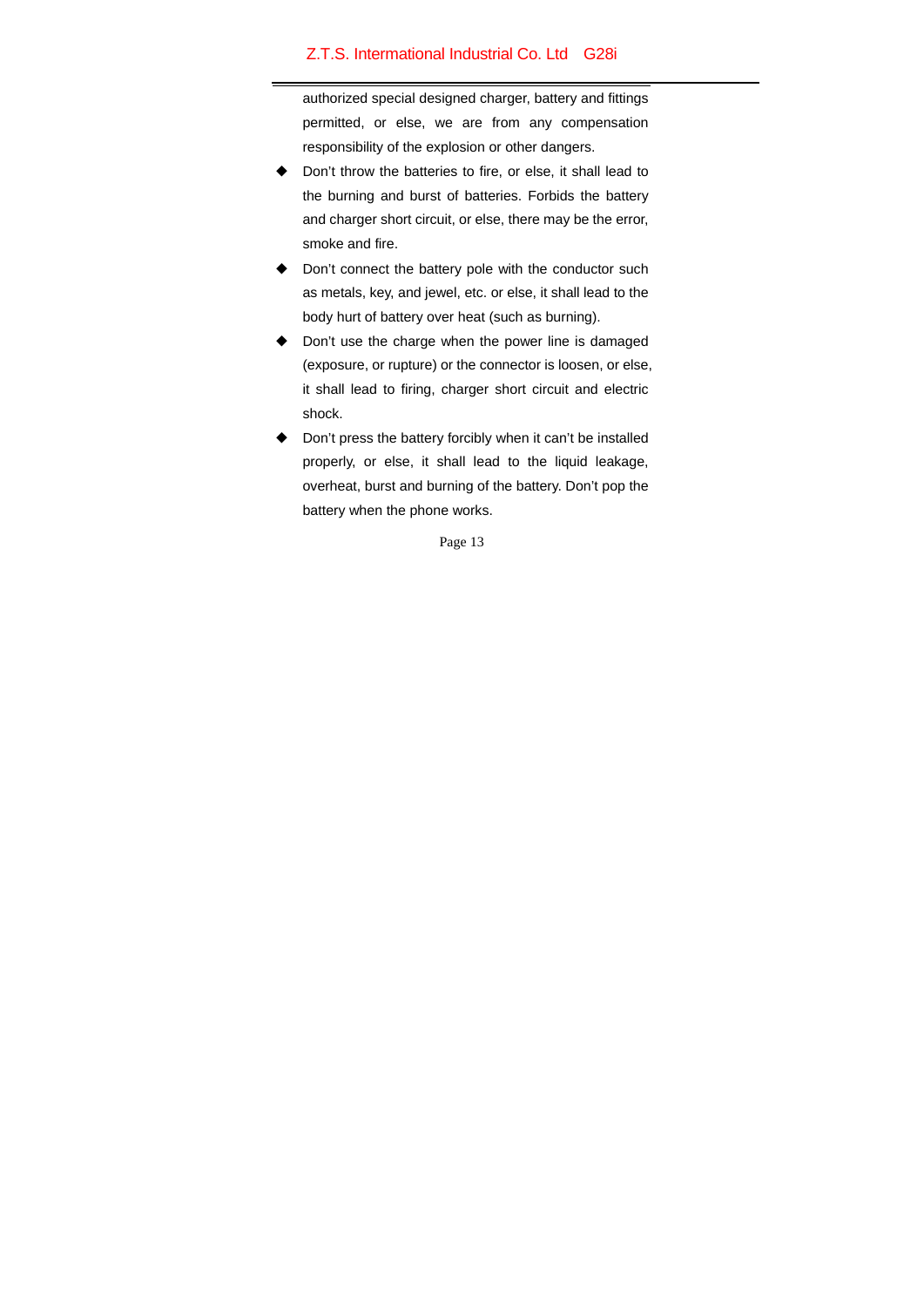- Don't place the heavy goods on the charger power supply line, and don't damage, refit, or pull the wire, or else, it shall lead to the electric shock and fire.
- If such phenomena as abnormal warning-up, color changing and distortion in the process of use, charging or storage, please stop using and replace it with new battery, or else, it shall lead to the liquid leakage, overheat, burst and burning of the battery.
- If the charger comes into contract with water or any other liquid, cut off the power supply immediately to prevent short circuit, firing, electric shock and failures of the charger.
- Don't charge the battery in fire and over heat environment; Don't use or store the battery near the place of heat (such as fire or heater); Forbid using the battery when it is liquid leakage, smoking or giving off strange smell, place it far away from the open fire, to avoid the firing and burst. For safety guarantee, the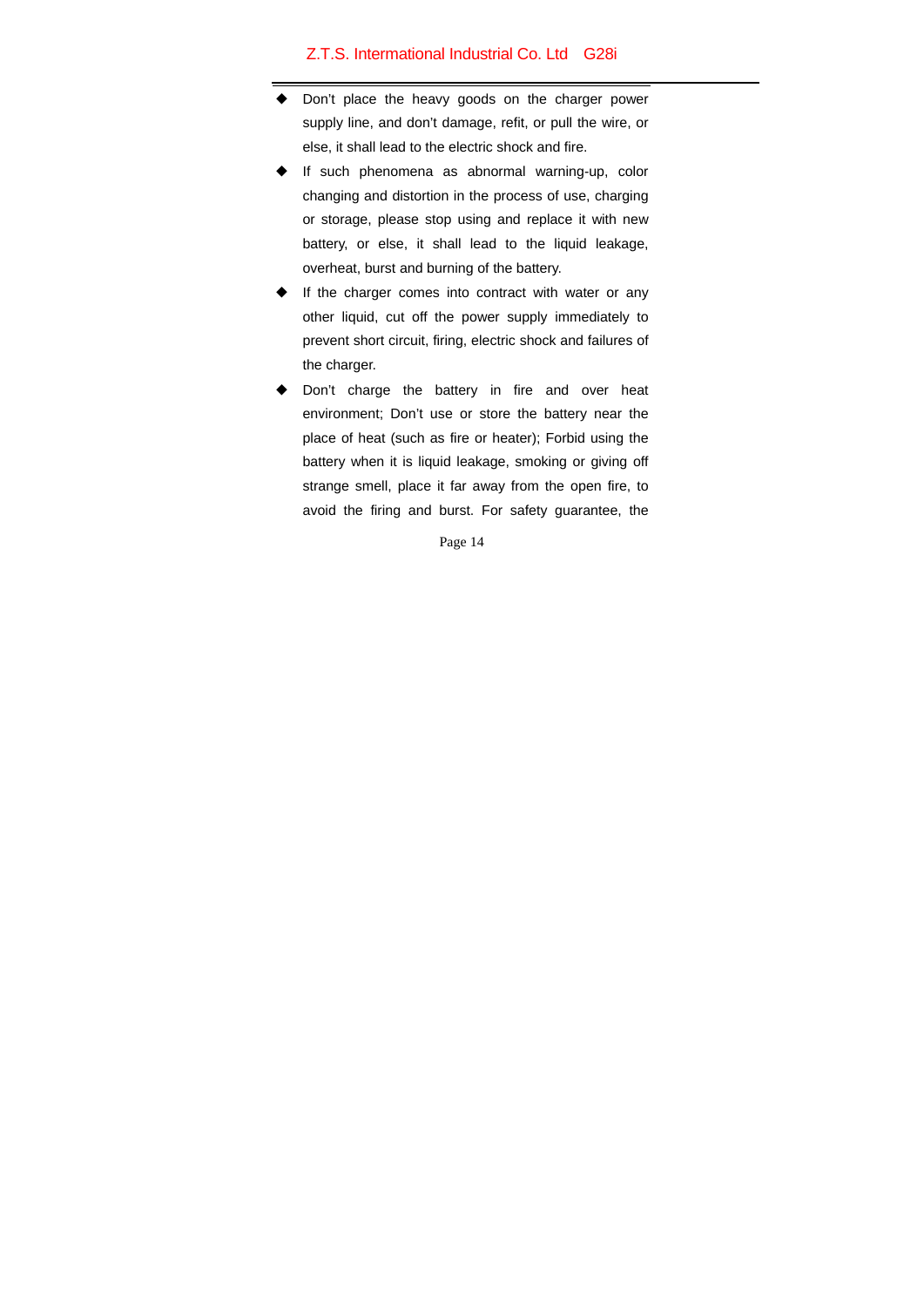battery should be disposed in the authorized department.

### **Safety information and precautions**

### **Electronic Equipments/Medical Treatment Place**

- ◆ Please shut off the phone near the electronic equipments which are high precise required, or else, there may be the error or intervention, such as the fire alarm, automatism door and other self control equipments, etc,
- Please shut off the phone in hospital or other places where the use of phones is prohibited. Or else, the normal operation of electronic equipment and medical instruments shall be affected, such as the heart pacemaker, hearing aid and other medical electronic equipments, etc.
- ◆ The pacemaker manufacture suggests that distance between mobile phone and the pacemaker should be 15cm at least, or else, there may be the potential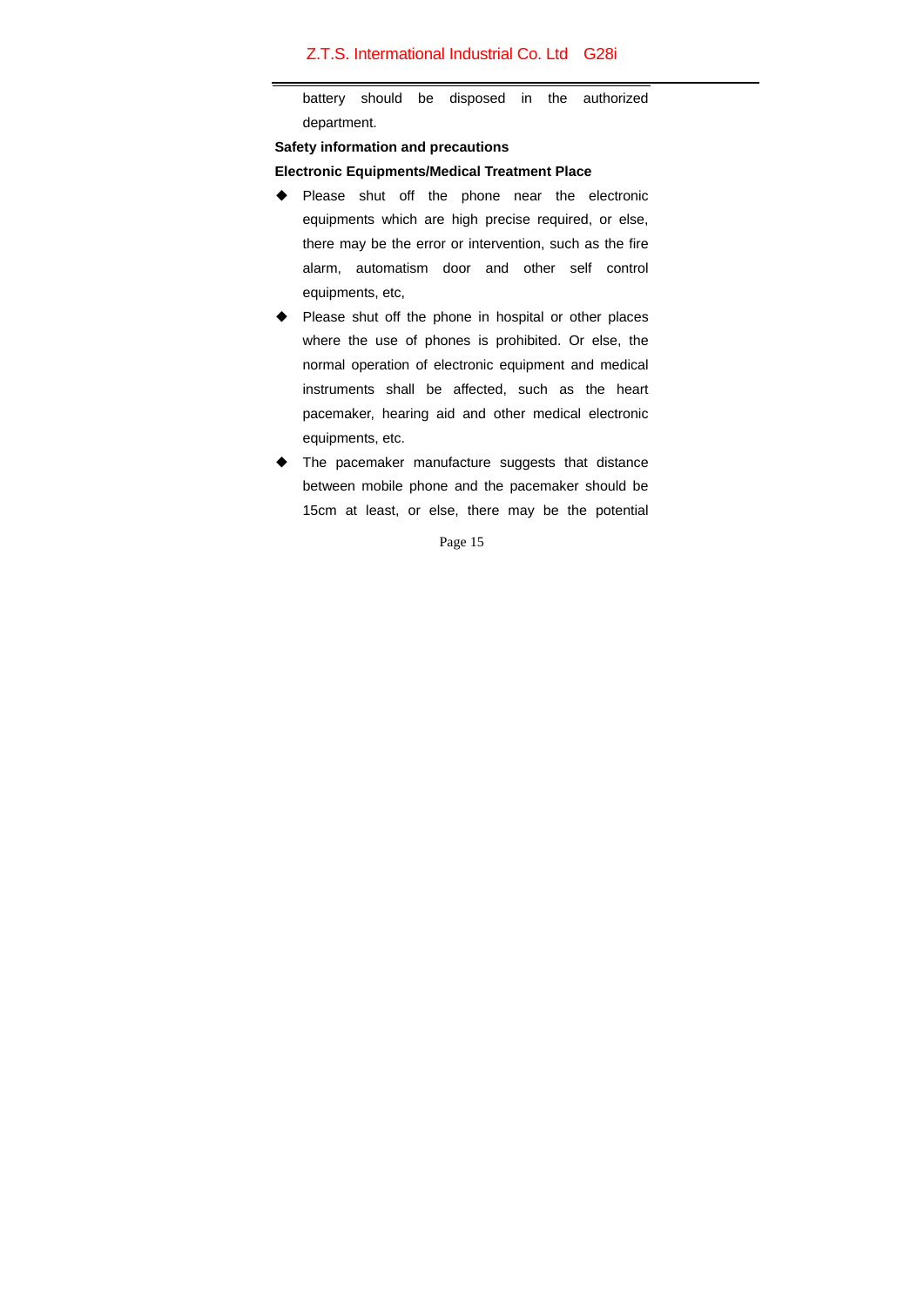interference. And the phone shouldn't be taken away in the chest package, and for reducing the potential interference, please answer the phone with the ear which is different from the one for pacemaker.

- ◆ Don't bring the phone into the operating room, intensive care unit (ICU) or coronary heart disease care unit (CCU).
- ◆ For preventing from the influence on heart disease, please care the settings of the ring, volume and vibration.

## **Traffic Safety**

Please strictly keep to the laws and regulations on use of phones of the places where you drive your car. If you use the phone while driving, please observe the following regulations: concentrate on driving and pay attention to the road status; please talk in the manner of hand free if available(may be additional payment); in case of uncomfortable driving condition, please dial or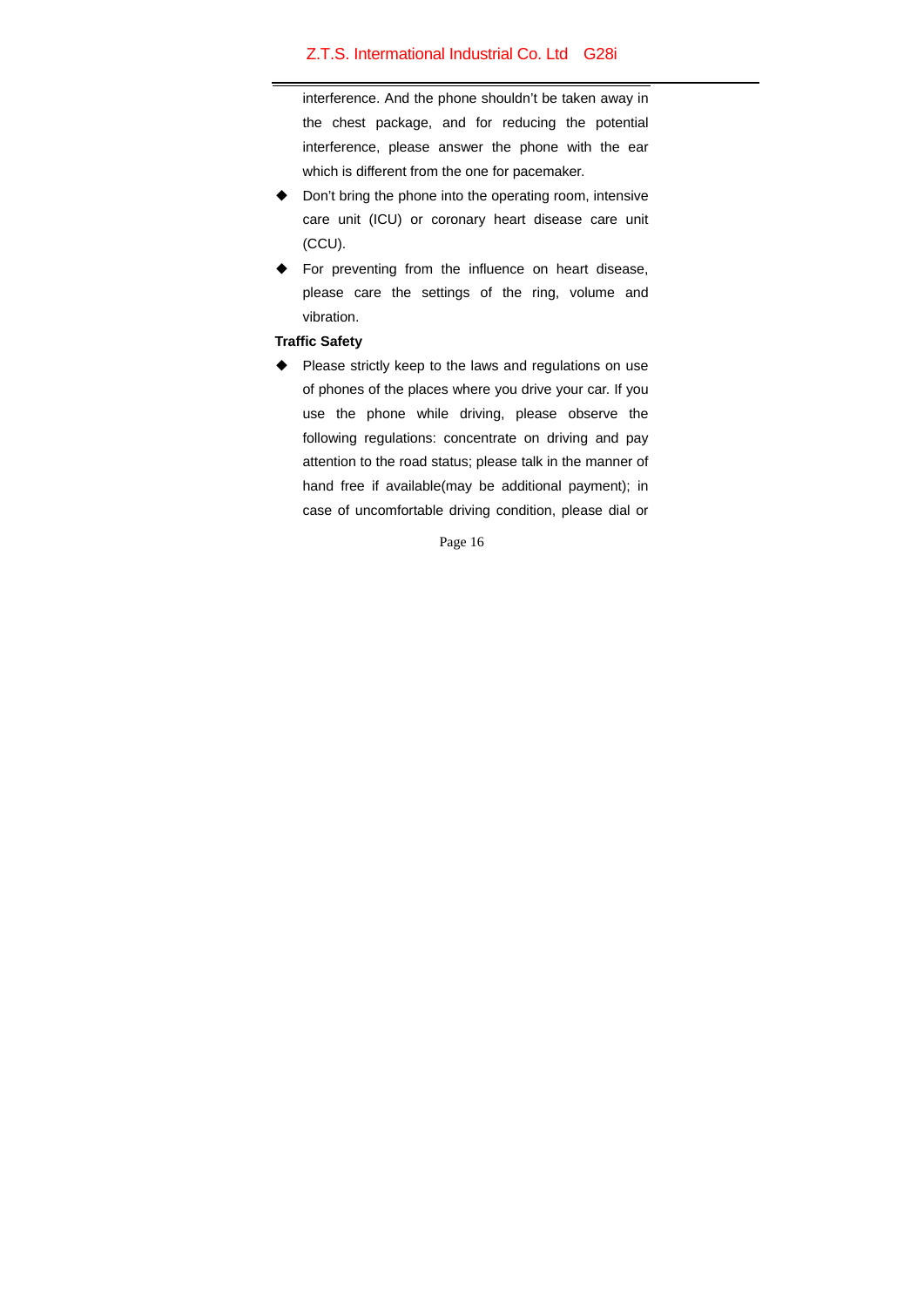answer after stop the car.

- ◆ Don't put your phone on the sir bag or the area where the air bag shall reach after expanding, to avoid the grievous injury to the owner due to the strong outside force on the phone caused by the expanding of the air bag.
- Using the phone on the airplane is forbidden strictly, please switch off your phone before on plane. You'd better pop the battery from phone for error connection for starting.

## **Phone Storage**

- For preventing the phone from degaussing, please keep the phone away from the magnetism materials, such as disk, credit card, etc.
- ◆ If the phone comes into contract with water or any other liquid, cut off the power supply and move the battery immediately, and then contact the supplier as soon as possible.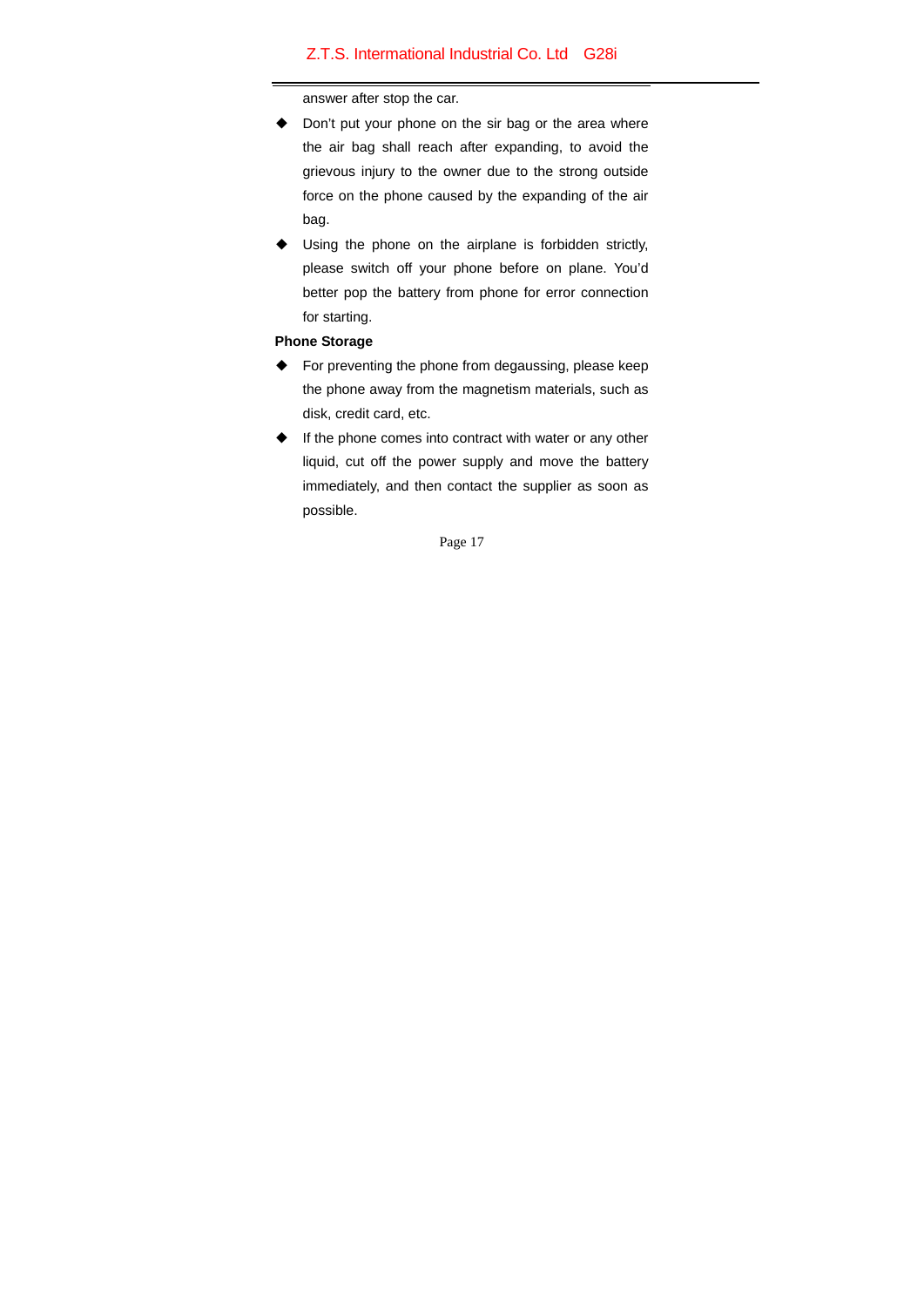- Please leave the sharp metal goods such as pin, etc away from the phone headphones, the magnetism will grip the goods and there may be the damage when using the phone.
- Please don't carry the phone in the rear pocket of trousers or skirt, or else, it may be damaged when sitting down. As it is recommended, the phone should be put in the package, and don't hang before the chest.

## **Precaution against Phone for Children**

- ◆ Please put the phone, batteries and charger in the place where it is difficult for children to reach, to avoid that the children use the phone, batteries and charger with the supervisor.
- Avoid that the children swallow the battery, because the electrolyte may result poisoning.
- ◆ Care the children from touching the small phone fittings, or else, the swallowing of the parts may result to choke, gullet blocking.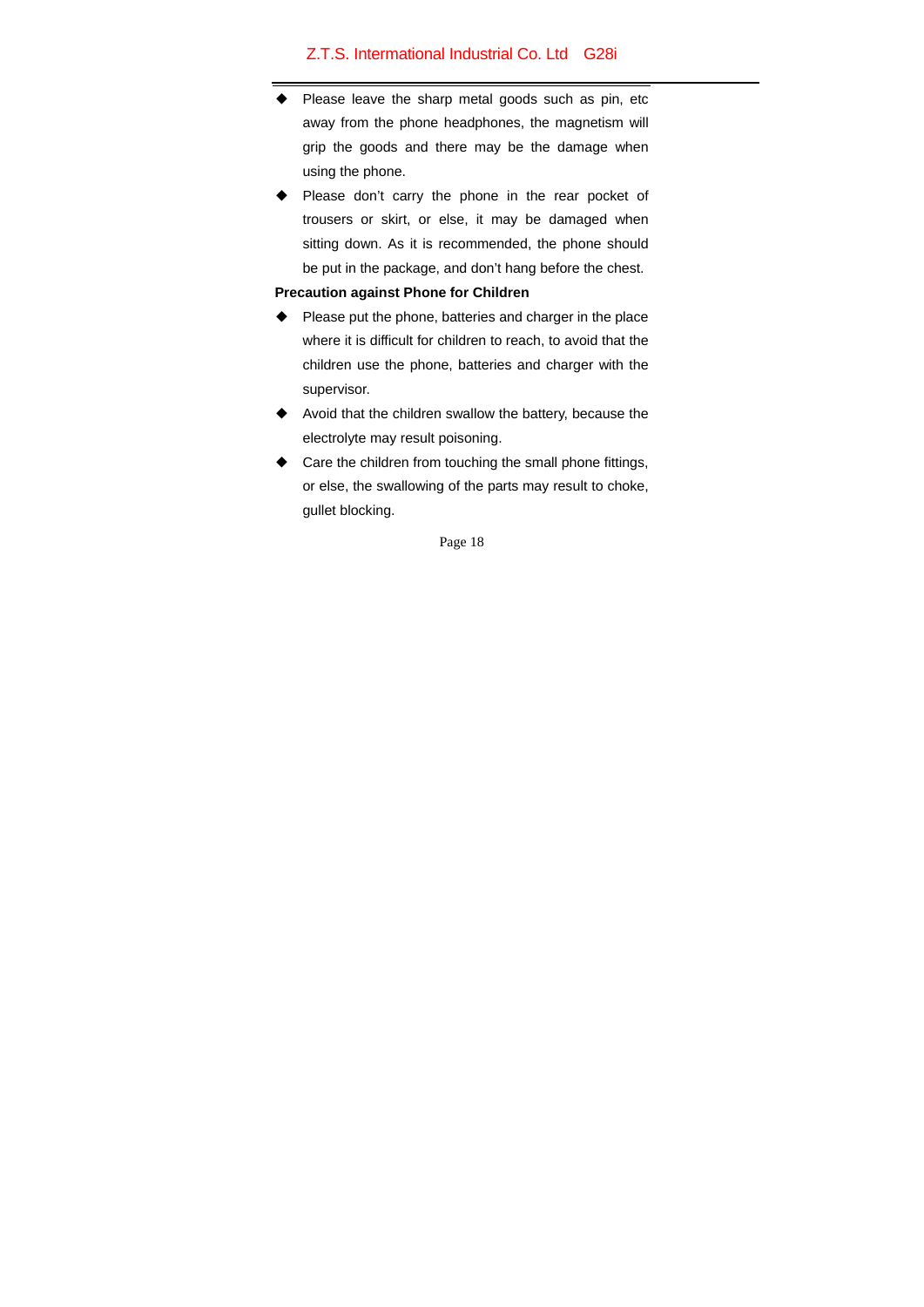#### **Usage Environment**

- ◆ Unless it is necessary that the inner antenna (on Button of the phone) shouldn't be touched when the phone is switched on, or else, the communication effect may be influenced.
- For avoiding influence on the body health, please don't switch on/off the phone near the ear. When your phone is under the status of hand-free, please leave the phone away from ear and prevent the large voice from ear damage.
- ◆ For according with the regulations of radio-frequency leakage, please keep the antenna away from your body at least of 1 inch(2.5cm)
- ◆ If there are some un-comforts (such as failing sickness, giddy) after long time usage of phone game, please consult the doctor for help.

## **Clean and Maintenance**

◆ Before cleaning and maintenance, please switch off the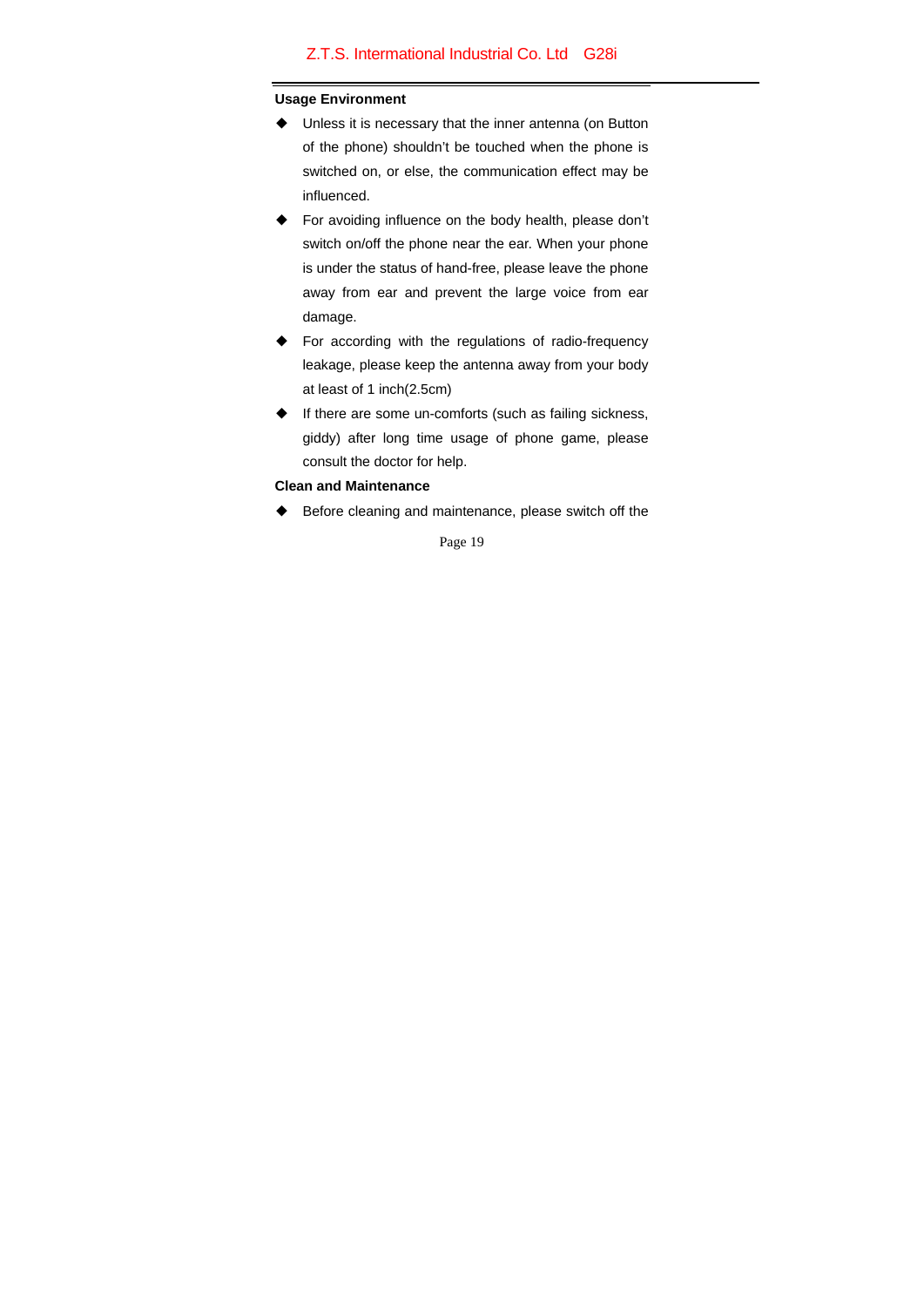phone. If the connector is connected, please draw the charger from power socket and disconnect it from the phone, or else, there may be the electric shock, battery or charger short circuit.

- Please don't use the chemical materials (such as alcohol, benzene, etc), chemical lotion, and abrasive cleaners to clean the mobile phone or charger, or else, there may be the damage or fire. Wet and static proof soft cloth can be used to clean the dirt.
- Please don't scratch or alter the phone cell, or else, the falling off dope may be sensitive to body. If there are the allergic reactions, please stop to use the phone immediately and consult the doctor for help.
- If the phone and its fittings can't work normally, please contact the nearby authorized agency and there will be help from service center.
- Please clean the dust on the power supply socket, and keep dry from firing.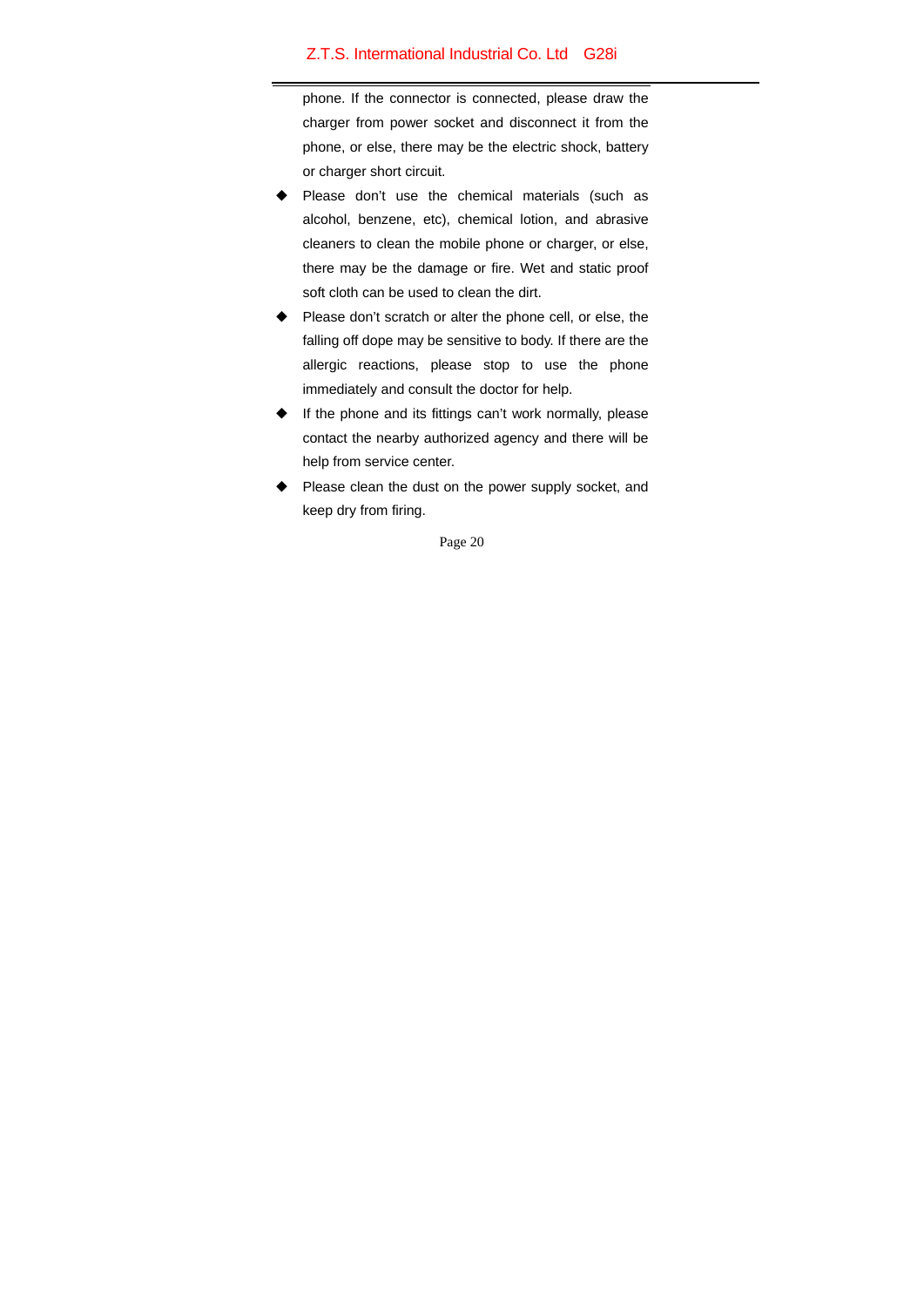### **Environment Protection**

- ◆ Please stand to the local regulations of packaging material, consumption battery and disposal methods on old mobile phone, and support the callback action with all hearts, and don't throw the abandon handset and battery in garbage bin.
- ◆ Please delivery the old or unused lithium battery to our designated place or our company, don't throw garbage bin.



## **Emergency Call**

◆ Please make sure your phone is switched on, and covered by the network under the emergency, but not all network can be connected, so the phone can't be considered as the only communication mode.

### **Battery/Charger Usage**

◆ Please don't put the container of water and other liquids beside the charger and buttery, or else, there may be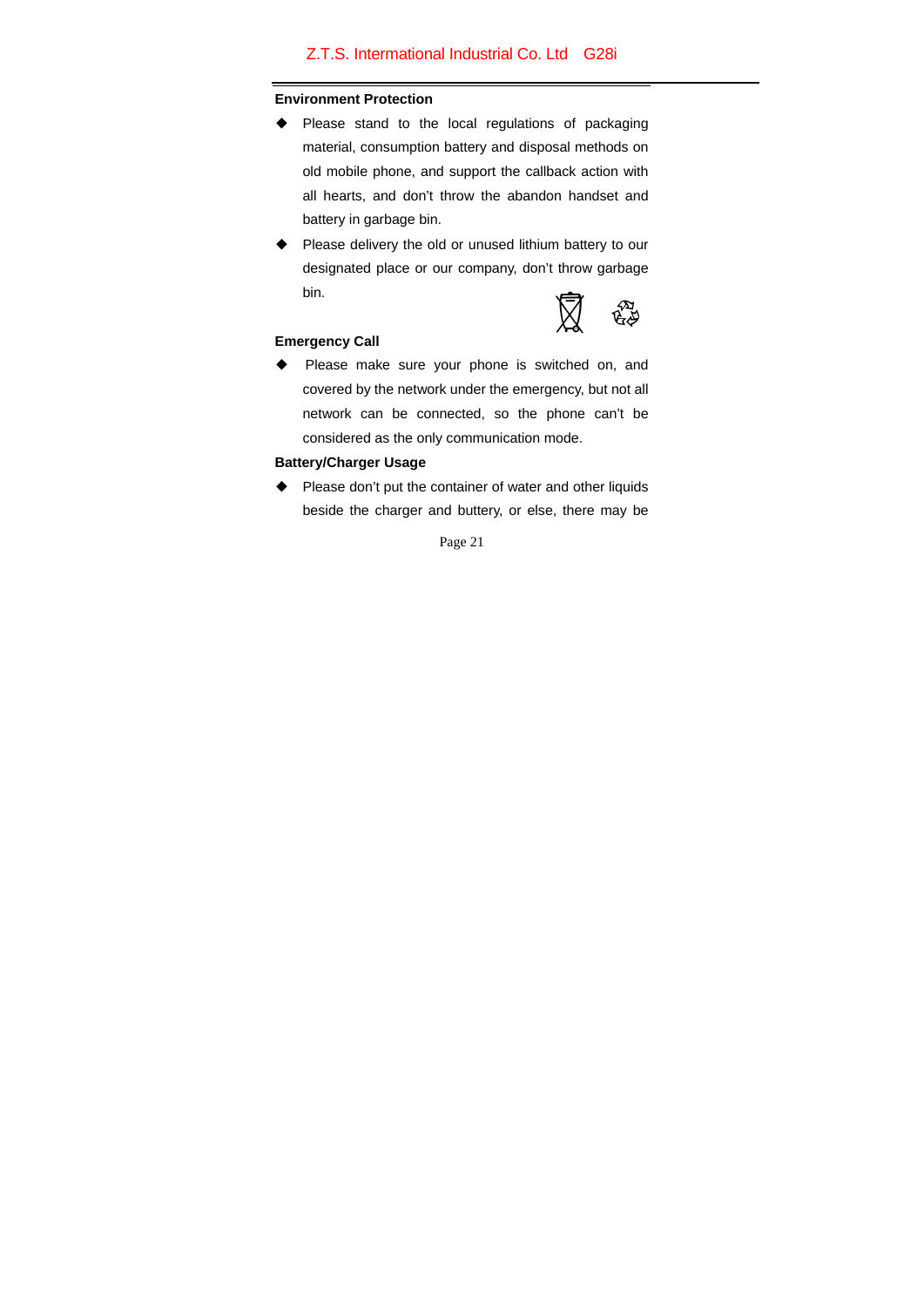the battery electric leakage and other troubles of the phone.

- Please don't charge the battery under the circumstance where is excessive dust, damp, over or low temperature (the permitted charging temperature is from 0℃ to 40℃), and the power line couldn't be close to the heater.
- ◆ Avoid influencing on the phone performance, please don't charge the phone when there is none battery.
- The battery level is not full after the delivery, when you bring the phone and buttery from the case, as of the environment difference, the phone may not be switched on, it is suggest that charging the battery before the phone usage. The charger plug should be inserted properly, or else, there may be fire or explosion. After the charging, the power supply should be switched off and draw the plug, when the phone is charging, please don't move the battery randomly.
- Splashing the liquid into eye may lead to the danger of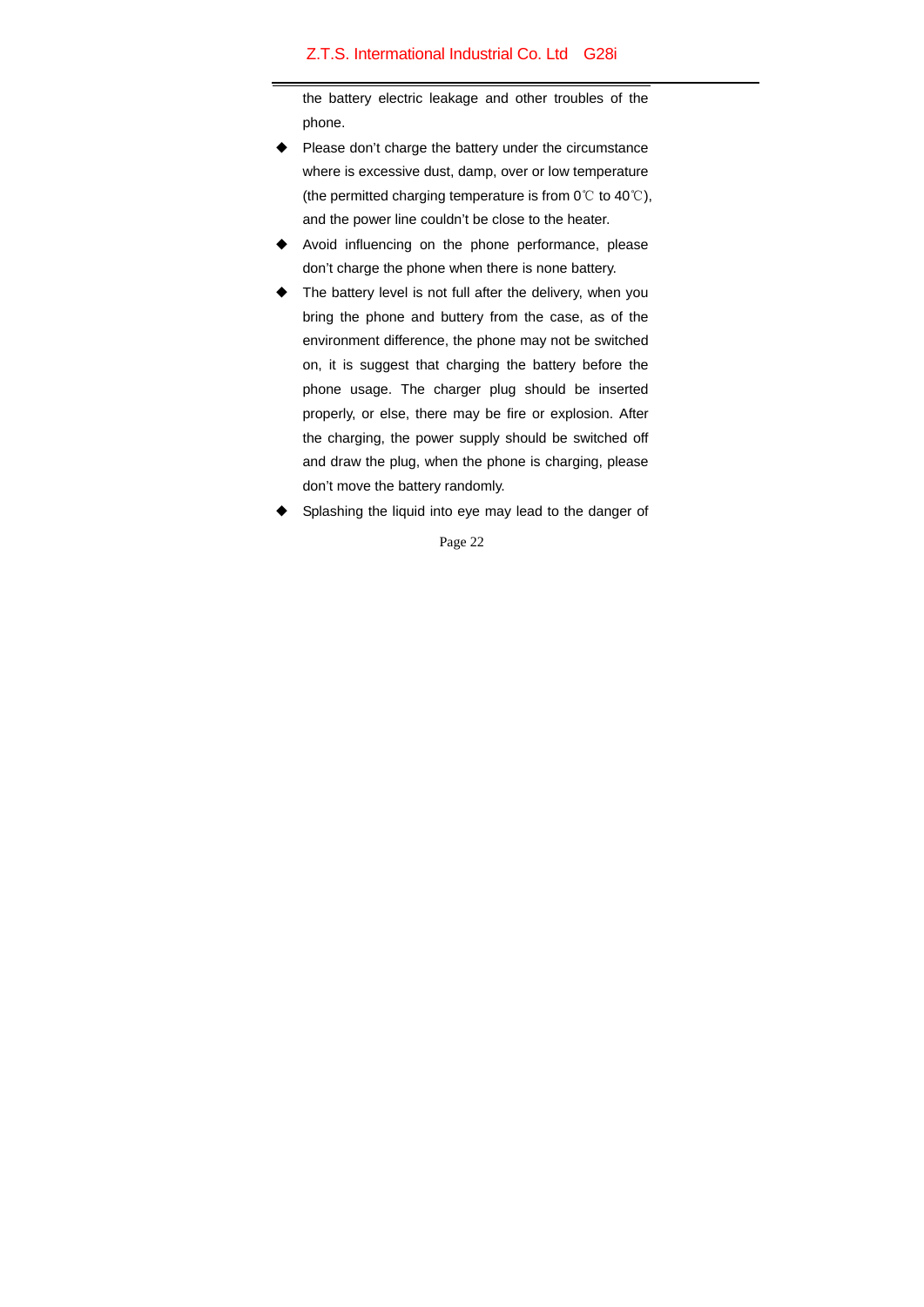blindness. If so, please flush the eye with clean water, no kneading of the eye, and see a doctor immediately.

- ◆ If the battery is not to be used for a long period, please pick up the battery for storage under the room temperature.
- Don't touch the charger, wire and outlet with wet hand, or else, it shall lead to an electric shock.
- ◆ Don't use the phone in the place where is excessive dust, damp, dirty or near the magnetic field, for preventing the phone from circuit error. Make sure the phone is dry, and don't make the phone, battery and charger contacting the water and vapor or operating the phone with wet hand, or else, there may be short circuit, or personal electric shock from corrosive.

### **Safety Usage**

◆ This phone has camera\ video record\sound record functions, please use these function under the law. Make bold to take photo/ record video/record sound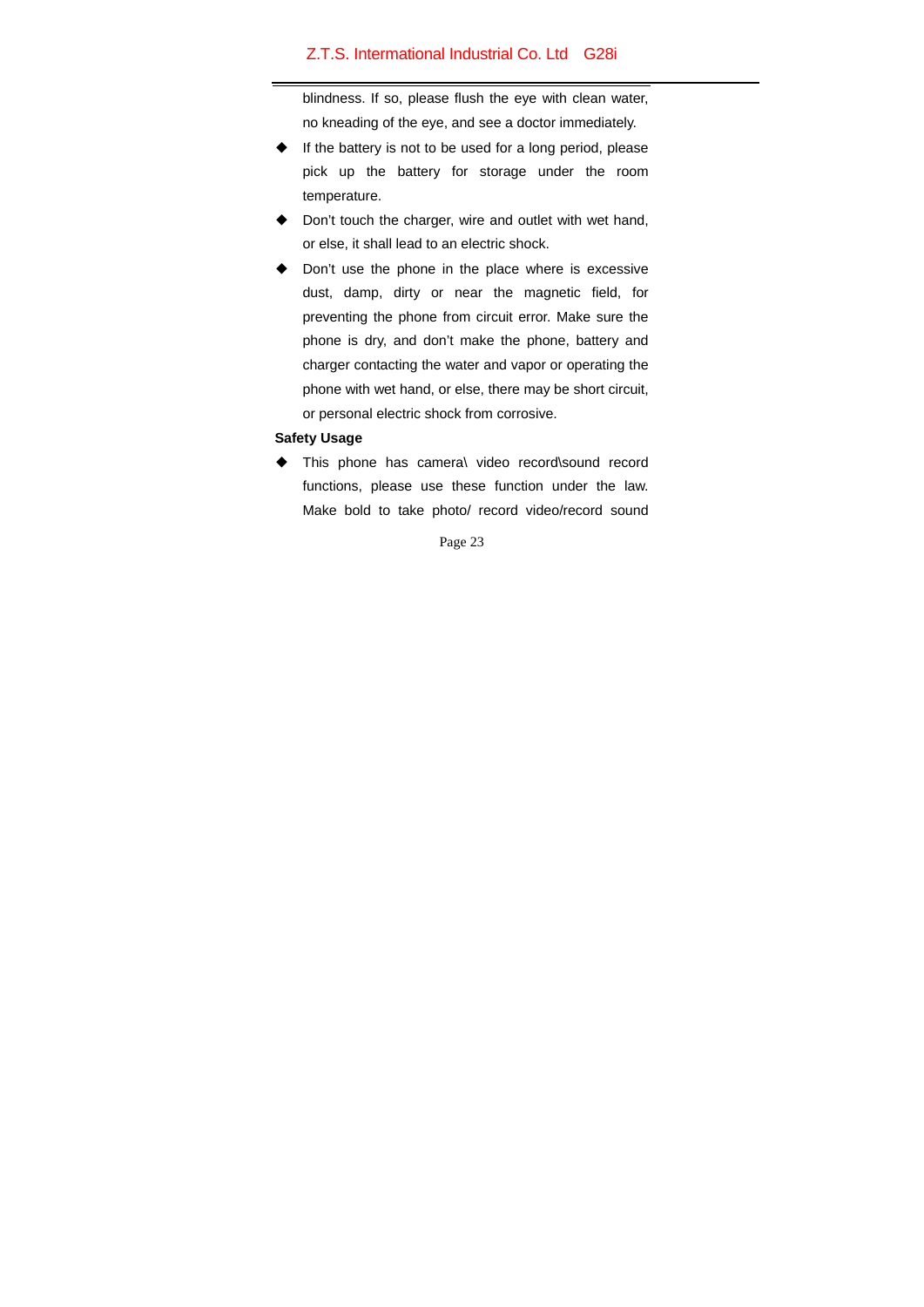maybe violate the law. It maybe aggrieve another's copyright by using those functions out of the way.

- ◆ Our company is not responsible for the losses of abnormal phone due to the virus file from the network. Virus. Our company won't bear the burden of that.
- The loading files of damage picture, ring, etc are forbidden, and our company is not responsible for the losses resulting from malice loading.
- Please don't make phone for a long time which may bring the battery heat, the inner circuit and telephone receiver may be heat as well, the rapid growth temperature may result danger.
- ◆ Please don't use the phone when it is charging, the rapid growth heat of calling and charging phone may bring danger.

## **Warm Tips**

**Descriptions:** The user manual carries the direction for use under the on the English operation mode.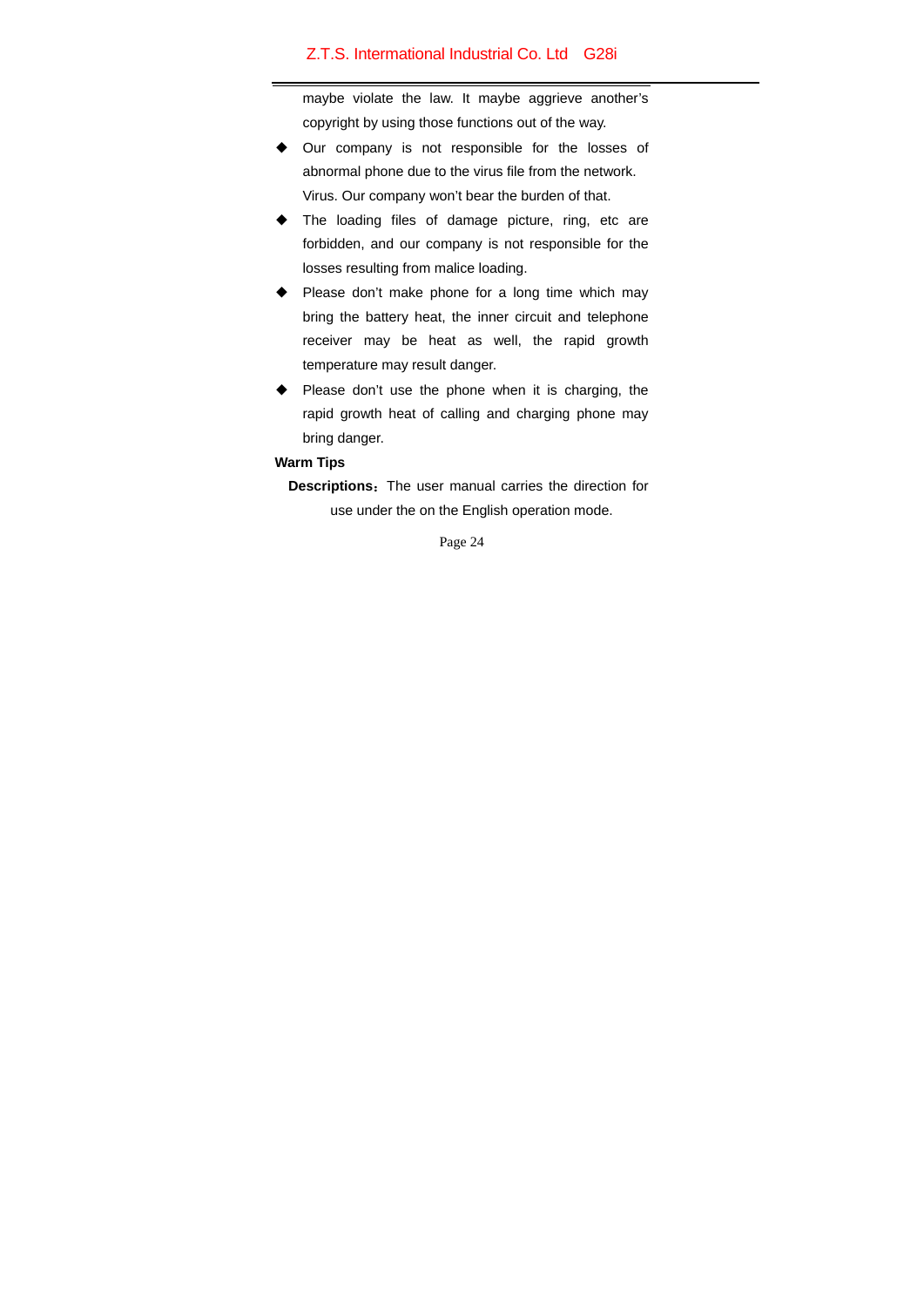**Warning:** Our Company is not liable for the losses for nonobservance of above suggestion.

**Notice:** Value added service of the cell phone shall be provided by corresponding facilitator, and need the support of network. Please make sure you have activity the GPRS. Please refer to relevant help information or descriptions of facilitators for details. Due to SIM1 and SIM2 involved to the third sides, related GPRS function only can use in SIM1.

### **2. Mobile phone exterior**

This is a type of multi-media phone, which have two SIM card to support two standby. Phone with 23 front press-keys, color screen display, built-in vibration motor, and one charging/earphone and data transmission jack respectively. **The icons in the user manual are used for descriptions of functions so they are for reference only and there is**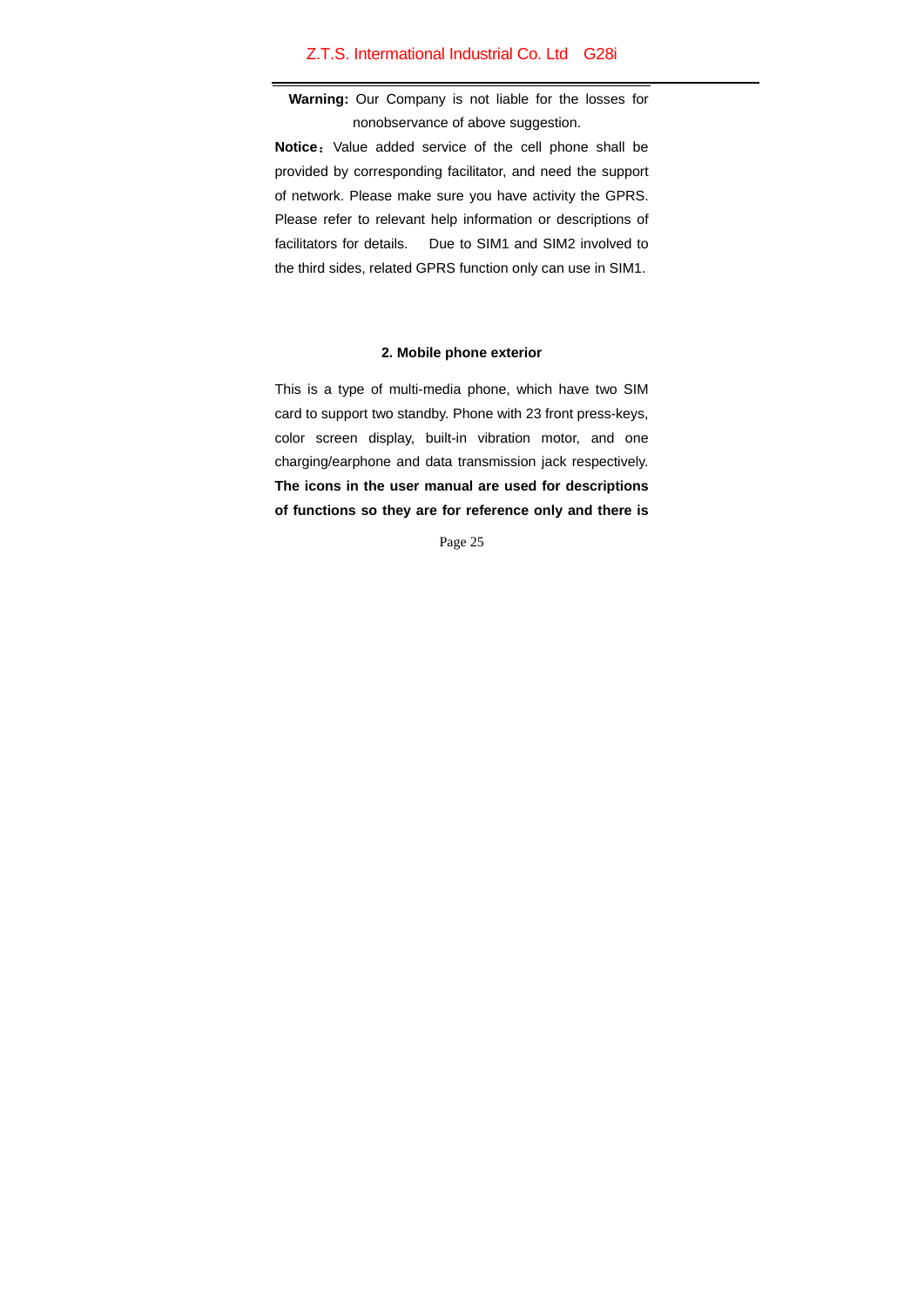**slight difference between the icons in the user manual and that in the actual conditions, so it is subjected to the actual cell phone. Some of the menus mentioned in the user manual, because that the conditions cannot be met, may be hidden automatically by the cell phone.** 

## **3. Specifications**

| Touch screen/               | UnSupported                                         |
|-----------------------------|-----------------------------------------------------|
| <b>SIM</b><br>card<br>Type* | 3V Small Card                                       |
| book<br>Phone<br>capacity*  | SIM according to card's type, 1000 in the<br>mobile |
| Camera/<br>vidicon/         | 0.3M                                                |
| Hands free                  | Supported                                           |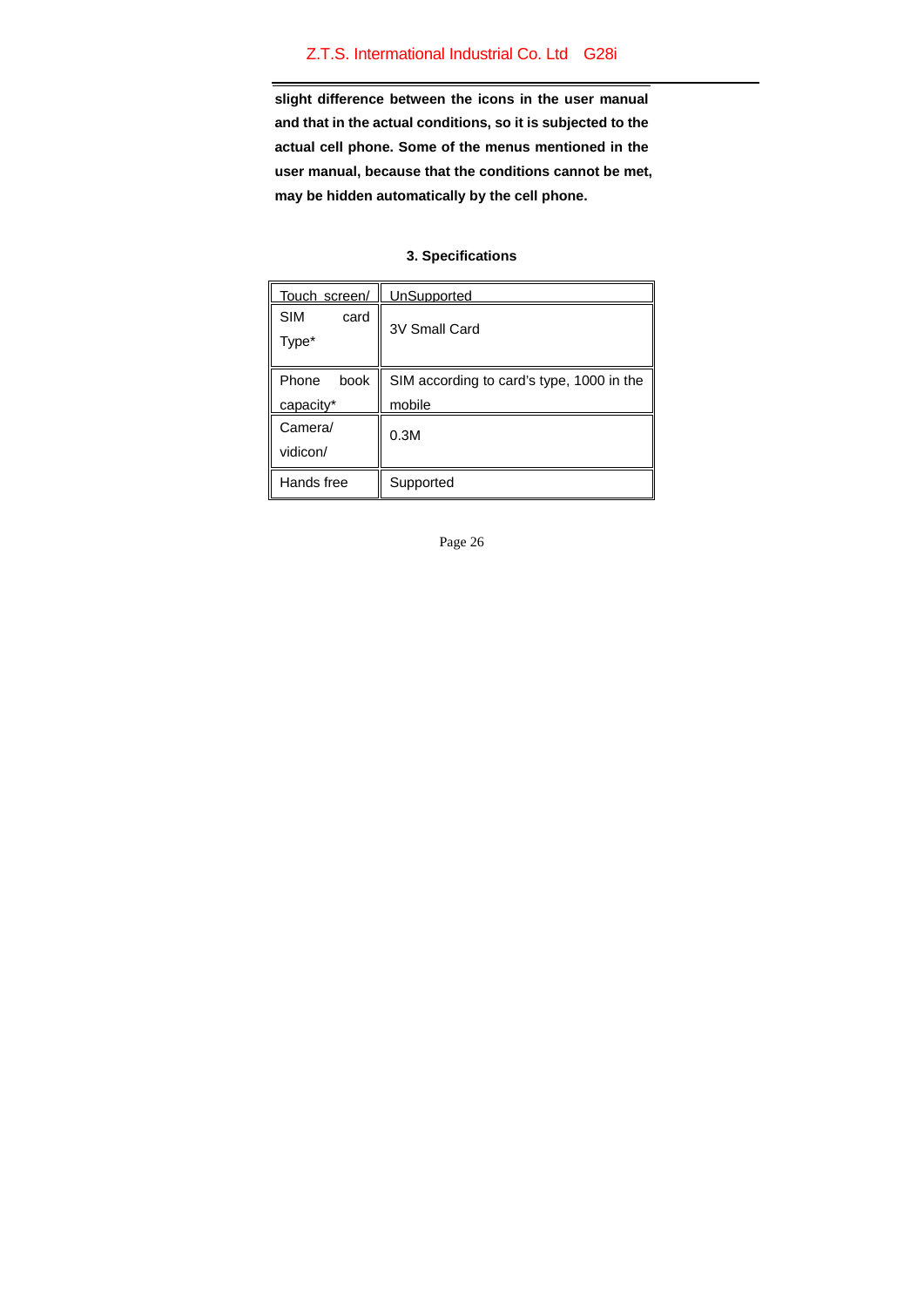| WAP/GPRS*        | Supported        |
|------------------|------------------|
| MP3/Record       | Supported        |
| EMS/MMS/ST       | Supported        |
| VibrationMoto    | Supported        |
| Call             | Supported        |
| forwarding/Ca    |                  |
| Incoming         | Supported        |
| number           |                  |
| Call Cost/       | Supported        |
| Fixed dialing *  |                  |
| Alarm            |                  |
| clock/Calenda    | Supported        |
| r/World Time     |                  |
| Phone            | Supported        |
| Auto             | Auto Redialing * |
| <u>Redialing</u> |                  |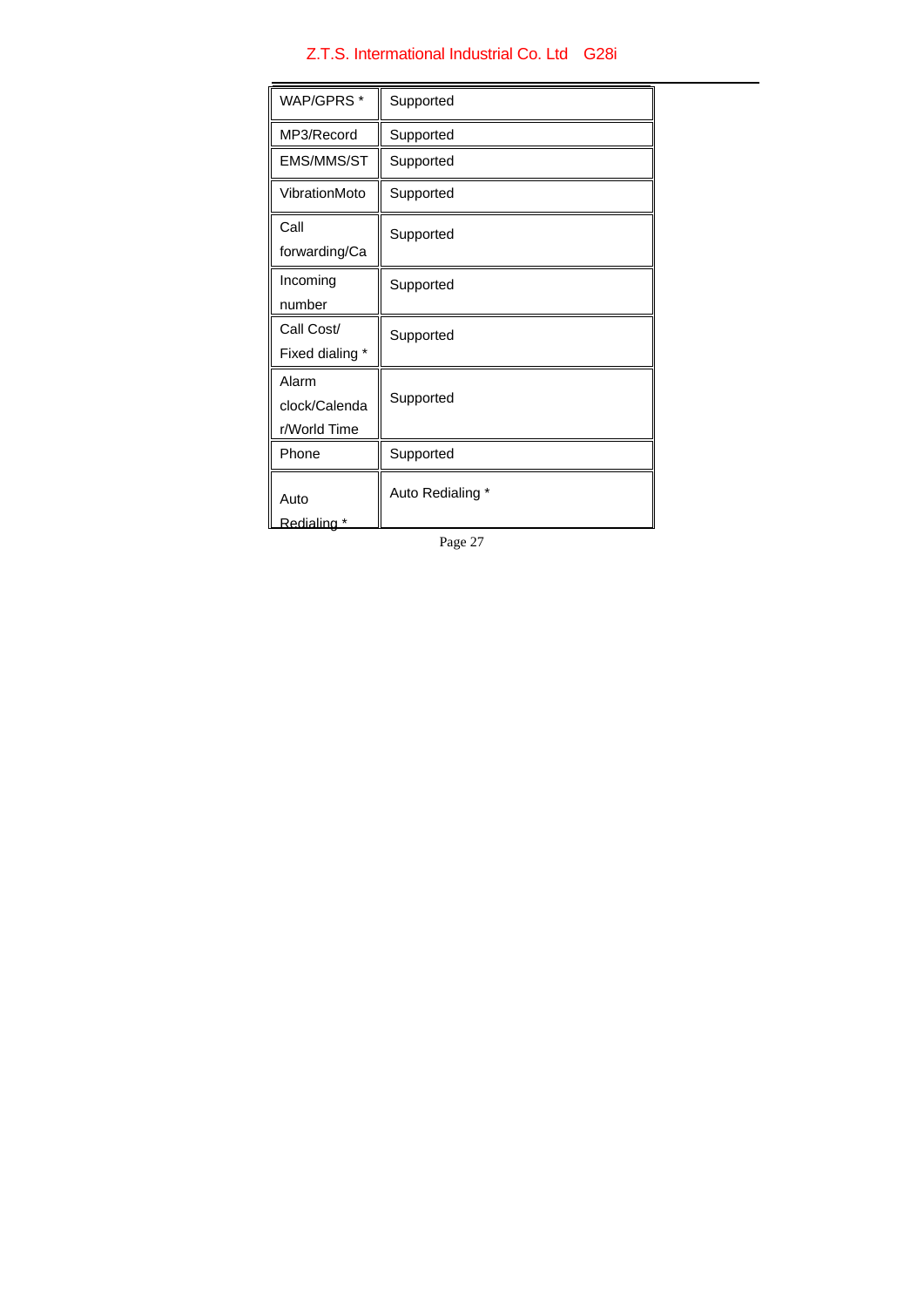| JSB           | Supported (T-flash card) |
|---------------|--------------------------|
| File Browsing | Supported                |

Note: \* shows that the relative function or service needs support from network or SIM.

## **4. Preparatory work before use**

## **What is SIM?**

This phone can support two SIM cards and two stand-by, there are two slot to place the two SIM cards (SIM1 & SIM2) . When you register your mobile number., you will get the SIM cards (Subscriber Identity Module). And you put the SIM cards into the slots then you'll got the functions includ communication data, mobile number, PIN code (for identity verification), phonebook, message,as well as other additional system service. **Note: please take care usage of**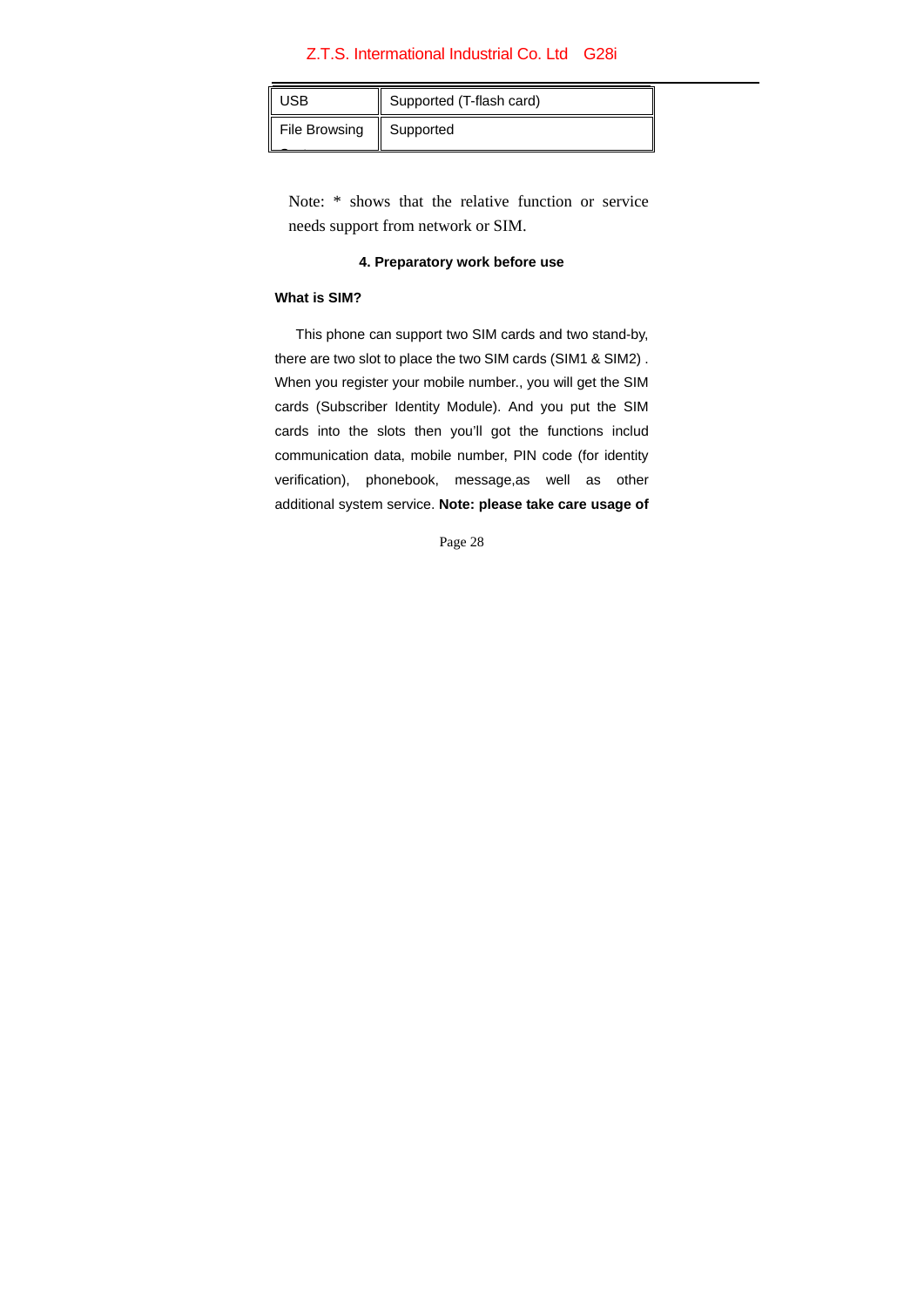**the SIM card, friction or bend may damage it. If it is lost, please contact the network operator, The SIM cards is pretty small , do not allow children to touch it to avoid swallowing it by mistake**!

### **Insert your SIM cards**

Switch off the mobile before inserting the SIM card. The SIM card is at the back of the mobile. Please follow the steps as bellow:

- 1、 Turn to the back, press the cover button then slide the back cover along the phone body, unclip the battery from the slot and remove it.
- 2、Place the SIM card with the chip facing downwards and slide it into its housing by aligning the SIM card's nick and the slot's one, push the SIM card as deep as possible.

Page 29  **Note: This mobile has two slots for Sim1 and Sim2, the phone reads the SIM1 under factory setting (you can**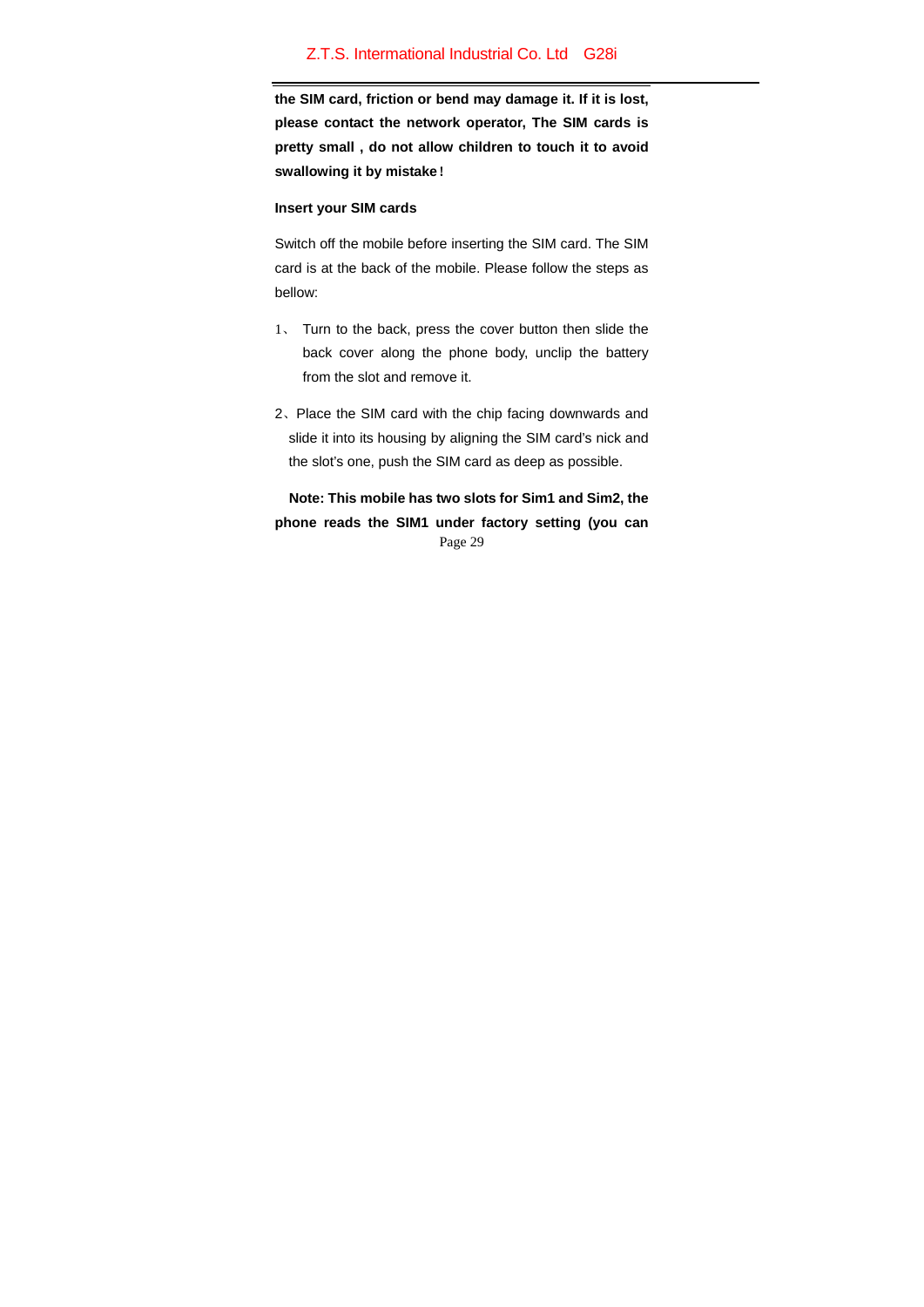**exchange SIM1 and SIM2 by "settings/Dual SIM settings" ), or enter "menu/settings/Dual SIM settings" to exchange or choose the Dual SIM settings" without SIM card, it's no need to execute switch on/off.** 

3、Insert and engage the battery into the fixing slot, press the battery downwards, and then slide the back cover upwards along the phone body until it is locked.

# **PIN1 Code**

The PIN1 Code is the Personal Identification Number for entering a SIM card. 'Input PIN' is requested each time the phone is switched on if this PIN1 code is activated.

You can get this code with the SIM card by your network operator. It usually has 4 digits. When you inputting the PIN1 code, '\*' will display on the main screen instead of the digits.

**PIN2 Code**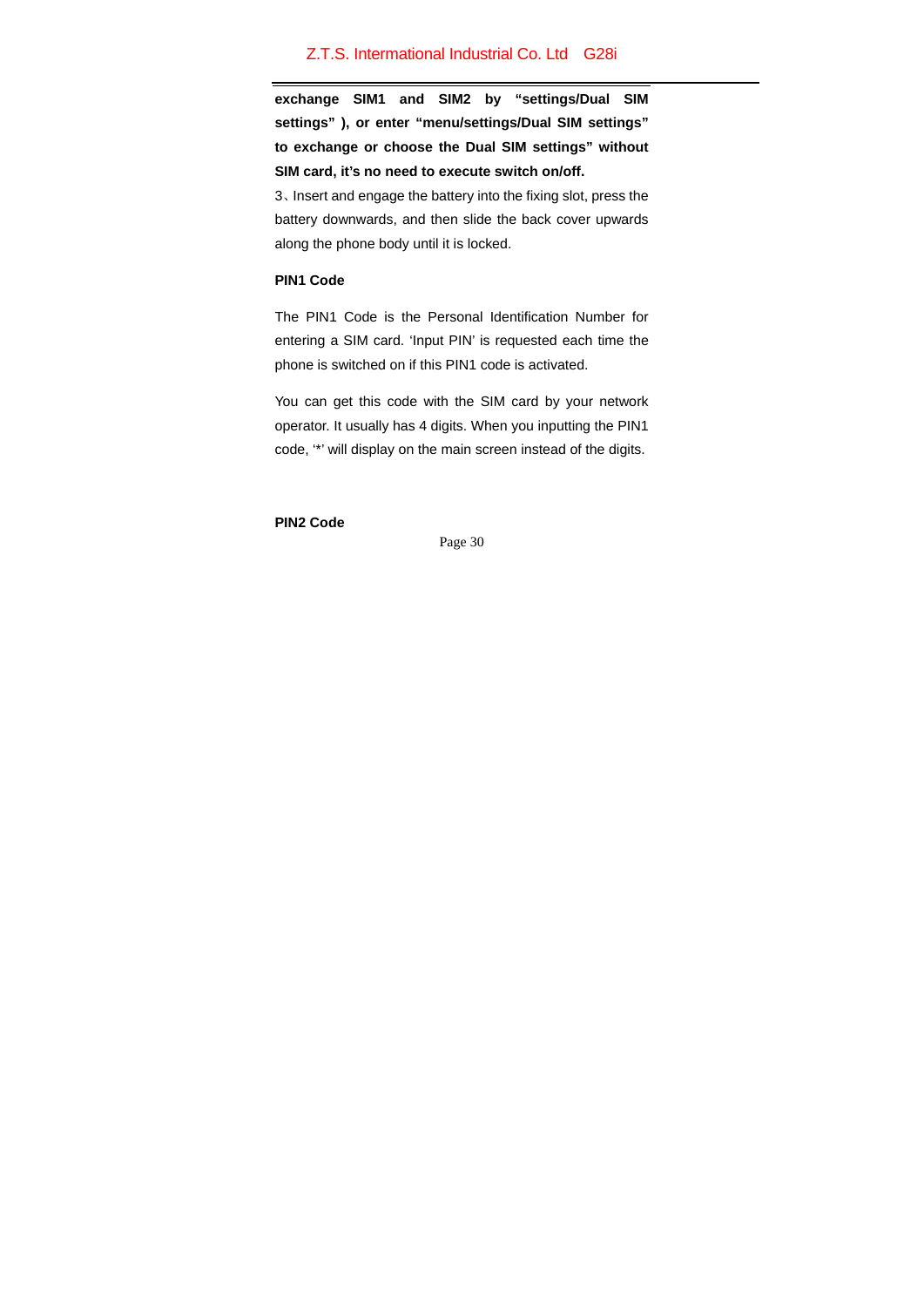The PIN2 Code is the Personal Identification Number for certain network features (Cost information, etc.) requested during their use when this code is activated.

**<Warning>**:**If you enter 3 incorrect PIN1 Codes, the SIM card will be locked. You have to contact your network vendor for decoding. Unauthorized decoding may cause the SIM card to be invalid forever.** 

### **Charging your battery**

■ The battery of this mobile is the rechargeable lithium battery.

Page 31 Note: New batteries are partially charged, we recommend you to charge the battery before using your phone. It will take 4 hours to fully charge. The battery has no memory effect, so discharge it before charging is not necessary, and charging a battery that is not empty dose not affect the lifetime of the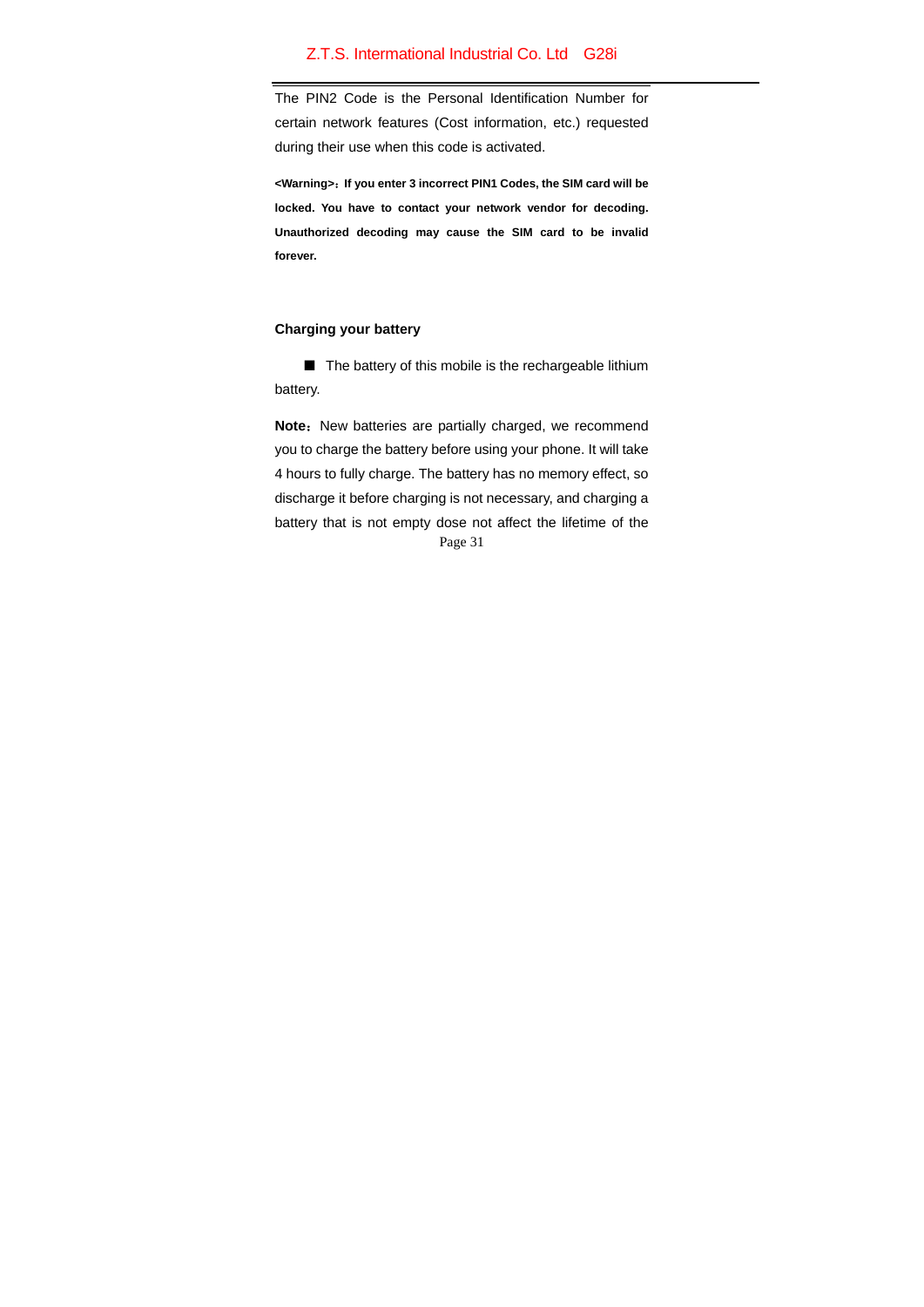battery also. We suggest that you charge the battery when its power is low to avoid the drained status.

■ It is normal for batteries with slightly heat during charging. Your mobile will activate automatic protection when the temperature is rising in order to control the temperature.

■ When battery power is low, the alarm rings and a low battery message displays. If battery power is completely drained, the mobile turns off automatically.

■ Turn off your phone before removing the battery, otherwise the data stored in the mobile will be lost and the lifetime of the mobile will be affected.

| <b>Battery Type</b>    | Standby Time | <b>Communication Time</b>        |
|------------------------|--------------|----------------------------------|
| <b>Lithium Battery</b> |              | 200-400Minutes   240-400 Minutes |

**Note**:**The battery life depends on the operation modes,**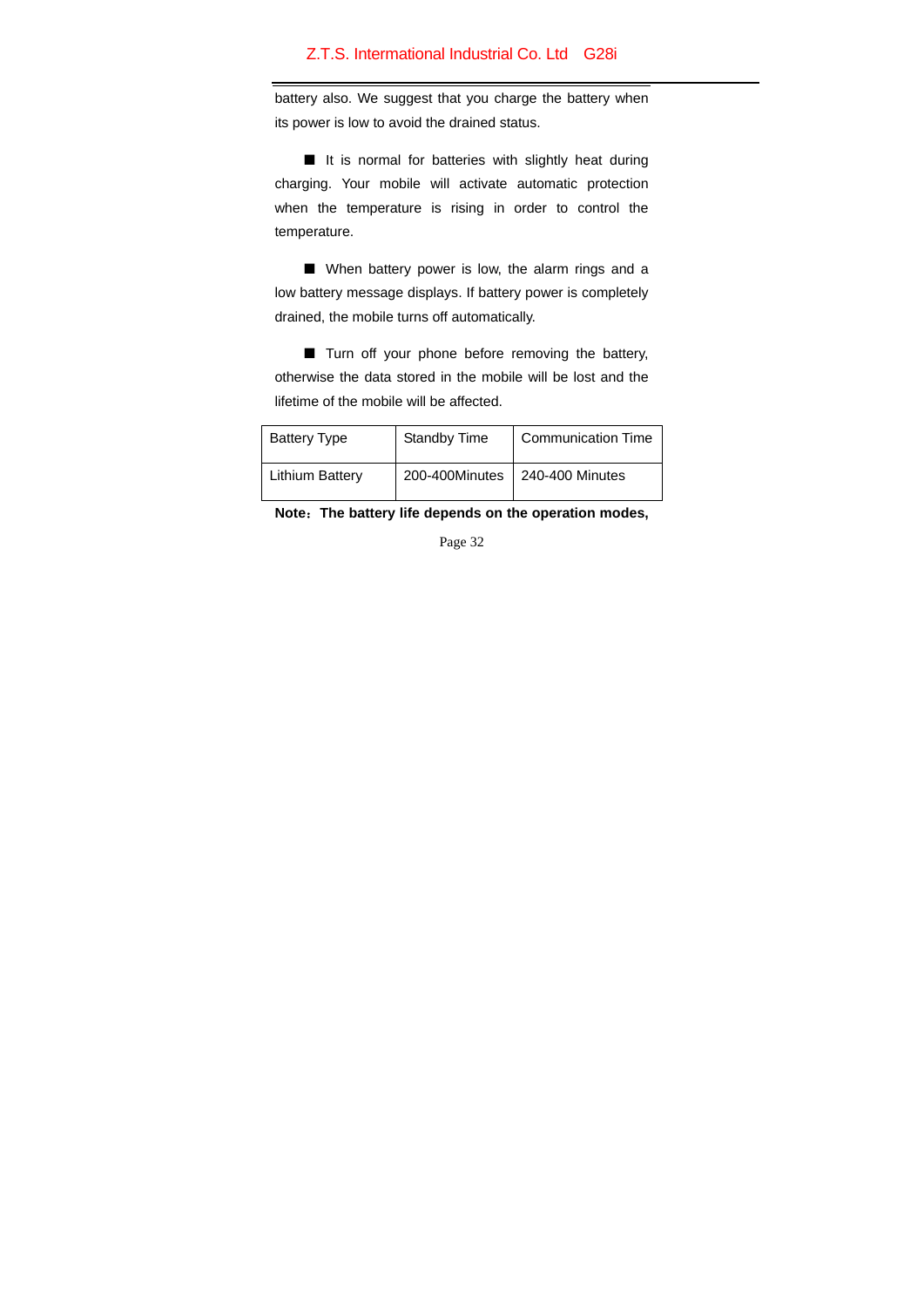#### **network, calling amd Bluetooth status.**

#### **Battery Charging Steps**

■ Plug the charger into the electrical outlet, and then plug the charger connector into the socket at the right side of the mobile The side with the direction signal is upward, the charge direction is correct.

■ When your phone is on during the charging, 'charger connected!' displays if the charger is connected successfully. Then the battery power level indicator in the external display shows how much of the charging modify is complete dynamically.

■ When the mobile is off during the charging, an animation displays the charging modify.

■ When the battery is fully charged, the charging modify will stop automatically with a full battery icon displayed. After charging is finished, please disconnect the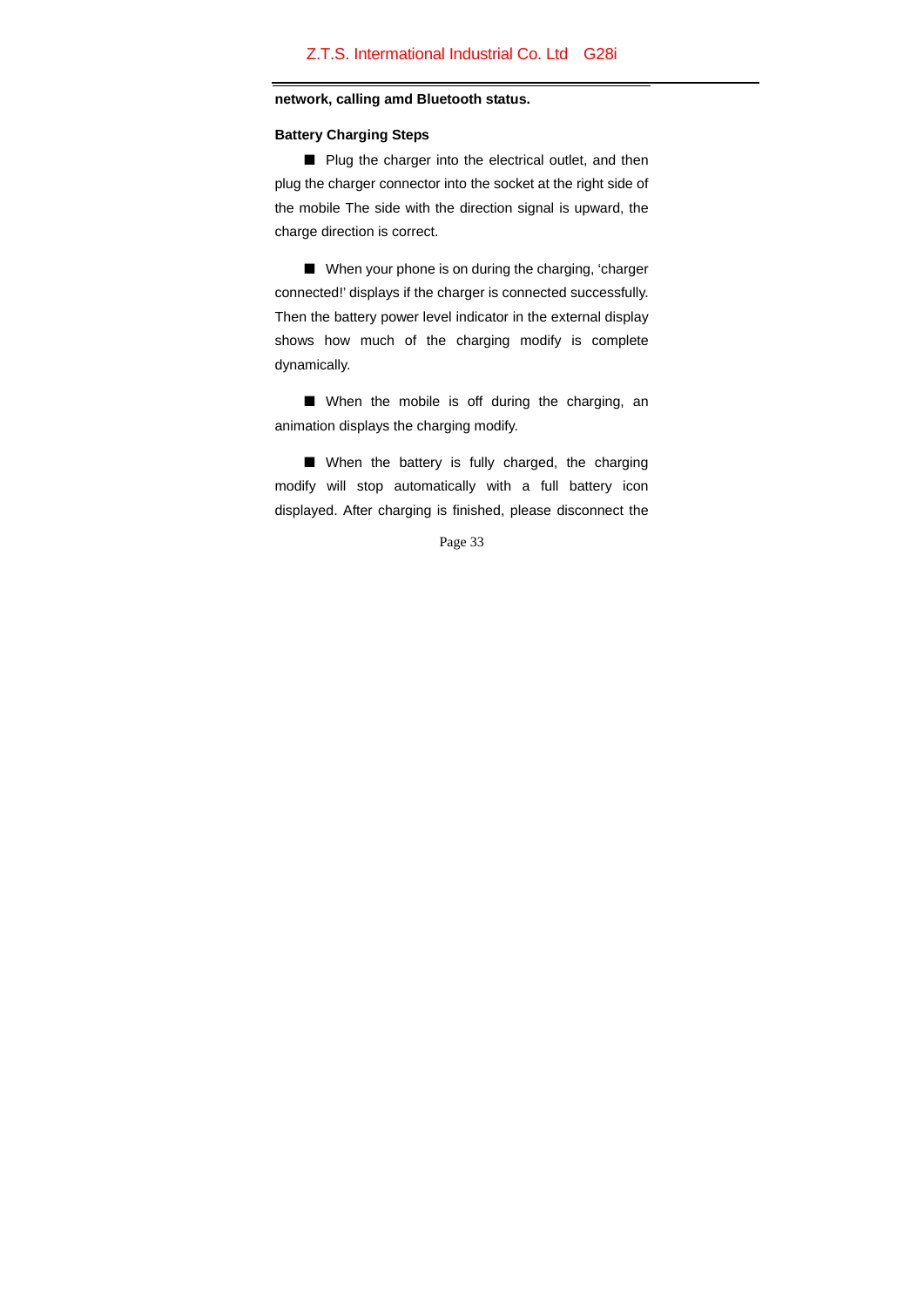charger as soon as possible.

### **Note**:

1. When battery power is drained, we suggest you charge it in time.

If the battery has not been charged for 2 days, the mobile will change into slow charging mode without anything displays temporarily when you charge it again. The charging indicator may take about 15 minutes before appearing in the external display.

2. Do not alter the components and accessories of battery or open it by yourself to ensure the safe usage of the battery.

3. We suggest that you should use your telephone with the batteries compatible with your model to avoid any damage to your mobile.

4. Mains powered chargers will operate within the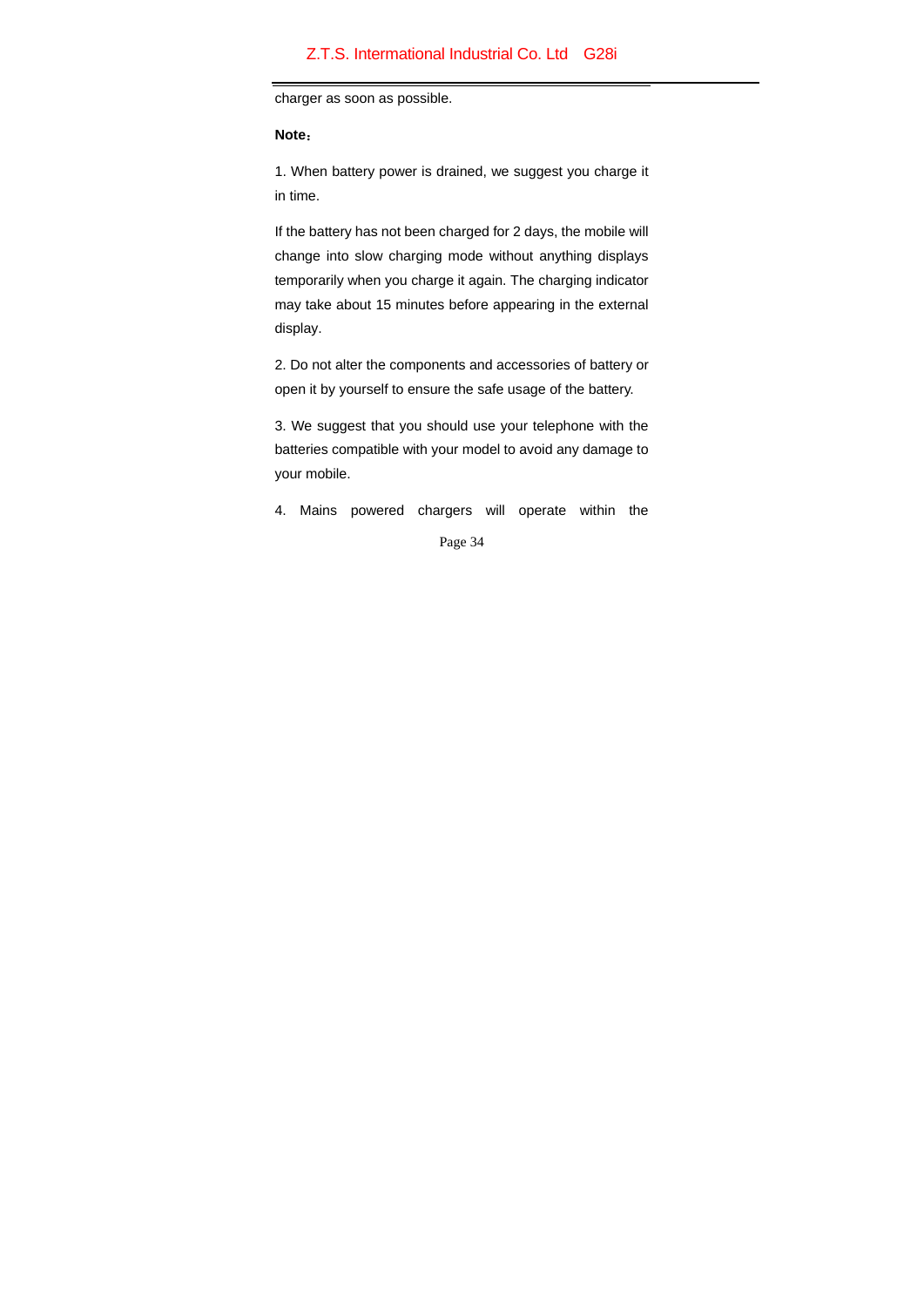temperature range: 0℃ to 40℃, do not charge your phone under higher or lower ambient temperature.

**Warning**:**Only use your telephone with qualified batteries, chargers and accessories compatible with your model authorized by our company. Do pull out the plug but not the cable when you cut off the power of any component. Please consult your vendor about the purchase of relative components.** 

## **5. The brief introduction of the mobile**

## **The Communication Control Keys**

The Call Key is used to make a call (when the numbers have been input or in the phone book) and pick up a call. In the stand-by status, press this key to accesses call memory (including answered, dialed and missed call records.)

The End Key is used to end a call (in dialing or calling status)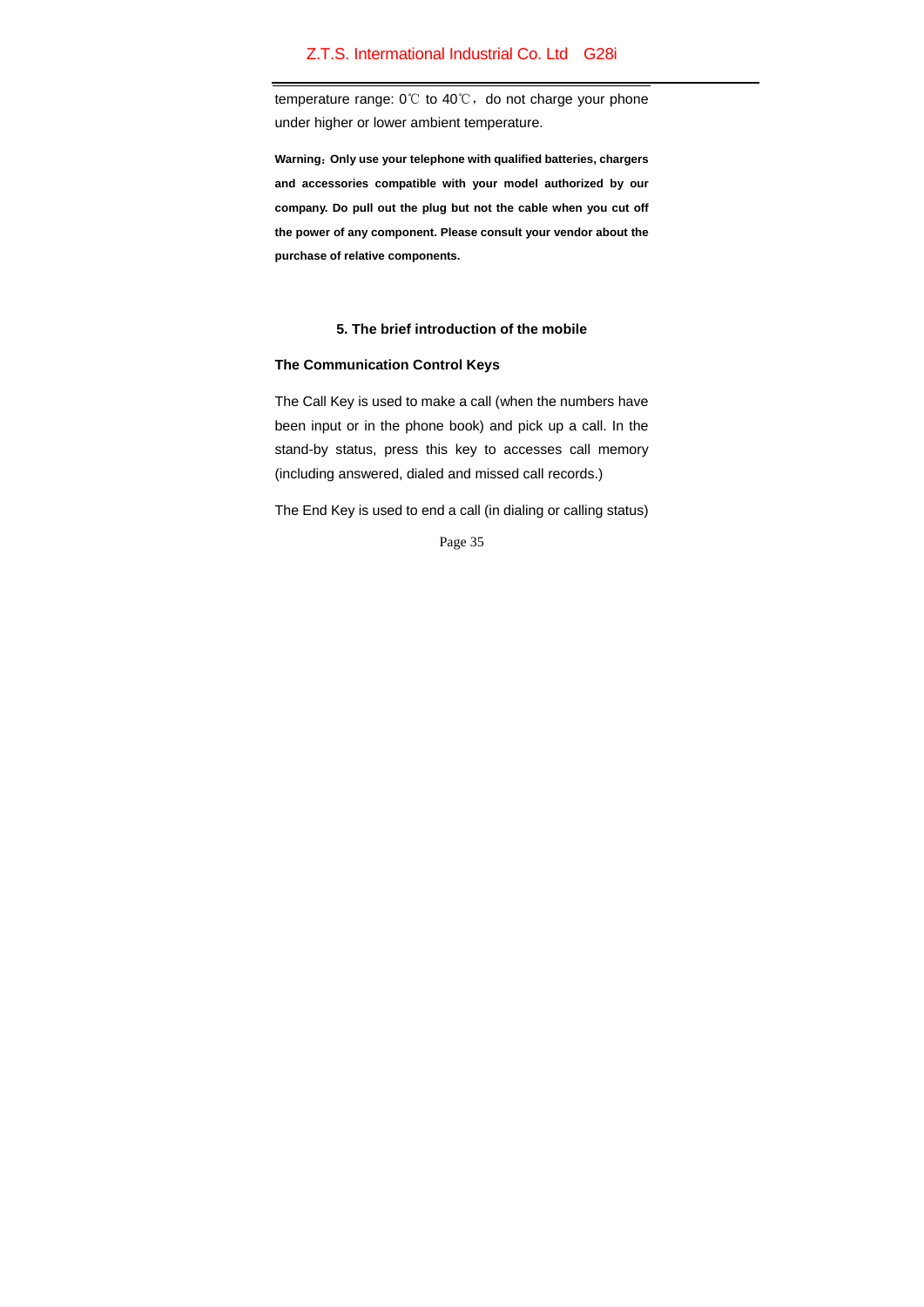or exit current menu and return to the stand-by status. Press and hold this key for 2 seconds to switch on or switch off your telephone.

## **Number Keys**

Press the Number Keys from 0 to 9, Symbol\* and # Keys to dial and input password, English words, symbols and Chinese characters (Using stroke or spelling Input mode), etc.

Press and hold the 'ctrl' for more than 2 seconds to activate 'Meeting Mode'; keep the key

pressed for more than another 2 seconds to restore the previous mode.

## **Navigation Keys and Soft Keys**

In the stand-by screen, you can press the Up/Down/Left/Right Key to enter the different menus (You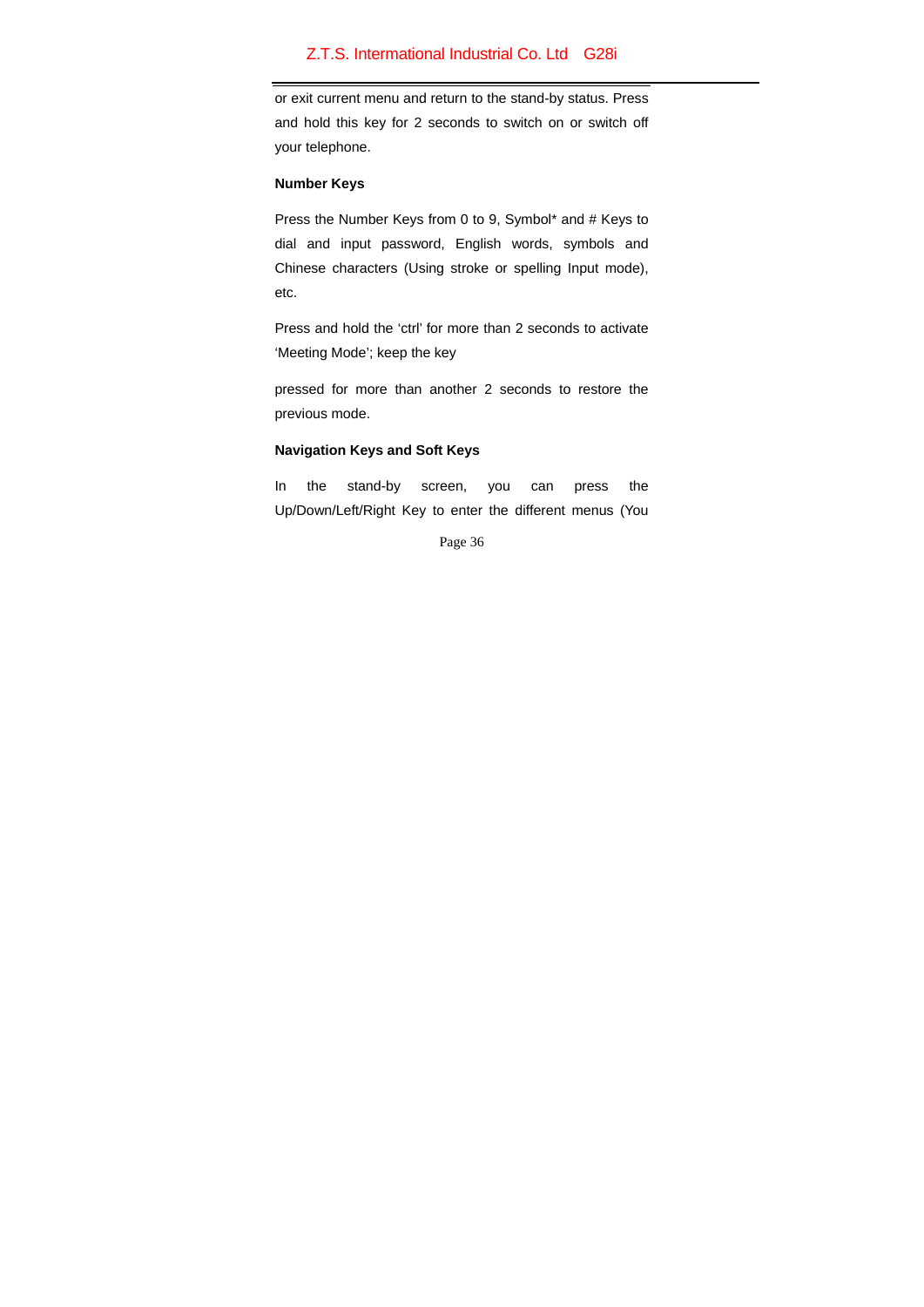can also redefine the function of the navigation keys by 'Menu//Setting/Phone Setting/Appointed Function Keys'). Press the Left Soft Key (or OK Key) to access the main menu. Press the Right Soft Key to enter the Calendar. send1 is the SIM card and phone records of a dial-up SIM1; SIM2 by Send2 enter the dial-up phone records and SIM2. The menu operation, left and right softkey functions of the two in the bottom of the screen and his party showed that they function and cell phones is closely related to the current status.

## **Keypad Lock**

Page 37 You can activate the keypad lock function to avoid pressing the key accidentally. In the stand-by status, press the OK key and then press the "\*" key within 2 seconds to lock the keypad. And you also can unlock the keypad by slip the icons as the preset orbit. Under the keypad lock status, can receive or refuse the coming call no need to unlock the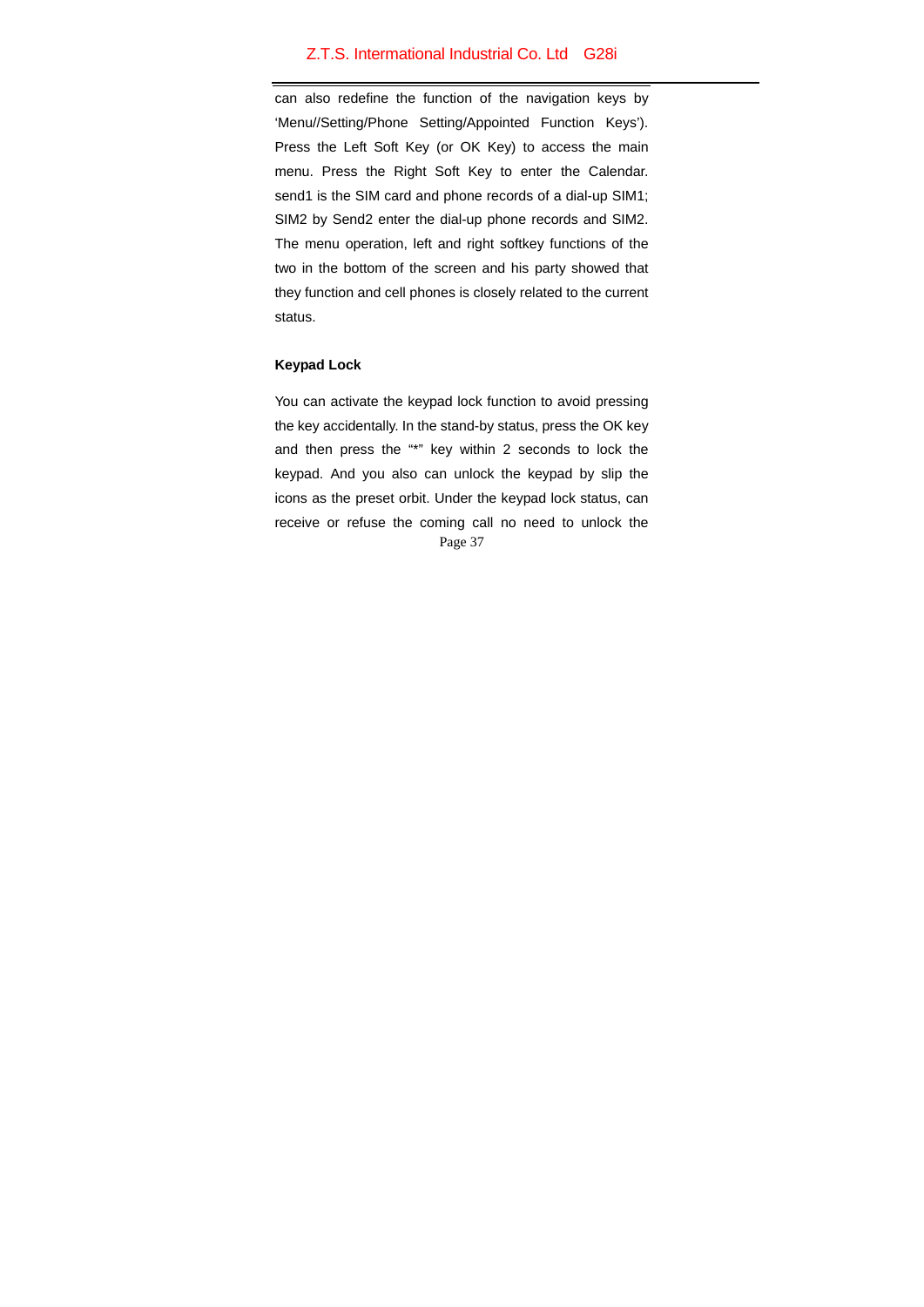keypad.

**Main screen icons (No notification about further change** 

**for icons)** 

 $\overline{\phantom{a}}$ 

The first row of the main screen:

| <b>BM</b> Roaming Indication of Sim1                     |
|----------------------------------------------------------|
| BM<br>Roaming Indication of Sim2                         |
| GPRS icon of Sim1                                        |
| GPRS icon of Sim2                                        |
| Œ<br>Activity the alarm                                  |
| ₩<br>Messages unread of Sim1                             |
| ¥<br>Messages unread of Sim2                             |
| ă<br>Multimedia Messages unread of Sim1                  |
| ∳<br>Multimedia Messages unread of Sim2                  |
| ĥ<br>Missed calls of Sim1                                |
| È<br>Missed calls of Sim2                                |
| <br>Keypad locked                                        |
| Ring. The icons here will change according to<br>Page 38 |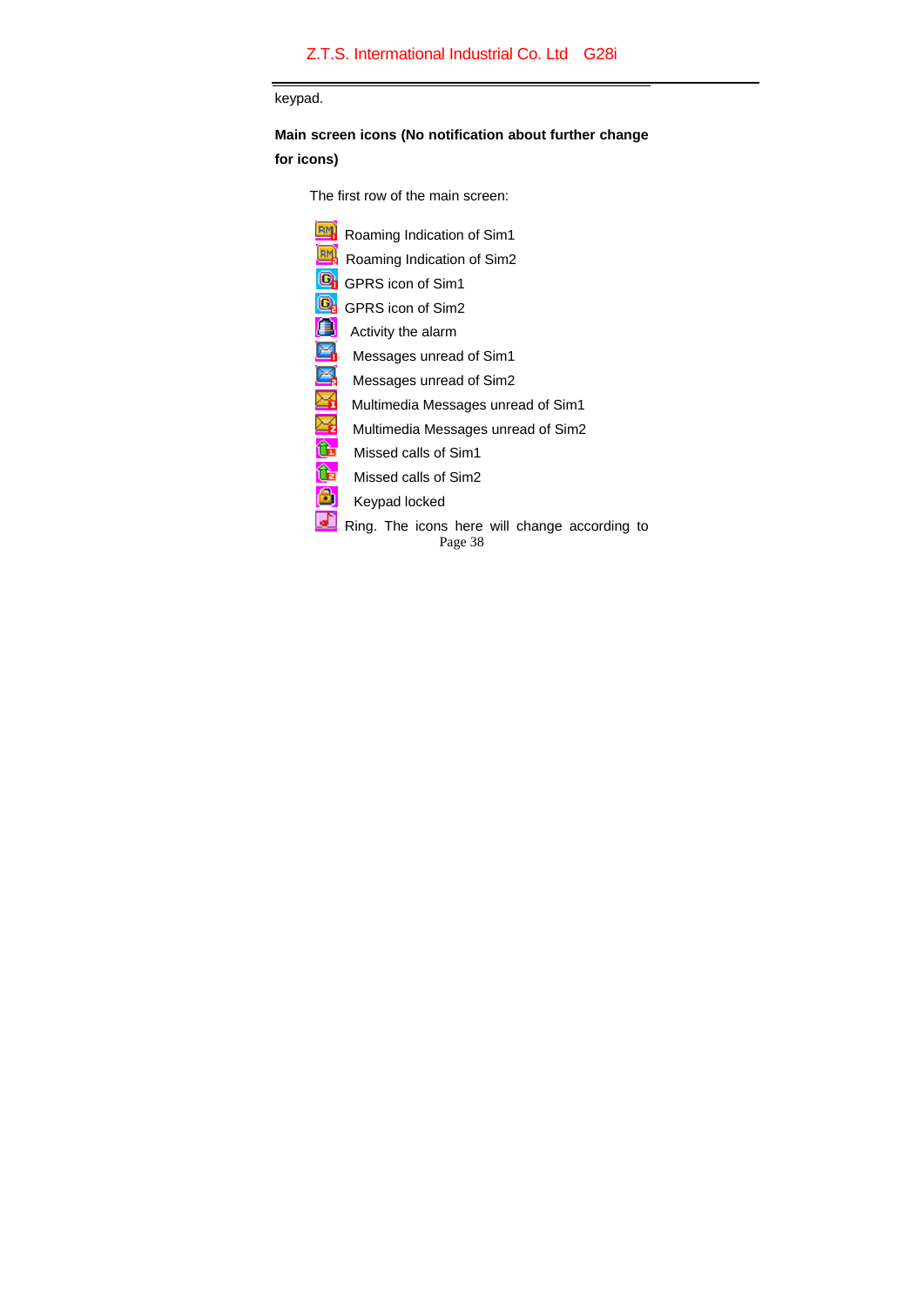different ring modes, 3 icons may be shown as follows:



# **Language and Input modes**

The mobile provides multi-language inputing modes of English and so on ,Please refer to the chapters of "Input modes" for details about how to use and change Input modes.

## **The Ringtones of incoming calls**

Your mobile has the built-in vibration motor and buzzer, you can choose the four kinds of Ringtones for incoming calls:

Page 39 Ring. The icons here will change according to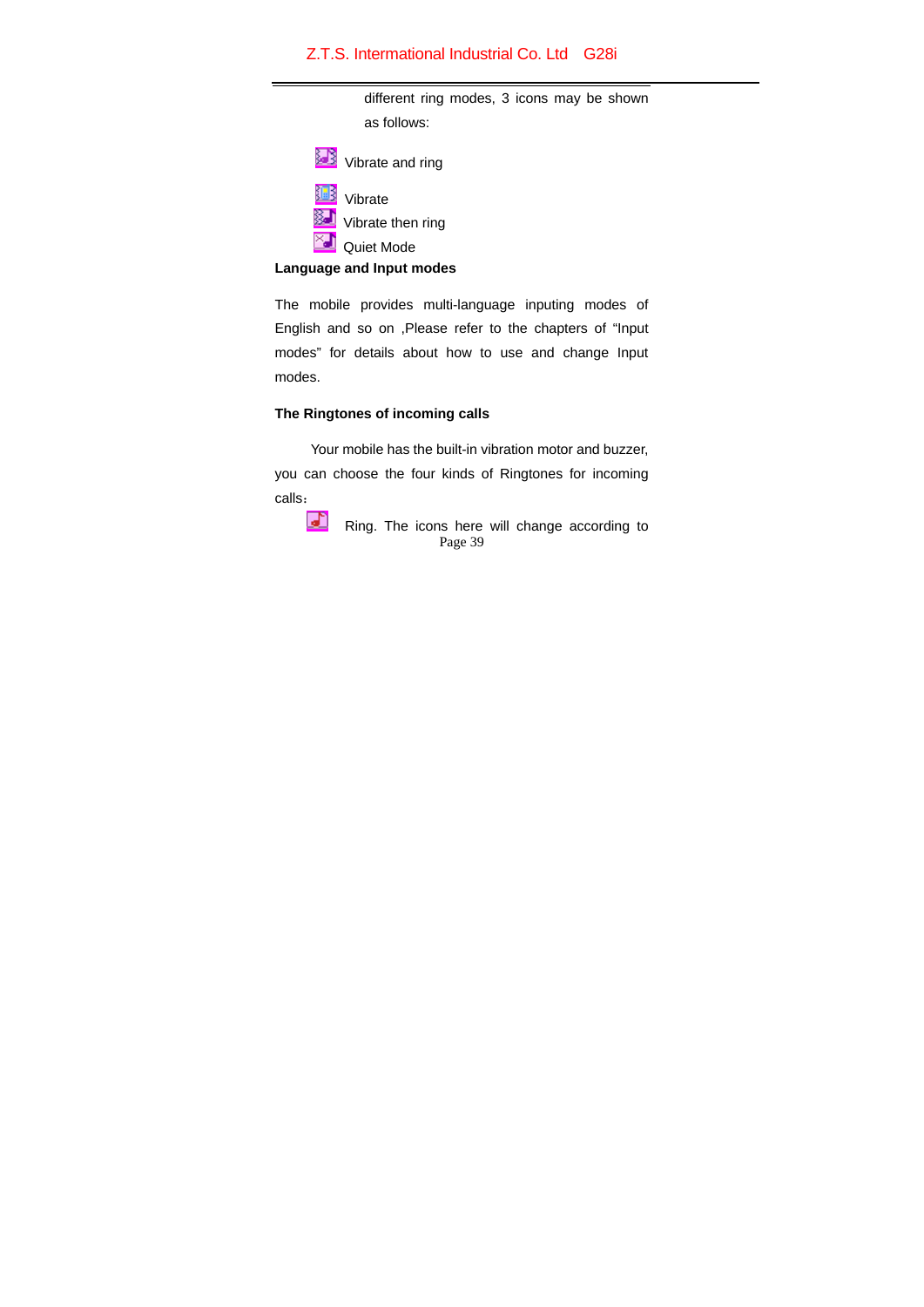different ring modes, 3 icons may be shown as follows:

| Vibrate and ring |
|------------------|
| Vibrate          |

**WE Vibrate then ring** 

## **Grouping**

The groups in the mobile are classified as Friends, Family, VIP, Business and Others. You can set different rings, portraits or videos for incoming calls to different groups, and set the members in a group.

# **Nouns Explanations**

# 【**Domestic calls**】

Dial the region number followed by the number you are calling.

# 【**International Calls**】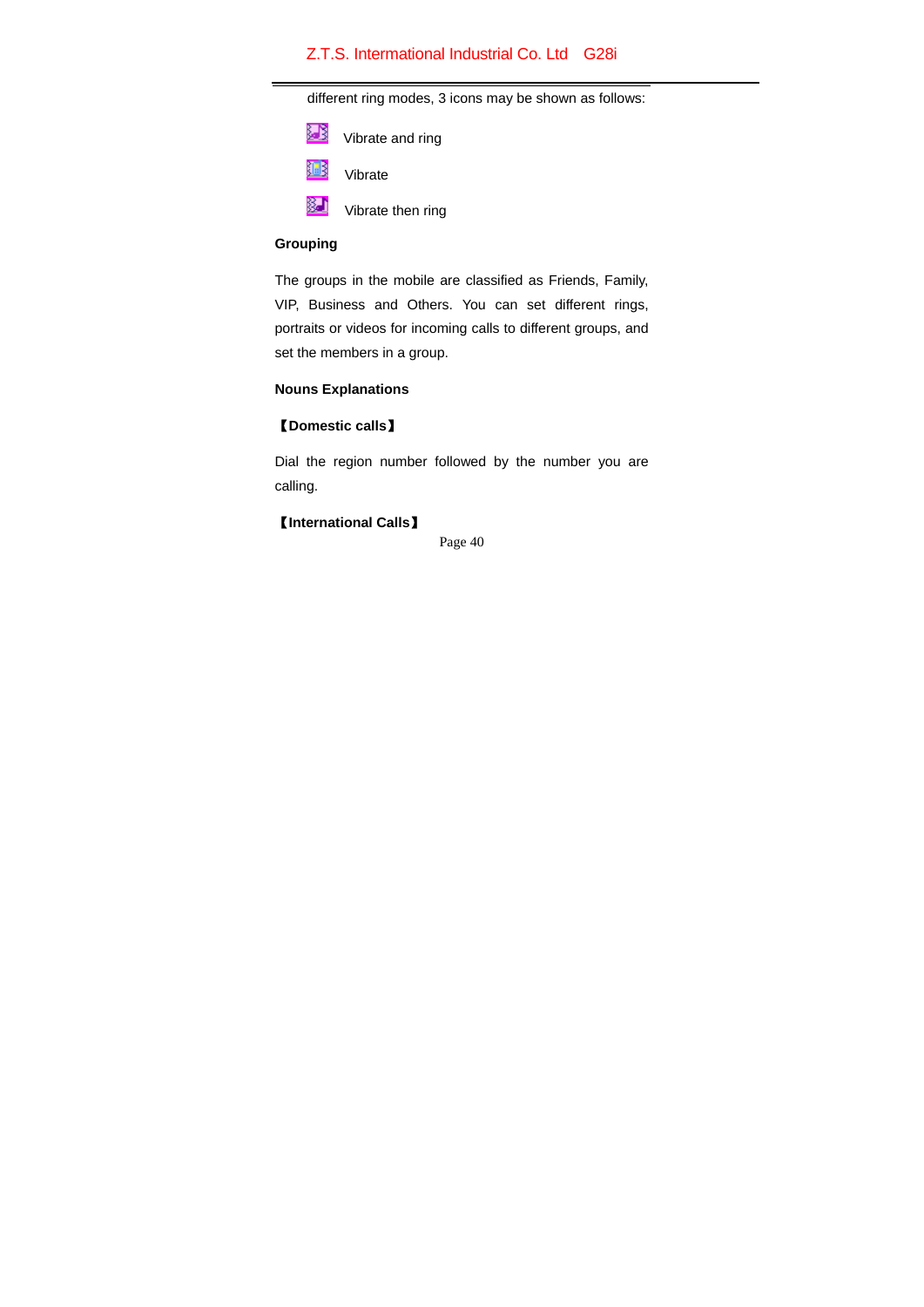Press and hold the '0' key until '+' appears, then input the country code, region number and phone number.

## 【**Emergent calls**】

Dial 112 to make an emergency call for help. This works even without a SIM card.

## 【**IMEI**】

International Mobile Equipment Identity. You can see a bar-code label with IMEI number at the back of the mobile if switching off the mobile and removing the battery. The number is also stored in the mobile, when inputting '\*#06#', it displays on the screen if the phone is in the stand-by status. The IMEI, unique globally without any duplication, must be printed on the every phone all over the world, no mater which brand the mobile belongs to.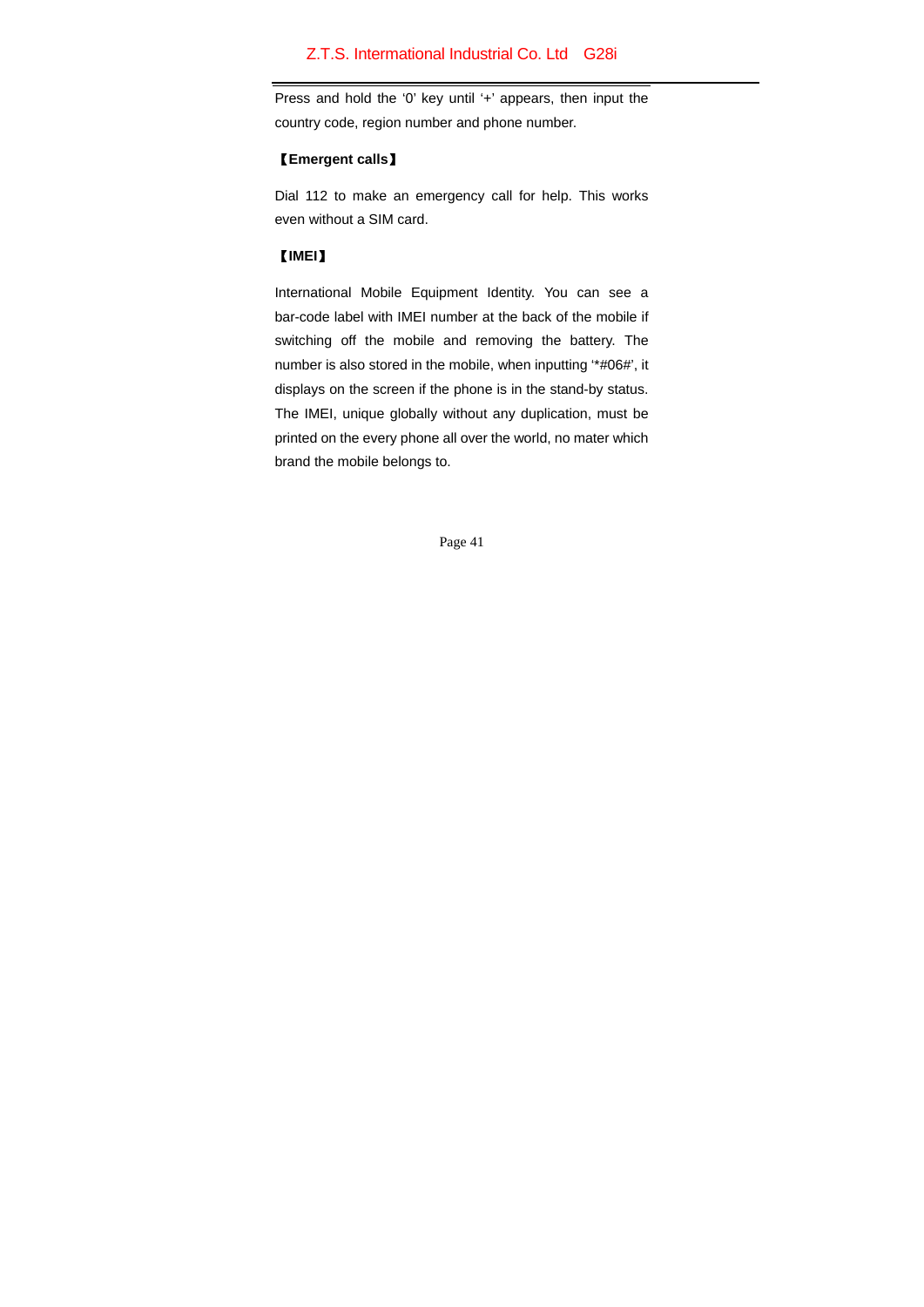#### **6. Basic Operation of the mobile**

#### **Switching on your mobile phone**

Press and hold on the End Key to switch on (or switch off) the mobile. If the password protection of the SIM card and telephone is not activated, the mobile will search for a network automatically. The name of the network will be displayed on the screen when the mobile is registered on the network, then you can make or answer calls.

Your phone will keep on searching a network if an available network couldn't be found temporarily.

If 'Insert the SIM card' is displayed after switching on your phone, please press and hold the End Key to switch off and check your SIM card is inserted correctly or not.

Page 42 If the password or PIN code of the mobile is requested when switching on, please input the correct password. \* will be displayed instead of the digits, and then confirm with the left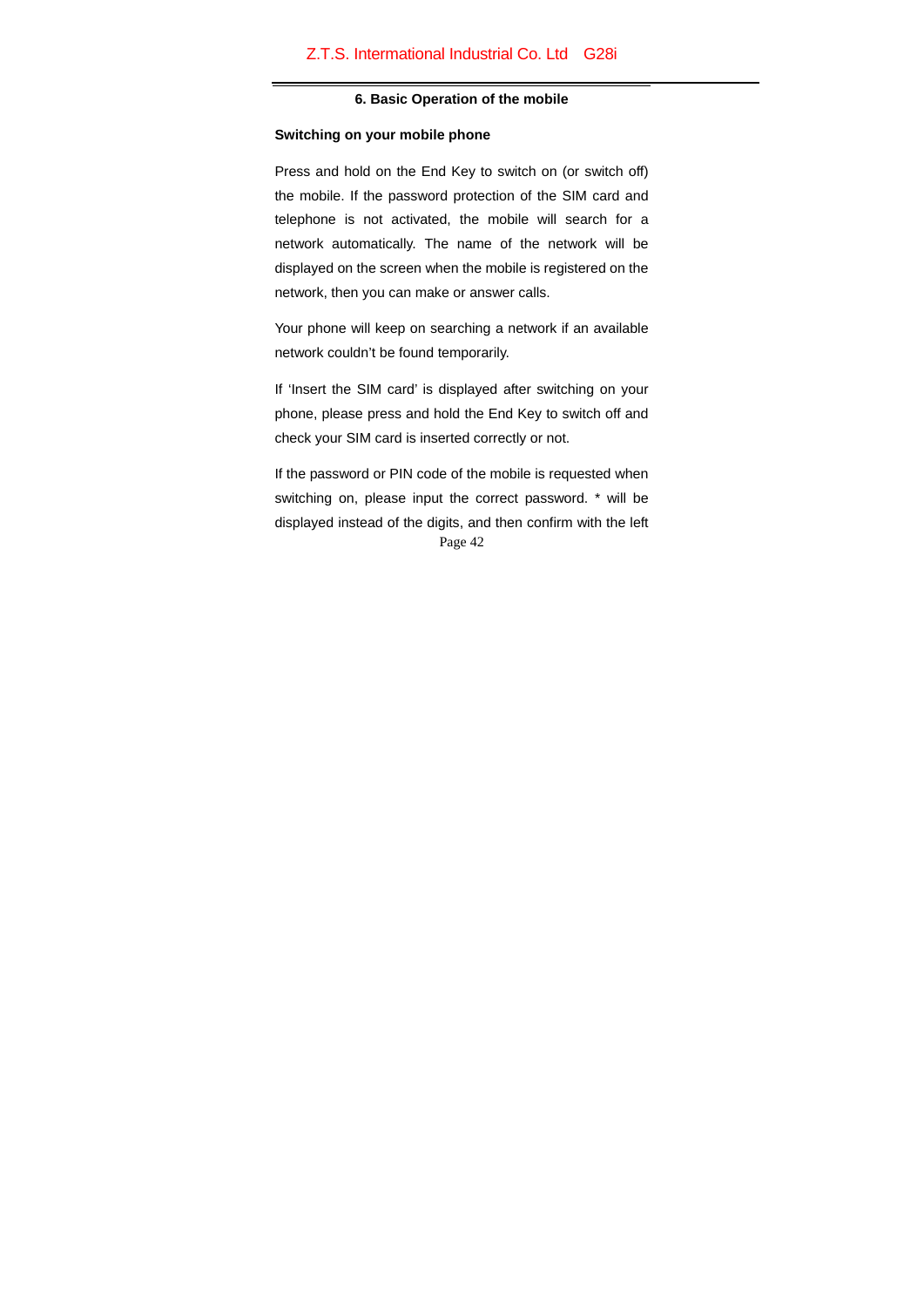soft key. The registered network name and signal intensity will be displayed after unlocking.

If you do not know your PIN code, please contact your network operator.

The default password is '0000.'

## **Switching off your mobile phone**

Press and hold on the End Key to switch off the mobile. The telephone is power off after the power-off animation displayed. Do not switch off the mobile by removing the battery directly, which would result in the lost of the un-stored information in SIM cards.

**Using USB data cable**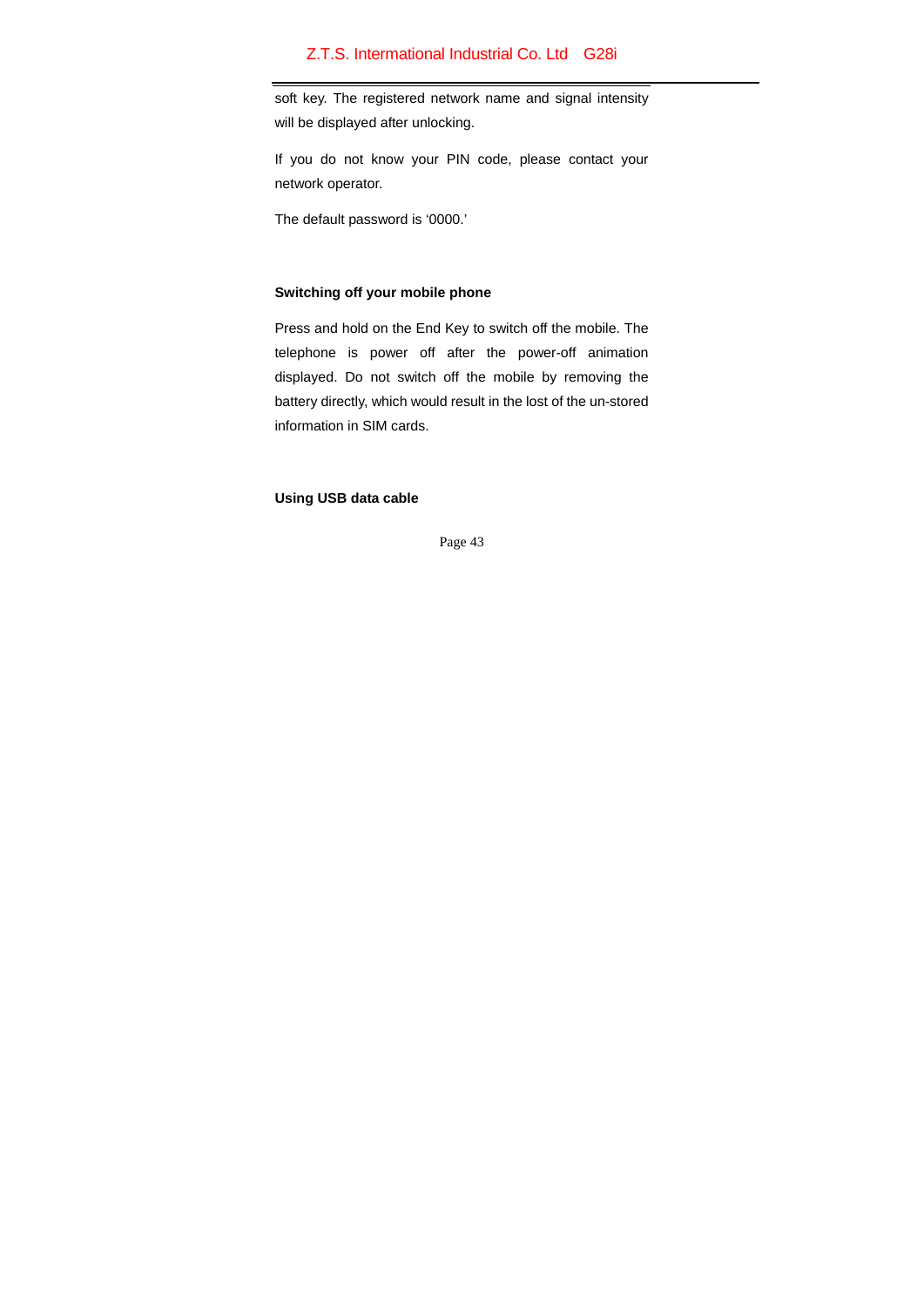This mobile supports USB function. Connecting your mobile phone to computer by the USB data cable, you can not only copy and move files between the mobile and computer, but also view photos, videos, and recording files, etc which are saved in the mobile through computer. **The method of**  using a USB data cable is: Insert one end of the USB data cable into the USB socket of a PC (Personal Computer); connect the other end to the 'Charge/Data Transfer Socket' at the bottom of the mobile.

#### **Installing a T-Flash card**

The mobile supports a T-flash card (maybe needs to be purchased additionally). The T-flash card is a multimedia storage card used to extend the memory of your mobile. The card is small, so please be careful when you installing or removing it to avoid damaging it. in the upper left side of the phone will be T-flash card is inserted into T-flash release slot.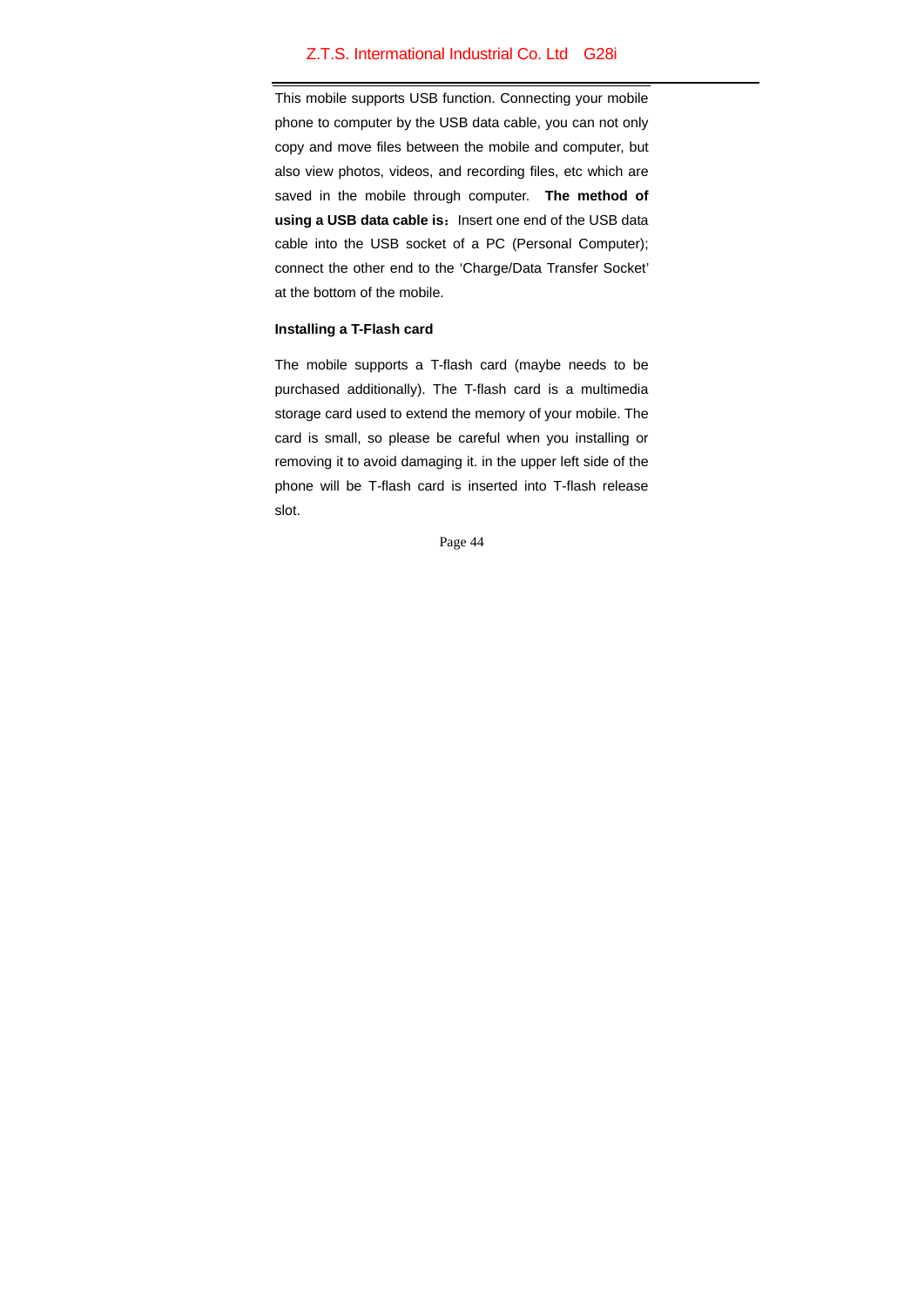Note: T-flash cards that compatible list as follows: Kingston 128MB、256MB、512MB、1G card; And SanDisk 128MB、512MB、1G、2G card; Lexar 1G card; Especially, please bring your handset when you purchase the T-FLASH card, and please make sure the T-flash card is compatible with your handset **Making a call** 

You can delete the last incorrect digit by pressing the right soft key and long pressing will delete all the digits you input. When the call is connected, call timer displays. If the sending call is not answered, the possible reasons are as follows:

◆ "Busy" indicates that the called number is busy or no free line can be used. If the automatic redial function is activated, the person you called will be called back automatically.

Page 45 ◆ "Rejected" indicates that the call is not allowed for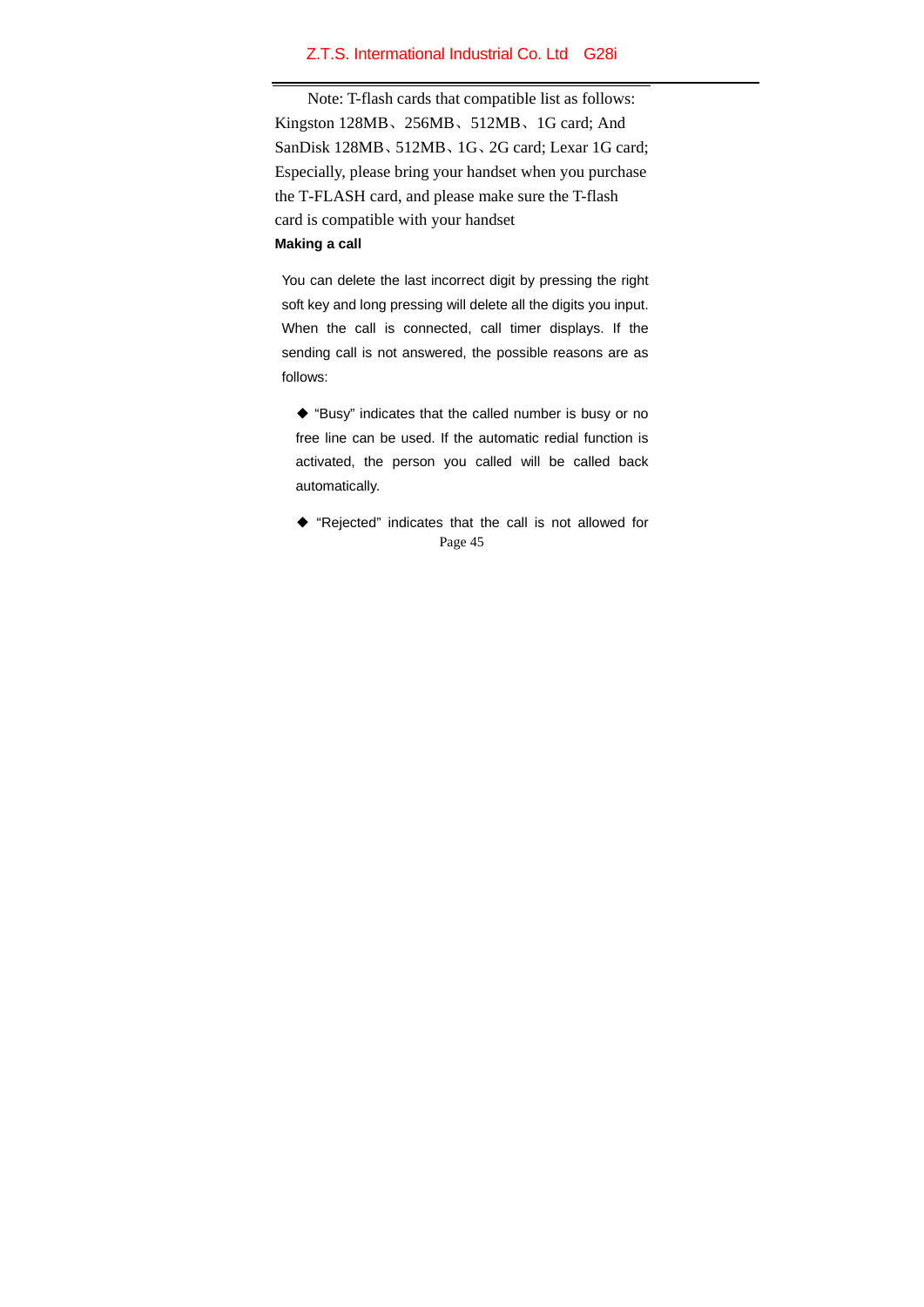reasons such as that Call Barring function is activated.

The caller's name is displayed if the incoming number has been stored.

Press the End Key or the right soft key to hang up the call.

## **Receiving a call**

When you have an incoming call, your telephone will prompt with ring, vibration, vibration and ring, vibration then ring or a portrait/an incoming call video.

- ◆ Press the Call Key to talk
- ◆ Press the End key to reject

The caller's number is displayed if the Calling Line Identification Presentation is activated. The caller's name is displayed if the incoming number has been stored.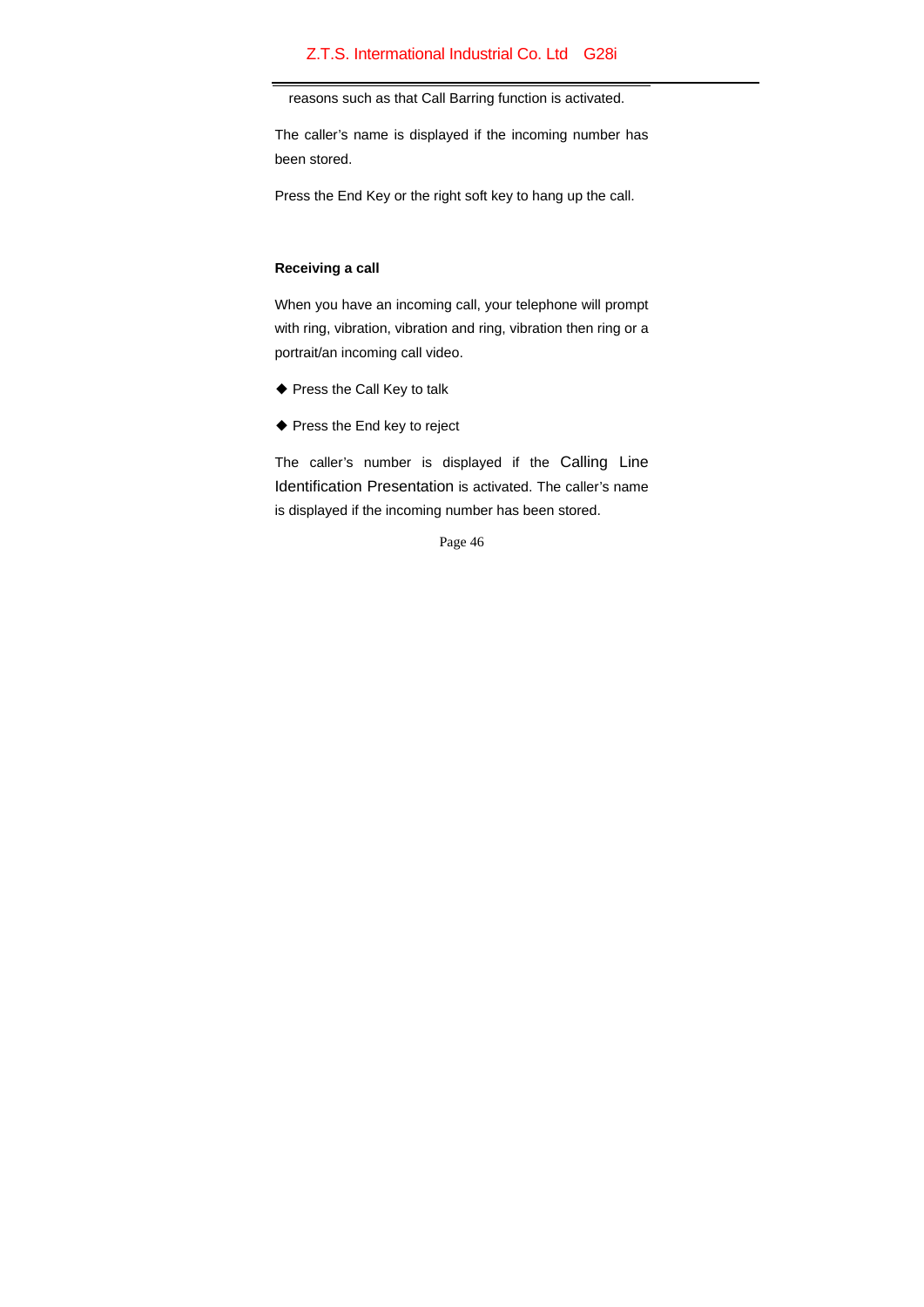To hang up a call is basically the same as the method mentioned above.

#### **Speed Dial**

The mobile offers 8 shortcut keys (2-9) that can be customized to assign corresponding speed dial numbers. You can make a speed dial call by pressing and holding the number keys (2-9) in the stand-by status.

**Note**:**You should press and hold the key (2-9) for more than 2 seconds for speed dial. If the shortcut key pressed is not defined in 'phone book/speed dial,' you cannot make the speed dial.**

## **Use the earphone**

When insert the earphone, you can receiving and dialing the call. Please operate it as followed form.

| Execute | The button of earphone |
|---------|------------------------|
|---------|------------------------|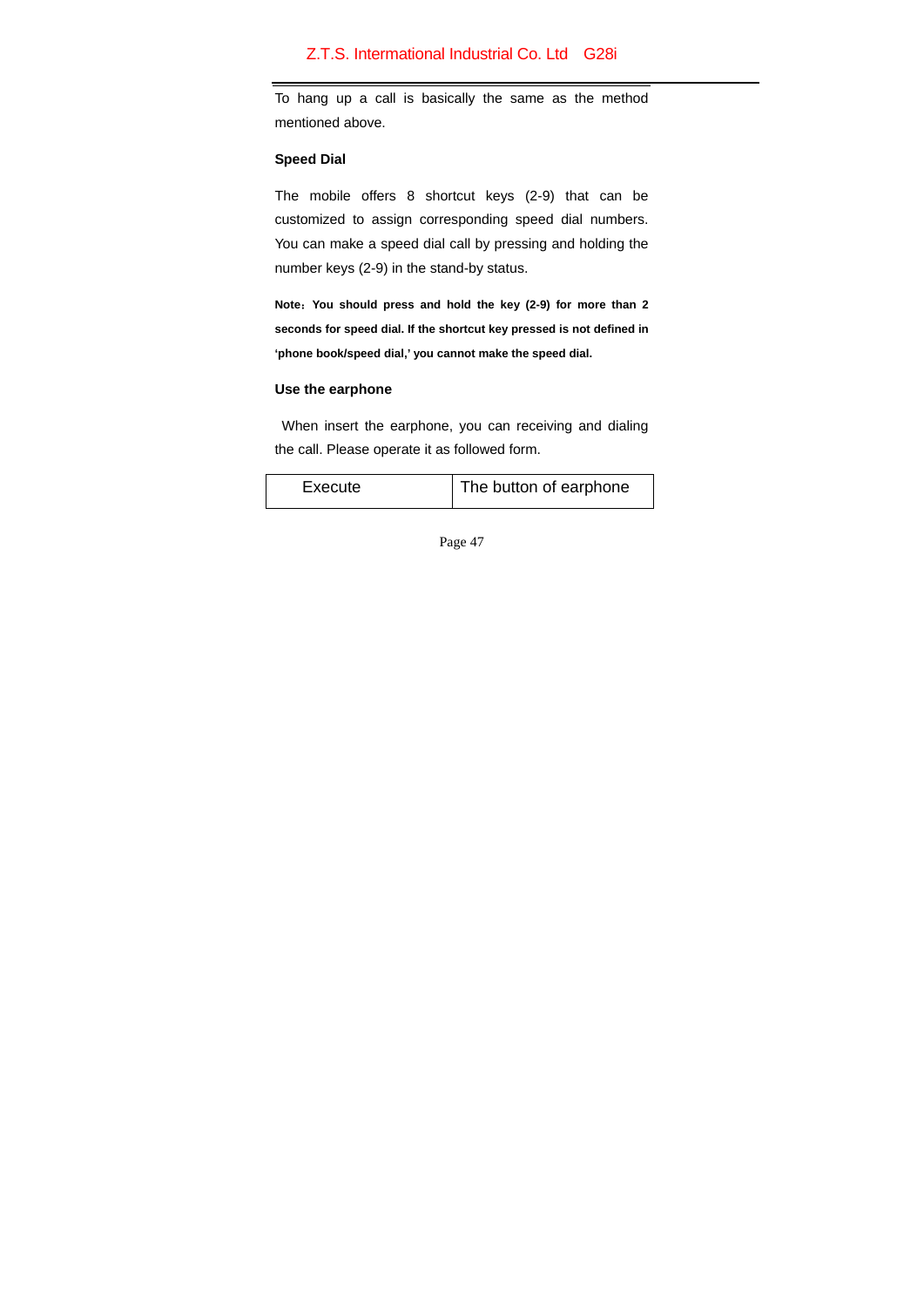| Receiving the call | Press the button one time |
|--------------------|---------------------------|
| End the call       | Press the button when     |
|                    | end the calling           |

## **Recent Call numbers**

The mobile can store recent call numbers. In the stand-by status, you can access call memory by pressing the Call key or touching the call number by touch pen . Press the Up and Down Navigation keys to select the number and make a call directly by pressing the Call Key.

## **During the call**

Page 48 During a call, you can access the "option" menu to choose the different functions (as followed). Press the left software to use "hand-free" function; Touch the small icon in the middle of the bottom line to access the keypad to input the numbers. Such as the service which need to operate according the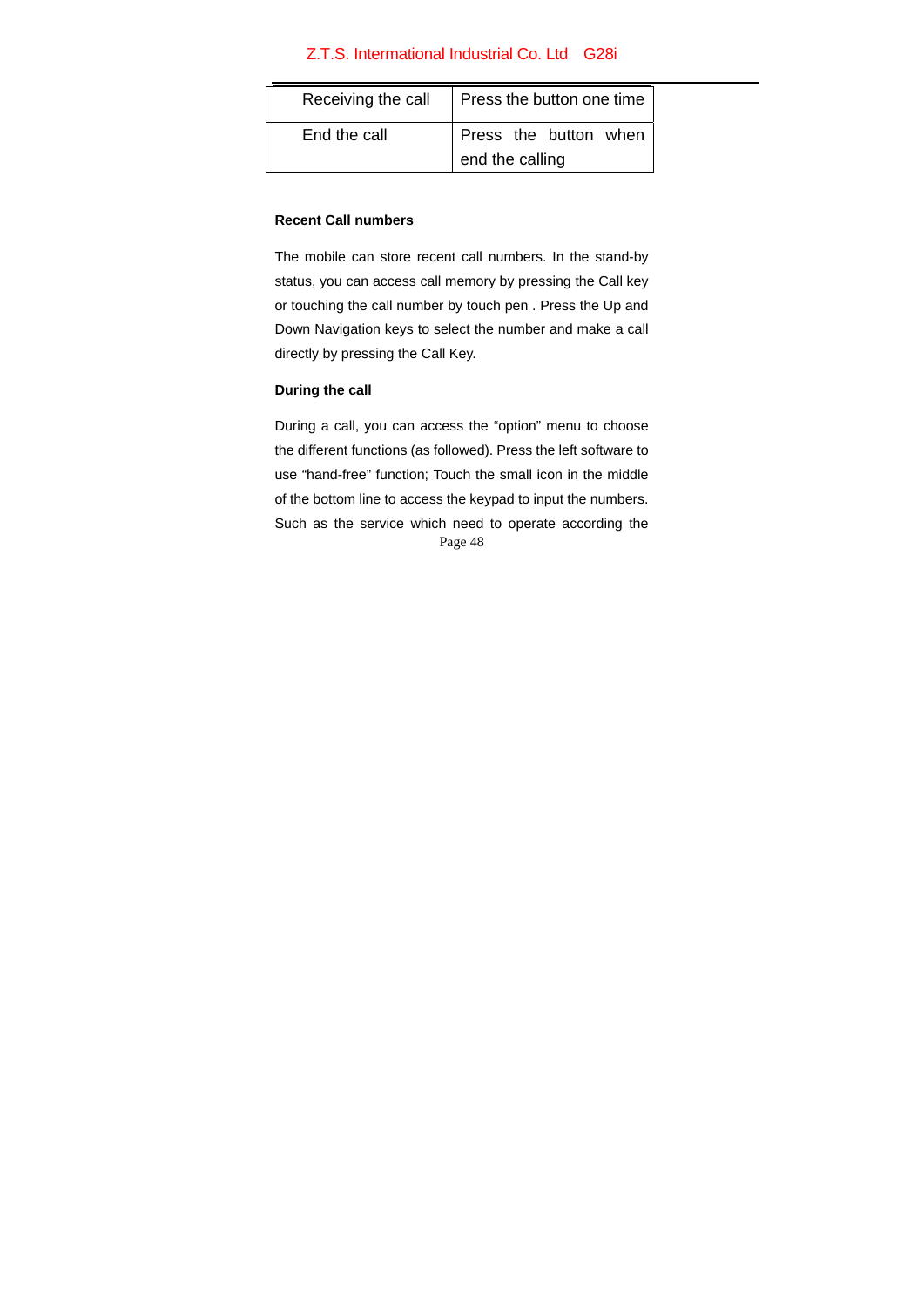voice prompt (Such as China mobile Customer Care Hotline 10086、China Unicom Customer Care Hotline 10010 and so on ) **Notes : If the Customer Care Hotline exchange in future, please subject to the note of operators** 

- ◆ Hold single line: Keep the current call
- ◆ End single call: End the current call
- ◆ New call: Input the number to make another call.
- ◆ Phonebook: Please refer to the chapter about Phonebook for details.
- ◆ Messaging: Please refer to the chapter about Message for details
- Sound recorder: Record during a call.
- Mute: Hear voice from the other end, but he/she cannot hear yours.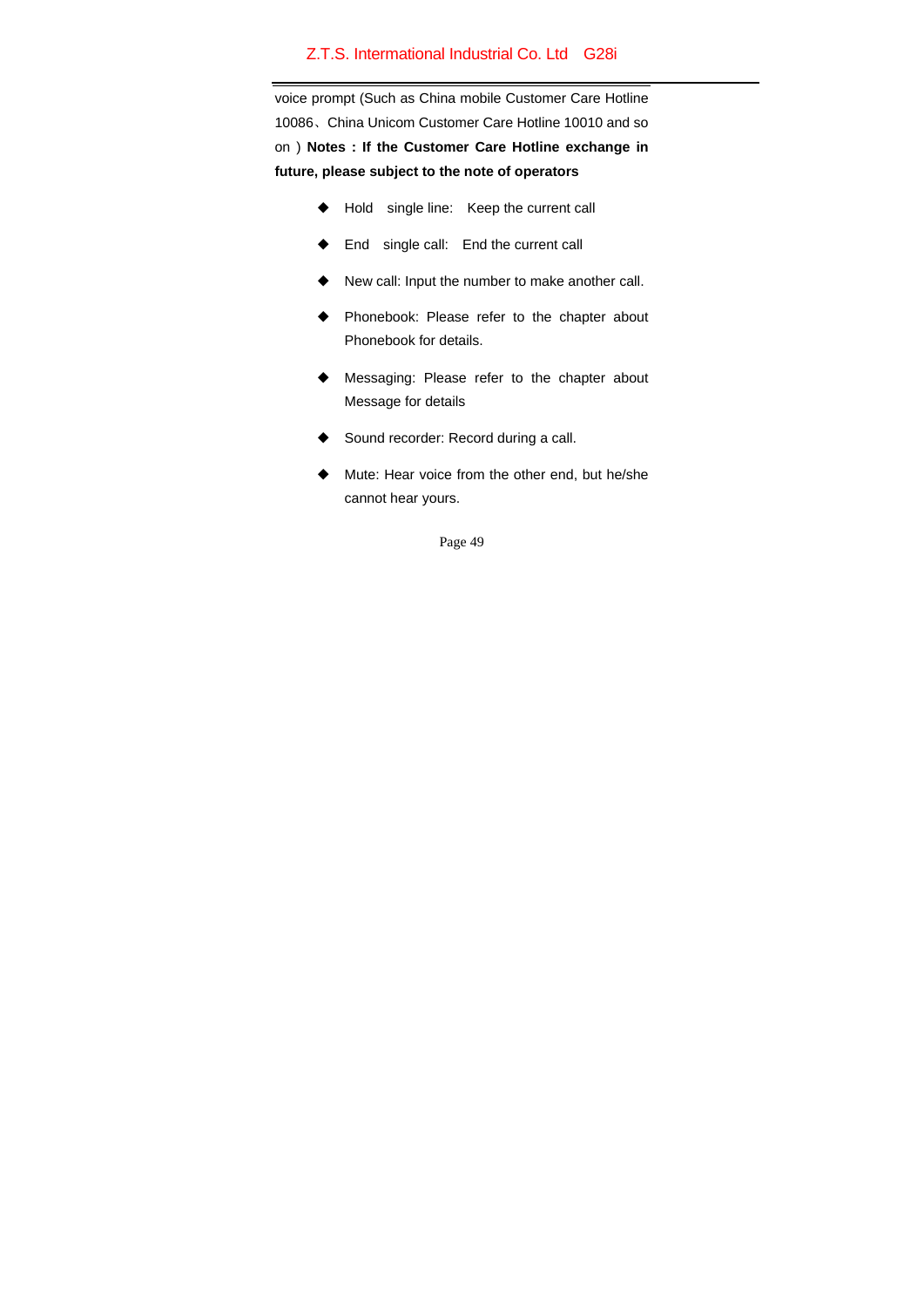◆ DTMF: Set whether an extension number could be called.

#### **Missed calls**

A prompt sound or an icon would display on the main screen if you have missed calls in Sim1 and Sim2. You can view the missed calls by pressing the left soft key.

# **Cell Broadcast CB**

 **The main screen displays the warning words or a list When customers receive the cell broadcast, the user should touch directly or press the left soft key to access the " list " to read the cell broadcast.** 

#### **Connecting to the voice mailbox**

You can transfer incoming calls to a voice mailbox by this mobile, and then you will receive a Note about this voice message (The voice **mailbox** number should be set in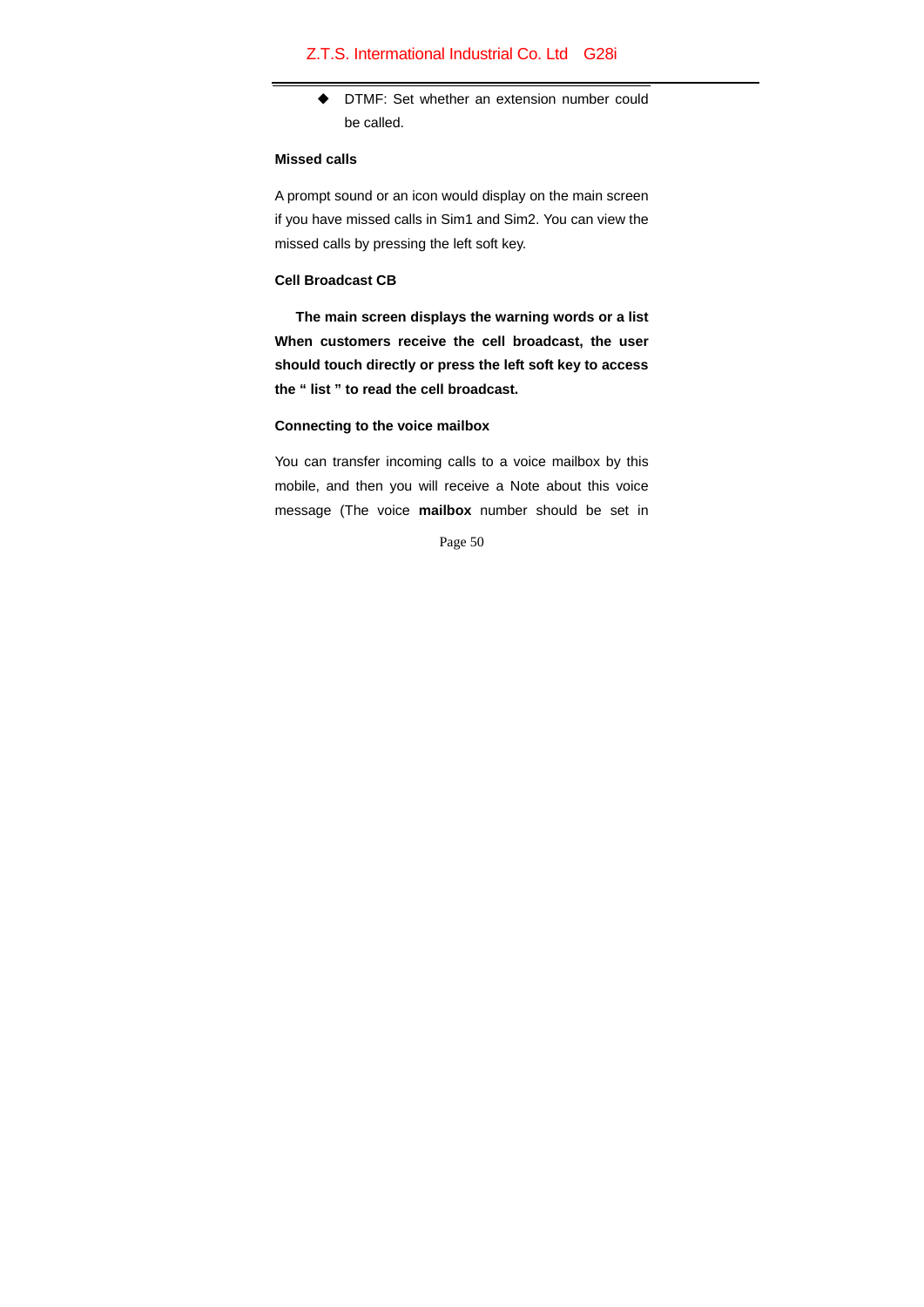advance and be supported by the network.)

# **7. MENU**

## **Messaging**

The Messaging function is a network service. Sending and receiving Text/MMS can only be used if the service is proposed by your network operator.

Page 51 You can send ordinary Text messages, enhanced Text messages (Text messages containing pictures, ring tones and animation as attachments, EMS for short), and multimedia messages (Multimedia messages containing pictures, sound and text, MMS for short). The SMS (or MMS) is sent to the Text messages (or Multimedia messages) center in the network firstly, and then to the target user. If the receiver's mobile is power off or cannot receive messages, the network will store the message temporarily and the store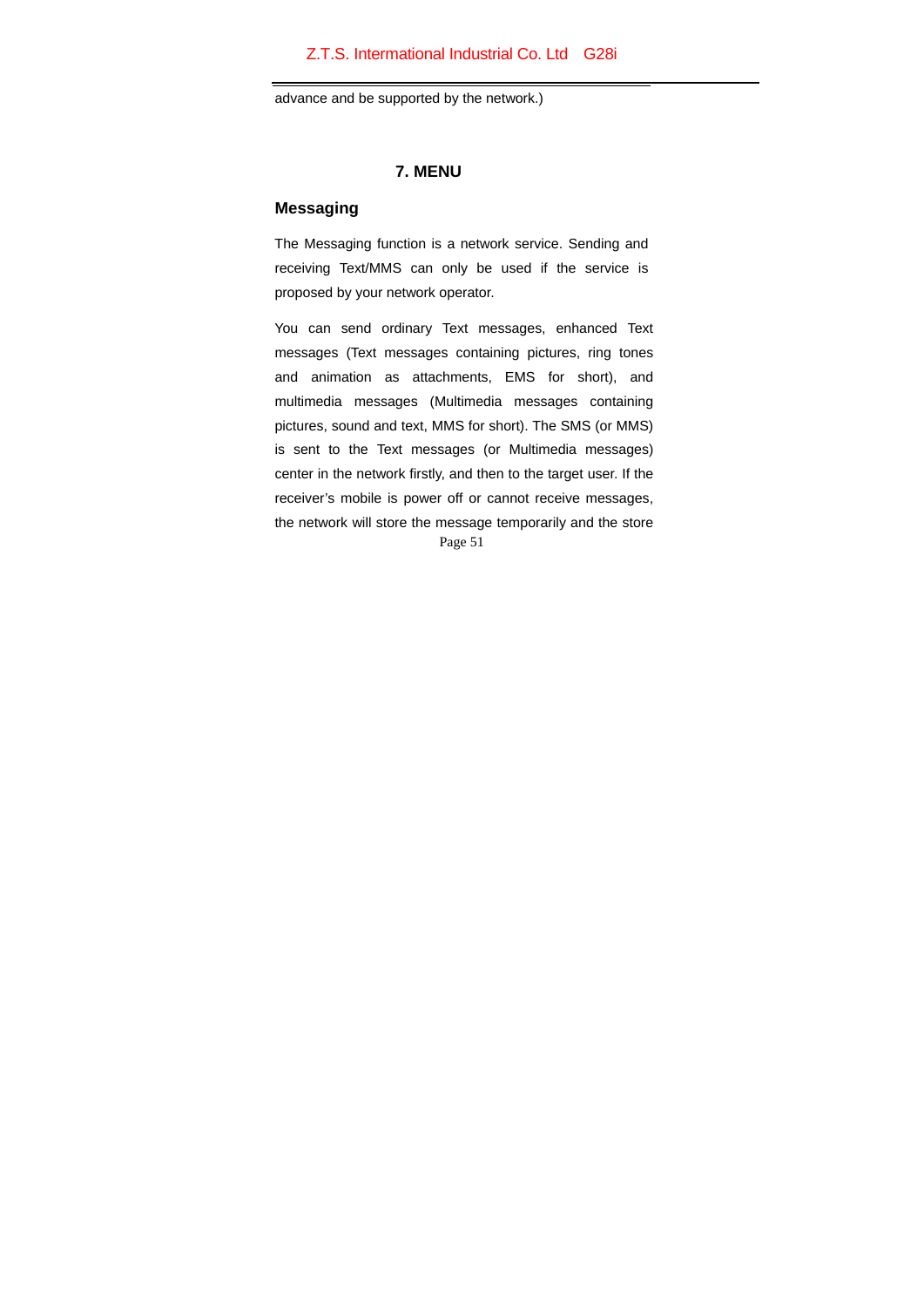duration is determined by the user configuration and the service provider. If the receiver's mobile doesn't support the Multimedia messages, the MMS center will create temporary mailbox to store the message on a specialized server for the receiver and send a Text message to inform him to read the Multimedia message online. The message and temporary mail box will be deleted over 48 hours without reading.

The message will be directly stored in the SIM card if the capacity is not full. A blinking icon at the head row of the main screen will be displayed if the capacity is full. Messages unread

A blinking icon will display on the main screen, indicating the residuary capacity for Multimedia messages is low. A dialog window will popup if the residuary capacity is low when a Multimedia message is coming or edited

If the Text message or Multimedia message has been sent to the receiver, a beep will sound. (If the tone for Text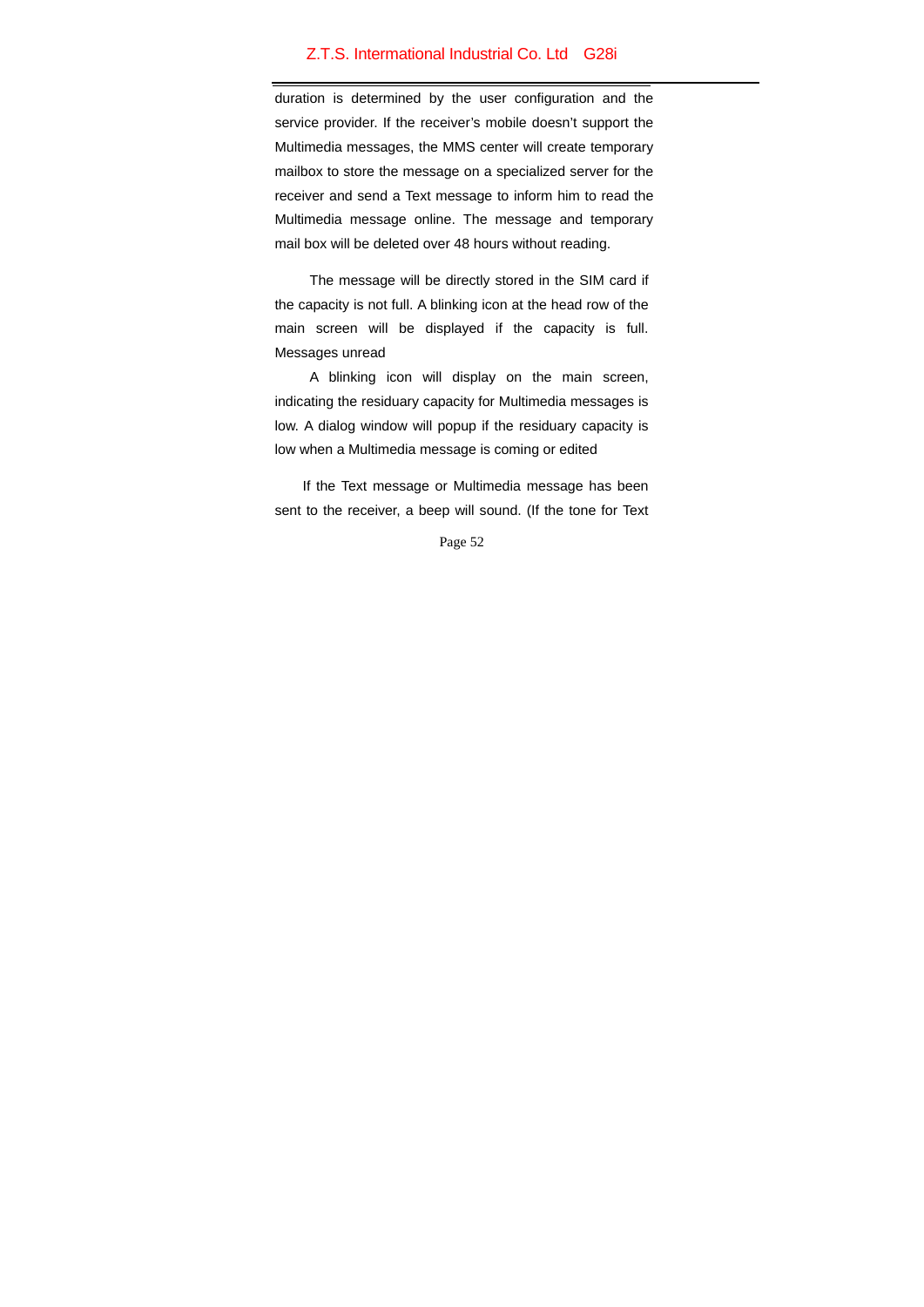messages or Multimedia messages and message report are activated).

## 【**Text message**】

**[Write message.]**: Edited the content

you have options of Sim1 and Sim2 to send.

You have options of Sim1 and Sim2, and also can Finish: The message have finished and you can send it to your receiver.

You have options of SIM1 and SIM2, when the message have finished you can send it to you receiver by SIM1 or SIM2.

◆ Send To: input the number you will send to or find it from the phone book.

◆ Send : The message have finished and you can send it to certain number.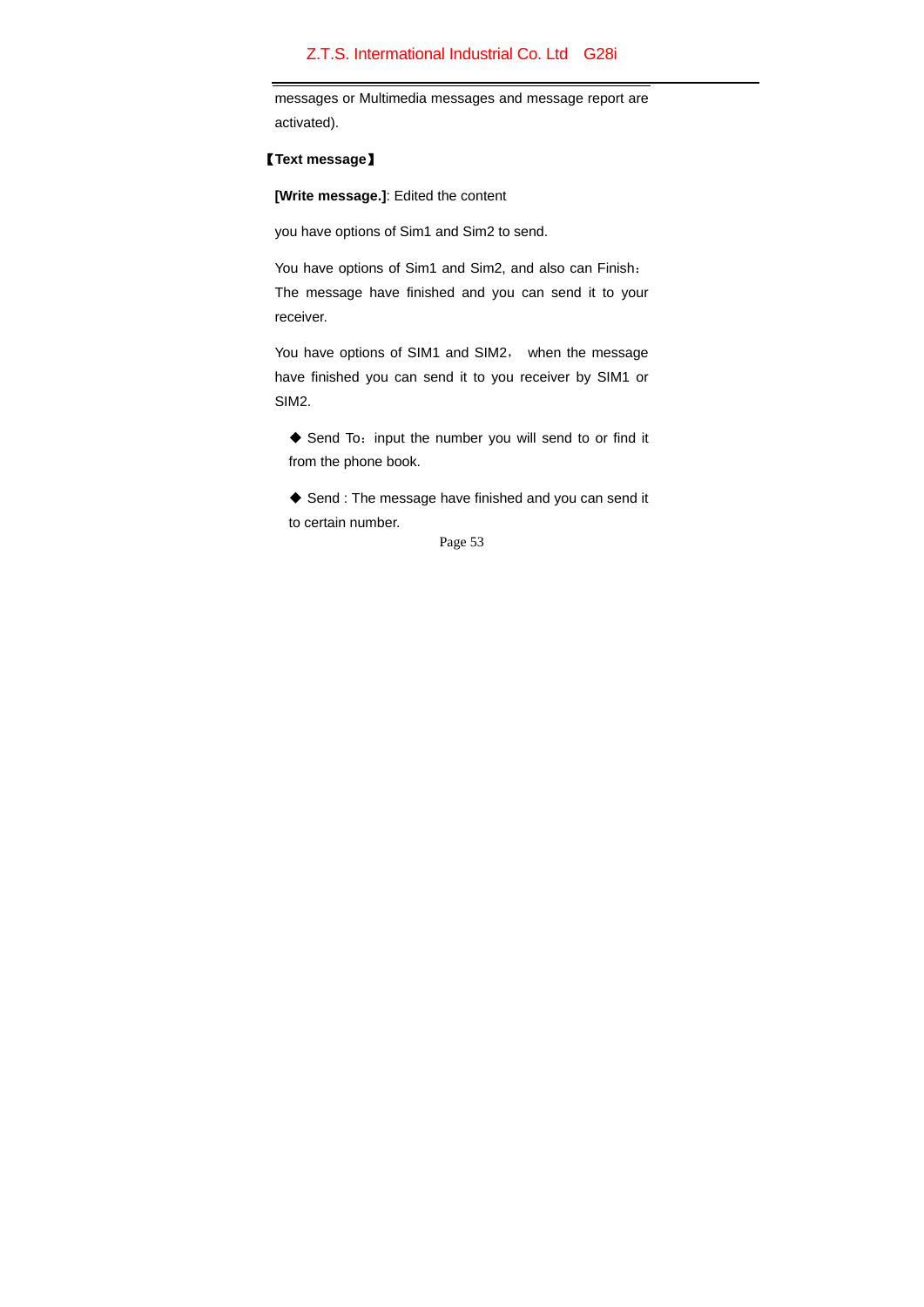- Edit recipient: edit the input number
- ◆ Remove recipient: remove the input number
- ◆ Remove all recipients:remove all input number
- ◆ Save to Drafts: save the SMS to the drafts.
	- ■Input method: Choose the input method.
	- ■Insert template: Insert the preset SMS templates.
	- ■Advanced:

[insert number]:Insert the necessary number.

[Insert name]: Insert the necessary name in phonebook when create the new SMS

[Insert bookmark]: Insert the URL address when create a new SMS.

## [**Inbox**]: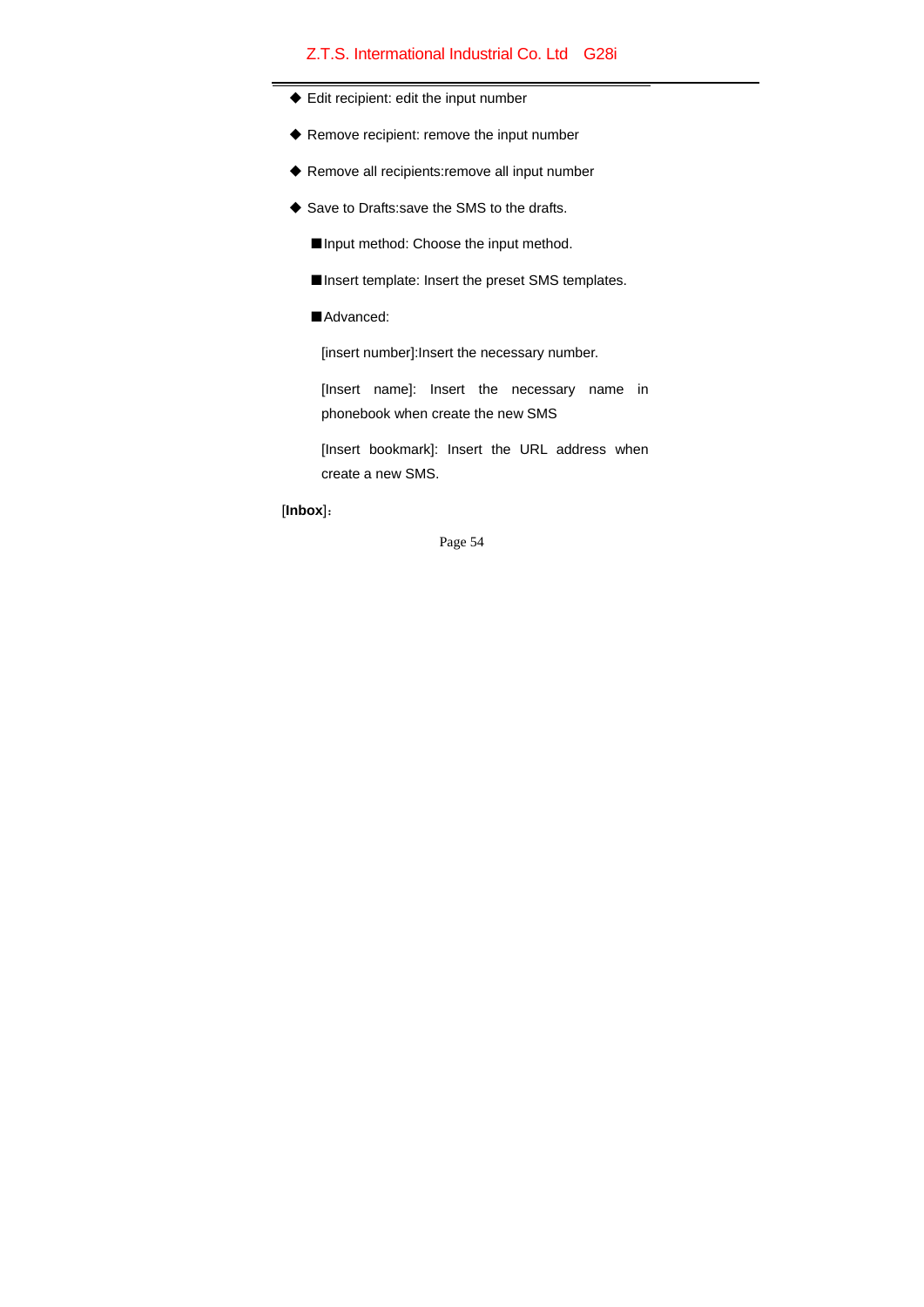- View:View received Text messages of SIM1 or SIM2.
- ◆ Reply: Reply the message directly.

 Call Sender:choser the SIM card one or two to call the sender.

- Forward:Forward the message to others.
- Delete:Delete the SMS in current SIM card.
- Delete All: Delete the all SMS in current SIM card.
- $\blacklozenge$  Save to Phonebook: save the number which send message to you to the phone book.
- $\blacklozenge$  Mark several
	- Mark:chose the corresponding SMS to delete ,copy or move,
	- Mark All: chose all the SMS to delete ,copy or move,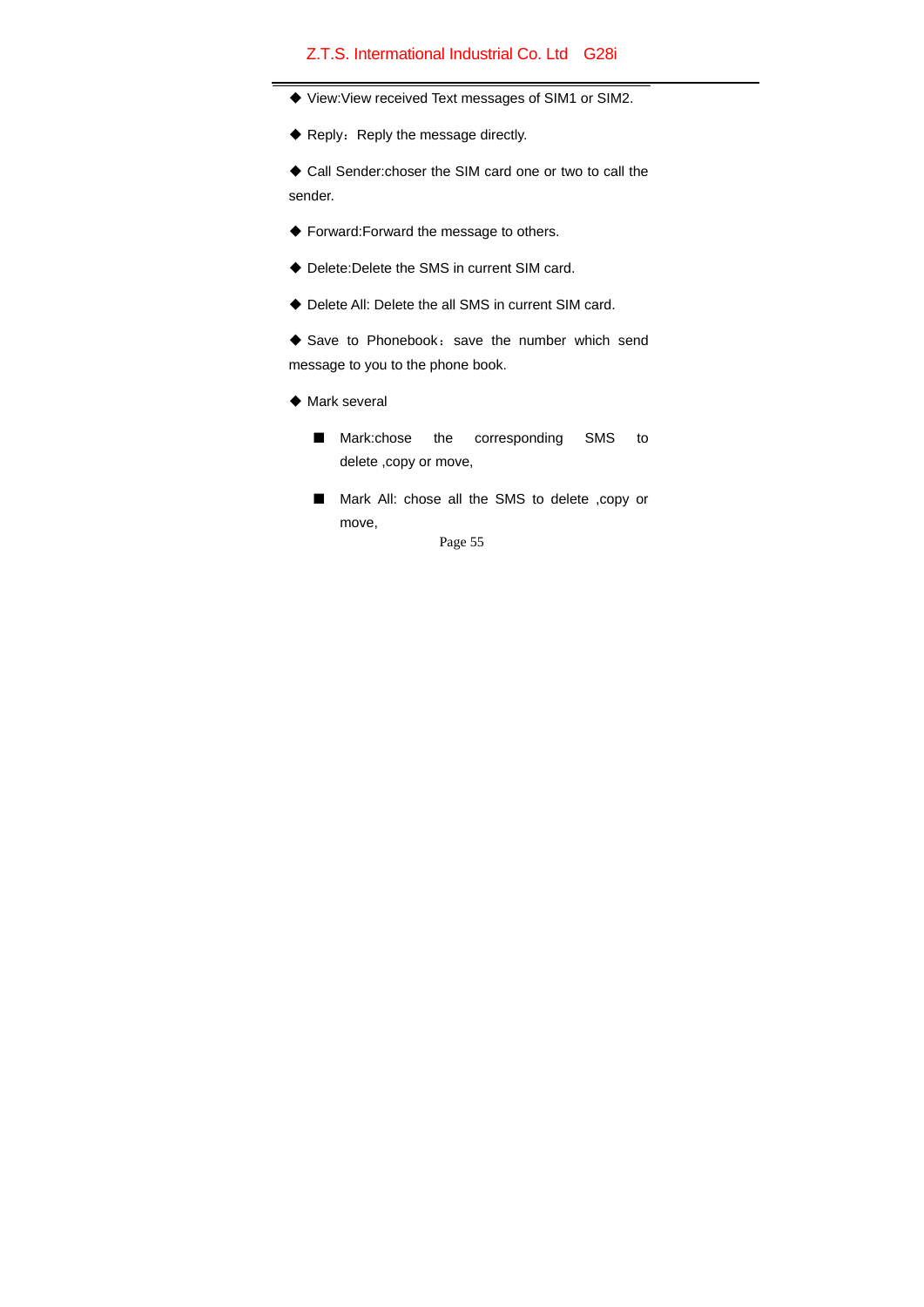**[Outbox]:** Read and modify the messages stored in the Outbox of SIM1 and SIM2。.

**[Drafts]**: Read or deal has been kept in the Outbox of the SIM card SMS 1/SIM card 2.

**[Templates]**: Use the built-in SMS

**[SMS Settings]**: Set the relative parameters for messages

 $\blacklozenge$  Profile settings: Profile 1/2/3/4.

**Note**:**The menu display changes depend on the SIM card.**

- Profile Name.
- SC Address.
- Valid Period.
- Message type
- Voicemail server:Choose SIM1 or SIM2 to receive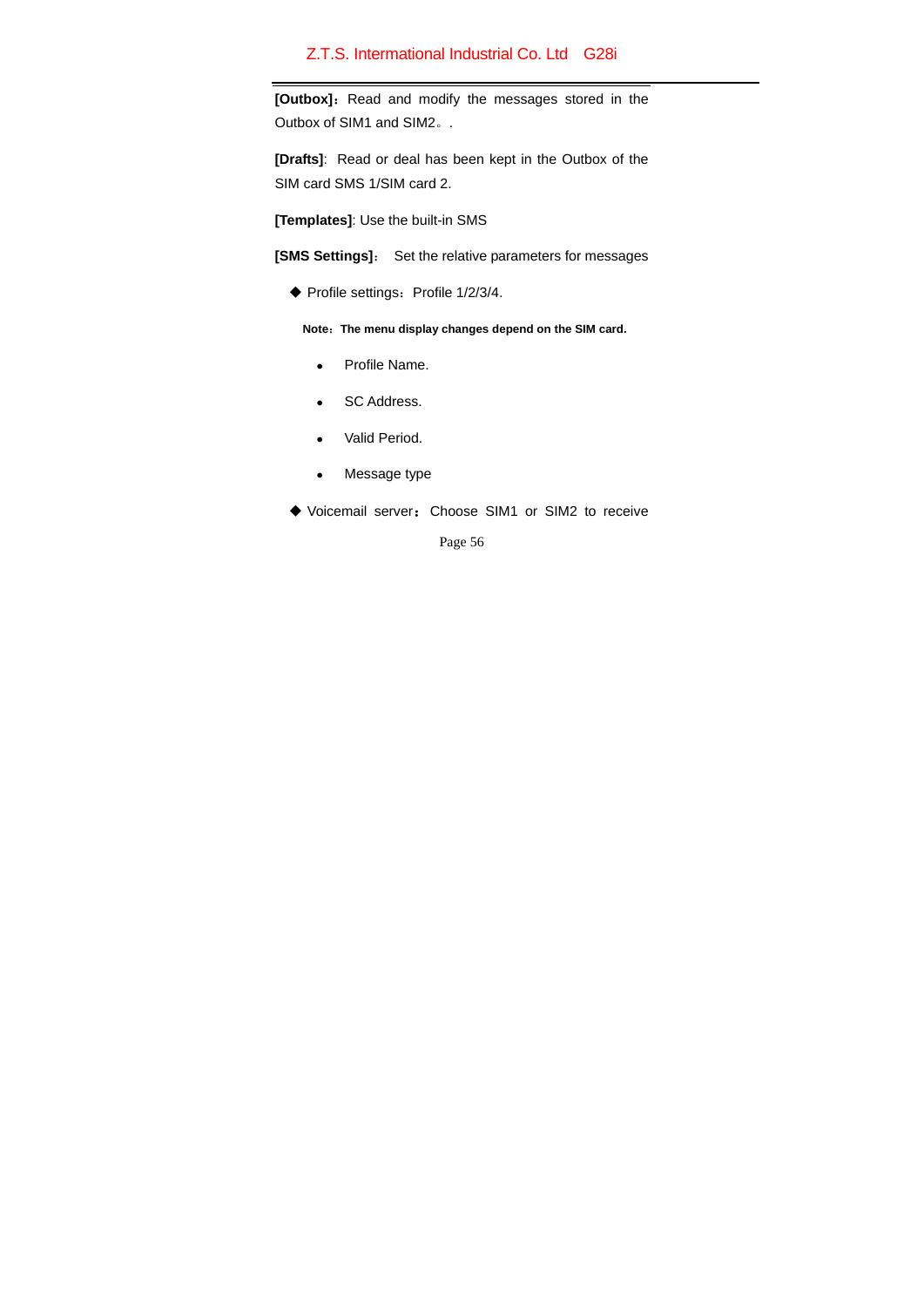voice messages.

 [Call voicemail]:quick connect current vioce mail number.

[Edit]: Add or modify the number of the voice mail.

**Note**:**The voice mail function needs support from network.** 

 Memory status: View the memory status of SIM card or the phone.

 Common settings:Turn on or off the Function of Sending a report, returning path, chose whether to save the sent messages.

 Preferred storage: Choose the location (SIM card or phone) to storage the SMS

# 【**MMS**】

**[Write message]**: Create a new MMS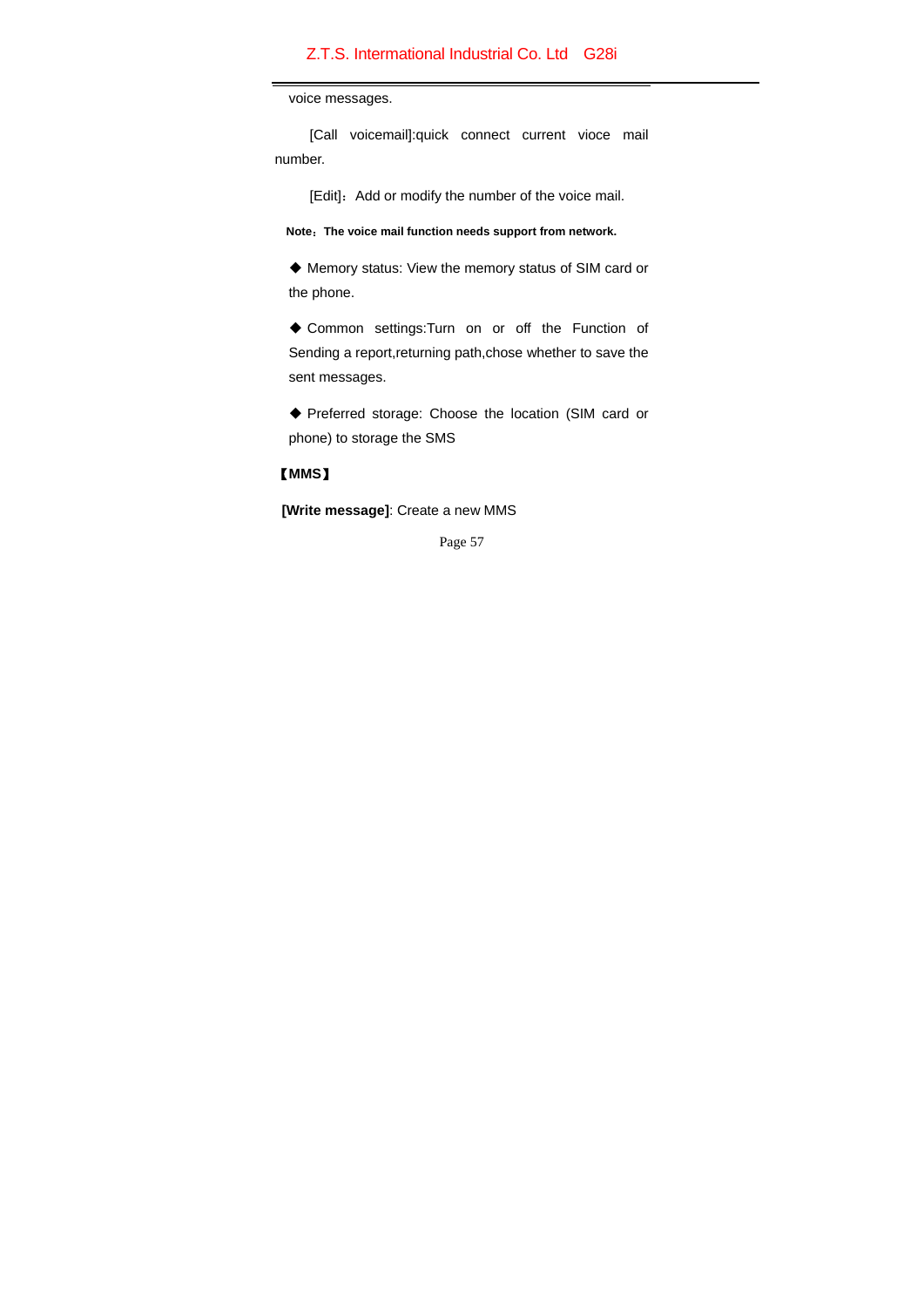To: Input the phone number or mail address of receiver

- Cc: Input the phone number or mail address you want to Cc
- Bcc: Input the phone number or mail address you want to Bcc

Subject: Input the subject of the current MMS or mail

 Edit content: Edit the content of current MMS and you can add the words\ picture\sounds\attachment or add a new page.

Save to drafts: Save the MMS to the draft box.

Exit: Exit the MMS and prompts whether to save to drafts.

Send only: Send the MMS to certain receiver.

Save and send: Send the MMS to certain receiver and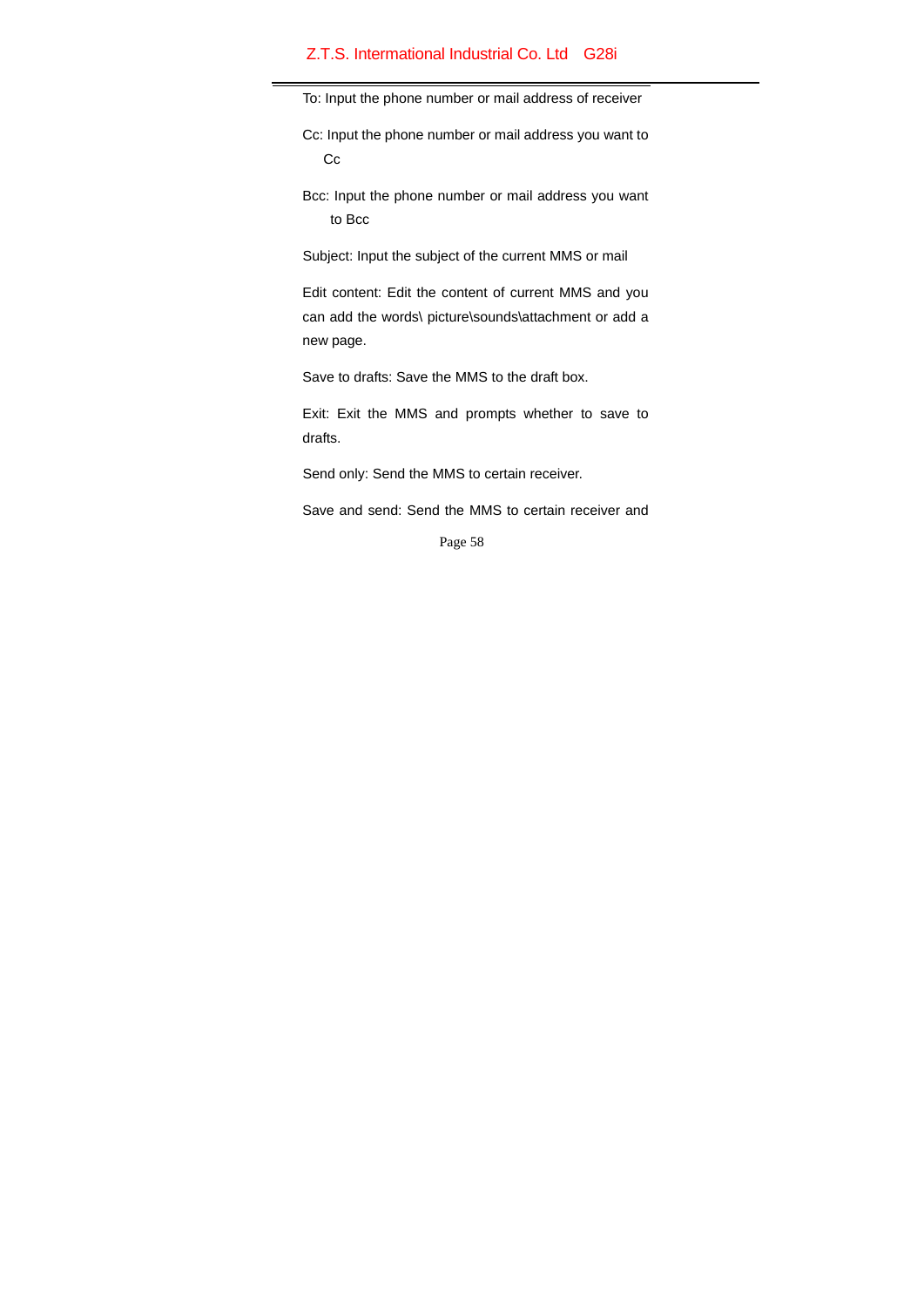save it to the outbox at the same time.

Send options: Set up the items about MMS sending.

[Inbox]: View the received MMS

**[Outbox]:** View the sent MMS

**[Drafts]**:View\sent or delete the SMS in draft box

**[MMS Settings]**: Set the relative parameters of MMS

[Profiles]:edit and choose the MMS profiles

[Common settings]

 Compose: Set the creation mode/image resizing and switch on or off the auto signature.

- $\blacklozenge$  Send  $:$  Set the sending parameters.
- $\blacklozenge$  Retrieve: Set the receiving parameters.
- Page 59  $\blacklozenge$  Filter: Filter received multimedia messages.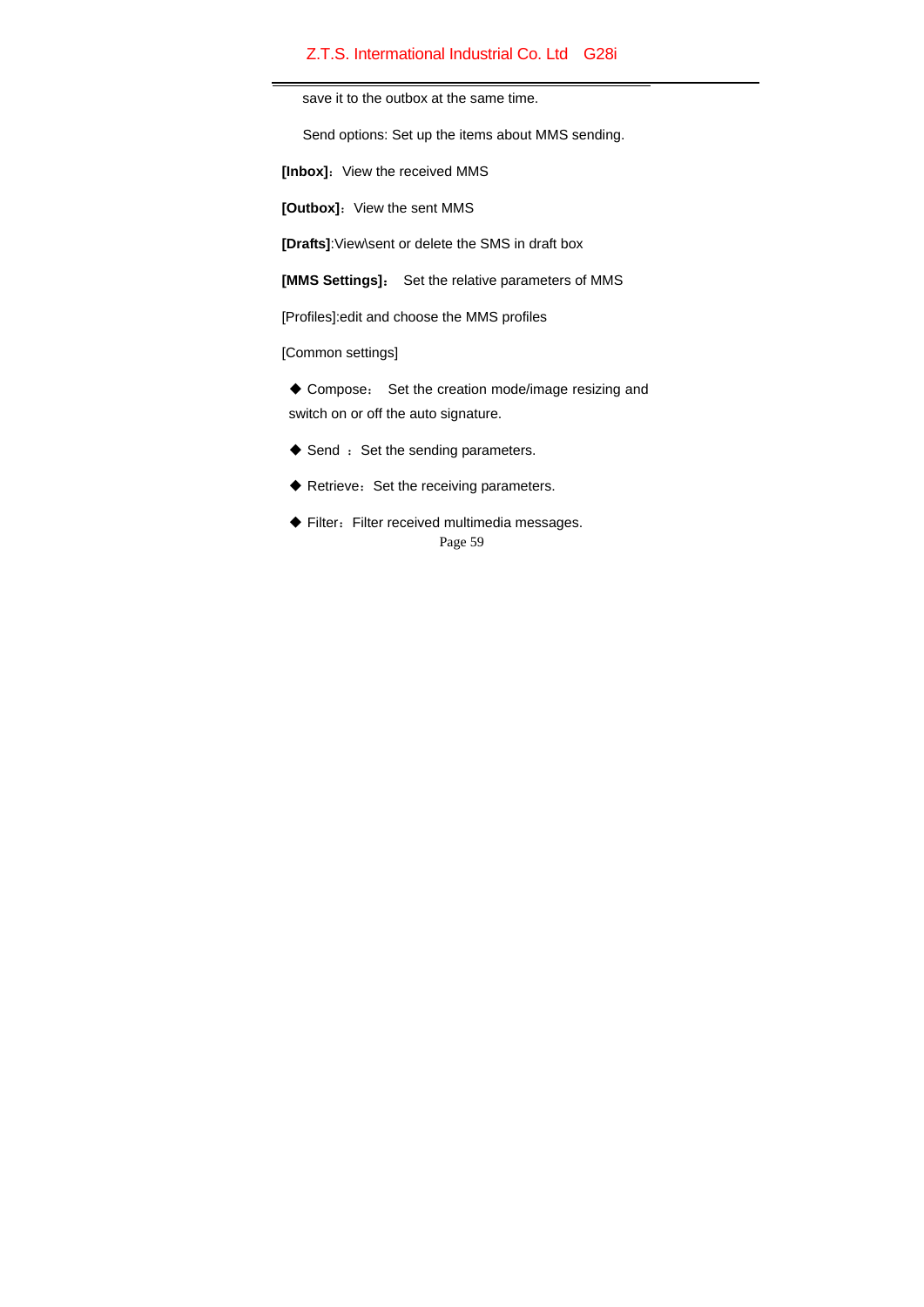Memory status:Check memory status of the mobile (Note:All the multimedia messages are stored in the memory of the mobile. The multimedia messages cannot be stored in SIM card.)

## 【**Broadcast message**】:

The broadcast is a network service sending information like weather forecast, traffic status, etc to all the GSM users in the zone by the network vendor. You have options of SIM1 or SIM2.

[Receive mode] : Activate or deactivate the broadcast function.

[Read message]: Read the received broadcast messages.

[Languages] : Select the display language of broadcast message.

[Channel settings]: Set the channel of broadcast message.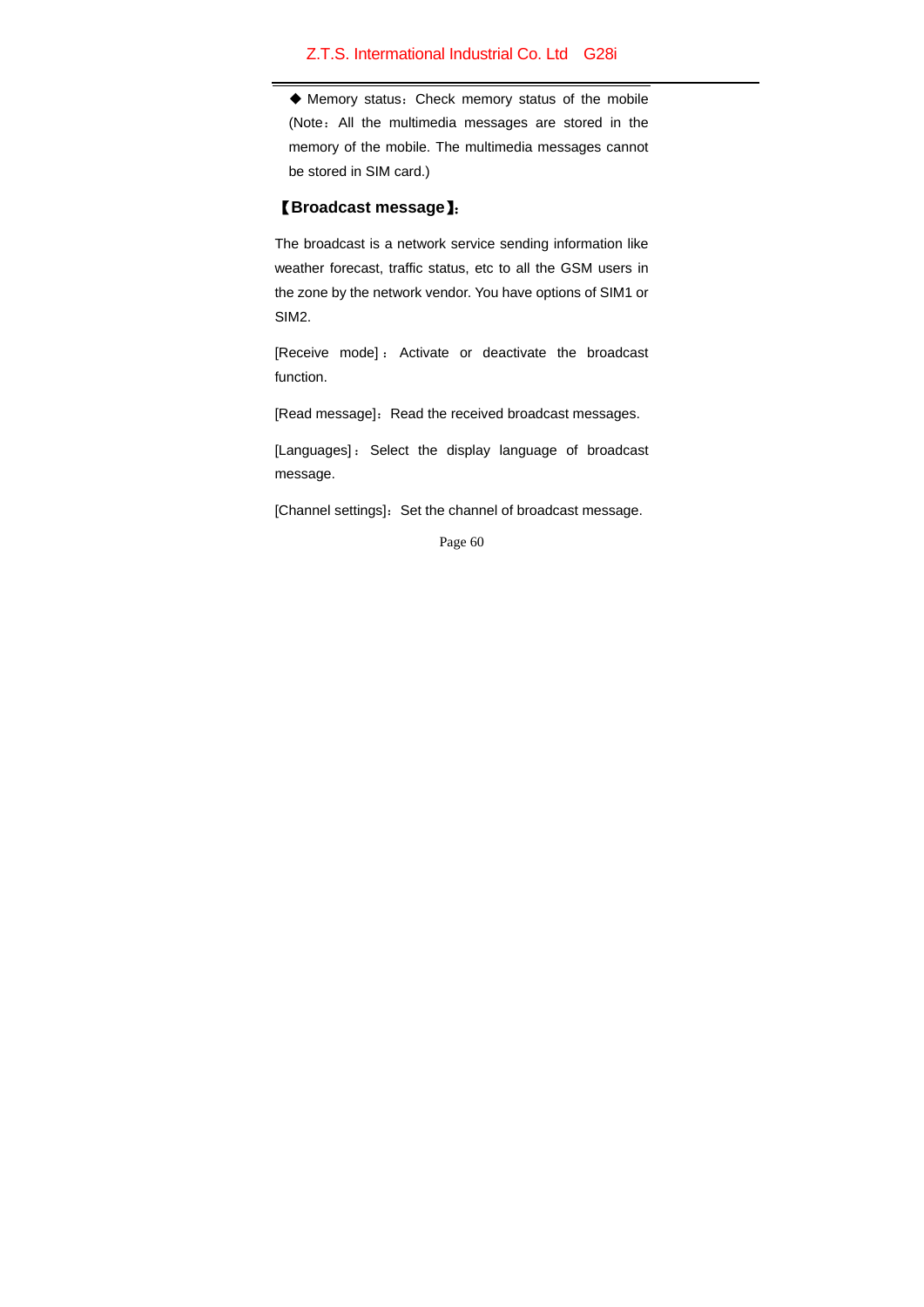**Note** : **The voice mail function needs support from network** 

## **Call center**

You can view your recent call situation.

# 【**Call history**】

View the call log of the current SIM card, press the left softkey, display like follows:

 [All calls]: show all missed, received, dialed phone list, can select a particular view of the phone the last time did not happen then the date and time, telephone number, frequency.

[Sim1/Sim2 Missed calls] Display the missed calls about the latest time and date, caller's number and calling times.

[Sim1/Sim2 Dialled calls] Display the dialed calls about the latest time and date, caller's number and calling times.

```
Page 61
```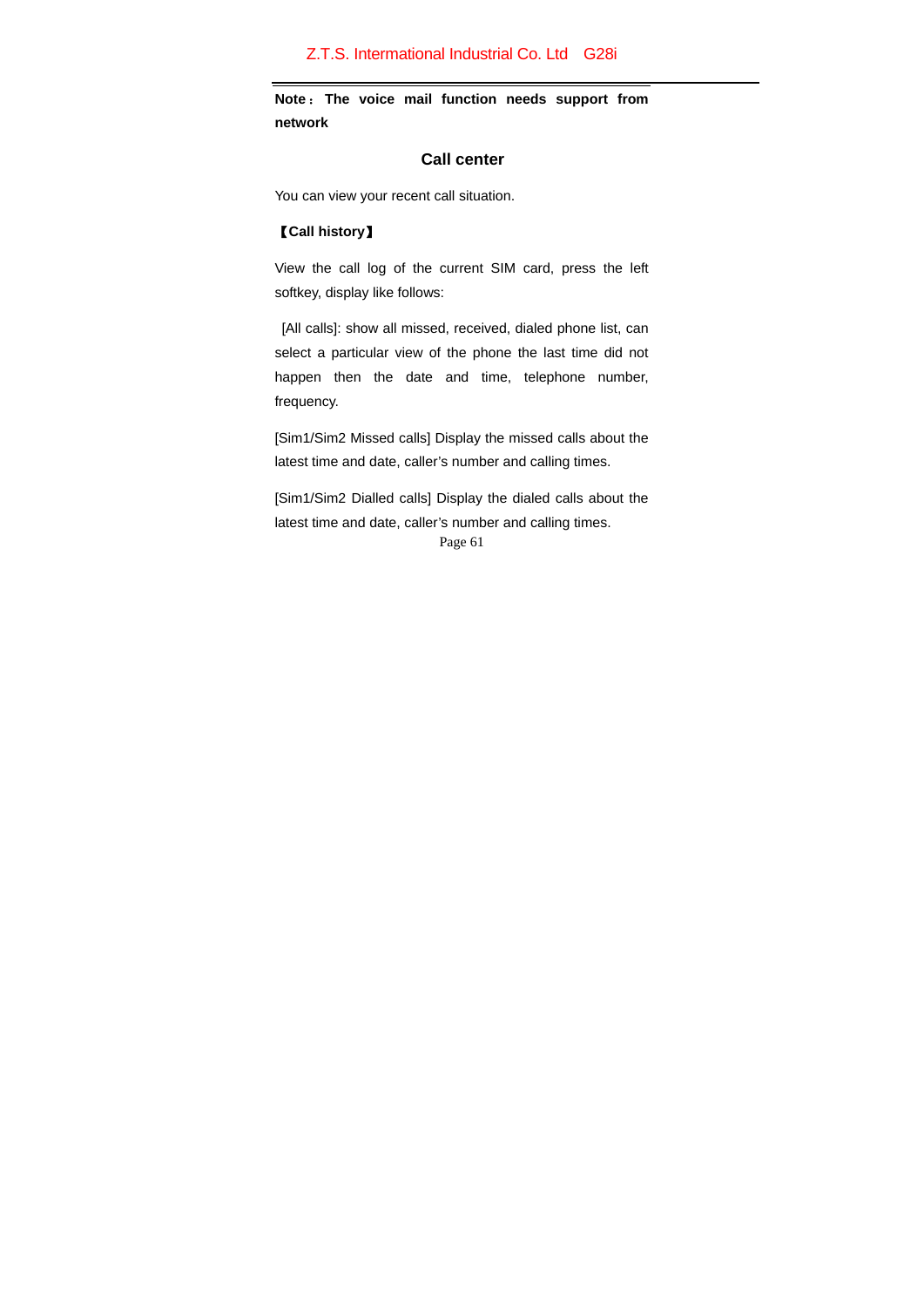[Sim1/Sim2 Received Calls] Display the answered calls about the latest time and date, caller's number and calling times.

Press the right softkey to enter the options menu can be more than the number of call records in the following:

- ◆ View:see the current record
- Call:call the current number.
- ♦ Send text message: send text messages to the current record
- Send multimedia message: Send MMS to the current record.
- Add to Blacklist:add the current to the blacklist
- Edit before call:on the current record for editing
- Delete: choose to delete the current record
- Delete all: delete all the record.
- ◆ Advanced:

Page 62 [SIM card 1 / 2 call timers]: Last time zero from the start, the last talk time statistics have been allowed to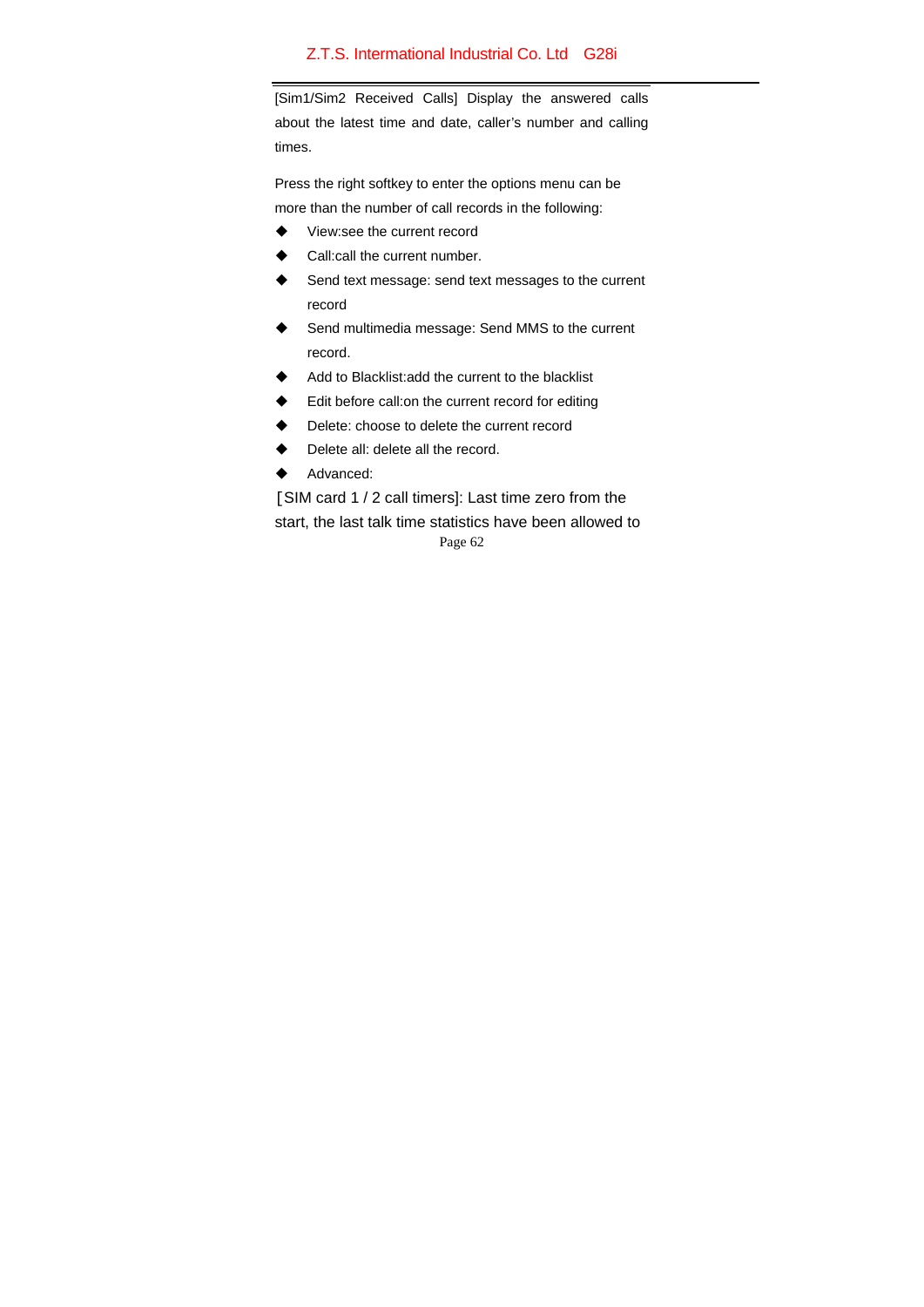make phone calls total, have to answer the phone total, all the time can also be zero.

[SIM card 1 / 2 call cost]:

- Last call cost: inquiries last calls.
- Total cost: query all of the charges.
- Reset cost: Clear calls recorded.
- $\blacklozenge$  Max cost: the highest rates inquiry.
- $\blacklozenge$  Price per unit: query and set the charges units.

**NOTE: The call is a network billing functions, the need for network operators to support** 

[SIM 1/SIM 2 text msg. counter]: Calculate all the sent and received messages since the counter is reset to zero.

[SIM1/SIM2 GPRS counter]: Charges for data volume exchanged through latest sent and received GPRS access points since the counter is reset last time. You also can rest the counter to zero.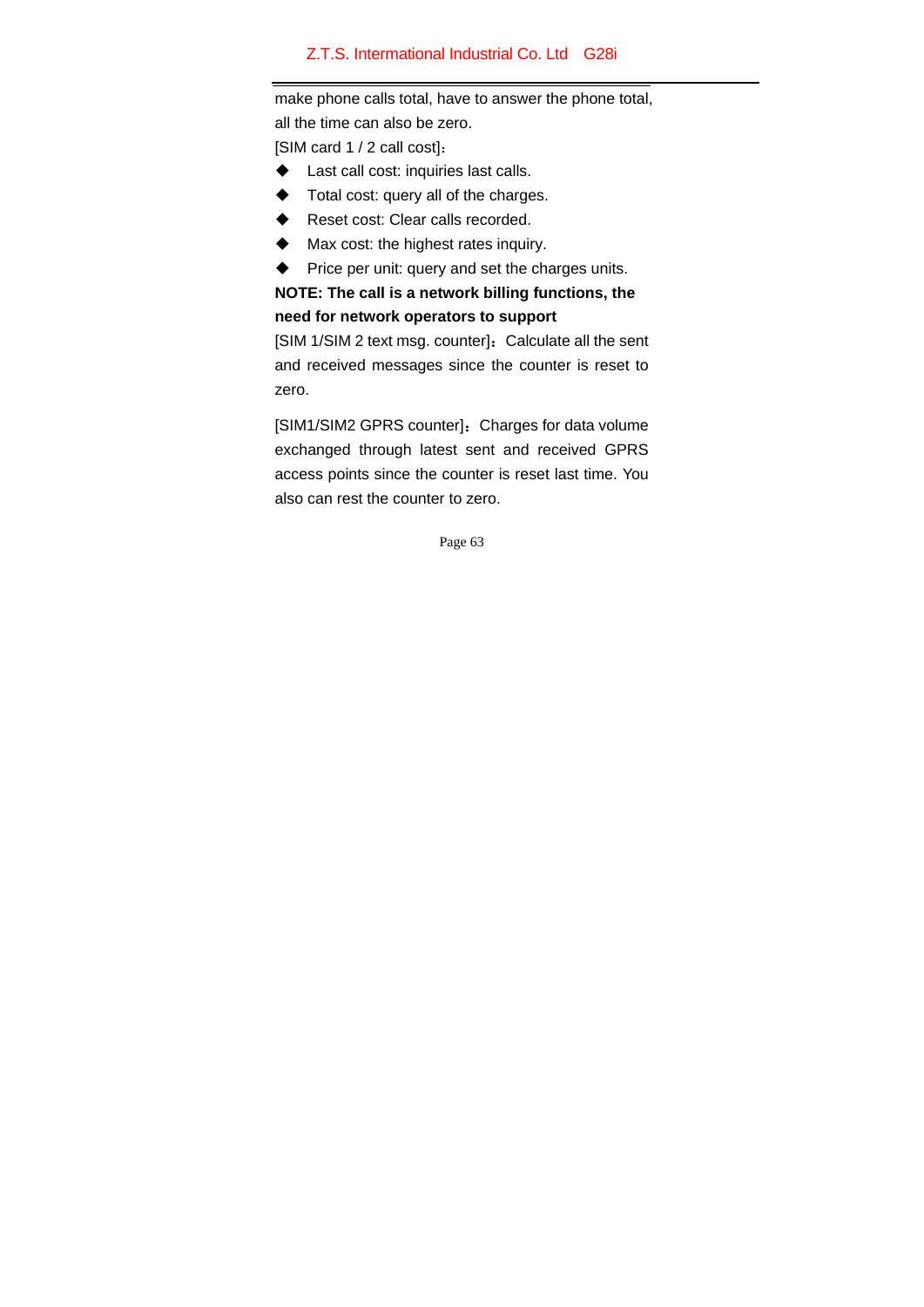#### 【**Call settings**】

## **Setup the current SIM card.**

[SIM1/SIM2 call settings]: Call transfer and call waiting and other functions can be set in the menu.

◆ Caller ID

Three kinds of option of system presetting, phone number hiding and phone number sending are selectable. Note: The function of phone number hiding" needs network support. Otherwise, if the function is open it may lead to failure to dial out.

◆ Call waiting: Select the functions of open, close or inquire call waiting.

 Call divert:Choose to open, close or enquire the call forwarding function.

 $\blacklozenge$  Call barring: Select to restrict some talking function.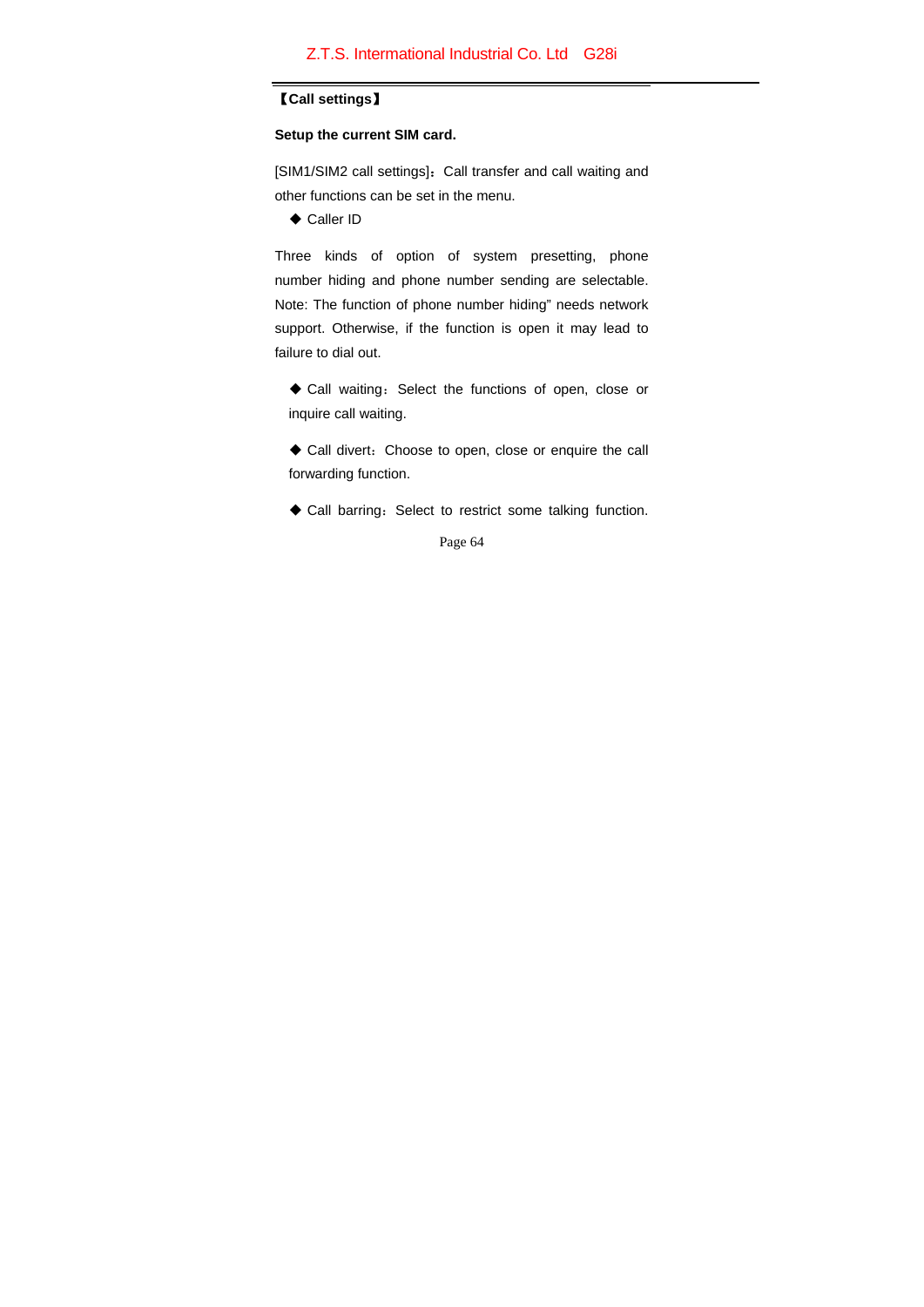Note: network support is required.

 $\blacklozenge$  Line switching: select line 1 or line 2. Note: If the line 1 is selected it may lead to failure to dial out and the menu will decide the display because the different categories of the SIM card used.

 Closed user group: The function belongs to a kind of network service (network support is required) and its group function is organize the users who have applied for the function to be a sole and close communication group, to realize the restriction to make a call for the people out of the group. Communication between members of the group is available, but in general it

[Advance settings]

Auto redial

Choose whether automatic redial will be implemented when the called party is in the busy or have no response.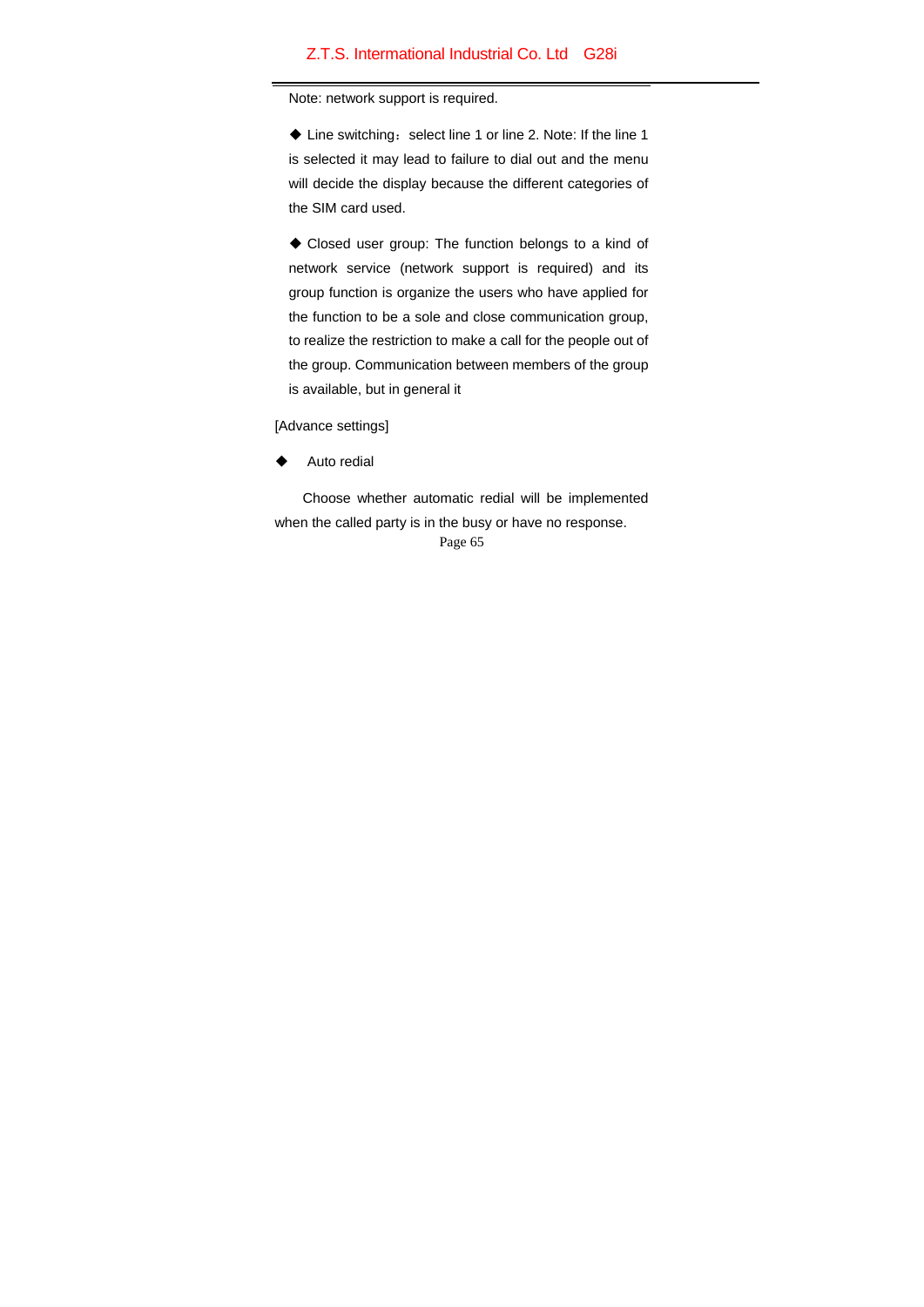#### Speed dial

[Status]: Switch on or off the function of speed dial

[Set number]: The most you can set up 8 speed numbers list (from 2 to 9)

Blacklist:

[Mode]:choose open or close this function

[Blacklist numbers]:insert the blacklist number

 $\blacklozenge$  IP dial:

Select to open or close IP dial and edit IP number Choose to activate or inactivate the SIM1/SIM2 IP dial, and edit the IP numbers

Page 66 ◆ Reject by SMS: In a telephone connected to the interface, if we can not answer the call, according to the lower right corner of the screen "message back", that is an automated response message. This feature is limited to calls between mobile phones and cell phone.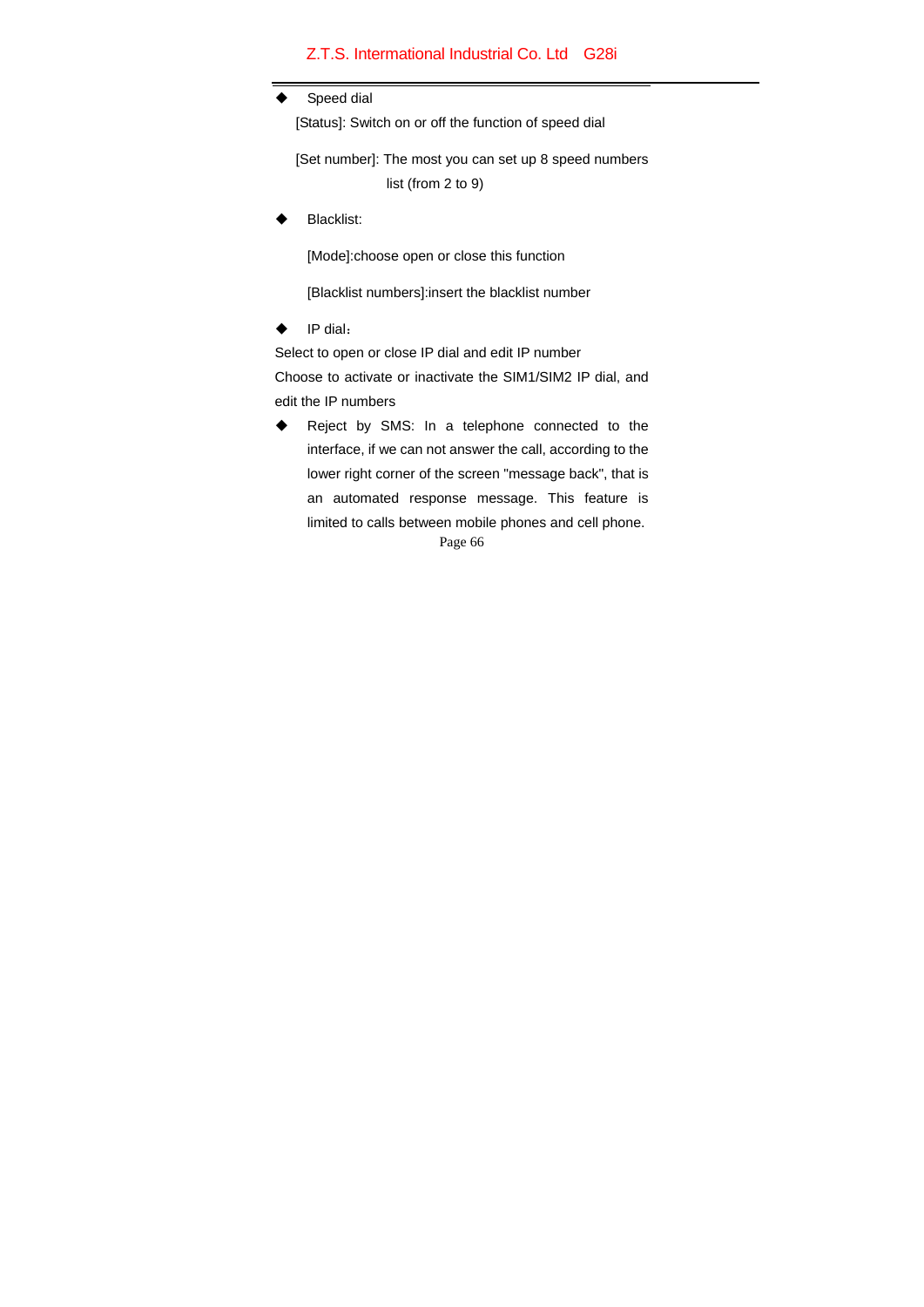Call time display: Choose to activate or inactivate the call time display during the calling.

 Call time reminder: Choose display the call time or not when calling (a sound reminder )

 Auto quick end: Activate or inactivate the function of auto quick end.

# **Phonebook**

You have 2 phonebooks in this mobile phone: SIM card and the mobile. The mobile can store 1000 phone numbers and the SIM card's capacity depends on its type.

In the stand-by status, you can save the data you have entered by pressing right soft key. Go to the following edit mode after selecting the phonebook.

◆ If 'To SIM 1/2' is selected, users can edit name and phone number.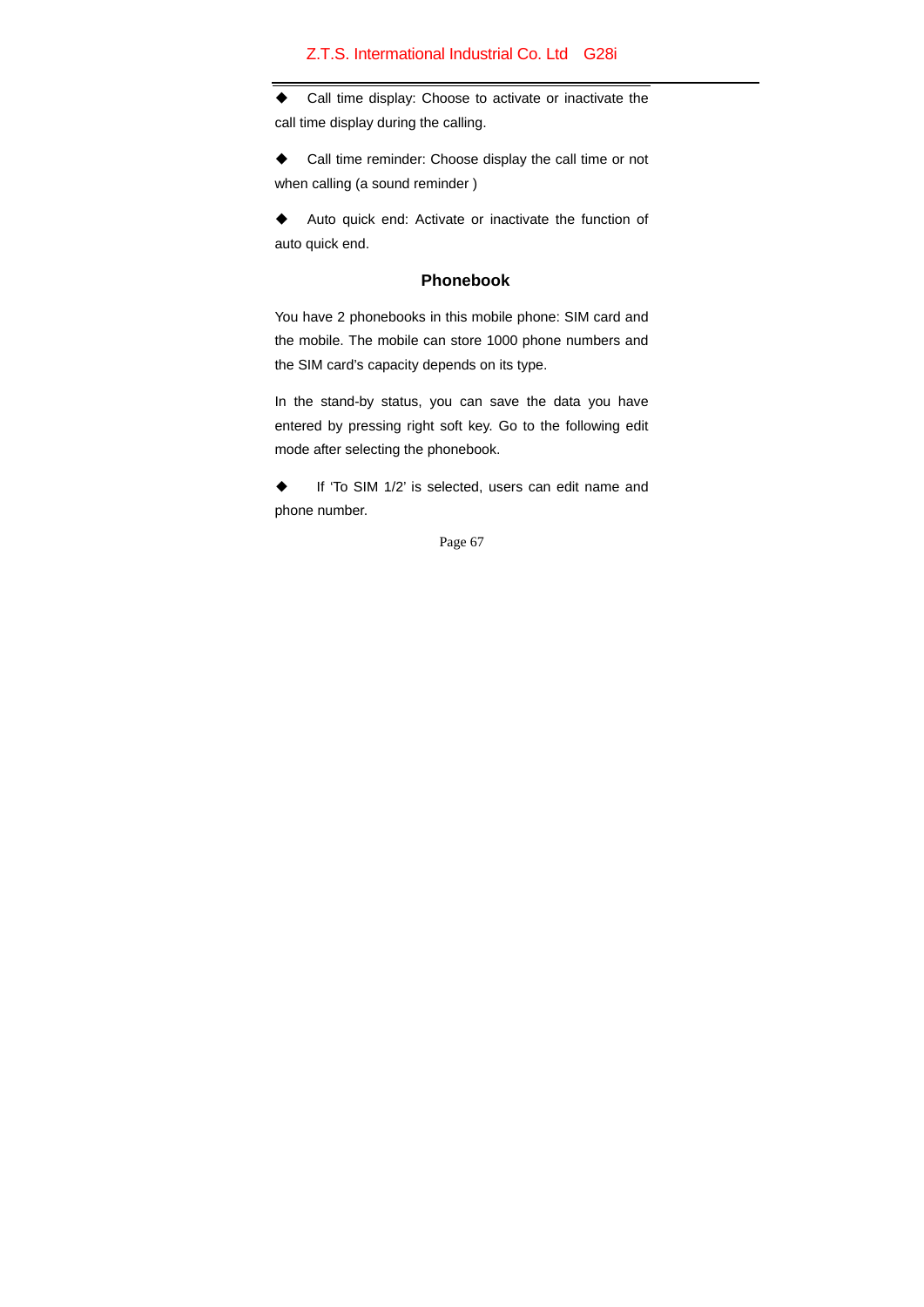◆ If 'To phone' is selected, users can edit Name, Number, Home number, Company name, Email address,Caller picture、Caller ringtone、Caller group. These options depend on the items set by you. (Items setting are in the 'Phone Book/Phone Book Setting/Items Setting' menu.)

In the phonebook list, enter the 1<sup>st</sup> few letters of a **contact's name, your phone searches the entire contacts list to display the name.** 

Press the right soft key to access the phonebook, the icon at the left indicate the record storage in the phone or SIM card. And the right icon is indicate the name and the number. Press the left soft key to access to the "options", You can use the following option by entering the phonebook from pressing the left soft key:

#### ■Phonebook

View: View the information of current record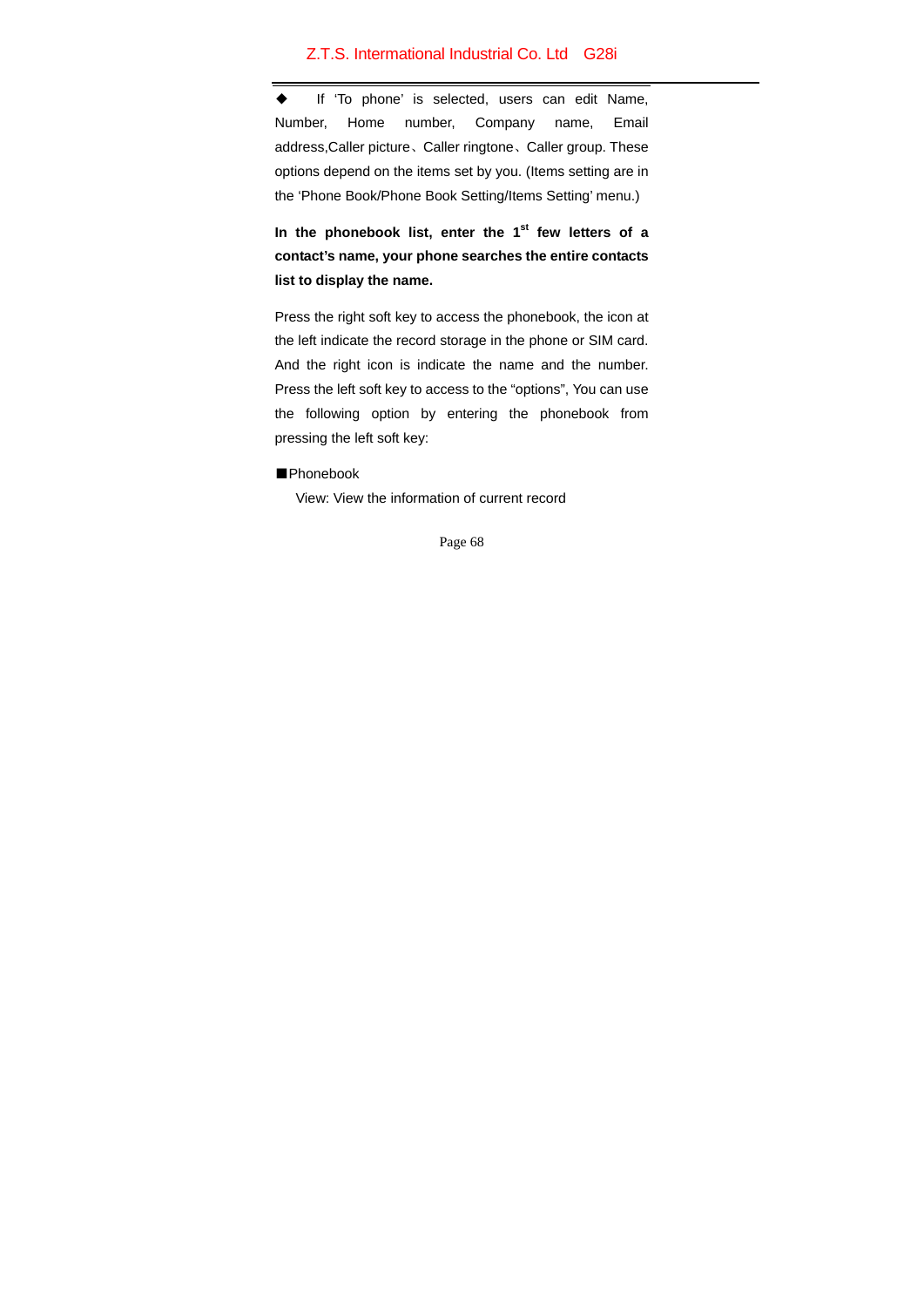Send text message: send text messages to the current record

Send multimedia message: Send MMS to the current record

Call: Make a call of current number.

 IP dial: Choose SIM1 or SIM2 to make the IP dial to current record.

Edit: Edit the items of current number.

Delete: Delete the current record

 Copy: Provide two ways of copying: from SIM1/SIM2 card to mobile, and from mobile to SIM1/SIM2.

 Move: Move the number from phone to SIM1/SIM2, or from SIM1/SIM2 to the phone.

Send contact:send the current contact by SMS,MMS.

Page 69 Add to Blacklist:add the current to the blacklist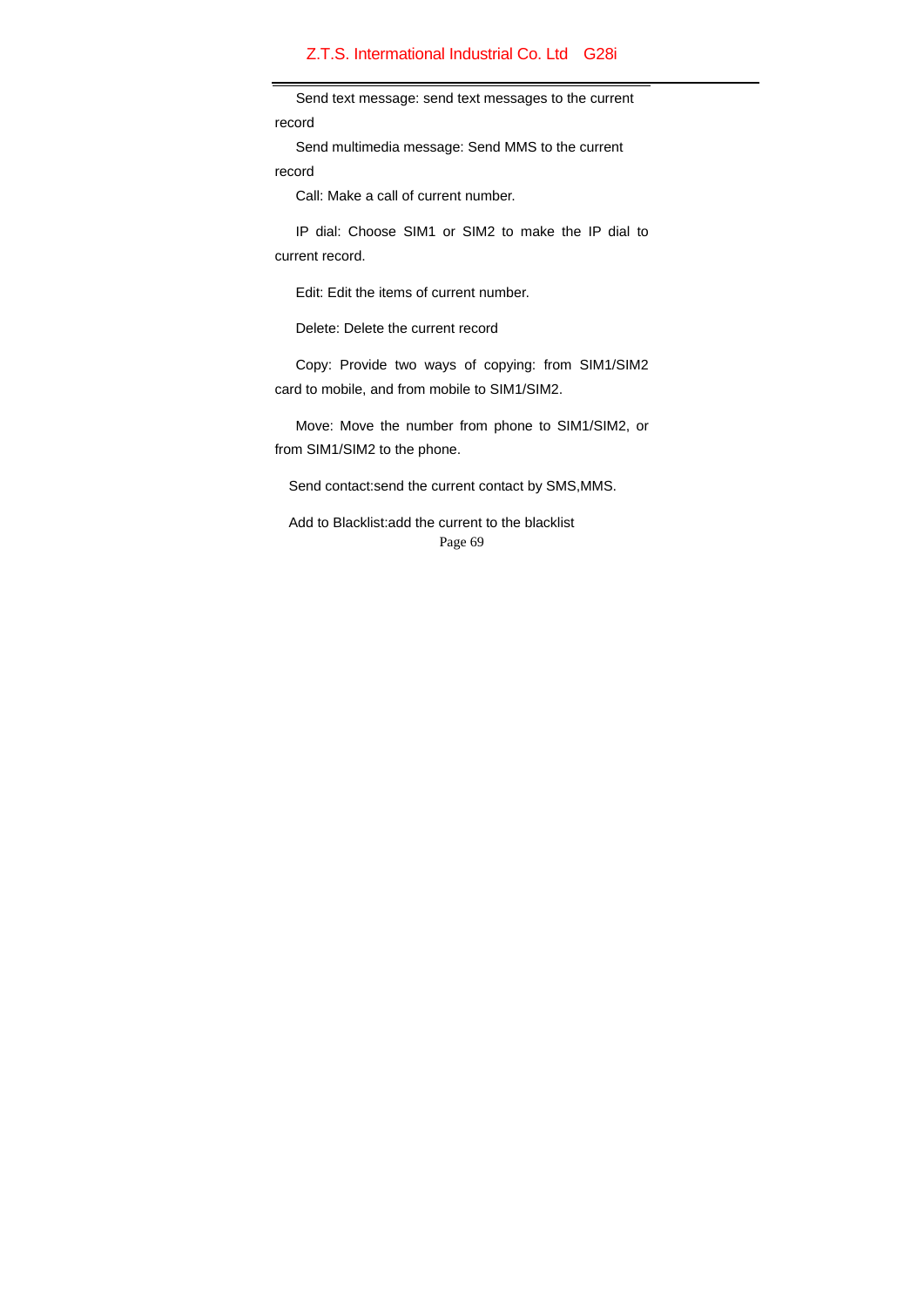■Caller groups:this list is divided into Friends、Family、VIP、 Business and Others.

View members: see all members within the selected group.

Group settings: set the group names, caller ringtone and caller picture.

 You can use the following option by entering the phonebook from the main menue

【**Quick Search**】:Quickly search the phonebook record you need.

【**Copy contacts**】: Provide four ways of copying: from SIM1/SIM2 card to mobile, and from mobile to SIM1/SIM2 card.

【**Move contacts**】: Provide four ways of moving: from SIM1/SIM2 card to mobile, and from mobile to SIM1/SIM2 card.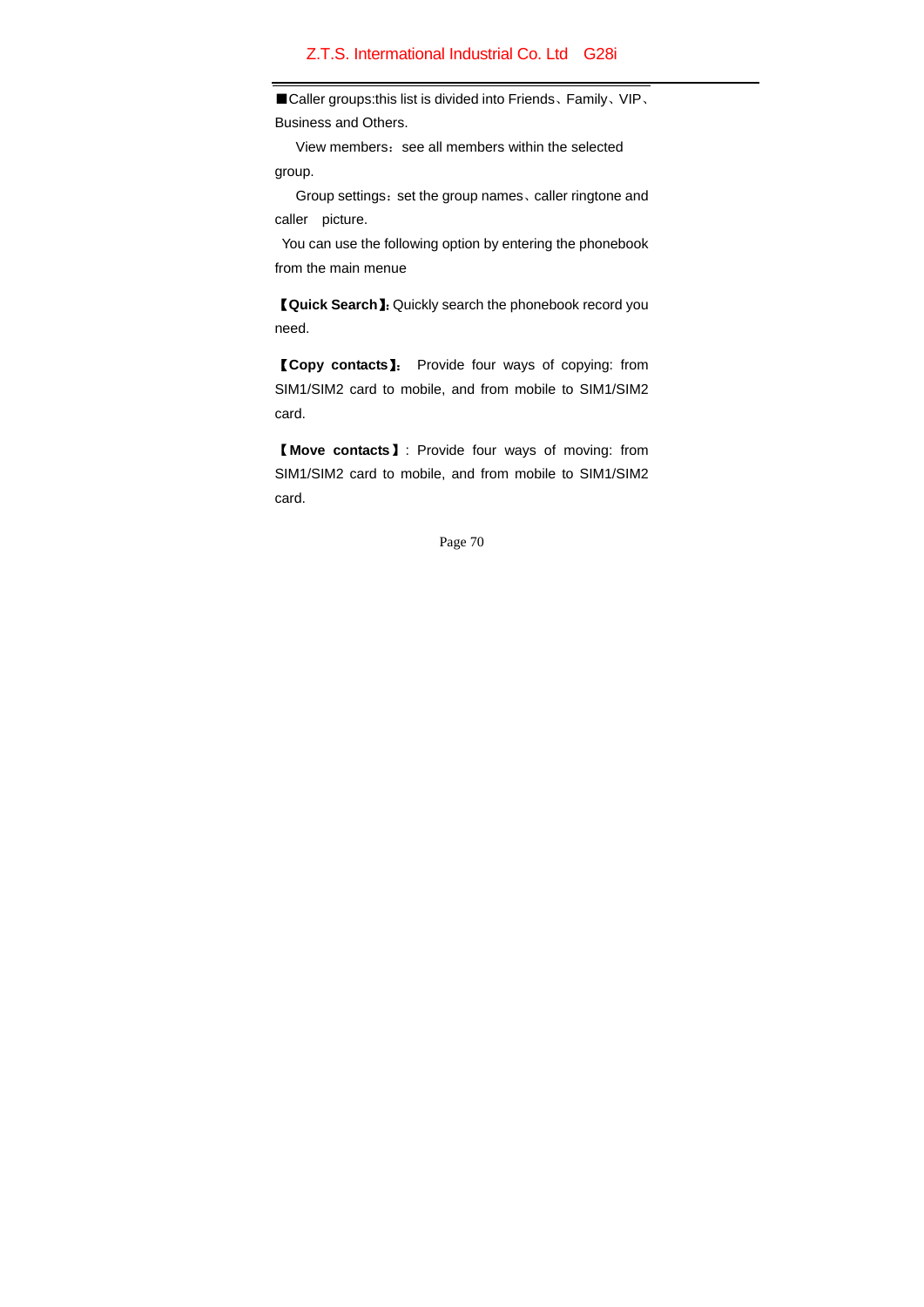【 **Delete all contacts**】: Delete all the records in the SIM1/SIM2 card or the mobile. **Note**:**You need to input the password '0000' to delete records from the SIM1/SIM2 card or the mobile.**

【**Extra Number**】:Edit or delete the other numbers.

[SIM1/SIM2 owner number]: Edit or delete the SIM1/SIM2 own number.

[Sim1/SIM2 service dialing number]:

[Sos number]: Edit or delete the urgent number.

## 【**Phonebook settings**】

[Preferred storage]: Choose the storage position for the

[My number]:edit and sent my number

 [vCard version]: Choose the vCard version [Memory status]: Check the storage capacity of the SIM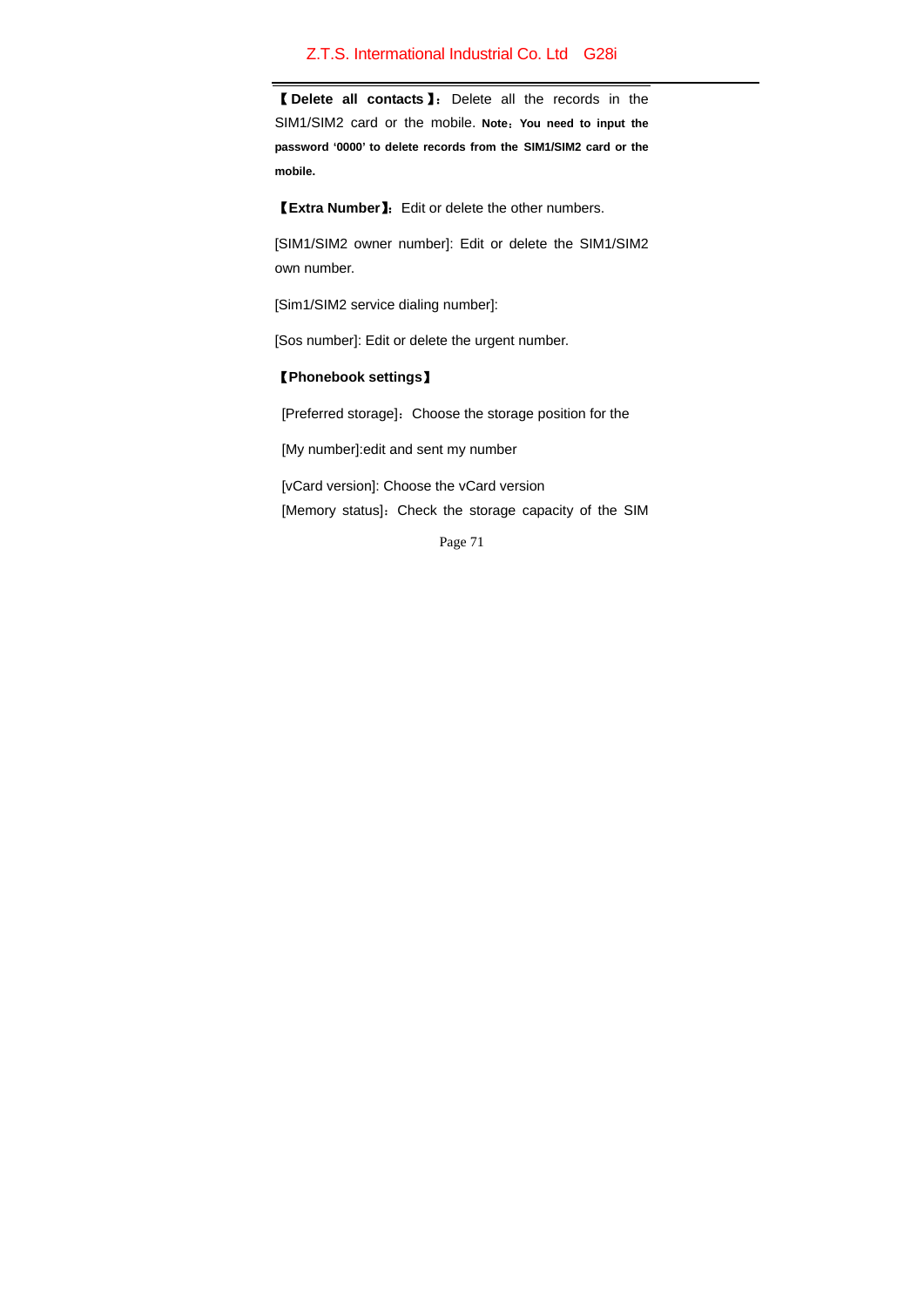card and phonebook.

## 【**Export Phonebook**】

Select from the SIM card 1 / 2, mobile phone export phone book

【**Load phonebook**】

Choose to import SIM card phone book 1 / 2, cell phone

# **User Profiles**

Your mobile provides several situation modes: General, Meeting,Silent, Outdoor, Indoor, Economical , Headset , and Bluetooth and each mode has its default setting. When you insert an earphone, the mobile will switch to earphone mode automatically. You can enter Option/Customize' to set options below to each mode.

[Tone settings]:

◆ SIM1 incoming call: Set ring for incoming calls of SIM1.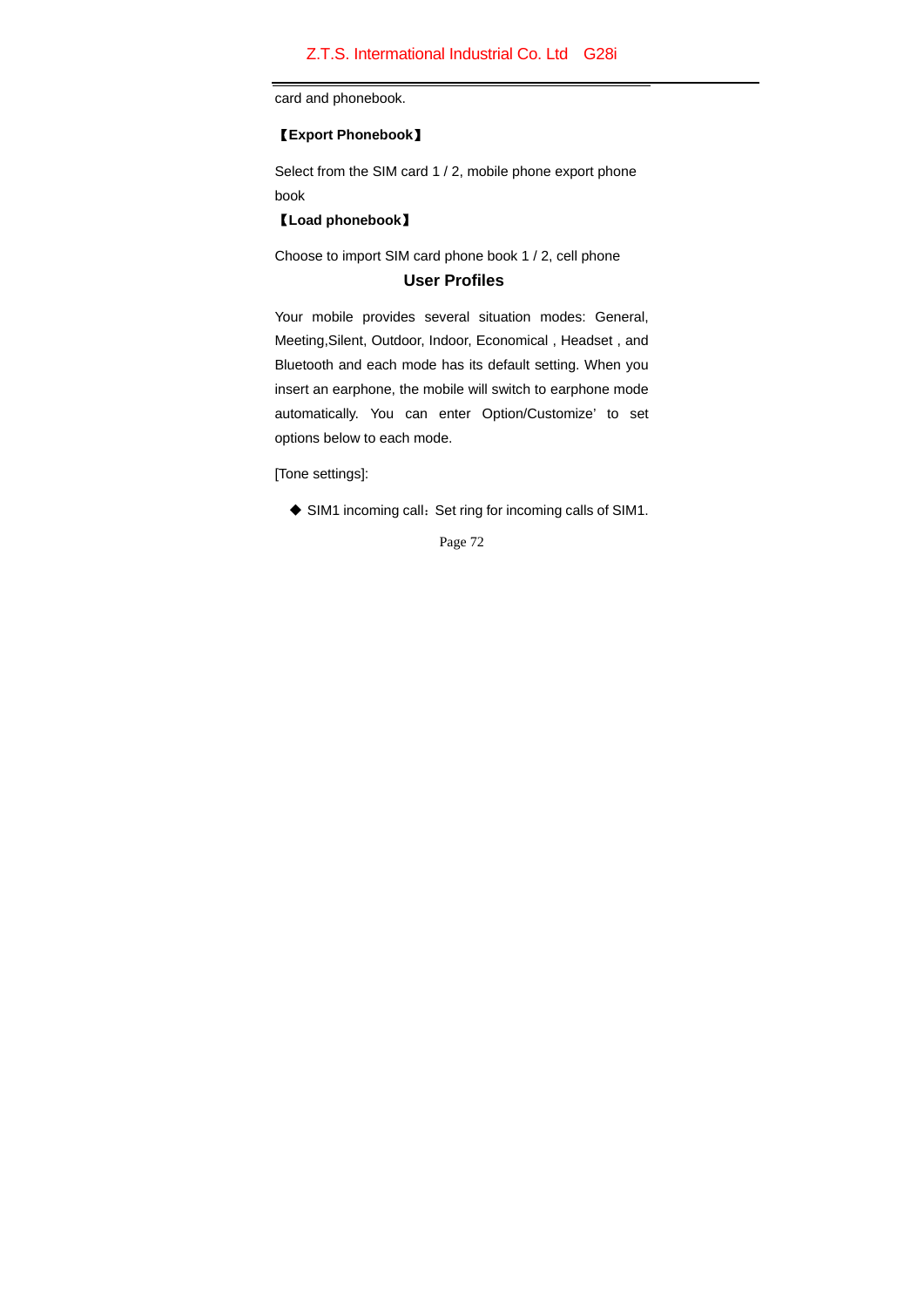- ◆ SIM2 incoming call: Set ring for incoming calls of SIM2.
- Power on: Set the tone when power on the cell
- Power off: Set the tone when power off the cell
- Alarm:set the tone when the alarm ringing

 SIM1 message: Set up the alert style of new message of SIM1

 SIM2 message: Set up the alert style of new message of SIM2

 $\blacklozenge$  Keypad: Set up the keypad tone

[Volume]

- ◆ Ring tone: Set the ring volume
- ◆ Key tone: Set the volume for pressing the keys.

[Alert type]: There are ringing, vibration, the vibration and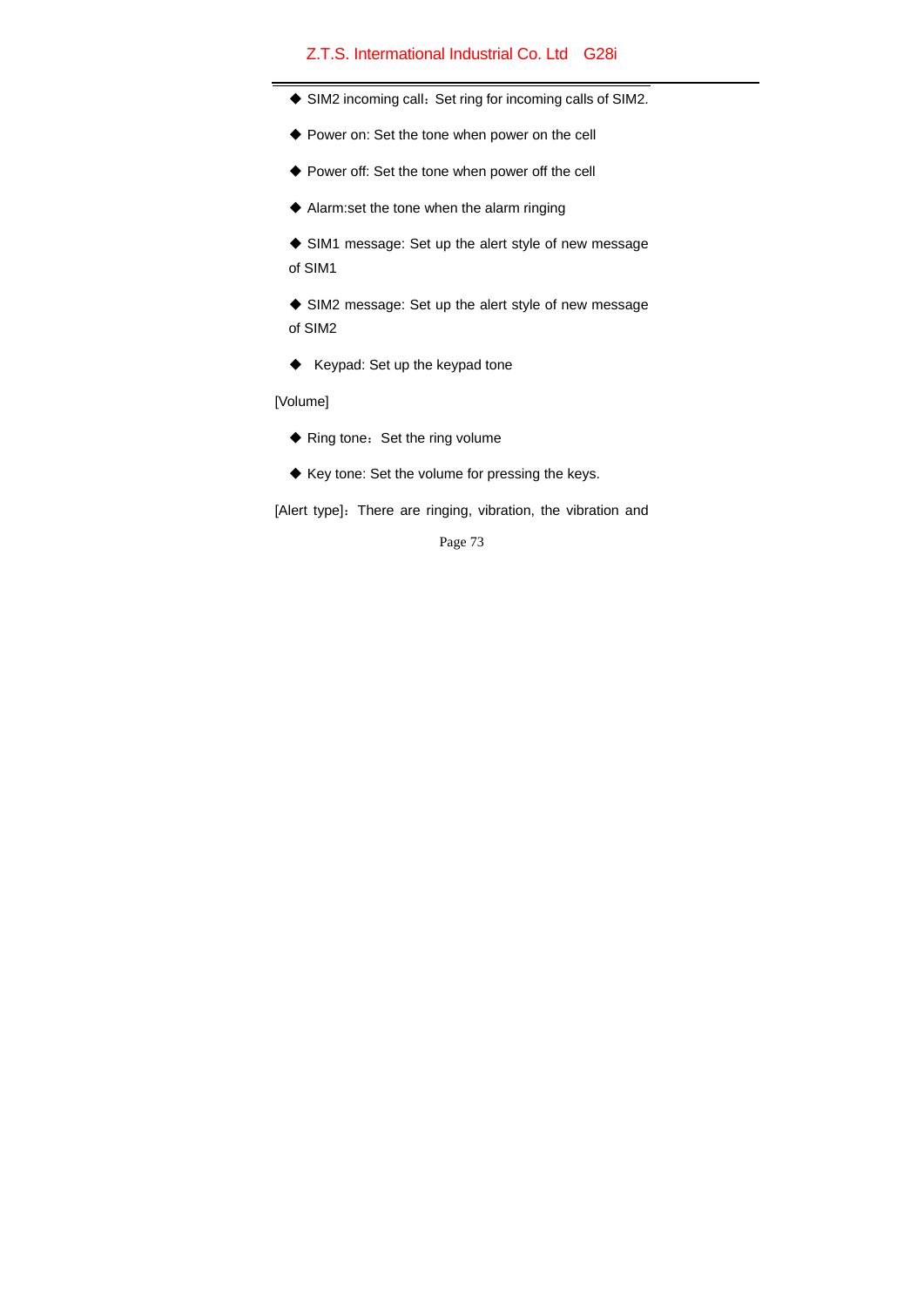ringing and ringing after the vibration of the four methods prompted calls for you to choose from

[Ring type]:Out there, or continuous ringing crescendo of the three types available.

[Connect notice]: The cell phone will release the tone if the cell phone has searched the network successfully, as"none, tone only, vid.only, twinkle only, twinkle and vib" [Extra tone]:

 $\blacklozenge$  Warning: The cell phone will release the warning tone after it is selected.

 $\blacklozenge$  Error : The cell phone will release the error tone if it is selected.

 Camp on:The cell phone will release the cue tone if the cell phone has searched the network successfully.

[Answer mode]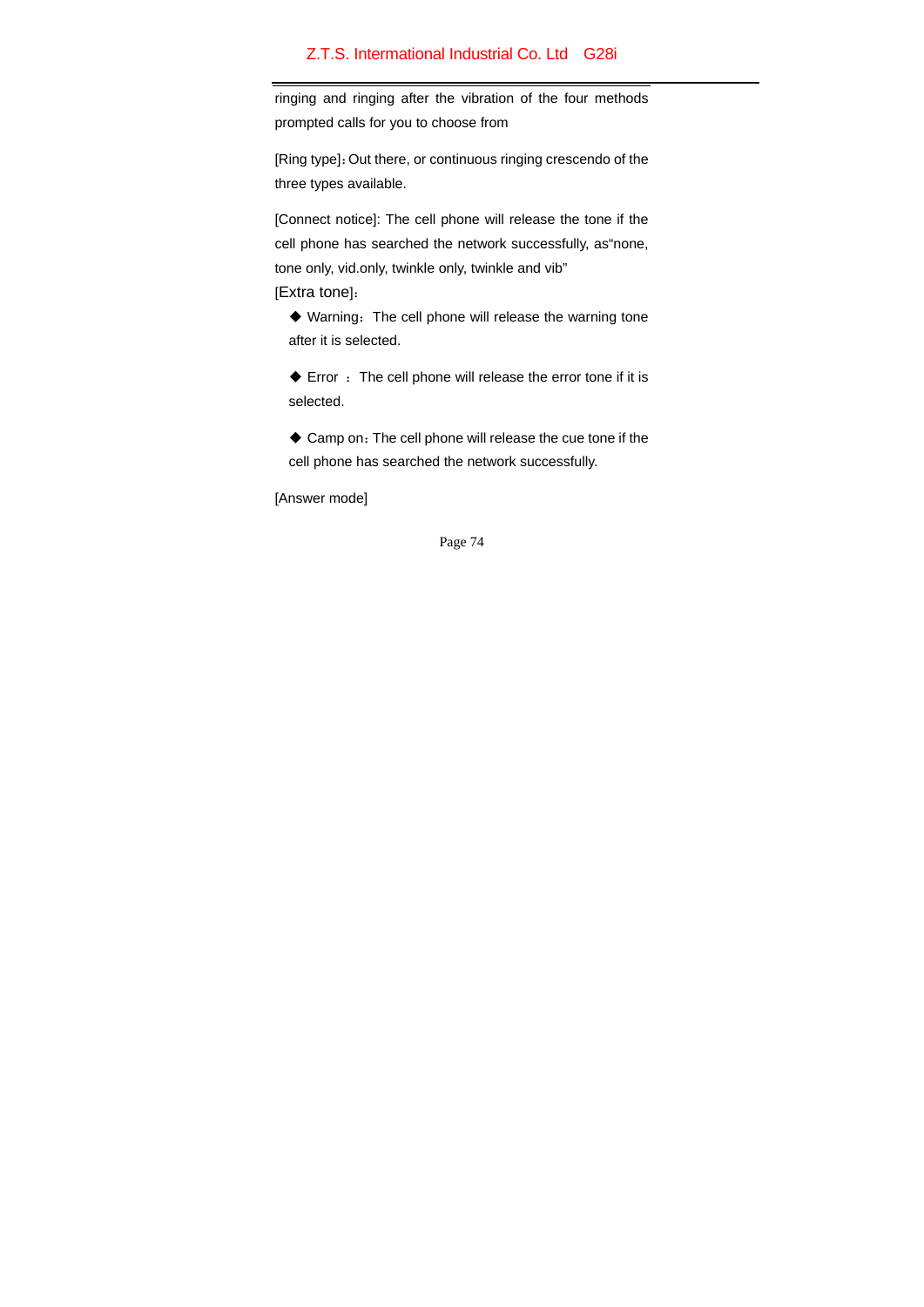$\blacklozenge$  Any key: Select whether to answer the incoming call by pressing any key.

**Note: except for a specific function keys (such as on / off button, etc.).**

## **Audio Player**

Play audio files and mp3, etc. in the process of playing the audio files and MP3 songs, click the right side and up/down key to adjust the volume, and the left/right direction key to choose the last and next song.

[play]:play the music.

[Refresh list]: Update the items of songs (updating shall be implemented after the name/names of song(s) are changed or some of the songs are deleted)

[Settings]: Set up relevant information of music player.

- Pre.playlist: Play music from handset or T-Flash card
- Page 75 ◆ List auto gen.: Display as "Refresh Play List " when set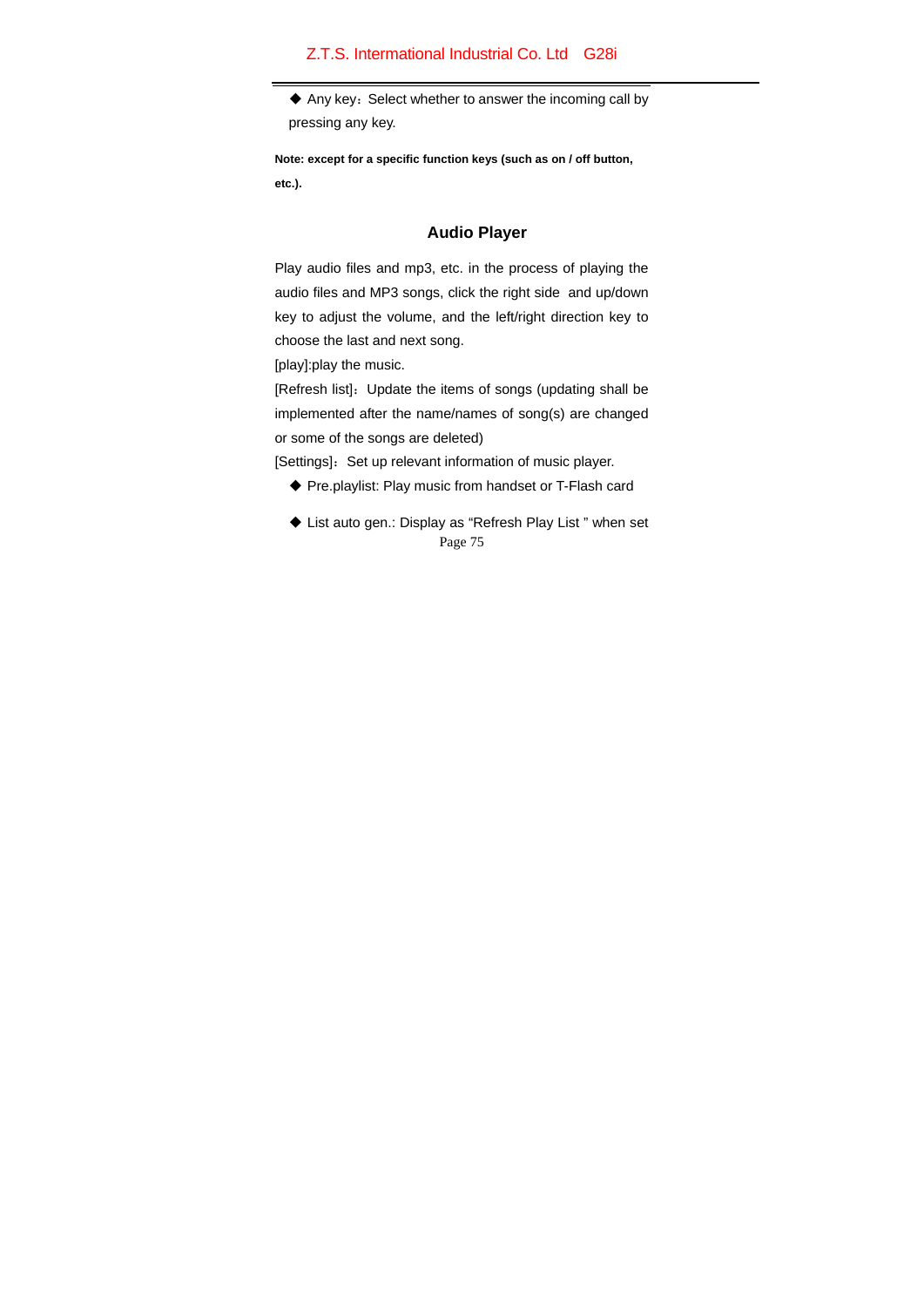to "ON" ,or "Add" when set to "OFF"

◆ Repeat: Can be set to "OFF", single song repeat ,or all songs repeat .

 Shuffle: Songs will be played random when this option set to "ON", otherwise , songs will be played by order they displayed in the list.

◆ Background play: As this option set to "ON", Songs will be played in background when idle screen is displayed,otherwise ,the music is stopped when display idle screen.

◆ BT stereo output: Sound will be transferred via BT chanel in stereo mode when this option set to "ON"

 BT stereo headset: Sound will be transferred via BT earphone in stereo mode when this option set to "ON"

Audio effect:you can choose off or Equalizer,and the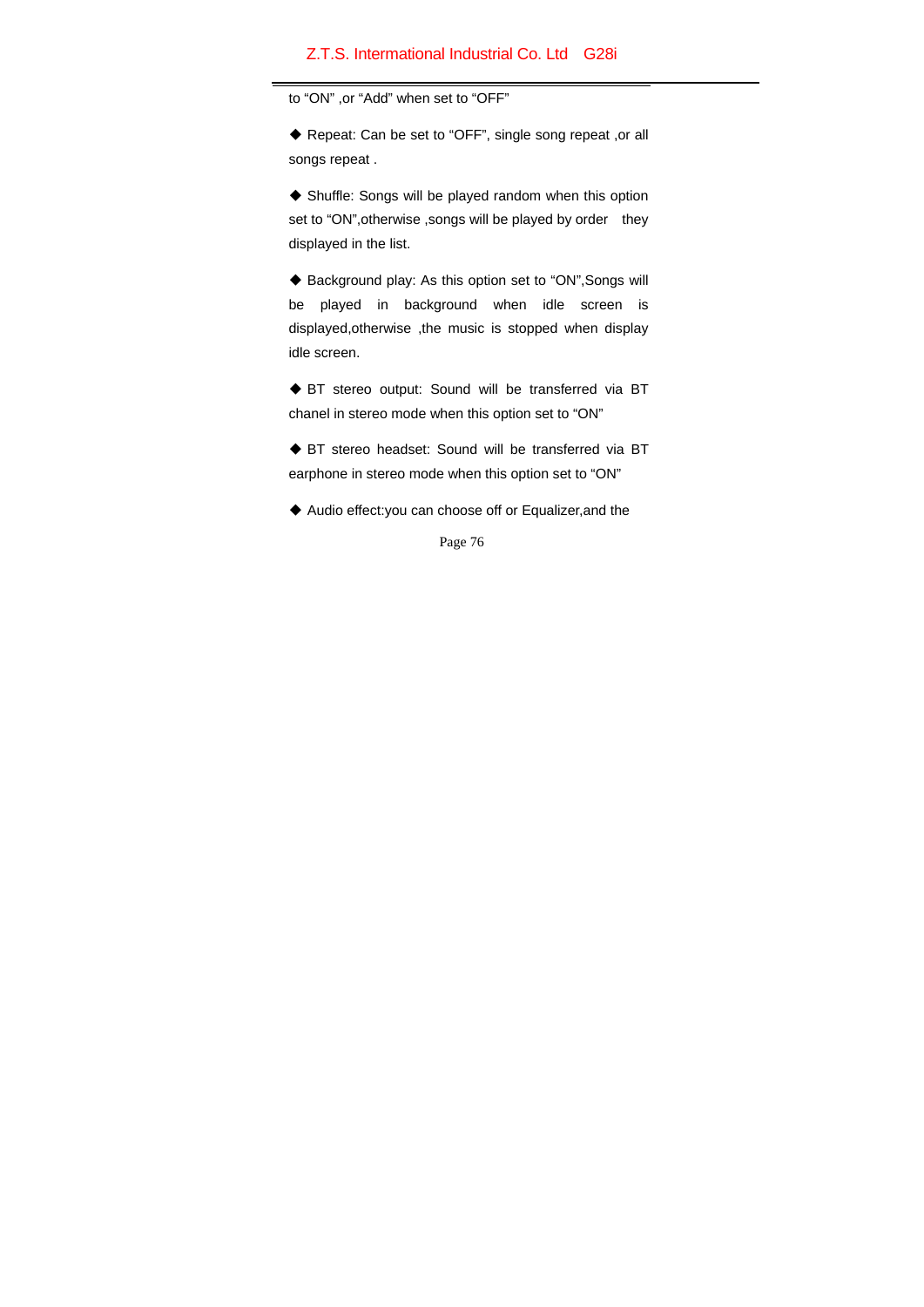Equalizer,including,Normal,Bass,Dance,Classical,Treble, Party,Pop,Rock.

 Lyric Display: Lyric will be displayed or not display while music playing according to this option. The lyric file name should be identical with the song file name,moreover, it should be placed in the same directory with song file and it's suffix should be "lrc"

#### **Multimedia**

【**Camera**】:Your mobile is fitted with a 0.3M Megapixel camera allowing you to take photos, videos and browse them. You can capture the scene you like whenever possible. The photos will be stored in your Media Album in JPG format. You can send them by MMS, view them on a computer by connecting the mobile to an USB interface of the computer, and also customize your main screen using these photos.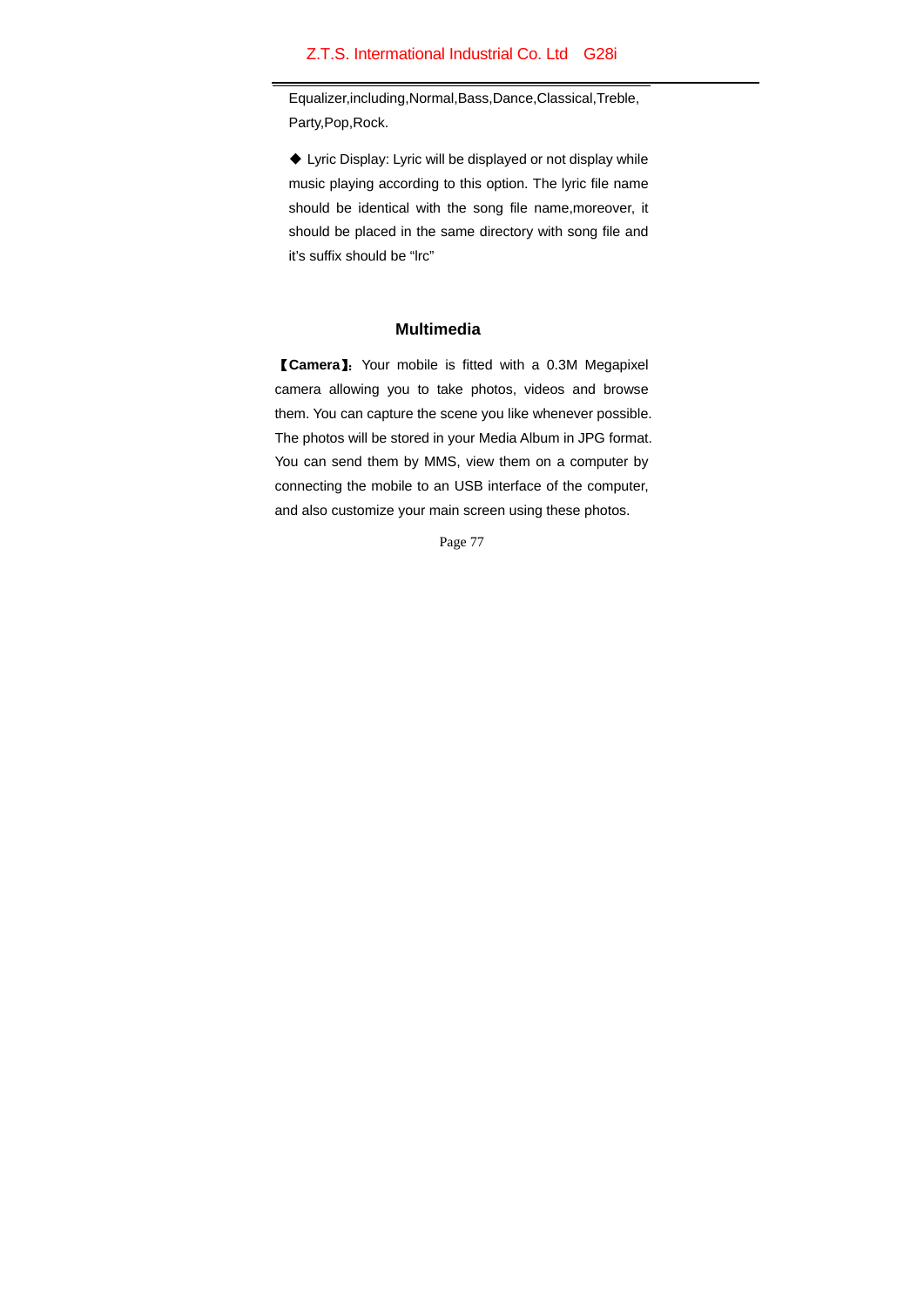**Note**:**This function can work without driver under Windows XP by directly connecting your mobile to the computer**

 Taking a picture:When you are taking a picture, the screen acts as a viewfinder, you can tune the focal length by pressing the up and down navigation keys; tune exposure compensation by pressing the left and right navigation keys; You can access the 'Option' menu to set and save these settings. Position the scene in the viewfinder and press ''OK key' to take the picture, and you will hear a shutter sound at the same time. To guarantee the image quality, please hold the camera steadily. The image will display on the screen after you shoot (the current status is called still status).

- $\triangle$  Camera setting: Set related parameters of the camera.
- $\blacklozenge$  Image settings: Set the size and quality of the photos
- White balance: Choose the mode to keep white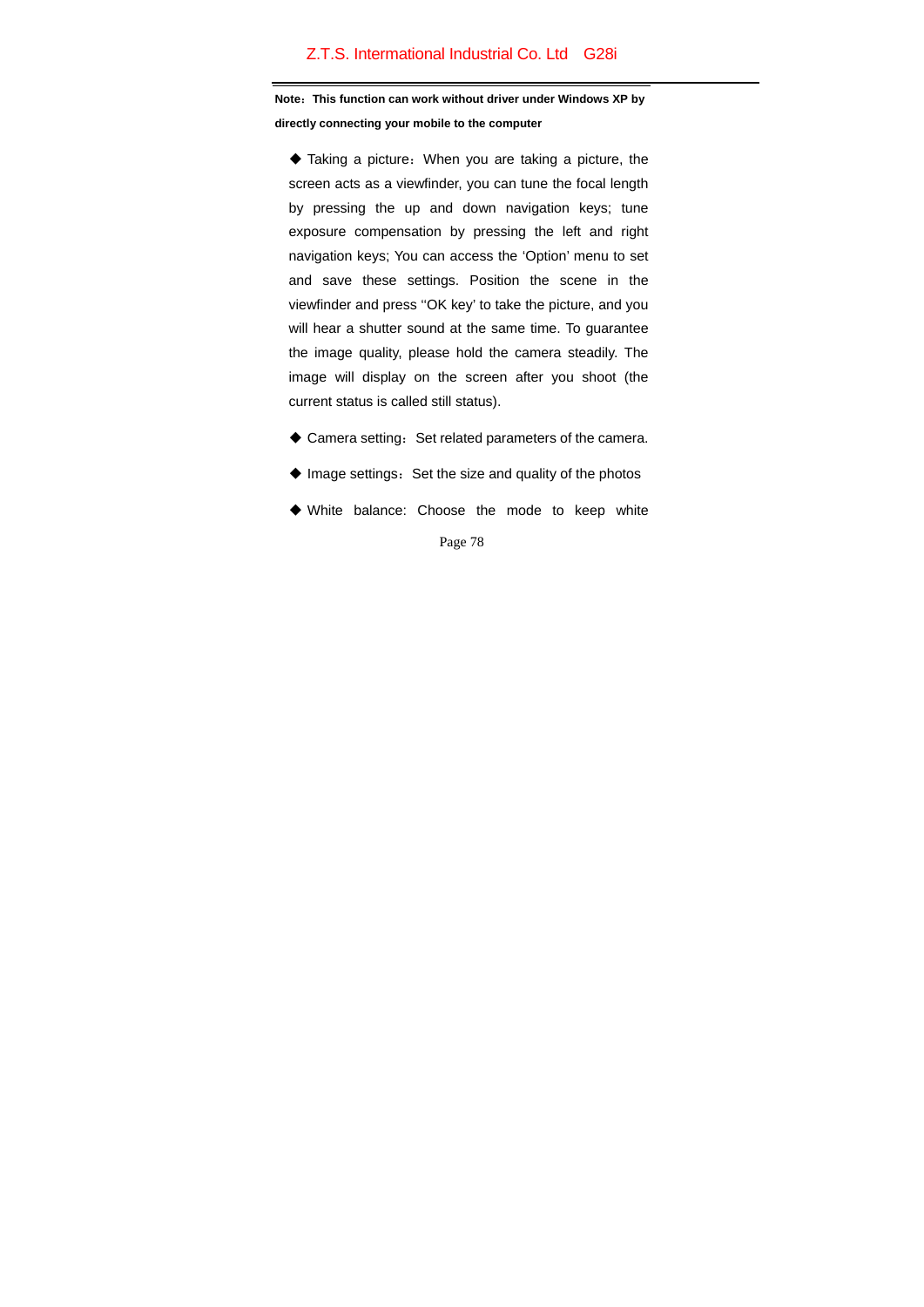balance.

- ◆ Scene mode: Choose the Auto or Night mode
- $\blacklozenge$  Effect settings: Set the special effects of photos.

◆ Storage: Choose the position where the photos will be saved.

◆ Restore default: Restore the camera settings to default.

【**Image viewer**】:View or modify photos saved in the album.

 View: View the selected images:View: View the selected photos

◆ Browse style: Set the align mode of photos from list files and matrix mode.

- ◆ Send:you can send the phone by MMS or Bluetooth.
- Page 79 Use as:use the phone as wallpaper,screen saver,boot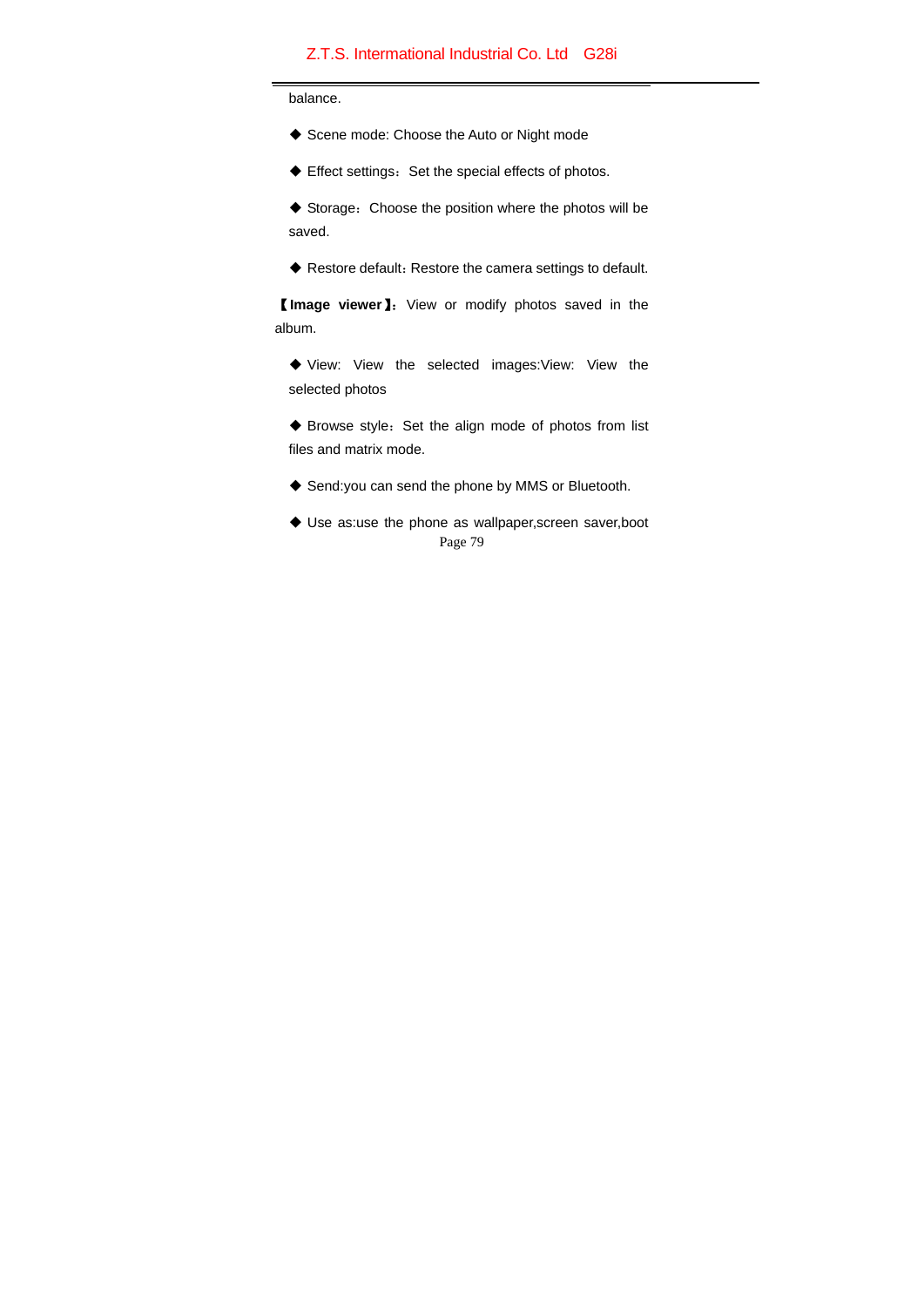animation,shutdown animation or call picture.

 Rename: Rename the current picture. Note: If the picture has set up to the wall paper\ screen picture and so on, it will back to the default settings

- Delete: Delete the picture chosen
- ◆ Delete all files: Delete the all pictures
- $\blacklozenge$  Sort by: Sort photos according to various modes.
- Storage: Select to view in phone or memory.

【**Video Recorder**】:On the video interface, press up and down navigation keys to tune the focal length; press left and right navigation keys to tune exposure compensation; or enter 'Option' menu to set and save these settings. Press the OK key to start shooting and press again when you want to save the video. **Note: Because the mobile memory capacity is limited, a T-flash card has to be inserted before you can save the**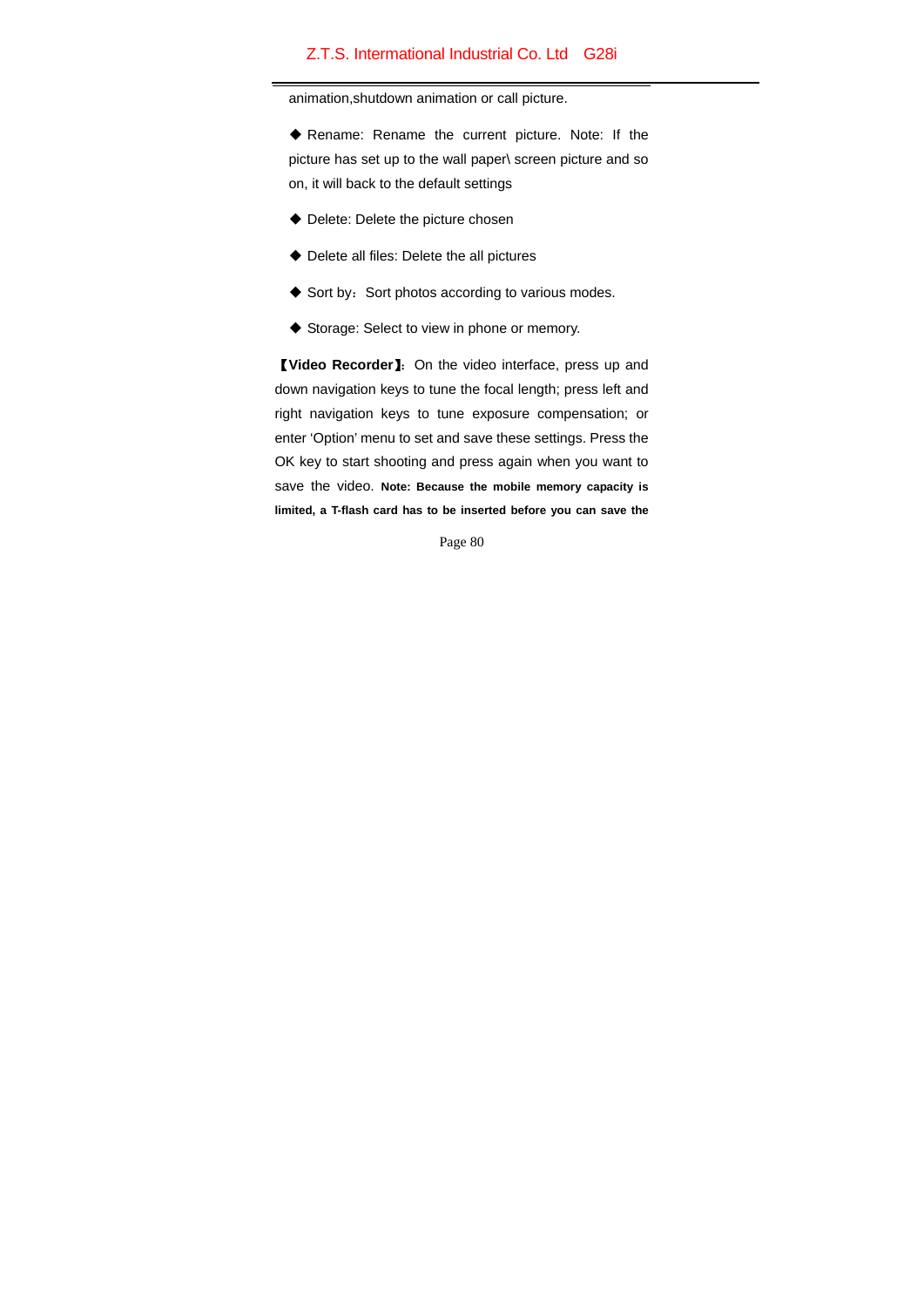**video.** 

◆ Camcorder settings: Set the related parameters for the video camera.

 $\blacklozenge$  Video settings: Set related parameters for the video clip.

 White balance: Choose the mode to keep white balance.

 $\blacklozenge$  Effect settings: Set special effects of the video clip.

 Storage:Select the position where video clips will be saved.

 Restore default:Restore the video camera setting to defaults.

Page 81 【**Video player**】:Browse or dispose the video file with the avi format stored in the player. Note: video files to be placed on "Document Management / phone / Video" folder in the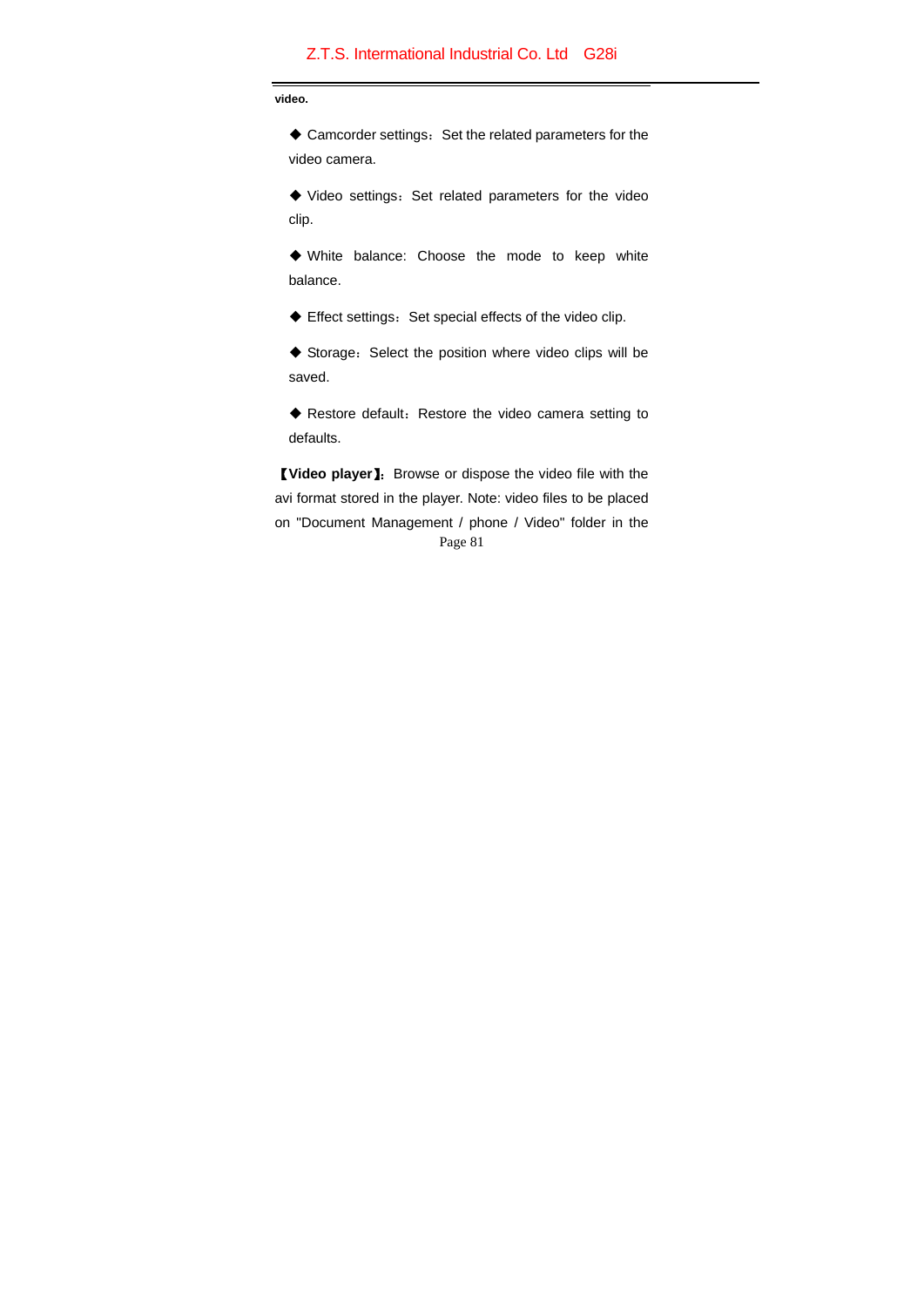years before the players showed that the broadcast. In the video interface or in the process Play: Play the current video files. Send:Send the current video file to MMS/ bule tooth.(Only the AVI form can send to MMS, the certain circs is involved in the space of MMS/ the screen size/ and etc.)

Rename: Rename the current video file.

Delete: delete the current video file

Delete all files: delete all of the video files in the video player.

Sort by: Sort photos according to various modes.

Storage : Select to play the video files in the cell phone or memory card.

#### 【**Sound Recorder**】

◆ New record: Start recording.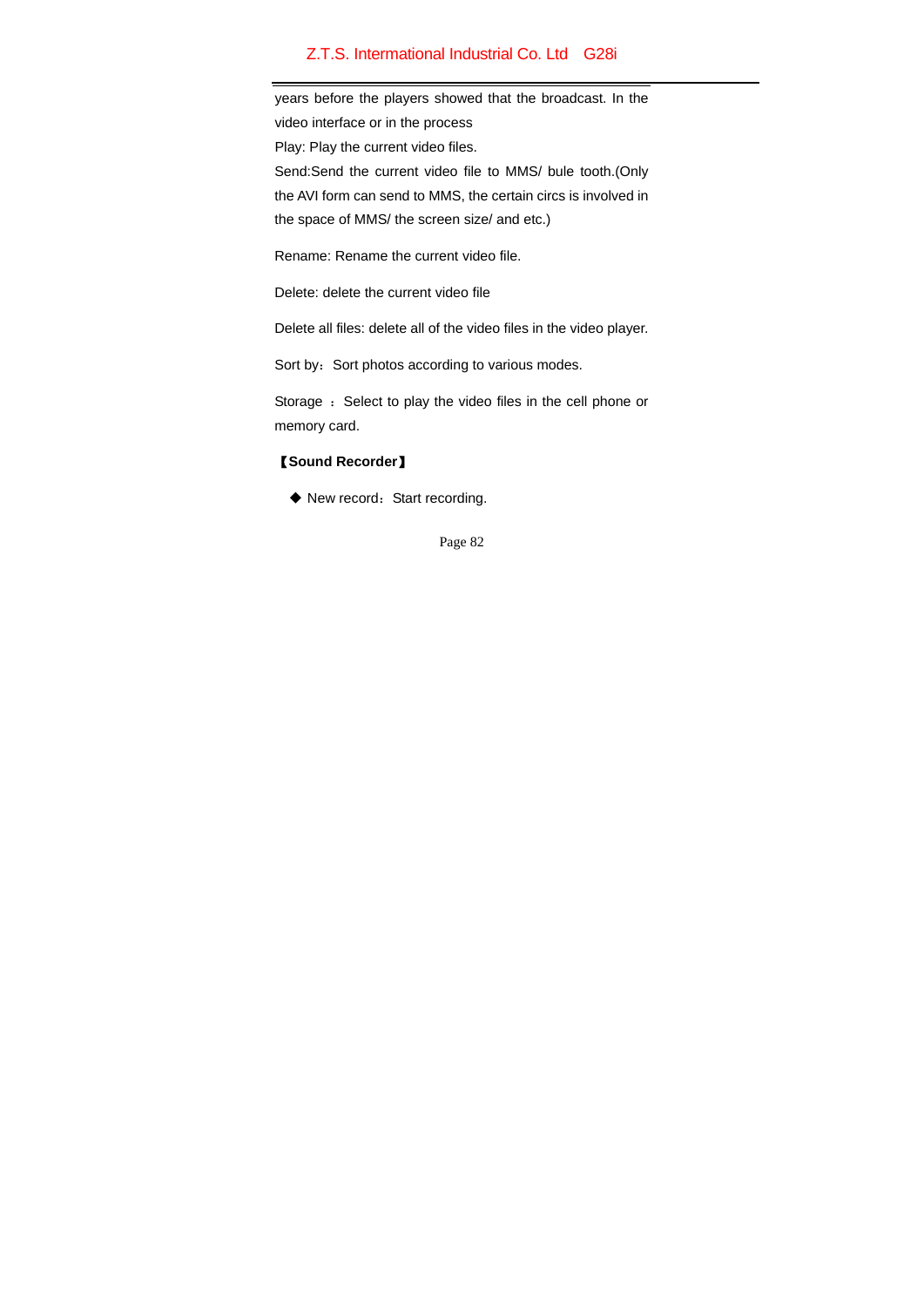$\blacklozenge$  Play: Play a selected record.

 Append:Make additional recording for the selected record in .amr format.

◆ Rename: Rename a selected record. Note: Renaming a record which has been set as incoming ring will make the settings back to defaults.

- ◆ Delete: Delete a selected record.
- ◆ List: View the recording of .amr files.

◆ Settings: Set the position and the file format to save records.

- Use as:Use the record in a situation mode.
- ◆ Send: or send the record by MMS or BT

Note:The recording time depends on the memory capacity of the mobile.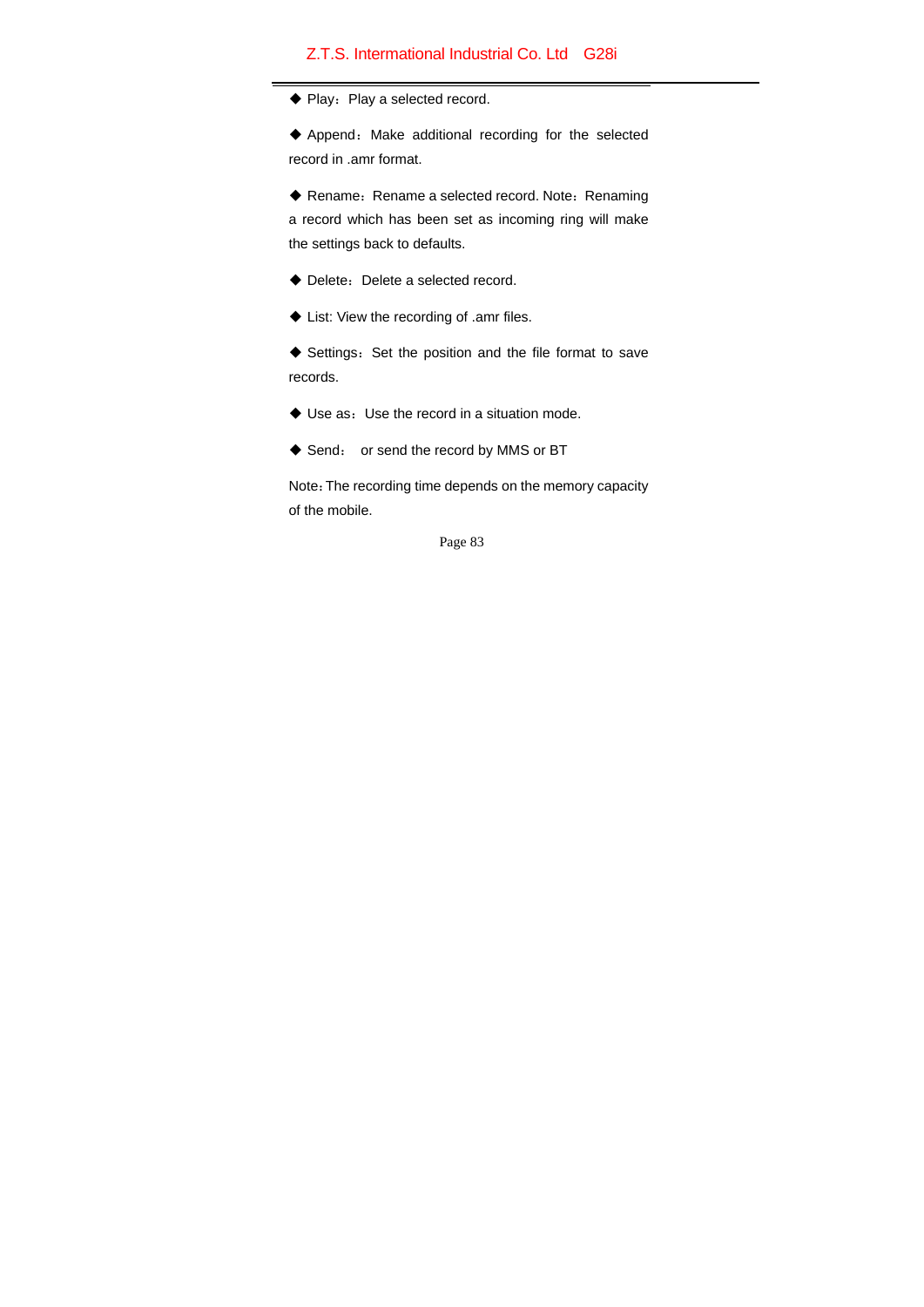【**FM radio**】**:** This phone support the FM radio function, choose and receive the programs and you also can insert the earphone. Press the left/ right direction key to search the channel at the FM interface; and press the side key to adjust the volume,; press the "\*" key to switch on/of the FM radio player.

Press the left soft key to "options", display as following:

[Channel list]: Set up the channel list and frequency

[Manuel input]: In put the frequency by manuel

[Auto search]: choose the "yes" then auto searching the channels

[Settings]: Activate or inactivate the background and the speaker

[Record]: To open or close the recording

Page 84 [Append]:On the choice of a particular. Amr format sound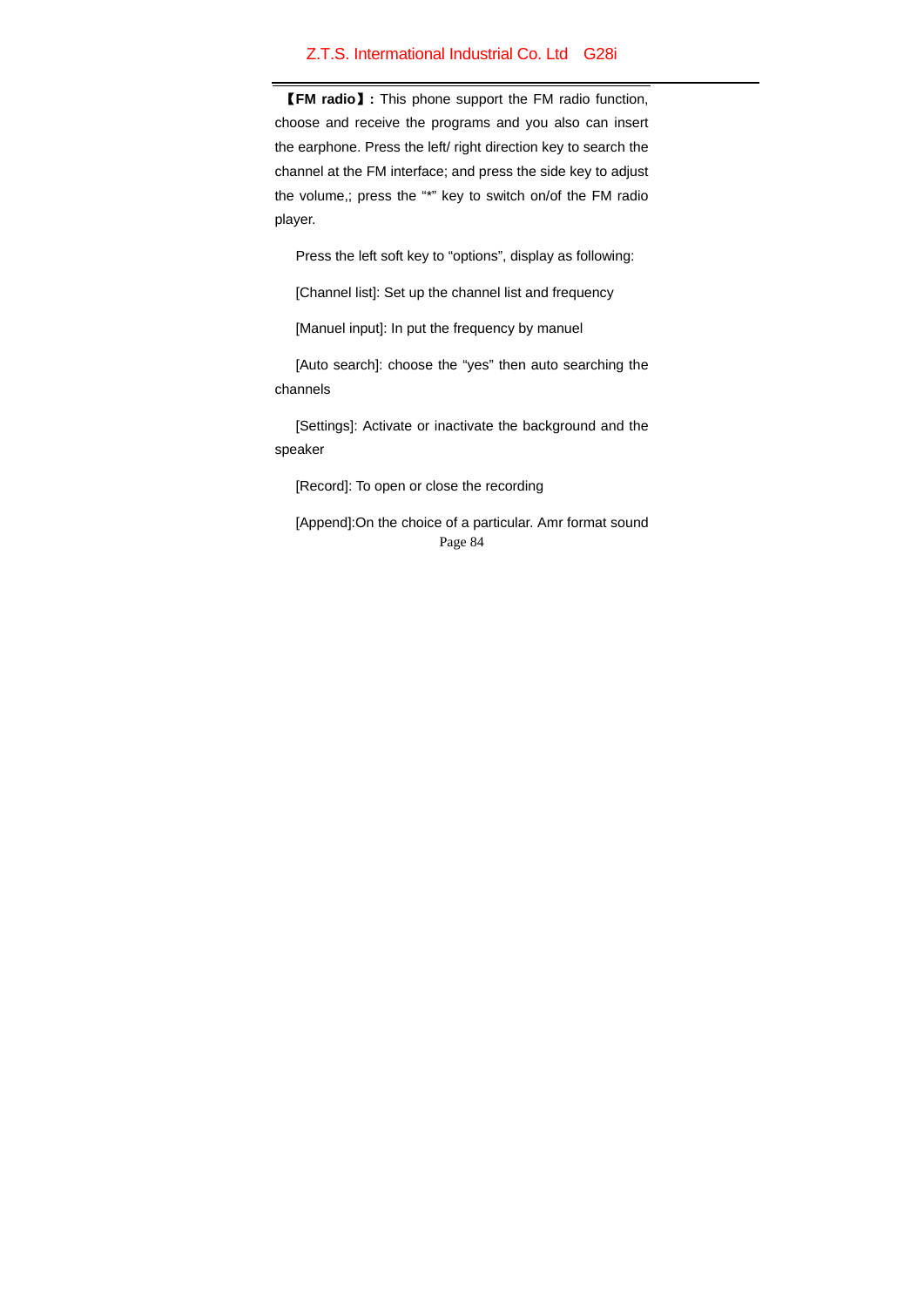recordings for additional recording.

[File list]:select audio recordings.

### **File manager**

【**Phone**】:You can manage and assign several folders in this menu by transferring, copying and moving the files saved in these folders. **Note**:**Part of the folders in this menu is hidden by default. You just need to save a file with its format to the root folder of the mobile, and then the system will recognize it automatically. You can move the file to its corresponding folder.** 

- Open: Unfold a selected folder.
- ◆ New folder: Built up a new folder
- ◆ Rename: Edit the name of the folder
- ◆ Delete: Delete a selected folder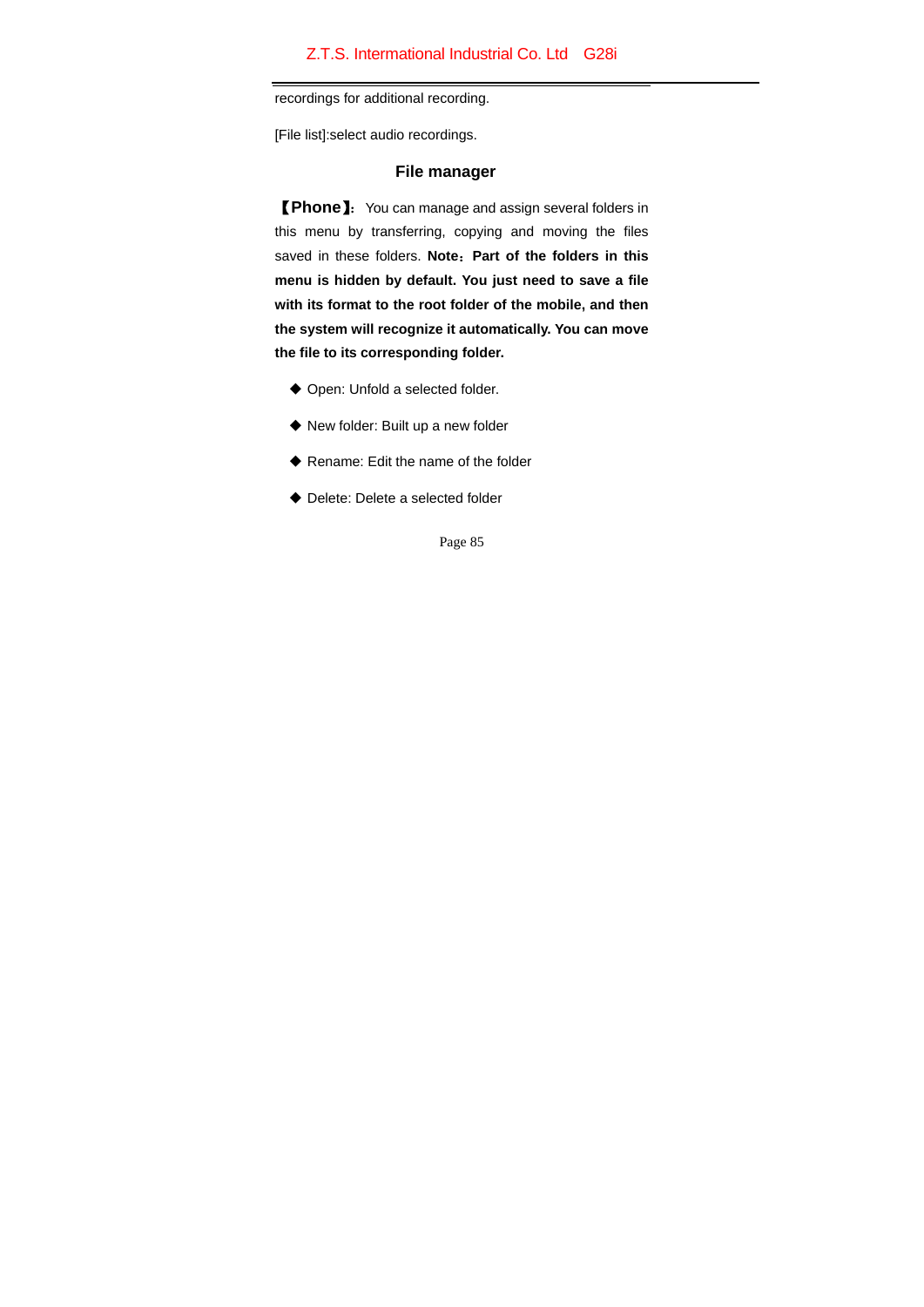◆ Sort by: L ine the folders according to you selected

 Format: Format the file system note: You'll lose all information in the file system.

【**Memory card**】**:** Need the T-flash card support.

### **Organizer**

【**Calendar**】:To access the Calendar, press the left soft key. The first row displays year and month; the second row displays week; the middle part displays dates for a specific month; and the last row displays the two soft keys. In the calendar mode, view the previous week by pressing the up navigation key and the next week by pressing the down navigation key; View the previous day by pressing the left navigation key and the next day by pressing the right navigation key. The selected date is displayed in deep color.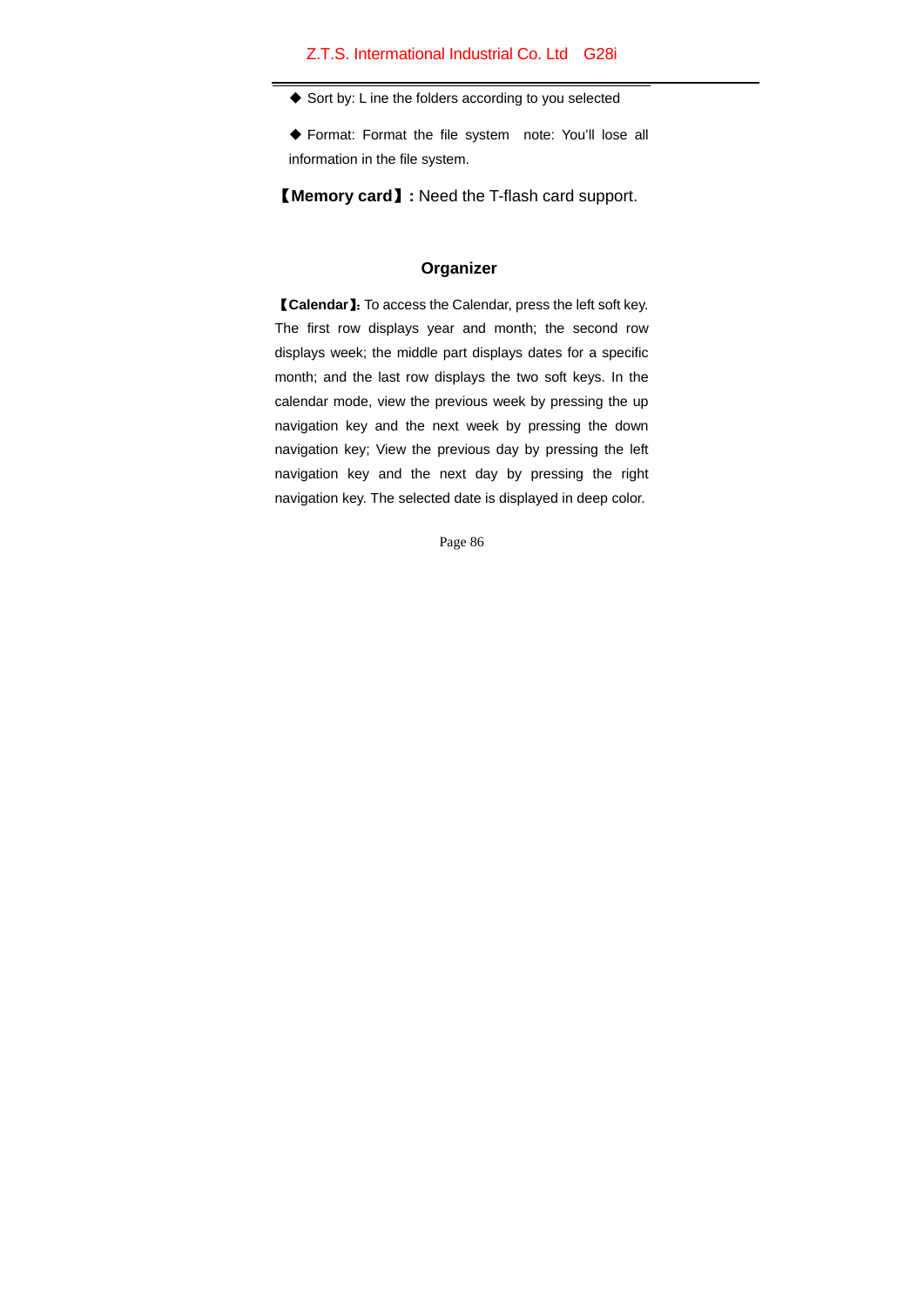- ◆ View : View the tasks
- ◆ View all: View all tasks
- ◆ Add event: Add a new task
- Delete event:delete event.

 Jump to date: Jump to the appointed date quickly when you input a date to search.

Go to weekly view: View the date according to weeks

【**Tasks**】:Add records as needed.

- $\blacklozenge$  View: View a select record
- ◆ Add : Add a new record
- $\blacklozenge$  Edit: Edit the selected record.
- ◆ Delete: Delete the selected Record.
- Page 87 ◆ Delete overdue:Delete the overdue record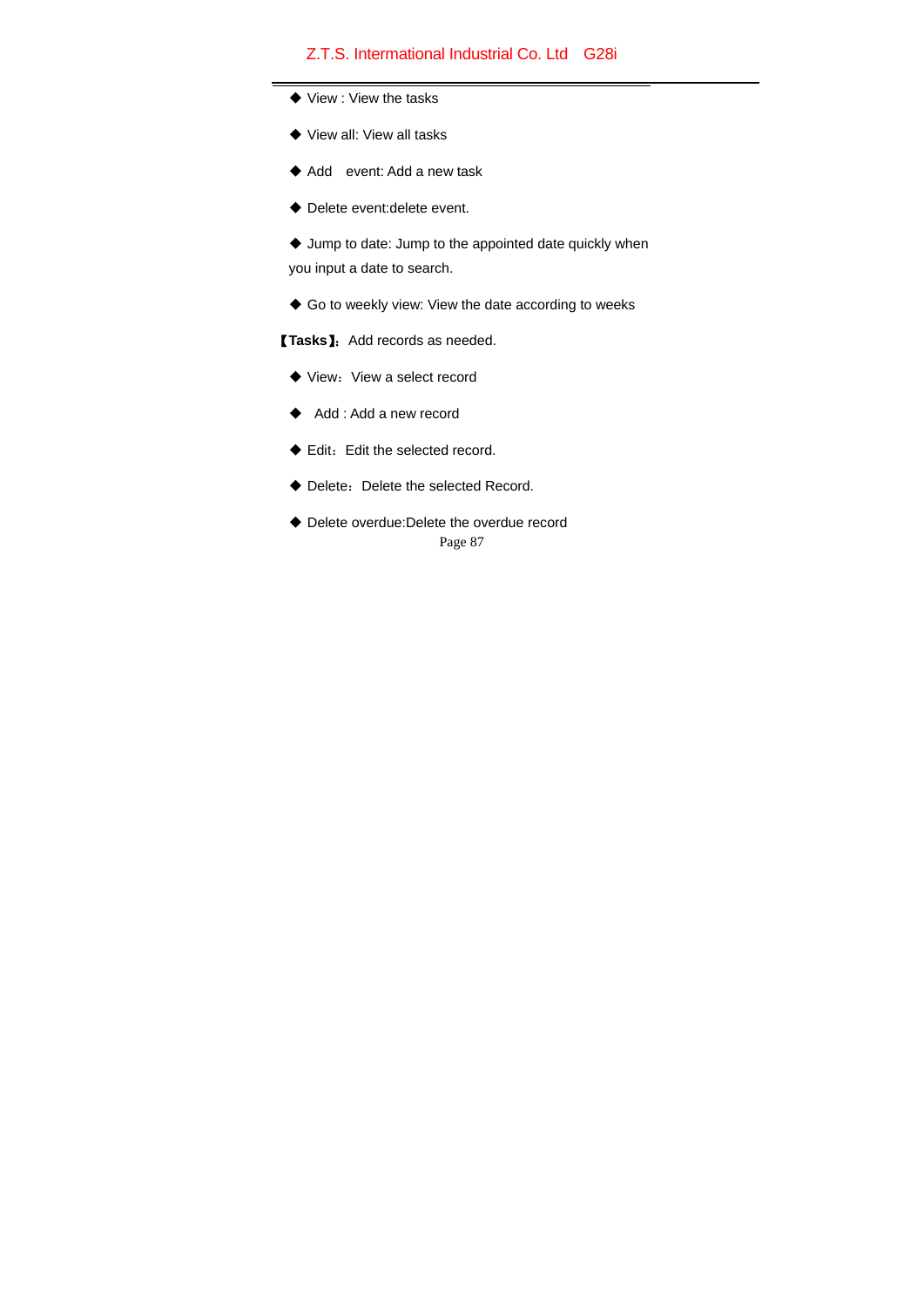Jump to date: Jump to the appointed date quickly when you input a date to search.

◆ Delete All: Delete all of the records.

◆ Send vCalendar: Send the To Do list by a text message 、a MMS or BT; or save it to a folder of the mobile.

◆ Save as file:save as file in phone or memory card

【**Alarm**】:You can set5alarm times with this mobile. For each of them, you can set the alarm status to be open or not, set the alarm time and alarm frequency ( once, daily or on several self-defined dates).

【**Calculator**】: The cell phone support continuous four mixed arithmetic operation and the operation is simple, practical and convenient.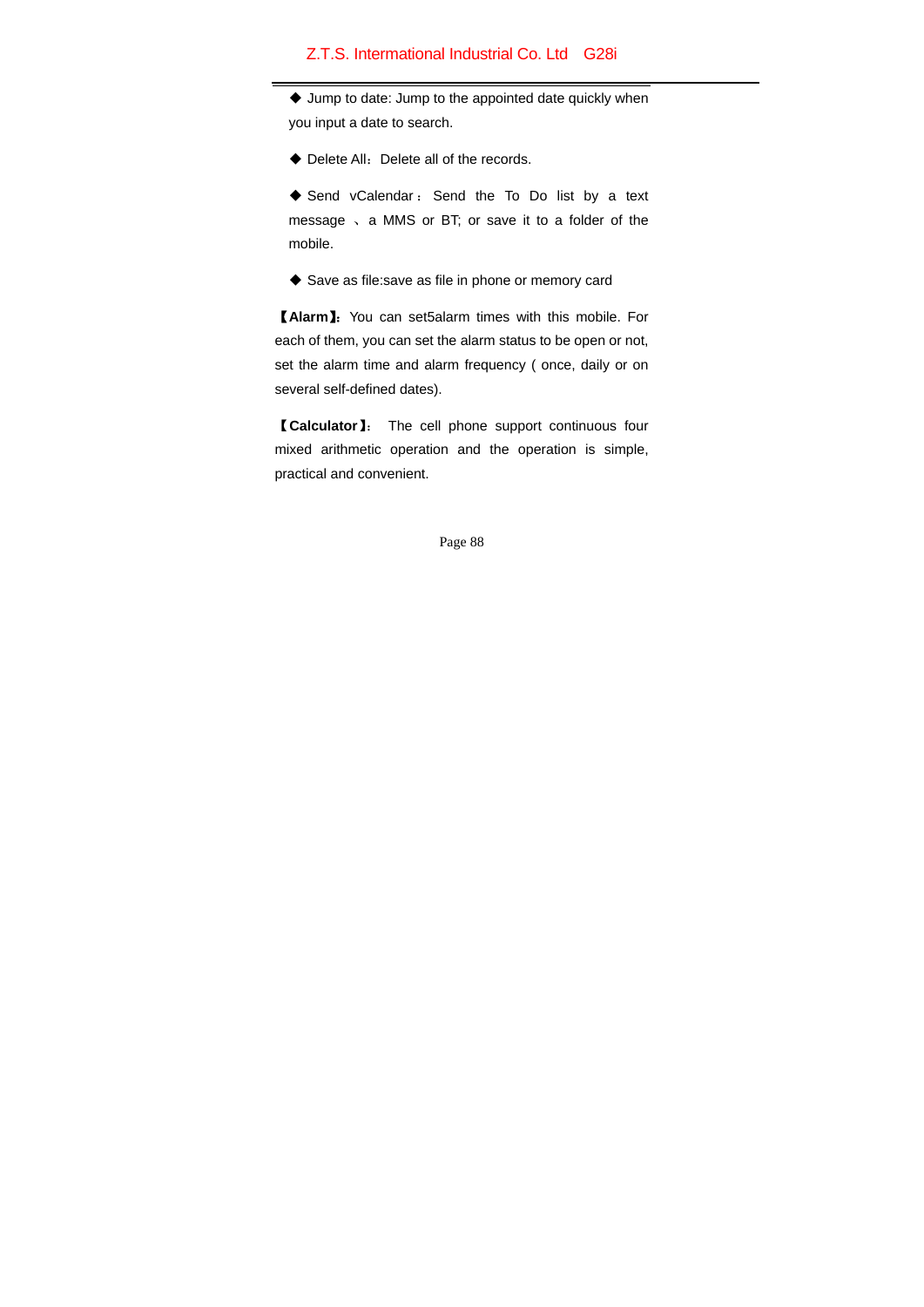### **Fun & Games**

【Ebook reader】:Reading. Txt format of the text of the document. May be a text document format through the USB data lines in mobile phone functionality to copy read. Attention:. Txt format of the text of the document to be put to the "Document Management / phone / Ebook" in the menu in order to show the reader in reading.

[Renew]: Update e-book program

[Default ]: E-book set of fonts, page type of volume, on / off automatic page volume, the volume page speed and on / off full-screen display, and encoding functions

[Games]: There are two games .

#### **Bluetooth**

【**Power**】 Activity the Bluetooth function.

Page 89 【**Inquire audio device**】:Choose and the handset auto search the device nearby (within 10 m)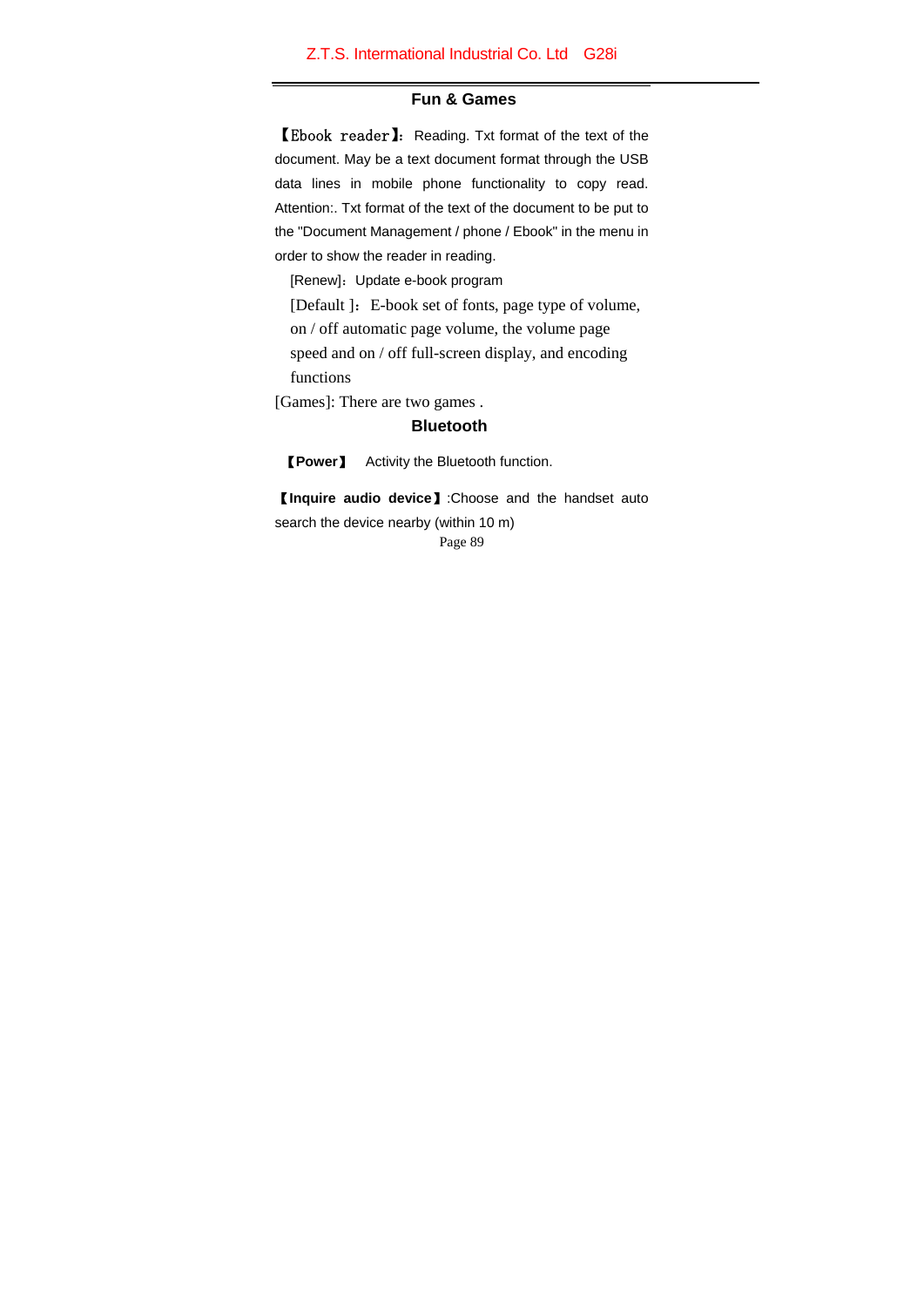【**My device**】: Display the bluetoth earphone and other device, and search the equipment

【**Active devices**】: Display the connected Bluetooth

### 【**Settings**】:

◆Visibility: to choose whether or not may be to search for other Bluetooth devices.

◆change device name: amend the local Bluetooth device name

◆Audio path: to "stay in the mobile phone" or "go-free device." Note: Due to this Bluetooth headset has the voice channel switching function, so when set to "remain in the mobile phone", click the multi-function Bluetooth headset button can also be connected to telephones, voice, but remain in the mobile phone side. Please refer to the specific operational guidelines of the Bluetooth headset, and recommended that users use standard headphones ◆Storage : to preserve choice in the mobile phone or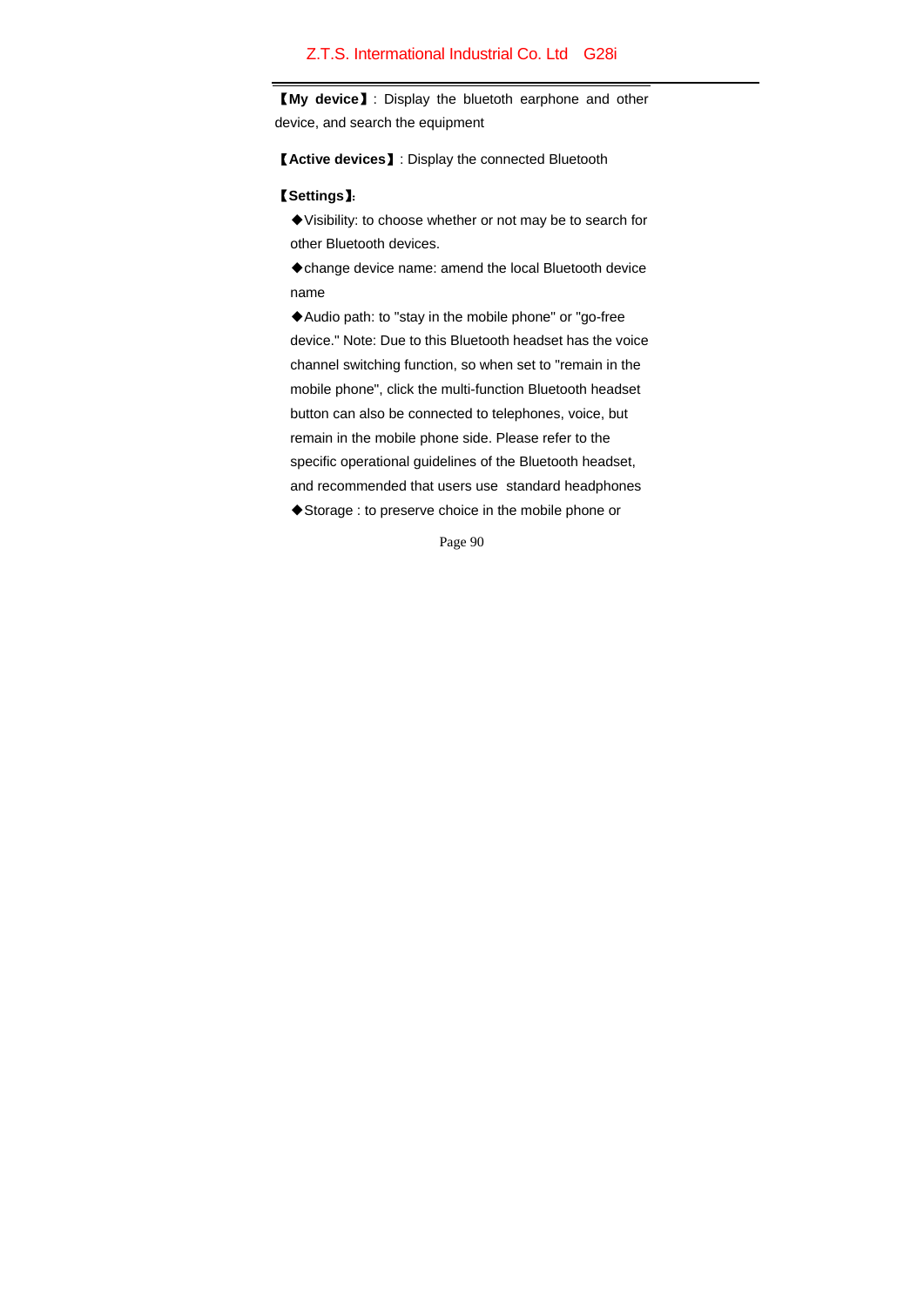memory card to receive the document

◆ FTP settings: setting the FTP right

【**About**】: Display the information of the device

#### **Services**

【**STK**】 : The full name is SIM card application tool kit (SIM Application Toolkit). It is a kind of new business, which provides the flexible information for you, such as stock information, traffic information, and weather forecast and so on. The function of STK is determined by network operator. The business needs the support of SIM card and network.

【 **Internet service** 】: The cell phone provids WAP browser to facilitate you to surf the Internet. You must register through network operators to obtain permission and then set relevant options before using the function.

[Home Page]: After entrance into the menu, it can links to directly the default website of the cell phone.

Page 91 [Bookmarks]: You can save the URL in which you show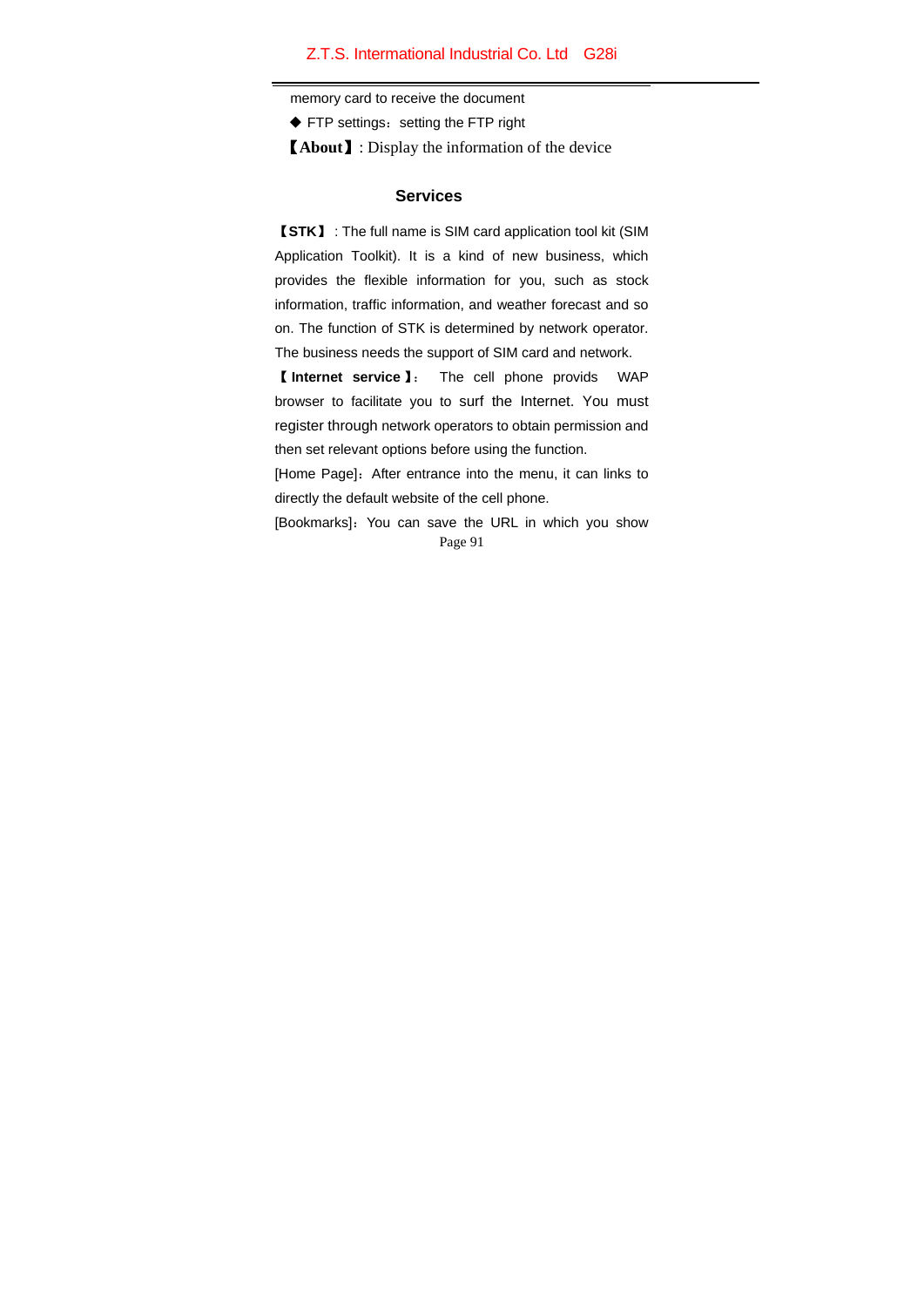interest in the bookmark and edit these bookmarks or surf the internet directly

[Recent pages]: The web page that the mobile phone logs in recently will be saved in

the menu and you can select the record in it directly to surf the internet.

[offline pages]: Web pages that have been saved before. [Input address]: In put the web address manually

[Service inbox]:This feature is the content of the WAP service providers will be sent to mobile phones, you need to do anything. For example, you can obtain from the service provider to the latest news or new WAP settings [Settings]:

- ◆ Select SIM: Select SIM1/SIM2
- ◆ Profiles: Carry correct setting according to the local network so that you can surf the internet successfully.
- ◆ Browse options: Select the time neccessary to link to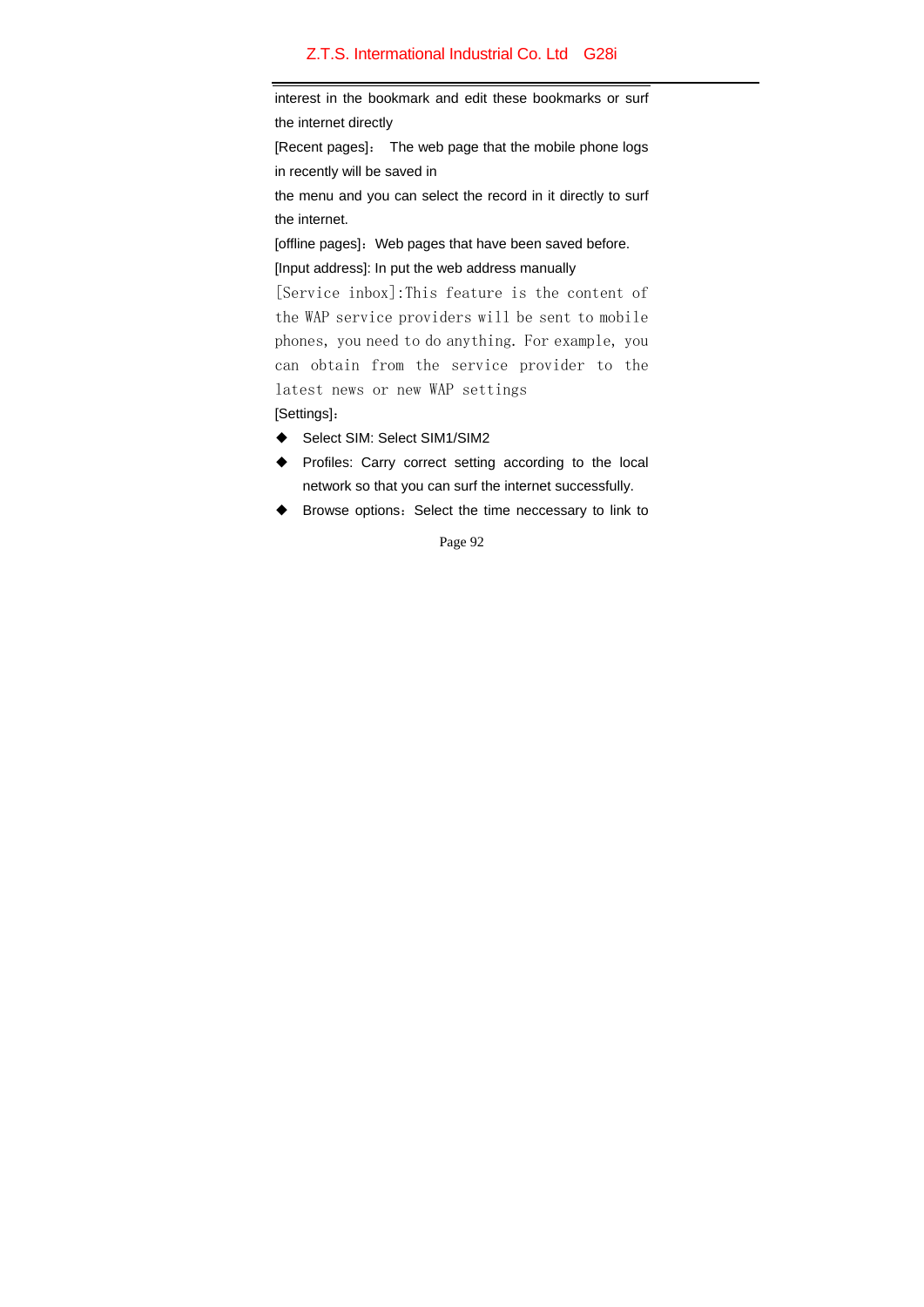network and open or close picture displayed.

- ◆ Service message settings: Select to open or close receival of network service information.
- ▶ Clear cache: Clear buffer storage.
- ◆ Clear cookies: Clear the cookies history
- ◆ Trusted certificates:Some security voucher between the connection of cell phone with gateway or server.

## 【**Connectivity**】

[Data Account]**:** View your account's information.

## **Settings**

## 【**Dual SIM card settings**】:

[Dual SIM open] **:** Choose to open the both SIM card [Only SIM1 open] : Choose to open SIM1 only [Only SIM2 open] :Choose to open SIM2 only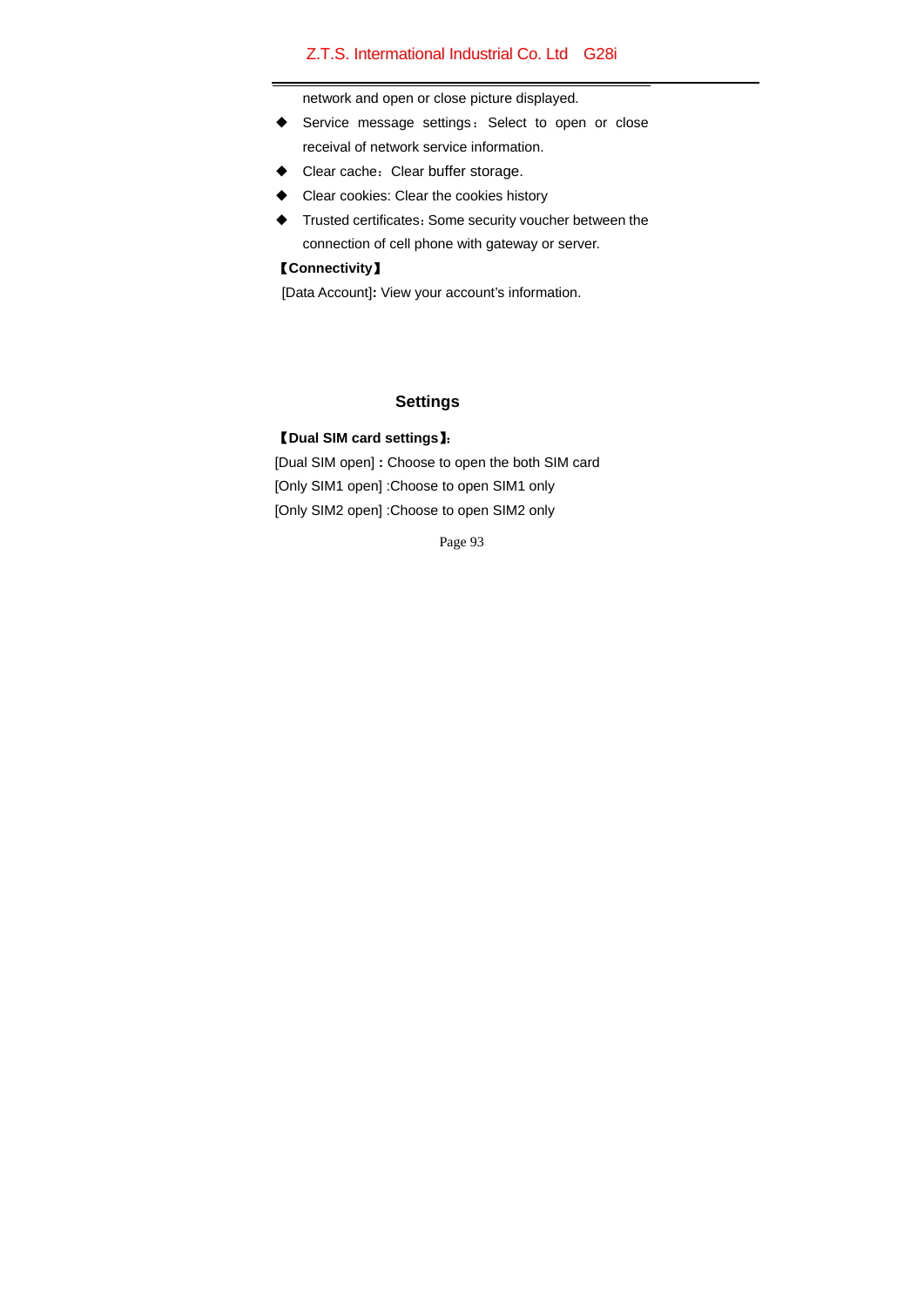#### [Flight mode] : Choose the Flight Mode.

【**Phone settings**】:

[ Time and date]:

- ◆ Set time zone: Choose the home city.
- ◆ Set time/date: Set the display date and time
- ◆ Set format: Choose the time and date format
- ◆ Update with time zone:you can turn off or turn on it.

[Scheduled power on/off]: Activate or deactivate scheduled power on and off function. The mobile provides 4 times for scheduled power on and off, you can set status and time for each scheduled time.

[Language]: Display Language for your mobile. The mobile provides Simple English languages, and so on [Pref.input methods] :you can select one input methods from those.

[Display]

Page 94 ◆ WallPaper: Set the stand-by wallpaper.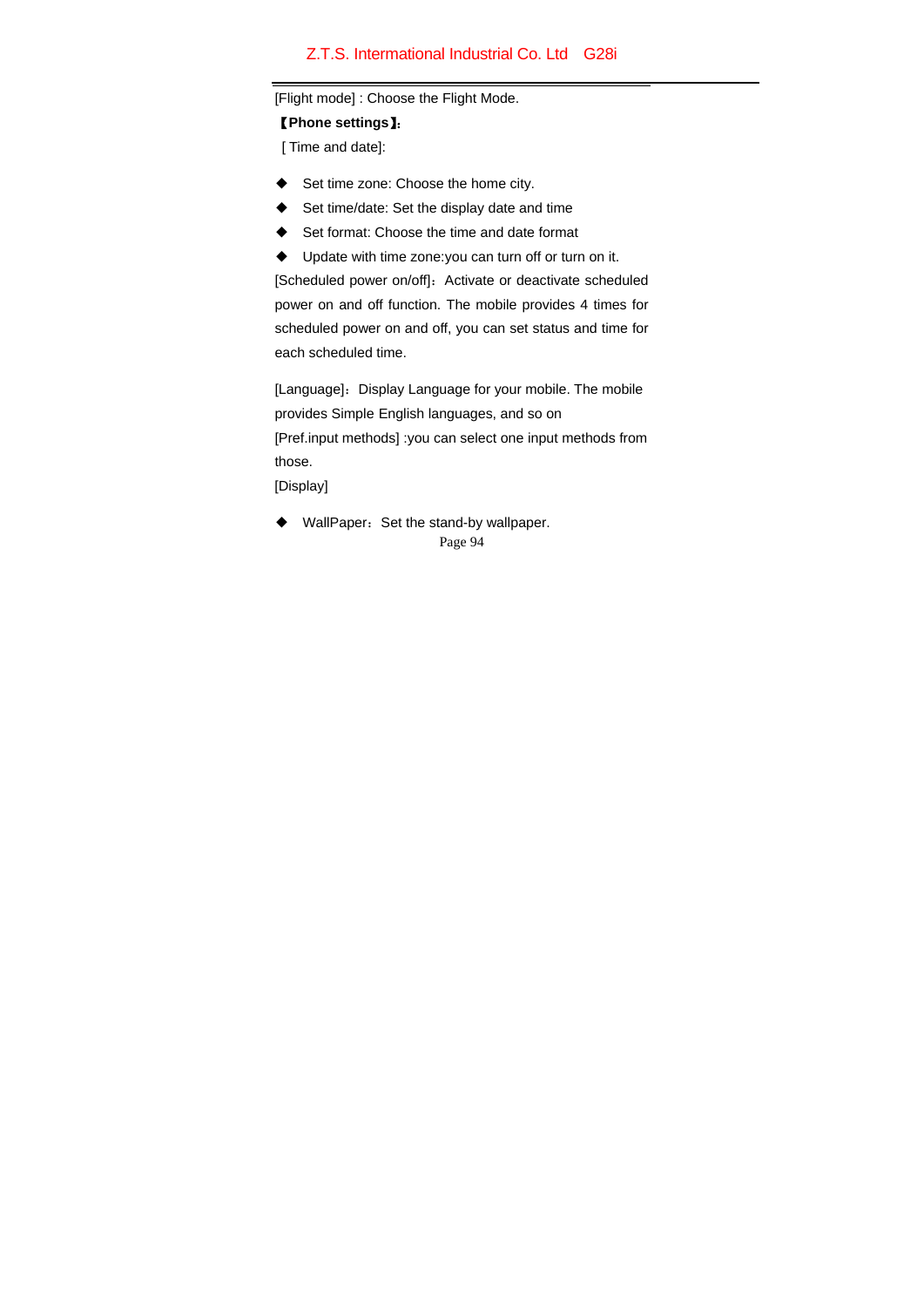- ◆ Screen Saver: Activate or deactivate the screen savers, set the waiting time and screen saver picture.
- ◆ Power On display: Set switch-on animation.
- Power Off display: Set switch-off animation.
- ◆ Show date and time: Activate or deactivate displaying time and date in the stand-by screen.
- ◆ Clock types: Choose the Analog clock or Digital clock

[Dedicated key]:setting the Up/Down/left/right key's function. [Misc.settings]: Set the time limit (5s, 10s, 20s, 30s)for the back light of main screen to be off when there is no operation.

【**Network settings**】Choose setup SIM1 or SIM2 network

[Network selection]: Select automatic or manual method to search the network.

[Preferrences]: Set prior network.

### 【**Security settings**】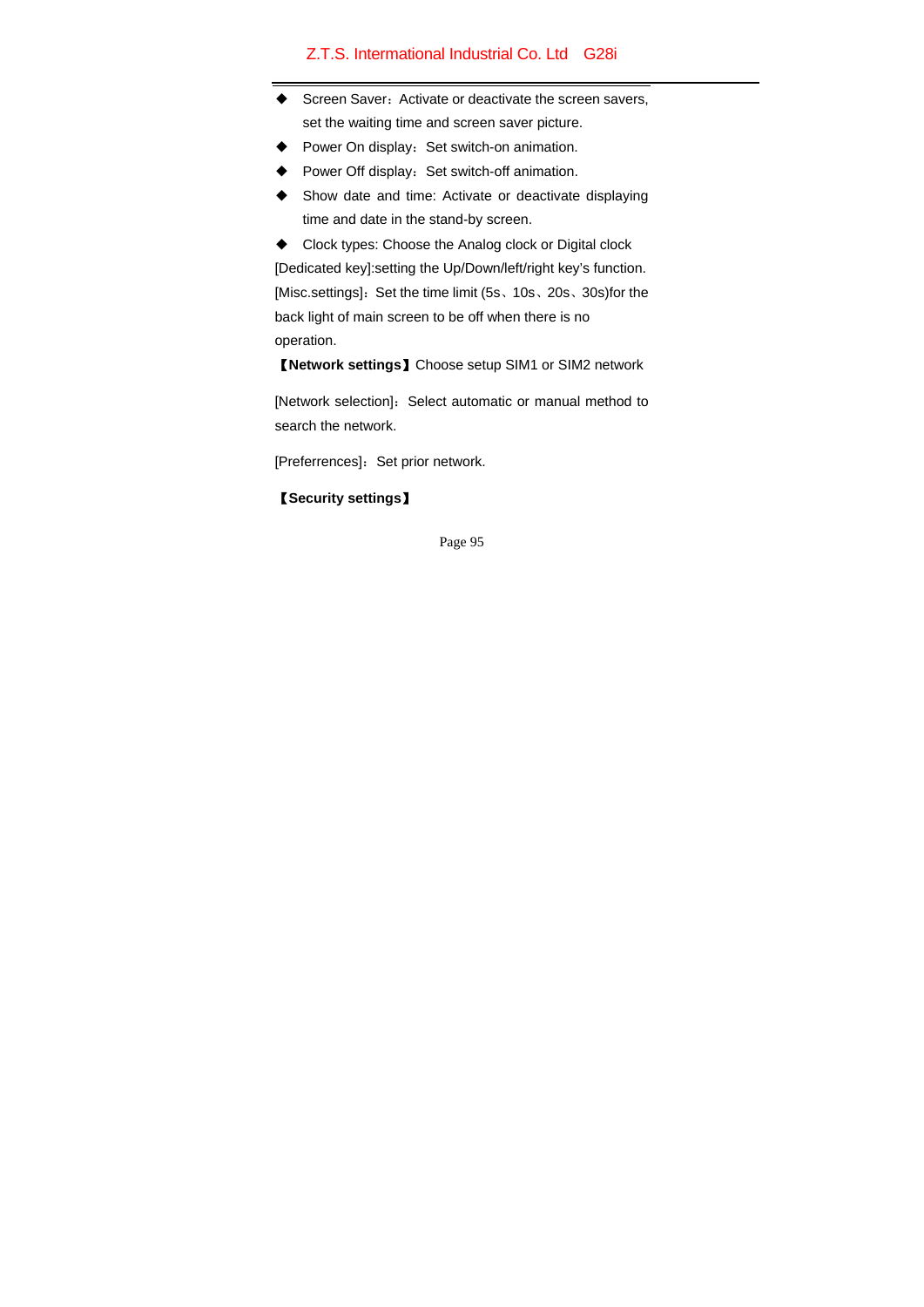[SIM1 or SIM2 Security settings]

- SIM1/2 Lock: Activate or deactivate the SIM or SIM2 lock
- ◆ Fixed Dial: If the function is activated (which needs to input PIN2 code), you can only call the numbers stored in the fixed dialing list, while the phonebook will be out of use.
- ◆ Barred dial: Set barred outgoing calls. This function needs the support from network.
- ◆ Change password: Set new passwords including PIN1, PIN2 and phone password. Note: Please remember your password firmly in time after changing.

[Phone Lock]: : Activate or deactivate the keypad lock and lock duration**.** 

[Auto keypad lock]: choose the keypad lock for 5 sec.,15 sec.,30 sec.,1 min.,5 min.

Page 96 [Change password]: Setup the new password of the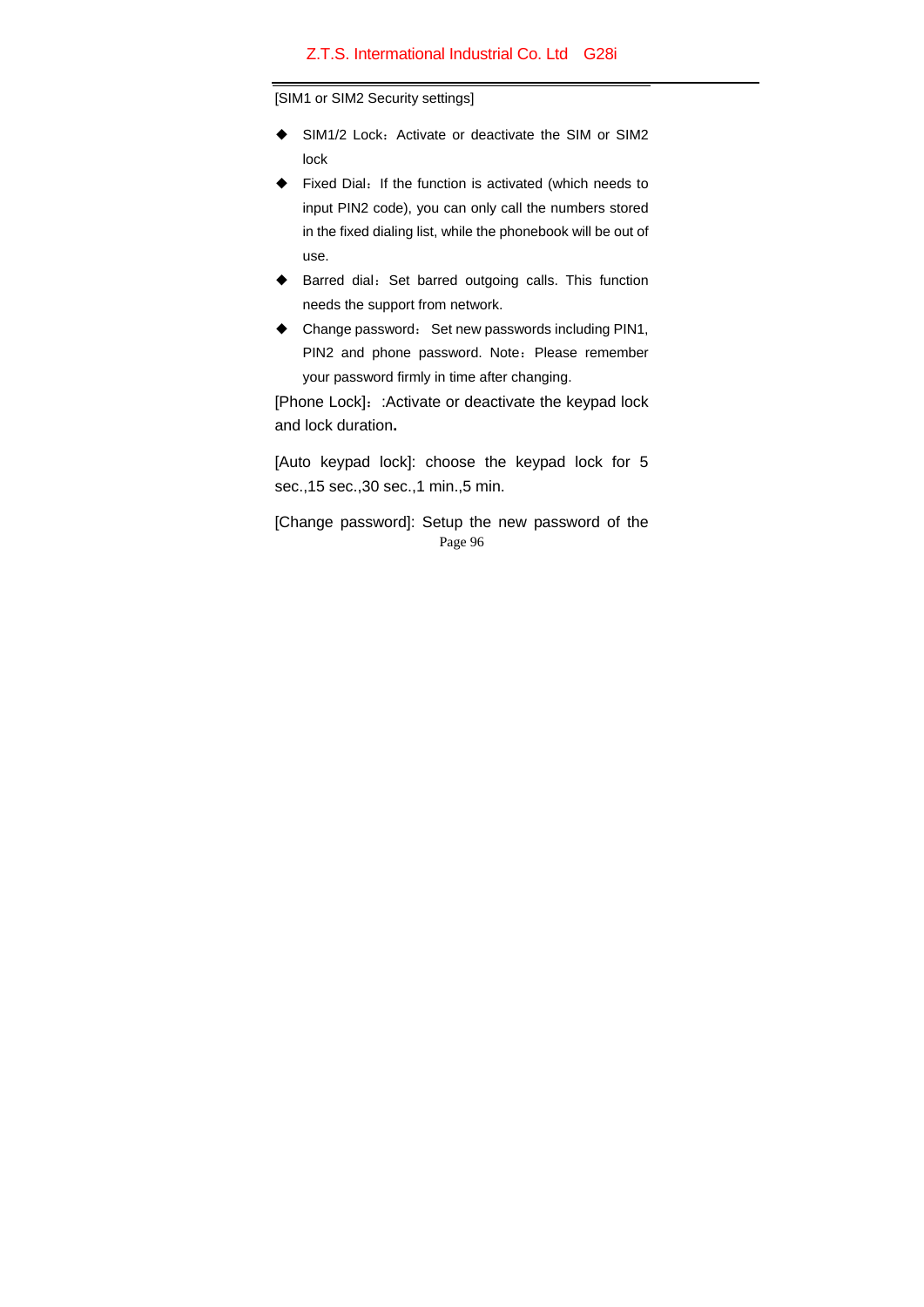phone. **Note: Please remember your new password after modified it.** 

【**Restore factory settings**】:Restore the default setting of the phone. You need to enter the phone lock password, and the default password is '0000'.

#### **Operation Instruction for English Input Methods**

Your mobile supports English languages, and so on .The Few languages can be used not only in the main screen and menus, but also in the Text message, phonebook, etc. by different inputing methods. You can use the different inputing methods as follows. You can also switch the mehtods quickly by pressing 'Ctrl' key and enter symbol inputting mode by the key.

### **ABC alphabet input method**

Page 97 The mobile offers captial and lowercase of the English characters Input Methods. The captial and lowercase input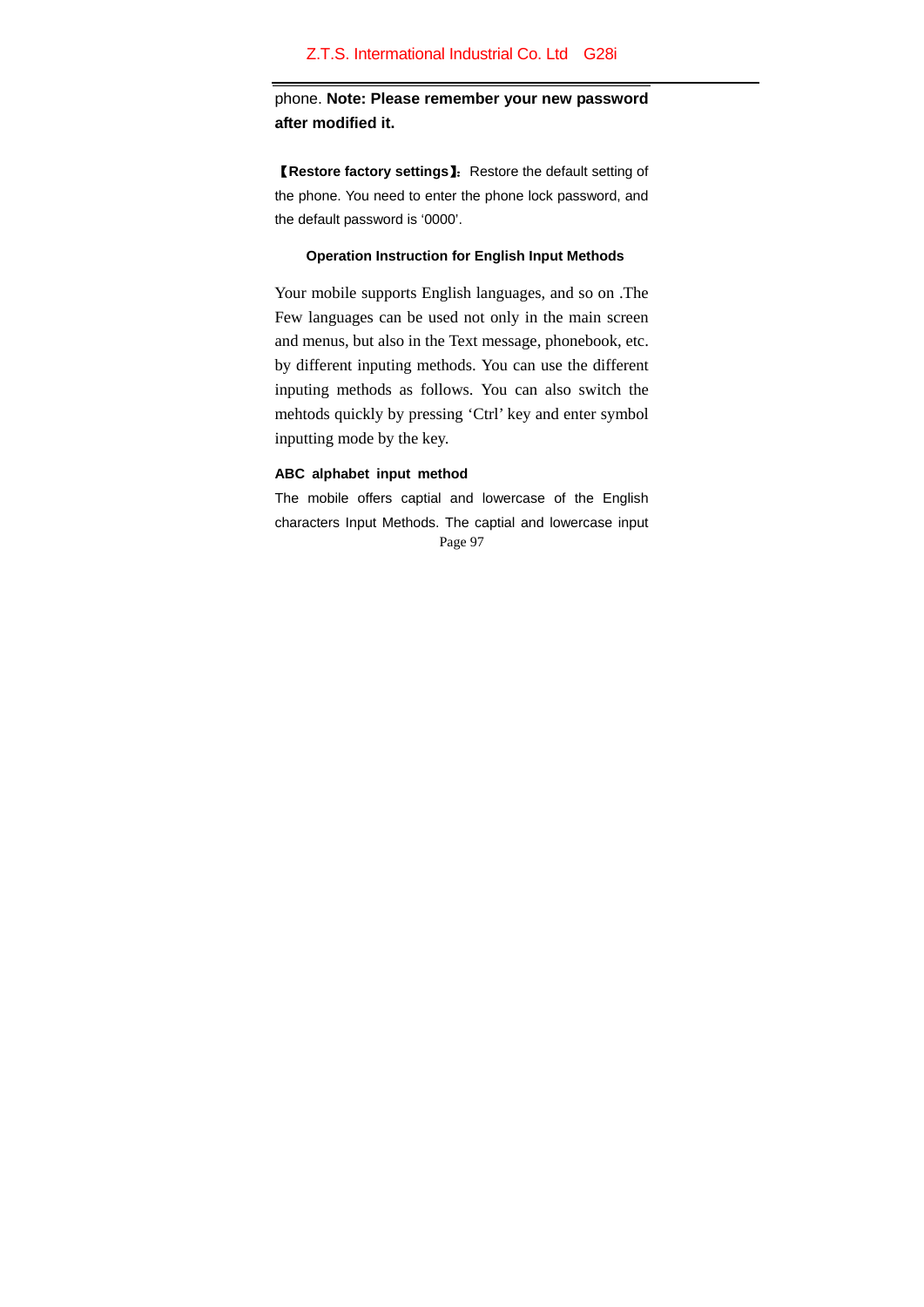method is dffernet from the intelligent input mode beacause it does not have the intelligent association function but allows multi-press to input the characters you want.

### **Numeric Input mode**

Press the number keys to input the corresponding number in this input mode.

| Troubleshooting<br><b>Appendix 1</b> |
|--------------------------------------|
|--------------------------------------|

| Facts          | Possible reasons                                             |  |  |
|----------------|--------------------------------------------------------------|--|--|
| My mobile does | 1. Check the battery charge level?                           |  |  |
| not switch on  | 2. Check whether the battery has been<br>installed correctly |  |  |
| My mobile does | is<br>1. Check whether the charger                           |  |  |
| charge<br>not  | connected to the mobile correctly                            |  |  |
| properly       | 2. Make sure your battery is                                 |  |  |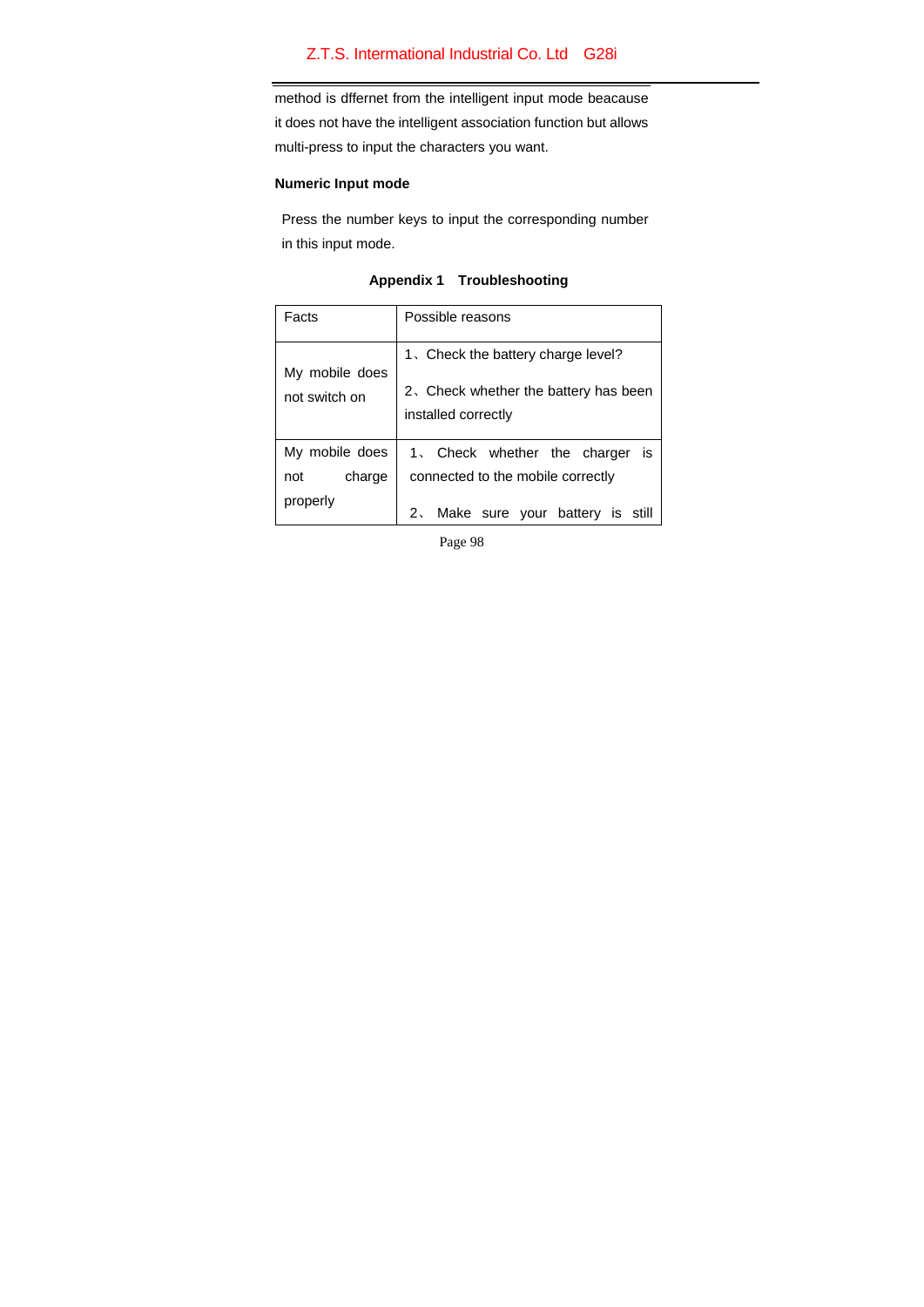|                                                  | useful. The capacity of a battery may<br>decline after being used for several<br>years.<br>3. Make sure your battery is not over<br>discharged The battery charger may<br>take several minutes before charging.                                                                                                                                                |
|--------------------------------------------------|----------------------------------------------------------------------------------------------------------------------------------------------------------------------------------------------------------------------------------------------------------------------------------------------------------------------------------------------------------------|
| My mobile<br>does not<br>connect to a<br>network | 1. The network coverage is so week<br>or there is wireless interference. Check<br>whether the signal level indicator<br>displays vertical lines on the main<br>screen.<br>2. Check whether your SIM card has<br>been installed correctly Make sure it is<br>not out of touch or damaged. Contact<br>the network operator to change the SIM<br>card if damaged. |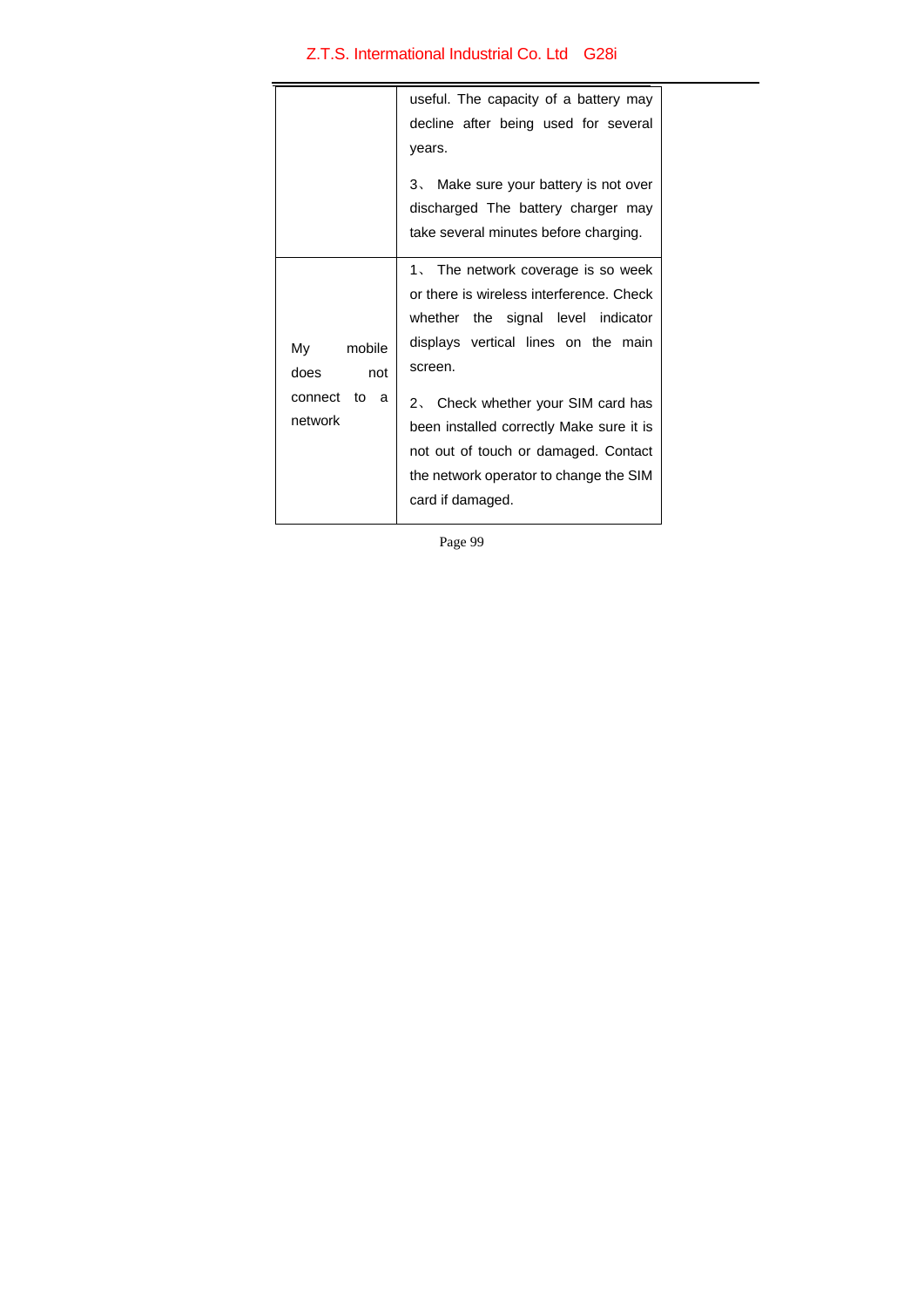| Unable to make<br>outgoing calls | 1. Make sure whether your mobile is<br>connected to a network? Check<br>whether the trademark of network<br>vendor displays on the main screen?<br>2. Make sure that you have not barred<br>outgoing calls?<br>3. Make sure you do not owe charge?<br>4. Make sure that you have not set<br>fixed dial function?<br>5. Check whether you have chosen<br>user line 2 or hiding number while your<br>network provider does not support<br>these services |
|----------------------------------|--------------------------------------------------------------------------------------------------------------------------------------------------------------------------------------------------------------------------------------------------------------------------------------------------------------------------------------------------------------------------------------------------------------------------------------------------------|
| Unable<br>to<br>receive          | 1. Make sure<br>mobile<br>is<br>your<br>connected to a network?                                                                                                                                                                                                                                                                                                                                                                                        |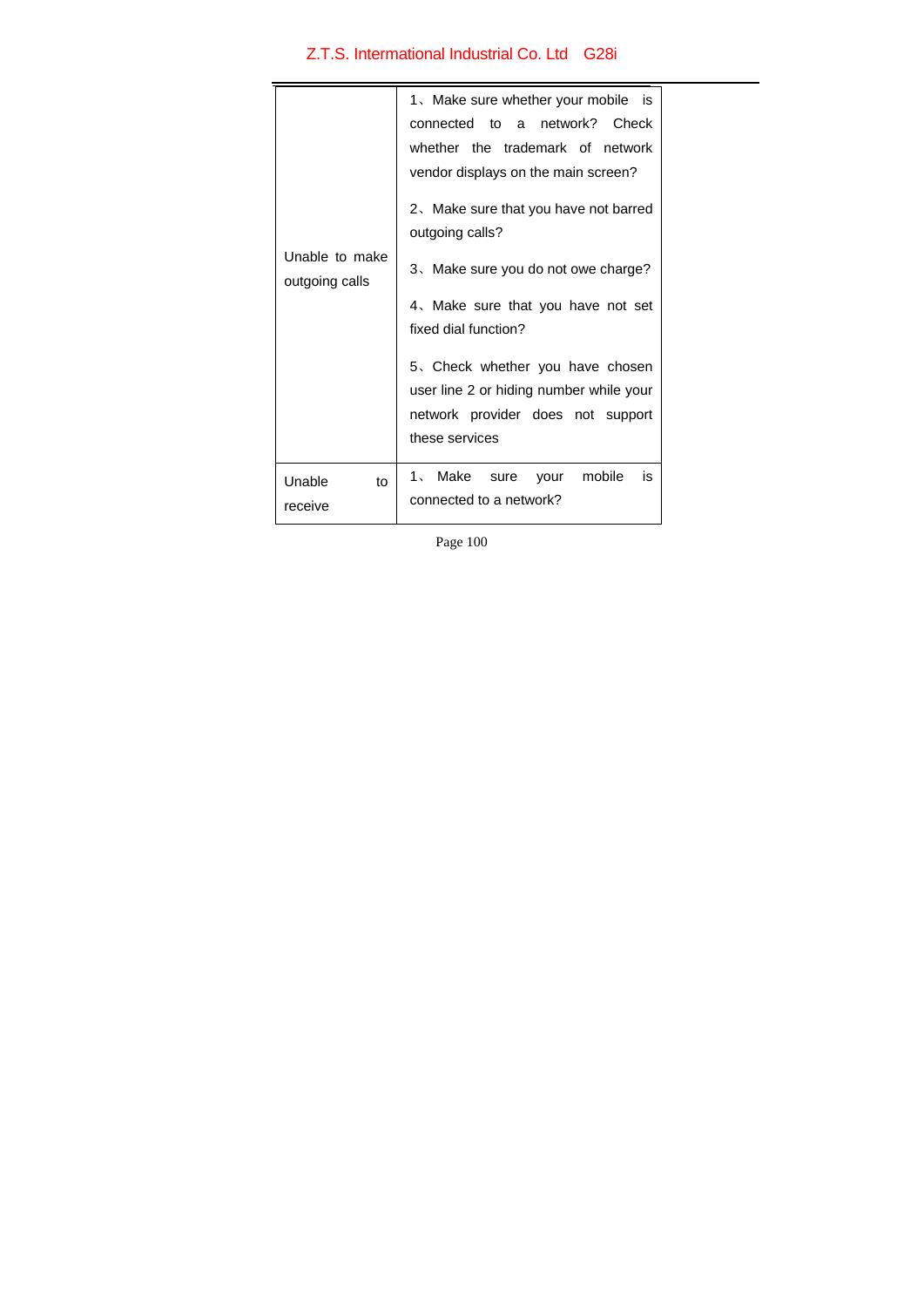| incoming calls                                                  | 2. Make sure you do not owe<br>charge?                                                                                              |  |  |
|-----------------------------------------------------------------|-------------------------------------------------------------------------------------------------------------------------------------|--|--|
|                                                                 | 3. Make sure you have not forwarded<br>incoming calls?                                                                              |  |  |
|                                                                 | 4. Make sure that you have<br>not<br>barred certain calls                                                                           |  |  |
|                                                                 | 5. Make sure that you have not set<br>certain calls into the blacklist by the<br>calls guarder                                      |  |  |
| Unable to set<br>function                                       | The function is not supported by your<br>network operator or needs to be<br>registered. Please contact<br>vour<br>network operator. |  |  |
| The<br>incoming                                                 | Check whether the portrait is set into                                                                                              |  |  |
| call portrait does<br>GIF format or its size is not larger than |                                                                                                                                     |  |  |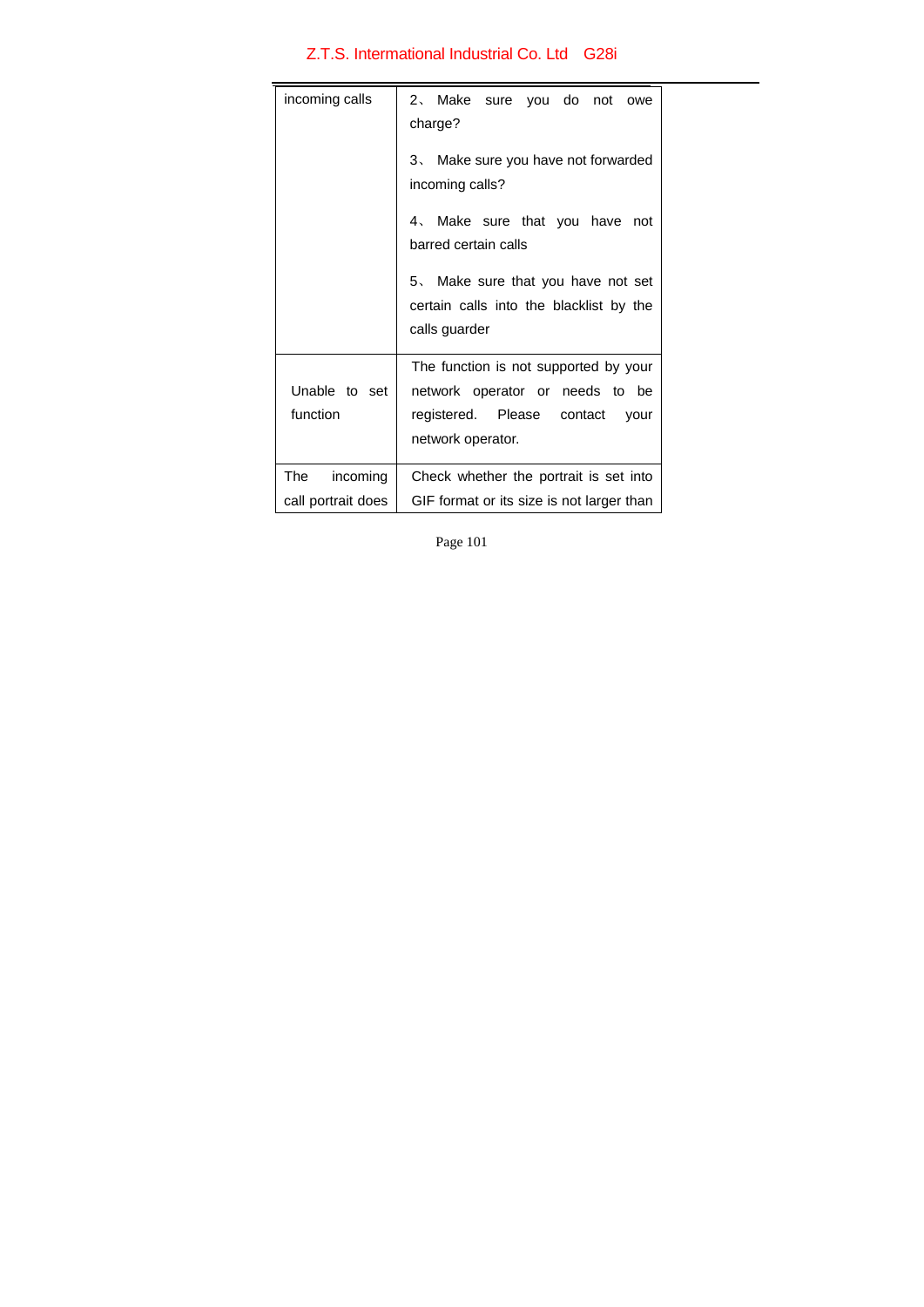| display<br>128*92, otherwise the<br>not<br>animation<br>animation.<br>cannot be displayed. |                                                                                                                                         |  |
|--------------------------------------------------------------------------------------------|-----------------------------------------------------------------------------------------------------------------------------------------|--|
| PIN is locked                                                                              | Input PUK1 code provided with the<br>SIM card by the network provider to<br>unlock, or contact the network vendor.                      |  |
| PIN2 is locked                                                                             | Input PUK2 code provided with the SIM<br>card by the network provider to unlock,<br>or contact the network vendor.                      |  |
| The call costs<br>counter is invalid                                                       | No transfer pulse, please contact your<br>network operator.                                                                             |  |
| SIM card error                                                                             | 1. Make sure the SIM card is not dirty,<br>clean the SIM card<br>2. Make sure the SIM card correctly<br>insert. Re-install the SIM card |  |
|                                                                                            | Make sure the SIM card is not<br>$3 \sim$                                                                                               |  |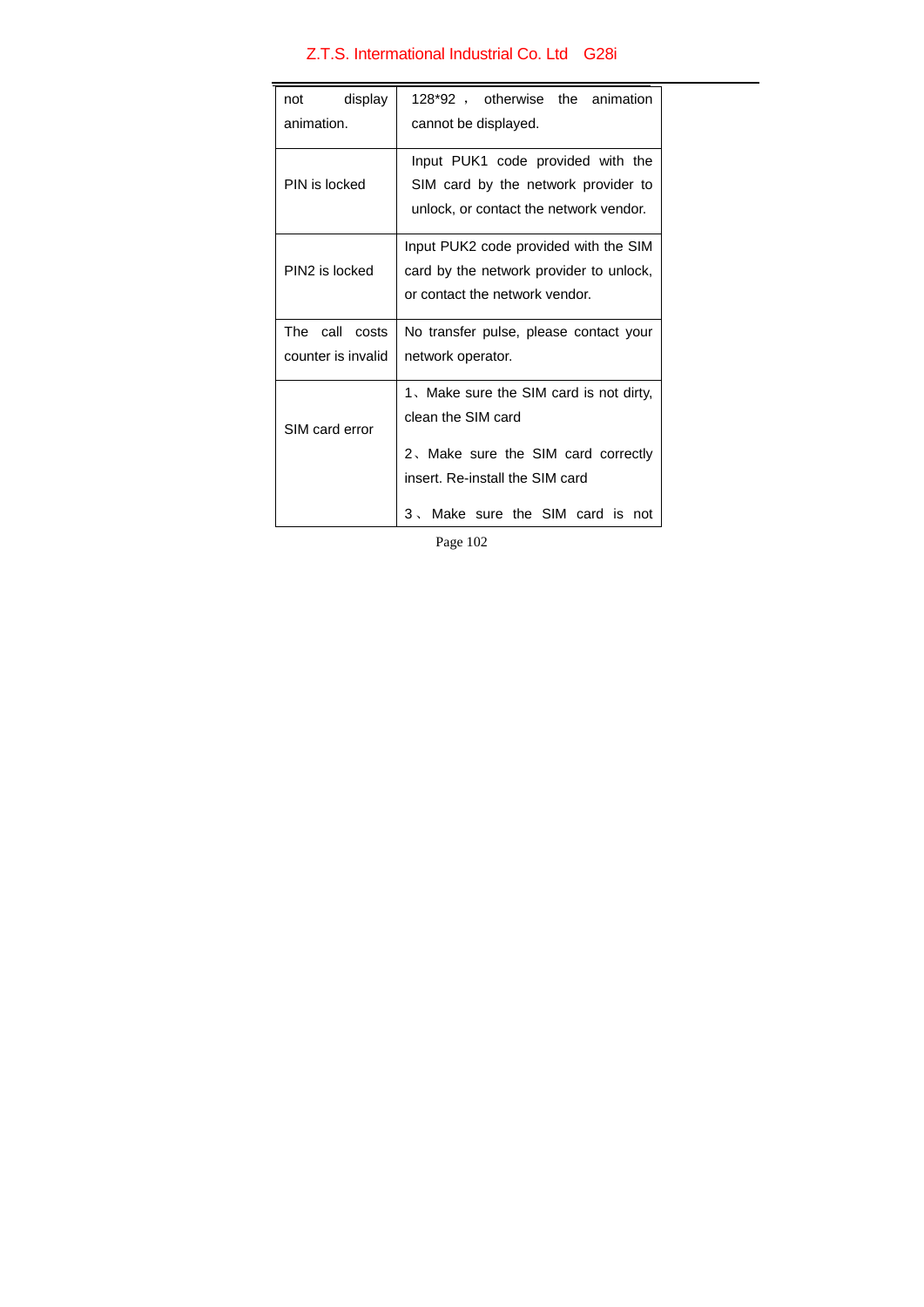|                                                 | damaged. Replace it if damaged.                                                                        |  |
|-------------------------------------------------|--------------------------------------------------------------------------------------------------------|--|
| The photo is too<br>dark.                       | 1. Luminance setting is low<br>2 <sub>1</sub><br>The environment is dark.                              |  |
| The photo is too<br>vague                       | 1. The object is moving<br>Slight shake at the moment of<br>2 <sub>1</sub><br>pressing the Camera key. |  |
| <b>Distortion</b><br>of<br>photos               | Maybe too close to the object                                                                          |  |
| Can only see<br>part of the<br>stand-by picture | Make sure the picture is in the right<br>format or not too big.                                        |  |
| Unable to play<br>music                         | 1. Check whether the song is deleted or<br>renamed while the original name still                       |  |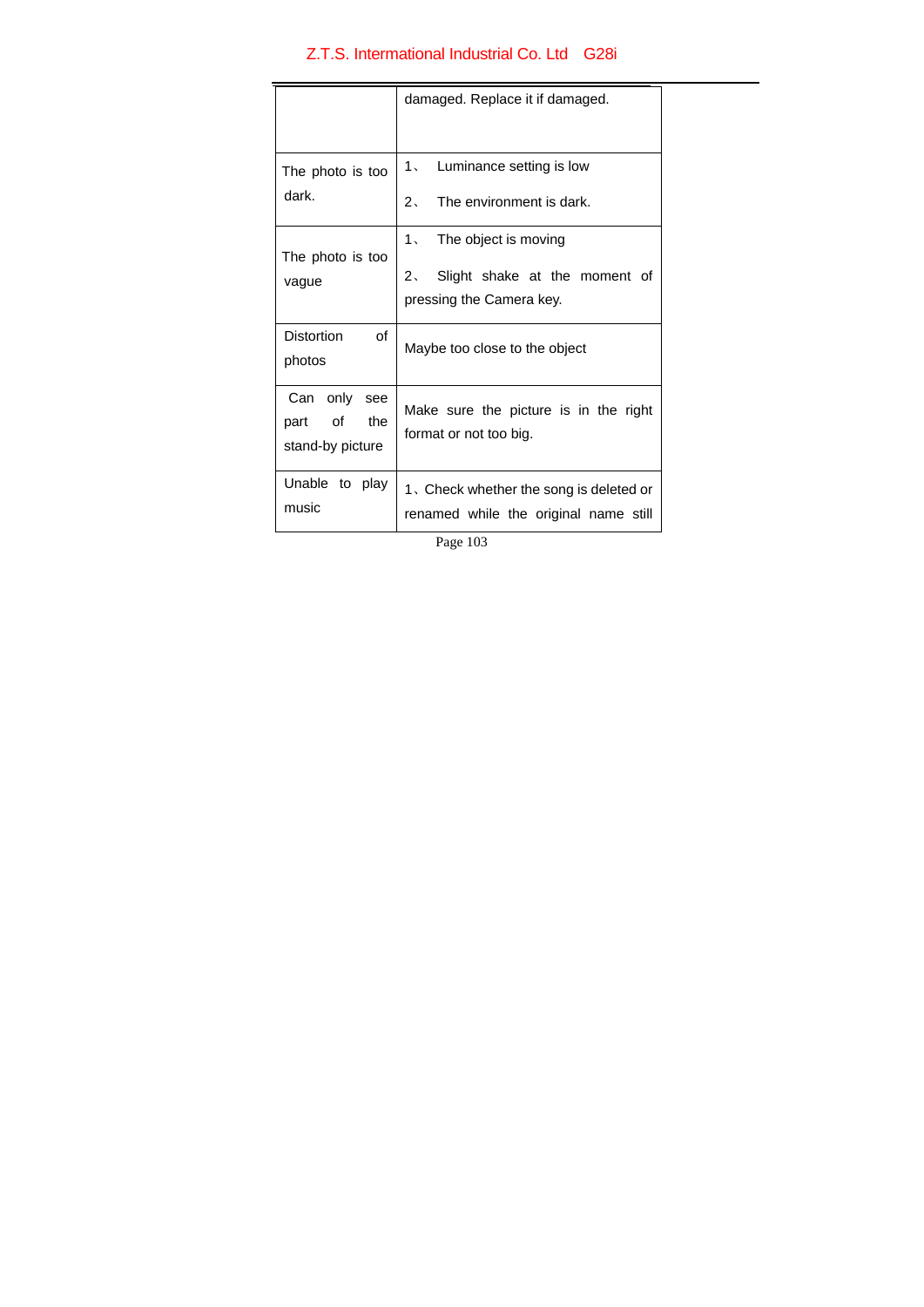|                | remains in the folder. You should update                                                                                                                                                                                                                                                                                                          |  |  |
|----------------|---------------------------------------------------------------------------------------------------------------------------------------------------------------------------------------------------------------------------------------------------------------------------------------------------------------------------------------------------|--|--|
|                | the play list.                                                                                                                                                                                                                                                                                                                                    |  |  |
|                | 2. Check whether the downloaded<br>music is in the folder "Mobile/My<br>Music"? The player could only play the<br>music in this folder.                                                                                                                                                                                                           |  |  |
| Slow operation | Make sure you haven't set the<br>stand-by wallpaper (or screen saver)<br>with too large GIF picture. The GIF<br>decoding needs large memory which<br>may result in the slow operation.<br>Please try to decrease the size of GIF<br>pictures or lower the frames. We<br>recommend you to use a JPG picture<br>as the wallpaper (or screen saver). |  |  |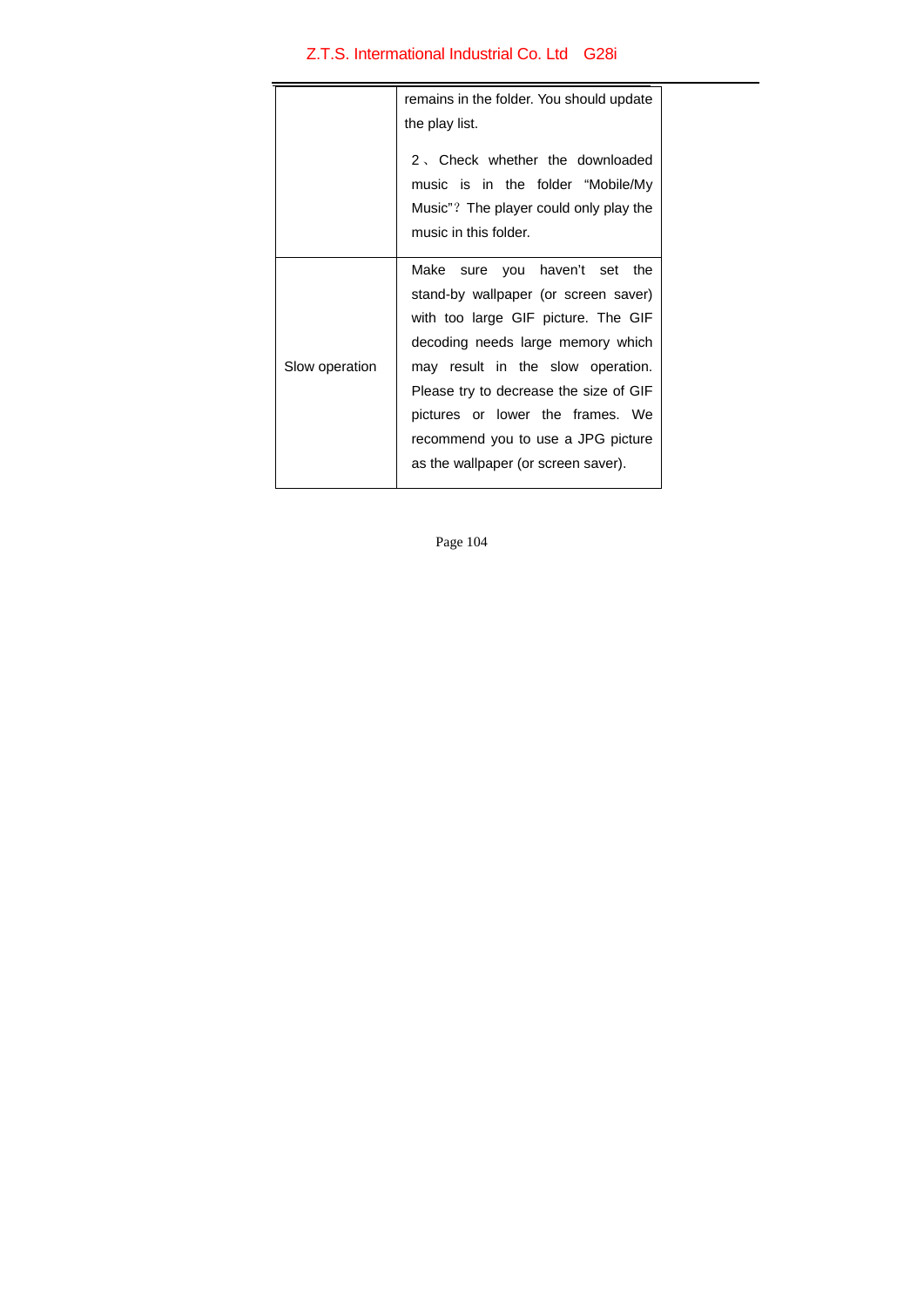| <b>Facts</b>       | Possible reason                        |  |  |
|--------------------|----------------------------------------|--|--|
| <b>Bluetooth</b>   |                                        |  |  |
| earphone           | The power of earphone may be           |  |  |
| Can not            | exhausted, please charge it.           |  |  |
| power on           |                                        |  |  |
| No indication      | The bluetooth earphone maybe switch    |  |  |
|                    | to self -protect mode automatically    |  |  |
| when               | when first time to charging or unused  |  |  |
| charging           | for long time. It will recover to the  |  |  |
|                    | normal mode after 30-90m.              |  |  |
|                    | 1. Check whether the led on earphone   |  |  |
| <b>BT</b> earphone | is winking in blue color and red color |  |  |
| can not            | alternately, and whether the frequency |  |  |
| paired with        | is proper.                             |  |  |
| handset            | 2. Check whether the handset BT        |  |  |
|                    | function has been turned on and the    |  |  |
|                    | BT icon has been shown on the          |  |  |

# **Appendix 2 Troubleshooting of the Bluetooth**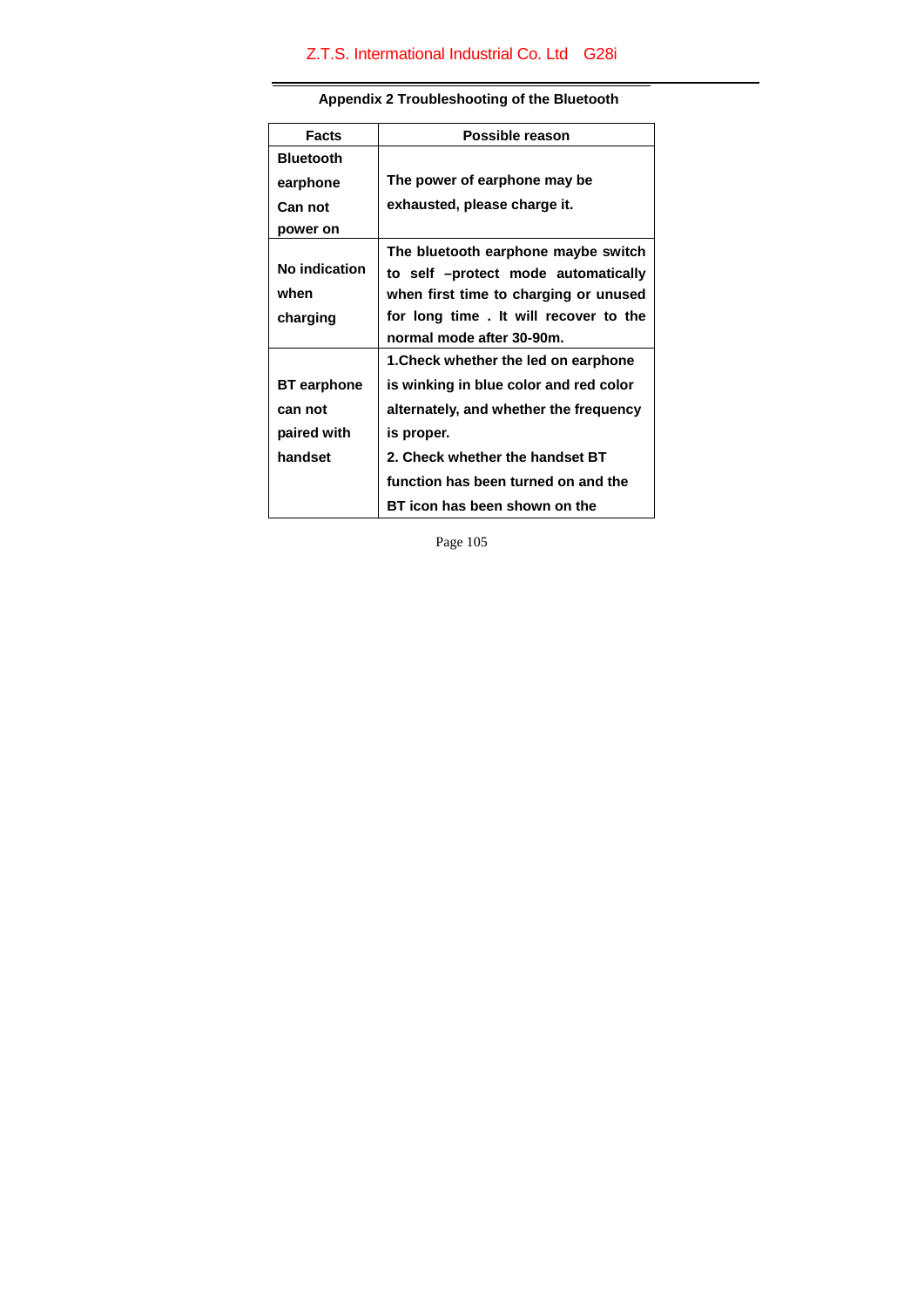|             | screen.                                                                                                                                                                                                                |  |
|-------------|------------------------------------------------------------------------------------------------------------------------------------------------------------------------------------------------------------------------|--|
|             | 1. when this happened during a phone<br>call, first make sure the signal strength<br>is above two blocks, and check the BT<br>earphone's power.<br>2.BT earphone should be full charged<br>when be used in first time. |  |
| Unconnected | 3.BT earphone charge time: 3~9 hr at<br>first time ,and the red led will be off<br>after fully charged.                                                                                                                |  |
|             | NOTE: The bluetooth earphone<br>maybe switch to self -protect mode<br>automatically when be charged in first<br>time or unused for long time . It will                                                                 |  |
|             | take 30 minutes to active the cell, then<br>the red charge led will be turned<br>on                                                                                                                                    |  |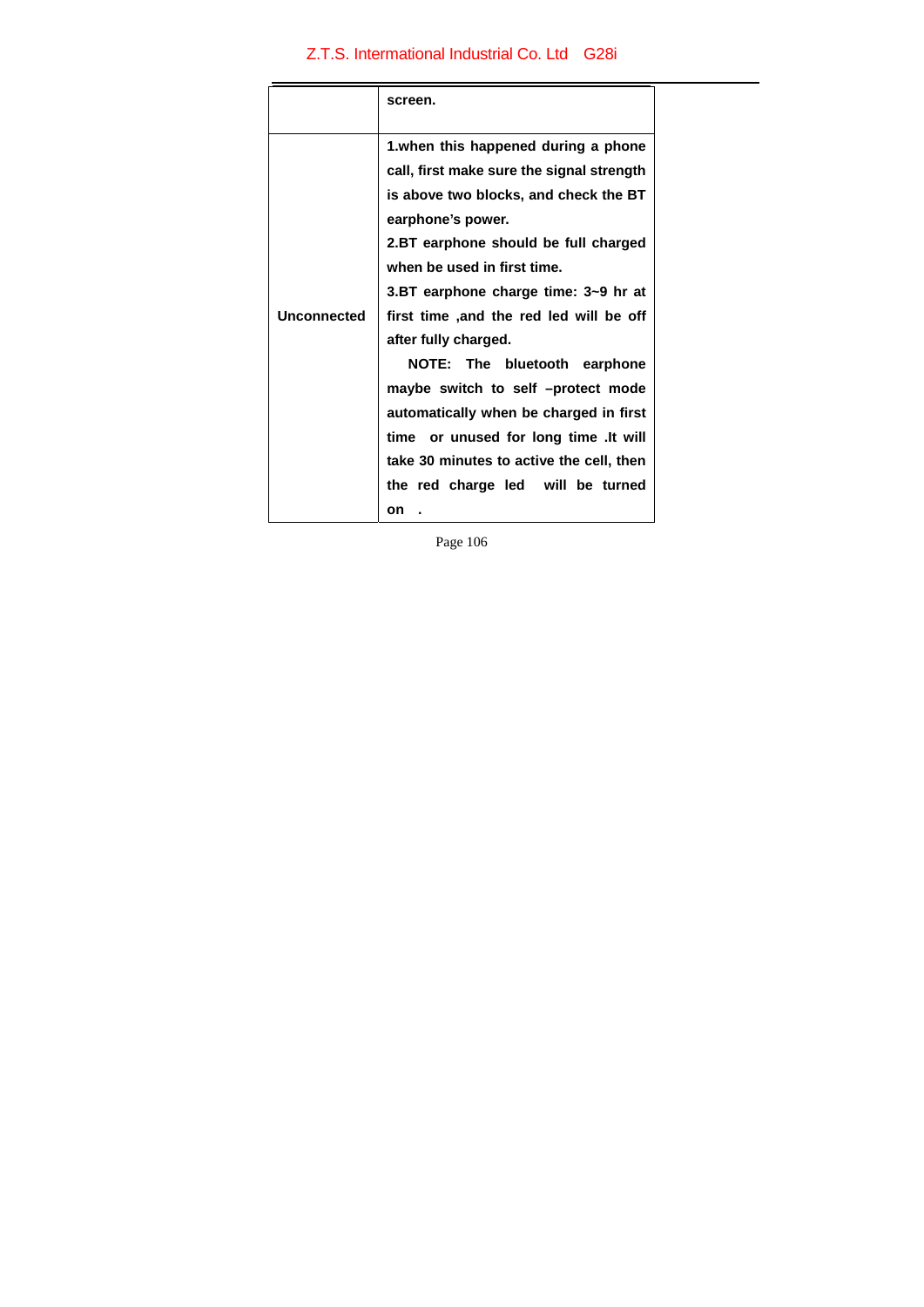# **Appendix 3 Abbreviations and explanation**

| GSM              | Global System for Mobile Communications             |
|------------------|-----------------------------------------------------|
| GPRS             | General Packet Radio Service                        |
| SMS              | <b>Short Message Service</b>                        |
| SMS-CB           | Short Message Service-cell broadcast                |
| WAP              | Wireless Application Protocol                       |
| FDN              | <b>Fixed Dial Numbers</b>                           |
| <b>SIM</b>       | Subscriber Identity Module                          |
| РC               | <b>Personal Computer</b>                            |
| PIN              | Personal Identification Number 1, provided with SIM |
|                  | card, is the password to activate SIM card.         |
| PIN <sub>2</sub> | Personal Identification Number 2, provided by the   |
|                  | network provider for certain SIM card features      |
|                  | (FDN,etc.)                                          |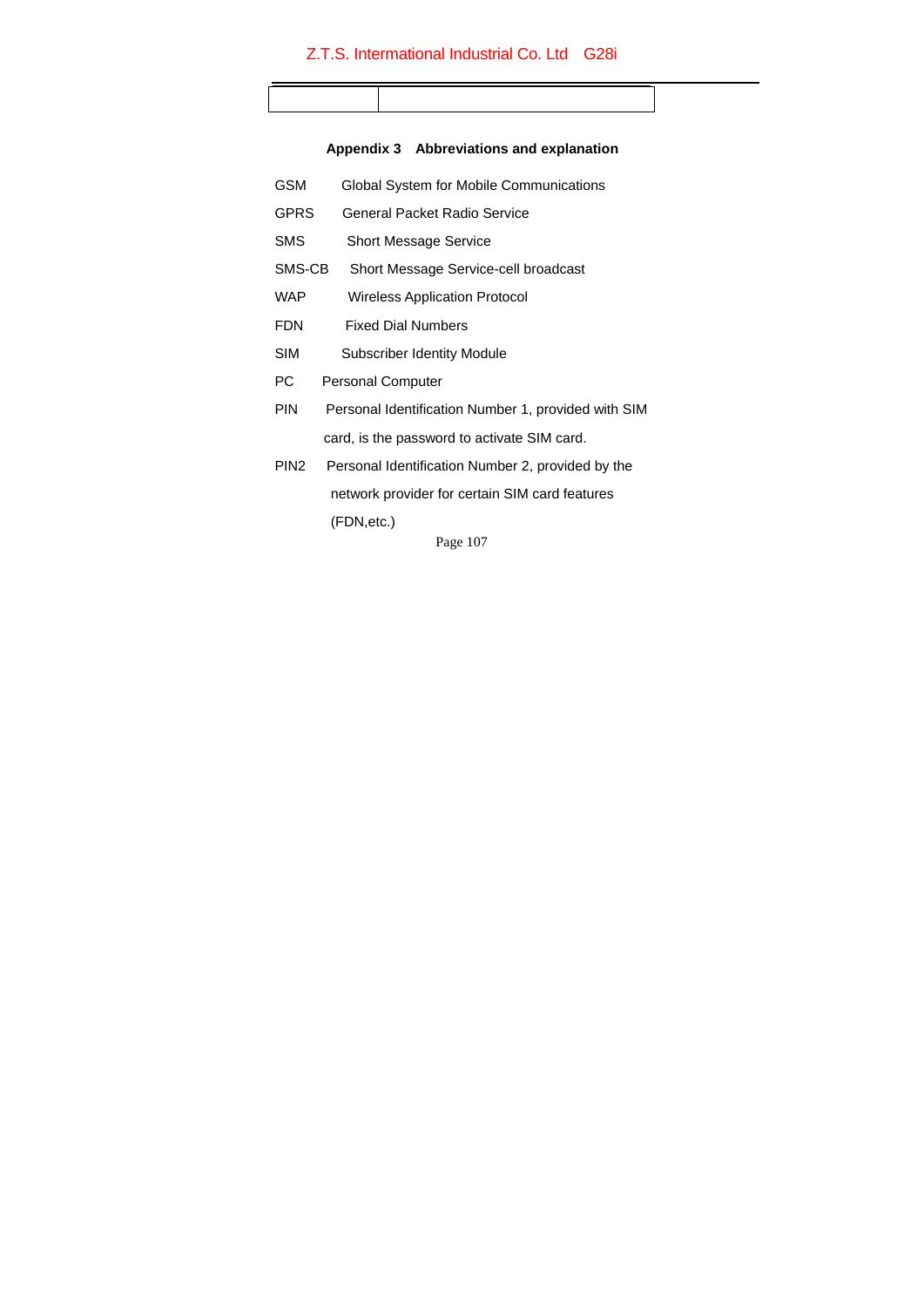| <b>PUK</b>   | Personal Unblocking Key, provided with the SIM        |                                                     |
|--------------|-------------------------------------------------------|-----------------------------------------------------|
|              |                                                       | card. It is used to unlock the SIM card if you have |
|              |                                                       | entered 3 incorrect PIN code or to modify your PIN  |
|              | code.                                                 |                                                     |
|              | PUK2 Personal Unblocking Key 2, provided with the SIM |                                                     |
|              | card, is used to modify or unlock the PIN 2 code.     |                                                     |
| <b>IMEI</b>  |                                                       | International Mobile Equipment Identity, consisted  |
|              | of 15 numbers, is unique for each mobile              |                                                     |
| <b>MCC</b>   | Mobile Country Code, for example: China               |                                                     |
|              | (Mainland) is 460                                     |                                                     |
| <b>MNC</b>   | Mobile Network Code, for example:                     |                                                     |
|              | China Mobile is 00 and China Unicom is 01.            |                                                     |
| Call waiting |                                                       | Calling waiting is a network service, which         |
|              |                                                       | allows you to answer the incoming call when         |
|              |                                                       | you are already on line without hanging up the      |
|              |                                                       | current call. It is different from Conference       |
| Page 108     |                                                       |                                                     |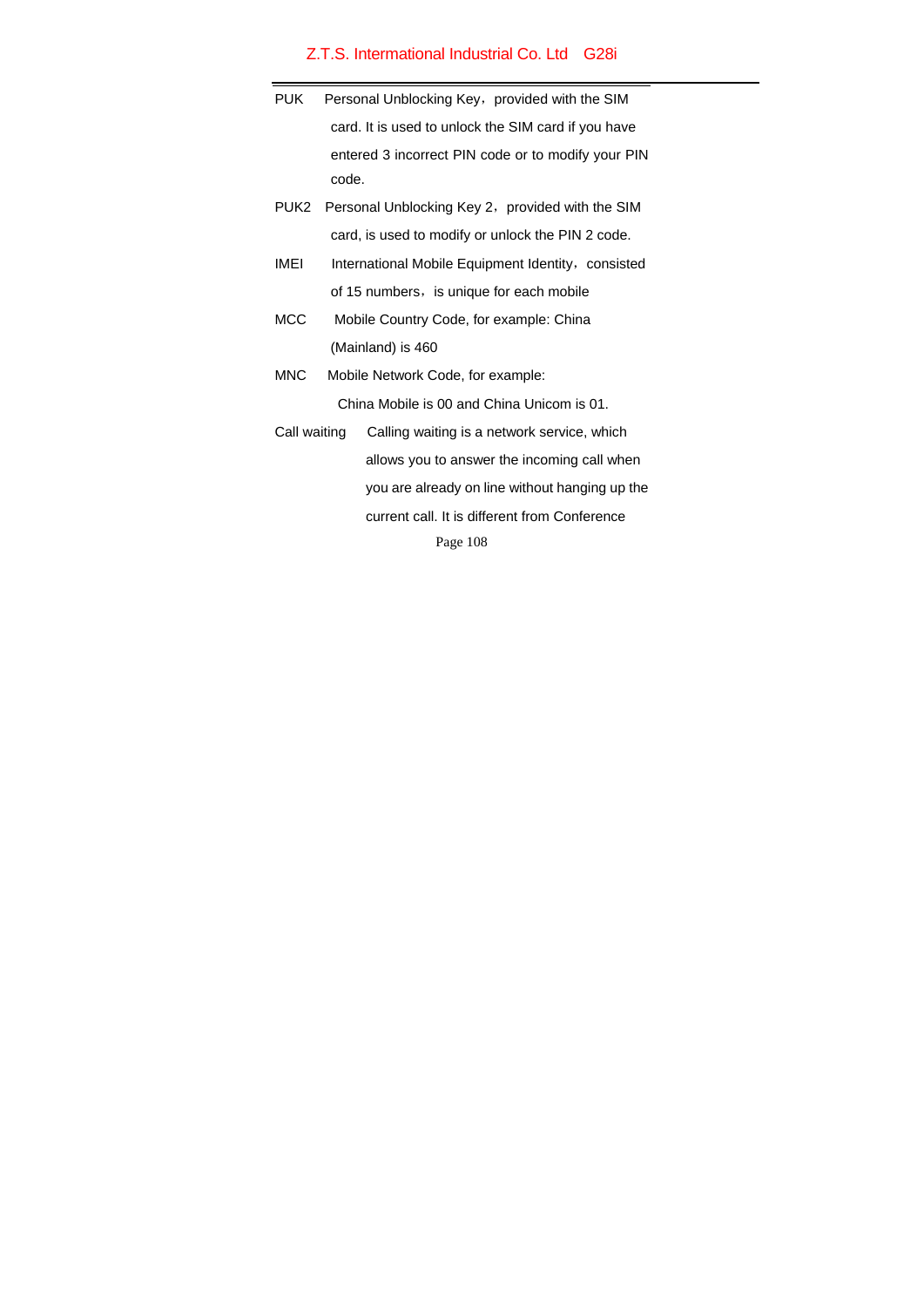## Z.T.S. Intermational Industrial Co. Ltd G28i

calls because you can only talk to one

correspondent but hold on another call.

| Call forwarding | It is a network service, which allows you     |
|-----------------|-----------------------------------------------|
|                 | to forward calls to a special number. The     |
|                 | following 5 configurations are possible:      |
|                 | if<br>Unconditional,<br>Conditional           |
|                 | unreachable, Conditional if no reply,         |
|                 | Conditional if busy, and Forwarding all       |
|                 | the digital calls.                            |
| Roaming         | It means that the mobile is used in a network |
|                 | doesn't belong to. There are two kinds of     |

roaming: international roaming and domestic roaming. The roaming in this manual means the international roaming.

Page 109 STK STK is a new service of GSM. Its full name is SIM toolkit. You can receive flexible information as the Stoke, Traffic, Weather forecast, and so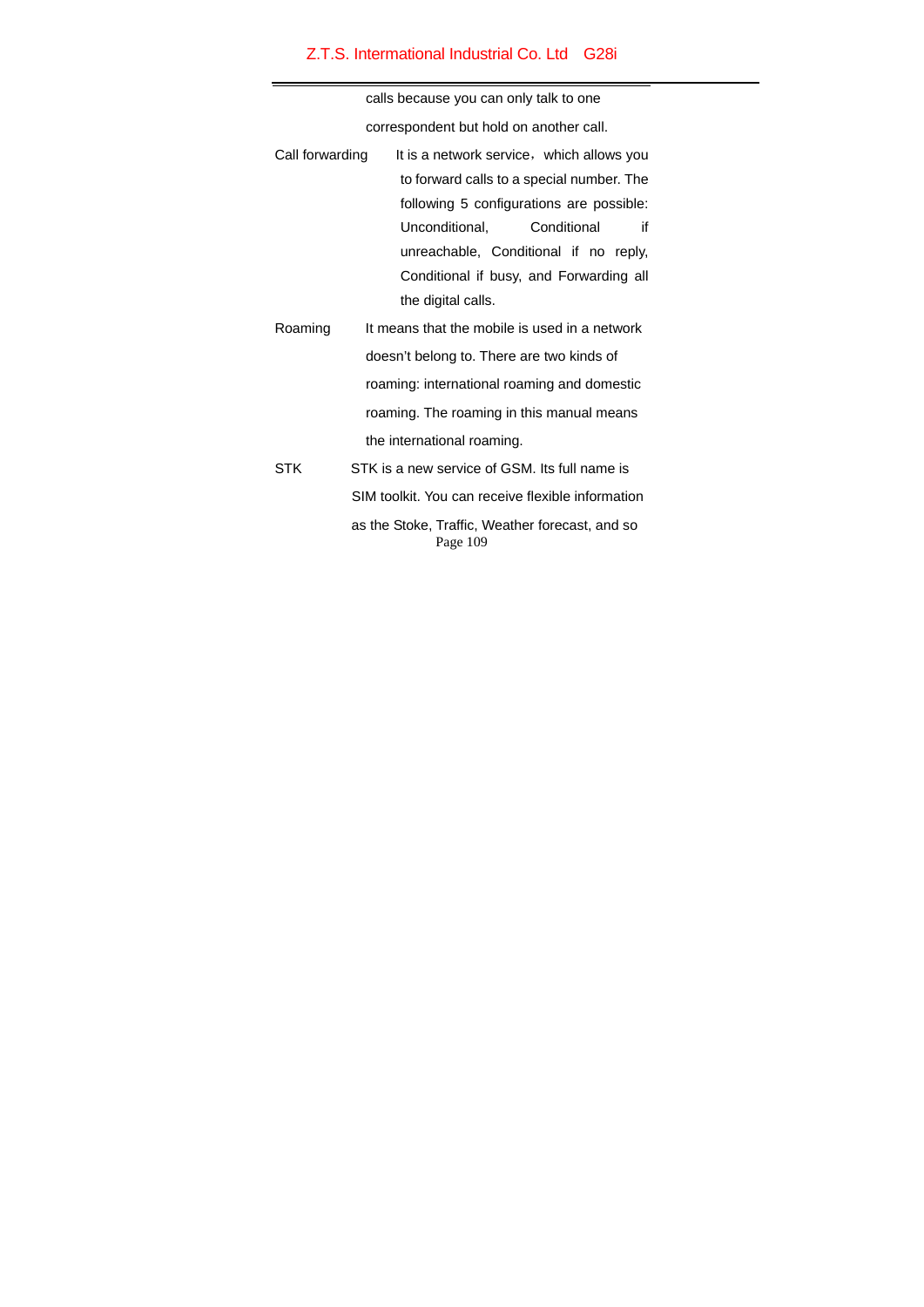## Z.T.S. Intermational Industrial Co. Ltd G28i

on by the STK. The function of the STK

depends on the network operator and needs the support from SIM card and network.

## Explanation for Limited Quantity Substance or Element of XXX Mobile Communication

|           | Poisonous and harmful substance or elment |                         |                     |                                         |                                         |                                                    |  |  |
|-----------|-------------------------------------------|-------------------------|---------------------|-----------------------------------------|-----------------------------------------|----------------------------------------------------|--|--|
| Part nam  | Plumb<br>um<br>(Pb)                       | Hydrarg<br>yrum<br>(Hg) | Cad<br>mium<br>(Cd) | Hexav<br>alent<br>chrom<br>e<br>(Cr(V)) | Polybrom<br>inated<br>diphenyl<br>(PBB) | Polybro<br>minated<br>Dipheny<br>lethers<br>(PBDE) |  |  |
| Enclosure | O                                         | Ω                       | O                   | റ                                       | O                                       | O                                                  |  |  |
| Mainboar  | X                                         | റ                       | O                   | Ω                                       | റ                                       | O                                                  |  |  |
| Galvaniza | ∩                                         |                         | ∩                   | X                                       |                                         |                                                    |  |  |

Page 110